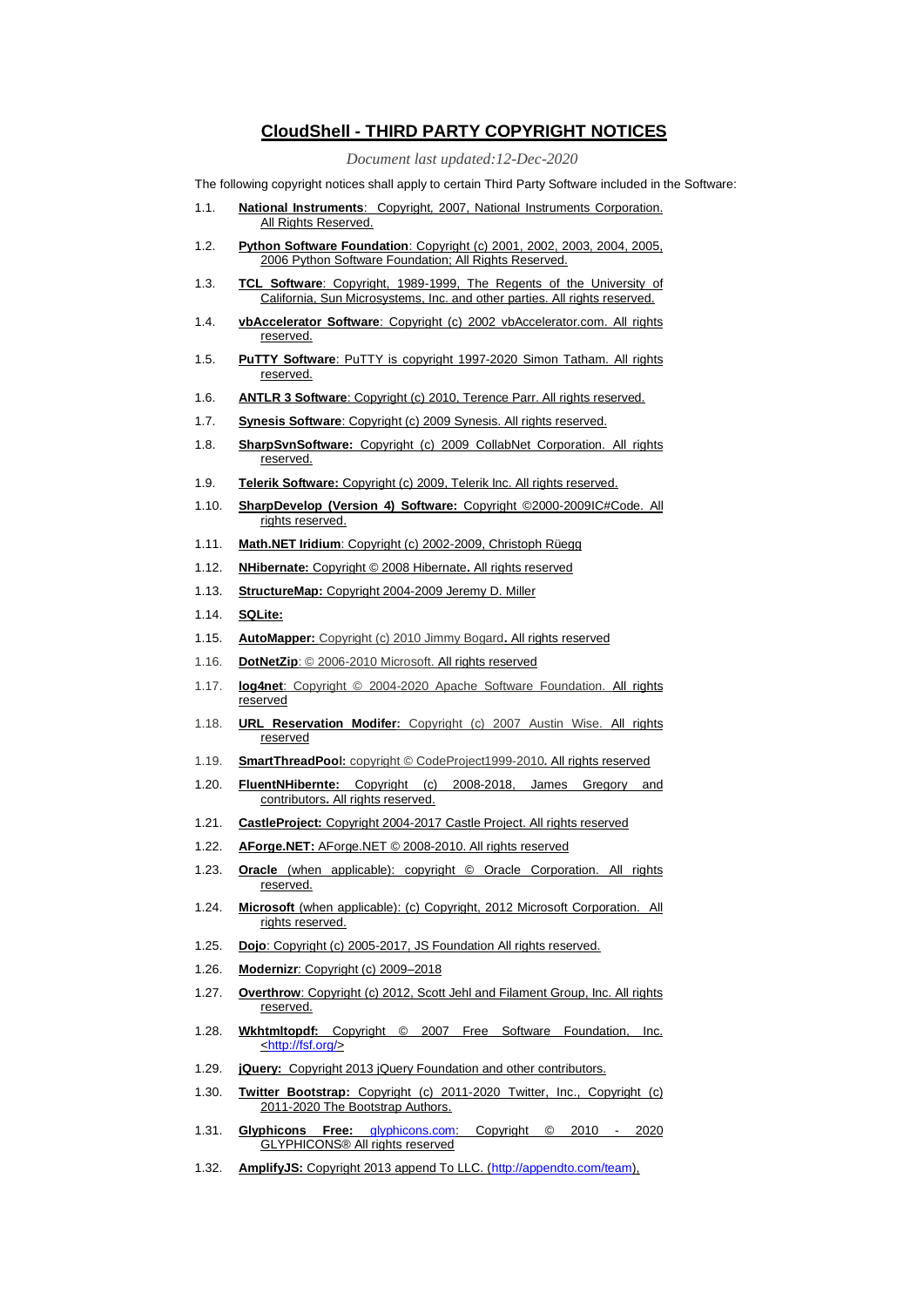- 1.33. **Datepicker for Bootstrap** Copyright © 2019 The Apache Software Foundation
- 1.34. **BizArk** Copyright (c) 2010
- 1.35. **Autofac** Copyright (c) 2007-2012 Autofac Contributors
- 1.36. **SystemWrapper** Copyright © 2006-2018 Microsoft
- 1.37. **jQuery Plugin: Data Selector** Copyright (c) 2010 Corey Hart
- 1.38. **RESTSharp** Copyright 2010 John Sheehan
- 1.39. **JSON.NET** Copyright (c) 2007 James Newton-King
- 1.40. **BizArk.Core** Copyright © 2006-2018 Microsoft
- 1.41. **Nest** Copyright (c) 2010 Martijn Laarman and everyone wonderful enough to contribute t[o https://github.com/Mpdreamz/NEST](https://github.com/Mpdreamz/NEST)
- 1.42. **jquery.ba-outside-events** Copyright © 2010 "Cowboy" Ben Alman
- 1.43. **ElasticSearch** Copyright 2009-2011 ElasticSearch and Shay Banon
- 1.44. **Guacamole,** Copyright © 2019 The Apache Software Foundation.
- 1.45. **Dagre** Copyright (c) 2012-2014 Chris Pettitt
- 1.46. **jReject** Copyright (c)Steven Bower TurnWheel Designs (2009-2014)
- 1.47. **LESS.js** Copyright 2009-2017, Alexis Sellier and the Less Core Team
- 1.48. **Summernote** Copyright (c) 2015~ Summernote Team
- 1.49. **Font Awesome** Font Awesome Free License
- 1.50. **Handsontable** Copyright (c) HANDSONCODE sp. z o. o.. [hello@handsoncode.net](mailto:hello@handsoncode.net); 2012-2014 Marcin Warpechowski
- 1.51. **QuickGraph, Graph Data Structures And Algorithms for .NET** Microsoft Copyright (c) 2006-2018.
- 1.52. **TimePeriod** Copyright © CodeProject, 1999-2020
- 1.53. **jQuery-File-Upload** Copyright (c) 2010 Sebastian Tschan, https://blueimp.net
- 1.54. **Bouncy Castle** Copyright (c) 2000 2017 The Legion of the Bouncy Castle Inc.
- 1.55. **jQuery UI Touch Punch** Copyright 2011–2014, Dave Furfero
- 1.56. **CodeMirror** Copyright (C) 2017 by Marijn Haverbeke <marijnh@gmail.com> and others
- 1.57. **Chosen** by Patrick Filler for Harvest Copyright (c) 2011-2016 by Harvest
- 1.58. **moment.js** Copyright (c) JS Foundation and other contributors
- 1.59. **jszen jquery Date Range Picker** Copyright (c) 2015 Chunlong
- 1.60. **Bootstrap Tour** Copyright (c) 2013-2015 The Bootstrap Tour community
- 1.61. **Jsencrypt** Copyright (c) 2015 Form.io
- 1.62. **TypeLite** Copyright (C) 2013 Lukas Kabrt
- 1.63. **JWT** Copyright (c) 2011 nov matake
- 1.64. **Wkhtmltox** Copyright (c) 2014 glebtv
- 1.65. **dustjs-linkedin** Copyright (c) 2010 Aleksander Williams
- 1.66. **dustjs-helpers** Copyright (c) 2010 Aleksander Williams
- 1.67. **joint.js Mozilla** Copyright © 2009 2020 All Rights Reserved
- 1.68. **jquery.hotkeys** Copyright (c) John Resig 2013
- 1.69. **jQuery Mousewheel** Copyright OpenJS Foundation and other contributors, https://openjsf.org/
- 1.70. **Angular** Copyright (c) 2010-2020 Google LLC. [http://angularjs.org](http://angularjs.org/)
- 1.71. **Clippy** Copyright (c) 2012 Fireplace, Inc.
- 1.72. **ZeroMQ** Copyright © 2007 Free Software Foundation, Inc. < [https://fsf.org/>](https://fsf.org/).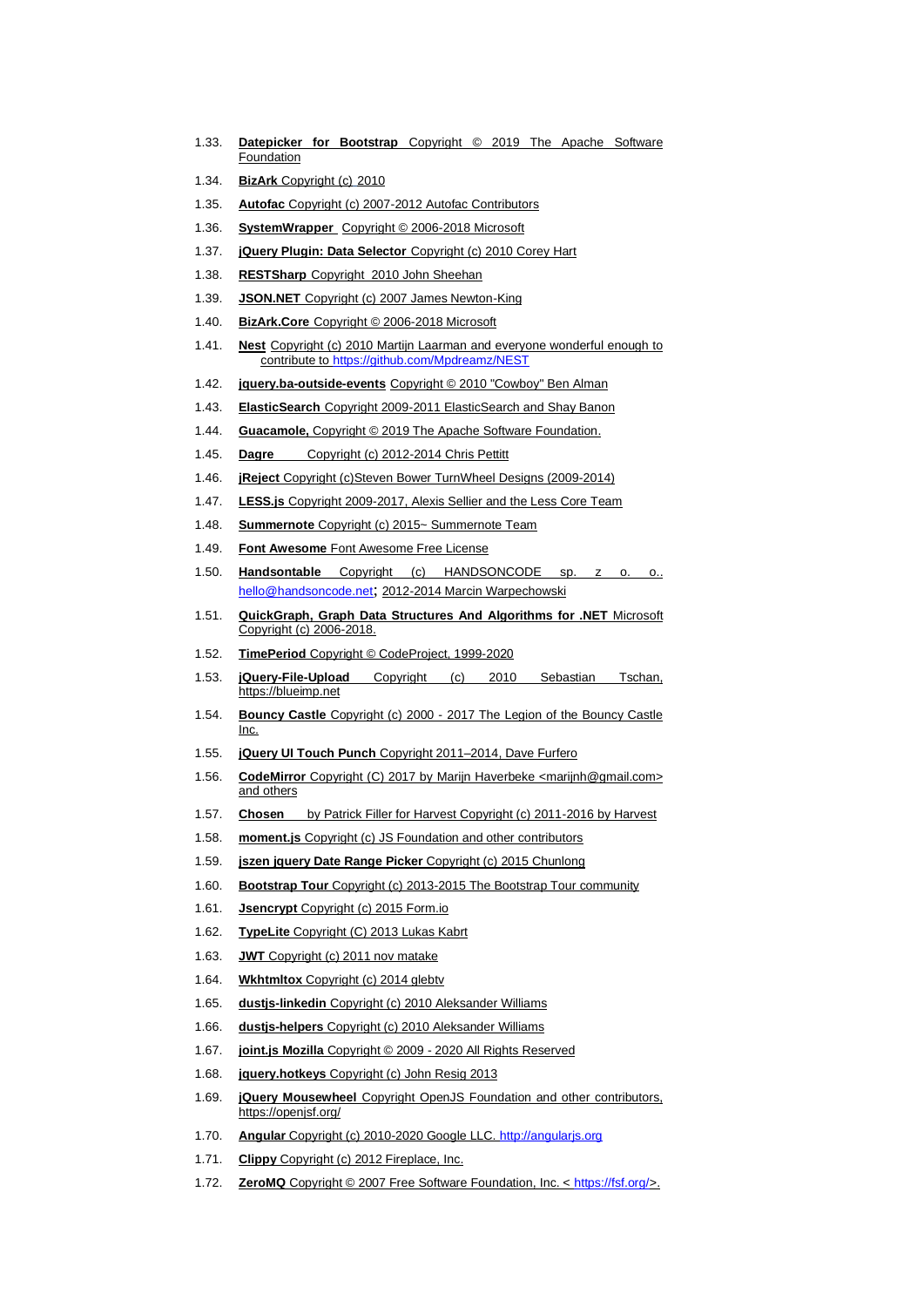- 1.73. **System.IO.Abstractions** Copyright (c) Tatham Oddie and Contributors. All rights reserved.
- 1.74. **Newtonsoft.Json** Copyright (c) 2007 James Newton-King
- 1.75. **Npgsql** Copyright (c) 2002-2019 Npgsql
- 1.76. **FluentValidation** Copyright (c) Jeremy Skinner
- 1.77. **Autofac** Copyright (c) 2014 Autofac Project
- 1.78. **Sustainsys/Saml2** Copyright (c) 2018 Sustainsys AB and contributors
- 1.79. **Pines Notify (pnotify)** Copyright **©** 2011-2020 Hunter Perrin. All Rights Reserved
- 1.80. **DataAnnotationsValidator** Copyright (c) 2016 Mike Reust
- 1.81. **YamIDotNet** Copyright (c) 2008, 2009, 2010, 2011, 2012, 2013, 2014 Antoine Aubry and contributors
- 1.82. **VelocityJS** Copyright © 2014 Julian Shapiro
- 1.83. **PypiServer** Copyright (c) 2012, Marcel Hellkamp and Copyright (c) 2011- 2014 Ralf Schmitt
- 1.84. **JAVA JRE** copyright © Oracle Corporation.
- 1.85. **Ical.net** Copyright © 2016 Douglas Day, Rian Stockbower
- 1.86. **NodaTime** Copyright 2001-2009 Stephen Colebourne
- 1.87. **Python 3.7.1** Copyright ©2001-2020. [Python Software Foundation](https://www.python.org/psf-landing/)
- 1.88. **MongoDB** copyright © 2018 MongoDB, Inc.
- 1.89. **mongo-express** Copyright (c) 2012 Chun-hao Hu Copyright (c) 2016 present Multiple Contributors
- 1.90. **RabbitMQ** Mozilla Public License Version 2.0.
- 1.91. **Cronos** Copyright (c) 2017 Sergey Odinokov
- 1.92. **Hangfire** Copyright © 2013-2020 Sergey Odinokov.
- 1.93. I**dentityServer4** Copyright 2018, Brock Allen, Dominick Baier
- 1.94. **NLog** Copyright (c) 2004-2020 Jaroslaw Kowalski <jaak@jkowalski.net>, Kim Christensen, Julian Verdurmen. All rights reserved.
- 1.95. **Swashbuckle** Copyright (c) 2013, Richard Morris. All rights reserved.
- 1.96. **Erlang** Copyright Ericsson AB 2010-2017. All Rights Reserved
- 1.97. **hydra-core** Copyright © 2012–2015 Thomas Bergwinkl.
- 1.98. **Tornado** Copyright The Tornado Authors Revision 2047e7ae
- 1.99. **pika** Copyright (c) 2009-2019, Tony Garnock-Jones, Gavin M. Roy, Pivotal Software, Inc and others. All rights reserved.
- 1.100. **Tinydb** Copyright (C) 2013 Markus Siemens markus@m-siemens.de
- 1.101. **python-gitlab** Copyright (C) 2007 Free Software Foundation, Inc. http://fsf.org/
- 1.102. **httpx** Copyright © 2019, Encode OSS Ltd. All rights reserved.
- 1.103. **apscheduler** Copyright (c) 2009 Alex Grönholm
- 1.104. **uvicorn** Copyright © 2017-present, Encode OSS Ltd. All rights reserved.
- 1.105. **Fastapi** Copyright (c) 2018 Sebastián Ramírez
- 1.106. **click** Copyright 2014 Pallets
- 1.107. **pydantic** Copyright (c) 2017, 2018, 2019 Samuel Colvin and other contributors
- 1.108. **colorlog** copyright (c) 2012-2020 Sam Clement[s sam@borntyping.co.uk](mailto:sam@borntyping.co.uk)
- 1.109. **pytz** Copyright (c) 2003-2019 Stuart Bishop [stuart@stuartbishop.net](mailto:stuart@stuartbishop.net)
- 1.110. waitress Copyright Zope Foundation and Contributors
- 1.111. **netMQ** Copyright (C) 2007 Free Software Foundation, Inc.<http://fsf.org/>
- 1.112. **AutoMapper.Extensions.Microsoft.DependencyInjection** Copyright (c) 2016 Jimmy Bogard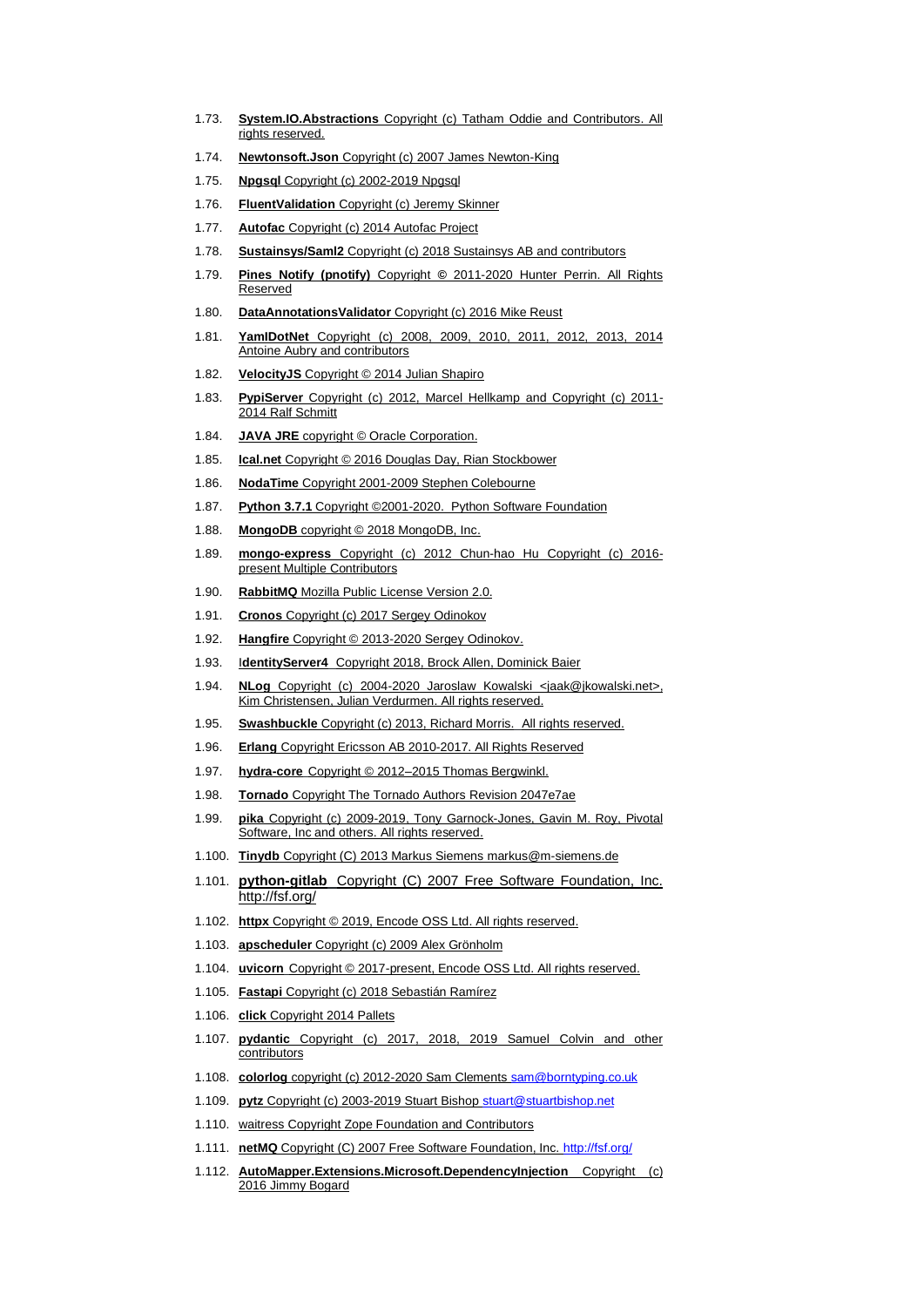- 1.113. **DnsClient** Copyright © 2017 by Michael Conrad. All rights reserved. MichaCo.net
- 1.114. **DnsPython** Copyright (C) Dnspython Contributors
- 1.115. **System.Runtime.InteropServices.RuntimeInformation** Copyright © Microsoft Corporation. All rights reserved.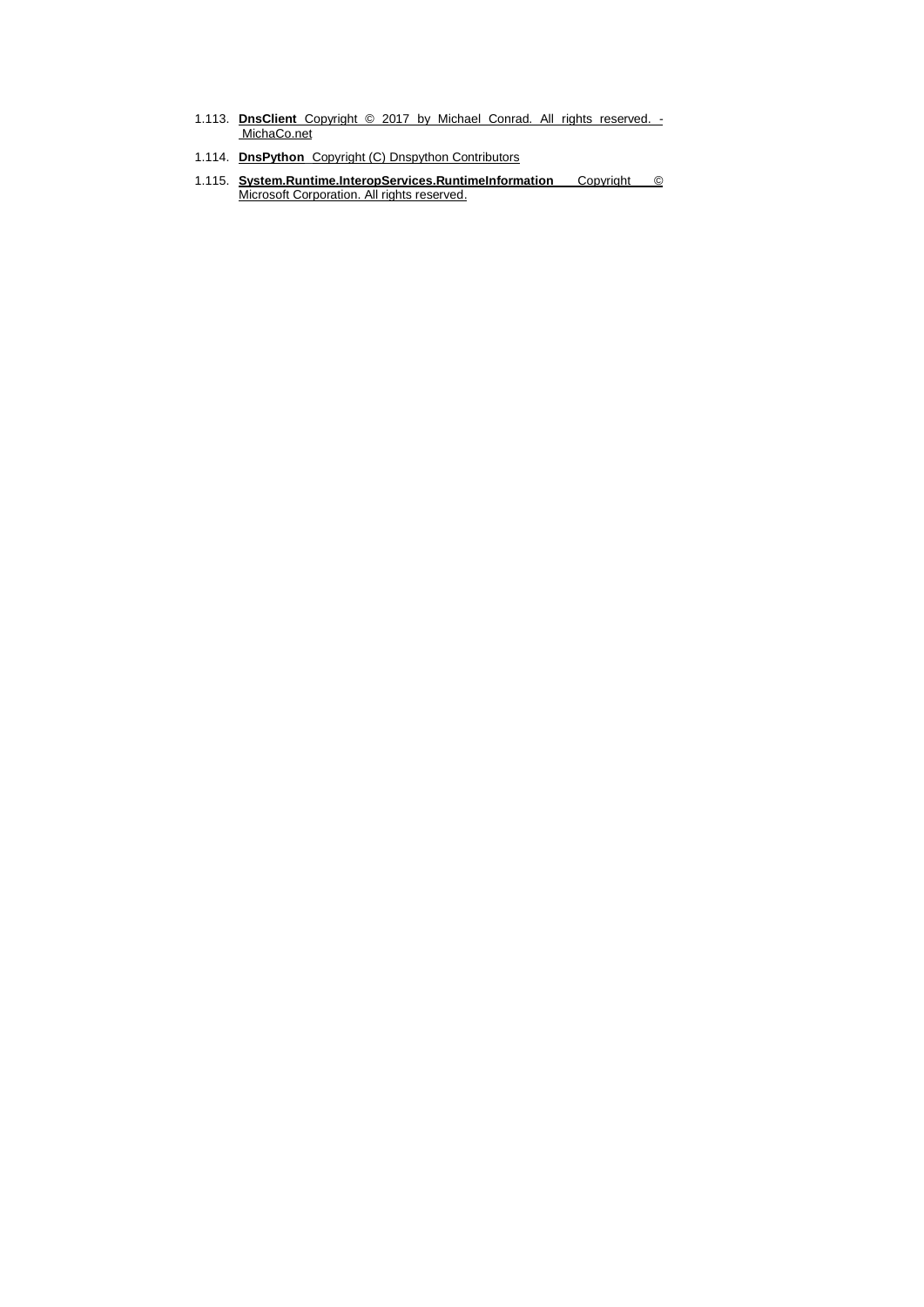# **Third party Licenses**

## **1.1. National Instruments:**

Copyright, 2007, National Instruments Corporation. All Rights Reserved.

Licensee may not:

- Reverse engineer, decompile or disassemble the National Instruments Corporation ("NI") Software (except to the extent such foregoing restriction is expressly prohibited by applicable law).
- Sub-license, lease or rent the NI Software
- Distribute in part, modify or create derivatives of the NI Software
- Amend, modify or supplement driver interface NI Software with any additional code except for the purpose of further configuring the driver interface NI Software for use with hardware of NI; and
- Directly or indirectly, export, re-export, download, or ship the NI Software in violation of the laws and regulations of the USA.

Full version of NI Software License Agreement can be viewed a[t http://www.ni.com/legal/license/.](http://www.ni.com/legal/license/)

## **1.2. Python Software Foundation:**

Copyright (c) 2001, 2002, 2003, 2004, 2005, 2006 Python Software Foundation; All Rights Reserved.

Full terms are available at https://www.python.org/getit/releases/2.7.10/license TERMS AND CONDITIONS FOR ACCESSING OR OTHERWISE USING PYTHON Version 2.7.10 ===============================================================

### PYTHON SOFTWARE FOUNDATION LICENSE VERSION 2

- -------------------------------------------- 1. This LICENSE AGREEMENT is between the Python Software Foundation ("PSF"), and the Individual or Organization ("Licensee") accessing and otherwise using this software ("Python") in source or binary form and its associated documentation.
- 2. Subject to the terms and conditions of this License Agreement, PSF hereby grants Licensee a nonexclusive, royalty-free, world-wide license to reproduce, analyze, test, perform and/or display publicly, prepare derivative works, distribute, and otherwise use Python alone or in any derivative version, provided, however, that PSF's License Agreement and PSF's notice of copyright, i.e., "Copyright (c)

2006 ,2005 ,2004 ,2003 ,2002 ,2001Python Software Foundation; All Rights Reserved" are retained in Python alone or in any derivative version prepared by Licensee .

- 3. In the event Licensee prepares a derivative work that is based on or incorporates Python or any part thereof, and wants to make the derivative work available to others as provided herein, then Licensee hereby agrees to include in any such work a brief summary of the changes made to Python.
- 4. PSF is making Python available to Licensee on an "AS IS" basis. PSF MAKES NO REPRESENTATIONS OR WARRANTIES, EXPRESS OR IMPLIED. BY WAY OF EXAMPLE, BUT NOT LIMITATION, PSF MAKES NO AND DISCLAIMS ANY REPRESENTATION OR WARRANTY OF MERCHANTABILITY OR FITNESS FOR ANY PARTICULAR PURPOSE OR THAT THE USE OF PYTHON WILL NOT INFRINGE ANY THIRD PARTY RIGHTS.
- 5. PSF SHALL NOT BE LIABLE TO LICENSEE OR ANY OTHER USERS OF PYTHON FOR ANY INCIDENTAL, SPECIAL, OR CONSEQUENTIAL DAMAGES OR LOSS AS A RESULT OF MODIFYING, DISTRIBUTING, OR OTHERWISE USING PYTHON, OR ANY DERIVATIVE THEREOF, EVEN IF ADVISED OF THE POSSIBILITY THEREOF.
- 6. .6This License Agreement will automatically terminate upon a material breach of its terms and conditions .
- 7. .7Nothing in this License Agreement shall be deemed to create any relationship of agency, partnership, or joint venture between PSF and Licensee. This License Agreement does not grant permission to use PSF trademarks or trade name in a trademark sense to endorse or promote products or services of Licensee, or any third party.

By copying, installing or otherwise using Python, Licensee agrees to be bound by the terms and conditions of this License Agreement.

BEOPEN.COM LICENSE AGREEMENT FOR PYTHON 2.0 (and applicable to Version 2.7.10)

------------------------------------------- BEOPEN PYTHON OPEN SOURCE LICENSE AGREEMENT VERSION 1

1. This BEOPEN PYTHON LICENSE AGREEMENT is between BeOpen.com ("BeOpen"), having an office at 160 Saratoga Avenue, Santa Clara, CA 95051, and the Individual or Organization ("Licensee") accessing and otherwise using this software in source or binary form and its associated documentation ("the Python Software").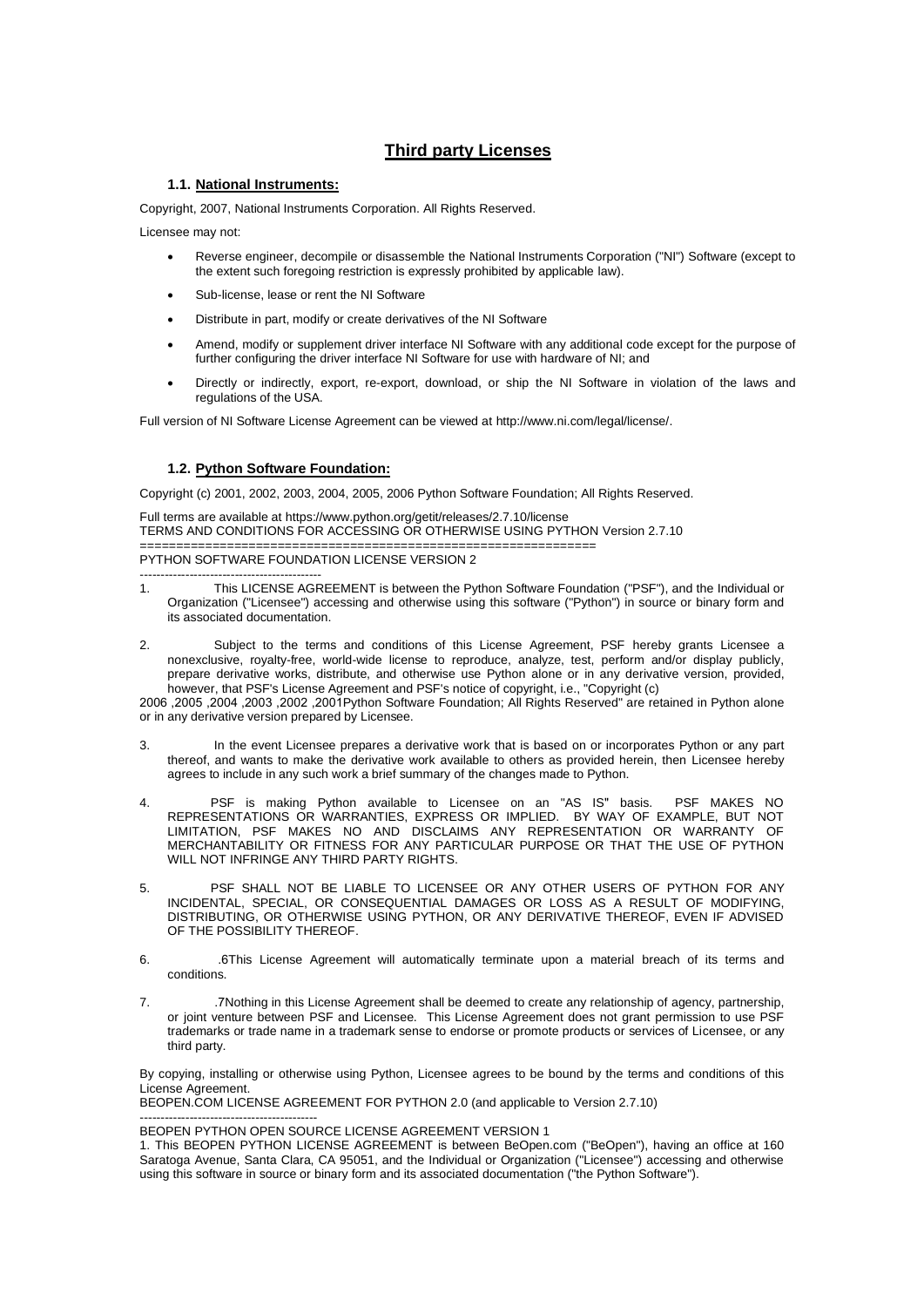2. Subject to the terms and conditions of this BeOpen Python License Agreement, BeOpen hereby grants you a nonexclusive, royalty-free, world-wide license to reproduce, analyze, test, perform and/or display publicly, prepare derivative works, distribute, and otherwise use the Python Software alone or in any derivative version, provided, however, that the BeOpen Python License is retained in the Python Software, alone or in any derivative version prepared by you.

3. BeOpen is making the PYTHON Software available to you on an "AS IS" basis. BEOPEN MAKES NO REPRESENTATIONS OR WARRANTIES, EXPRESS OR IMPLIED. BY WAY OF EXAMPLE, BUT NOT IMITATION, BEOPEN MAKES NO AND DISCLAIMS ANY REPRESENTATION OR WARRANTY OF MERCHANTABILITY OR FITNESS FOR ANY PARTICULAR PURPOSE OR THAT THE USE OF THE PYTHON SOFTWARE WILL NOT INFRINGE ANY THIRD PARTY RIGHTS.

4. BEOPEN SHALL NOT BE LIABLE TO YOU OR ANY OTHER USERS OF THE PYTHON SOFTWARE FOR ANY INCIDENTAL, SPECIAL, OR CONSEQUENTIAL DAMAGES OR LOSS AS A RESULT OF USING, MODIFYING OR DISTRIBUTING THE PYTHON SOFTWARE, OR ANY DERIVATIVE THEREOF, EVEN IF ADVISED OF THE POSSIBILITY THEREOF.

5. This BEOPEN PYTHON License Agreement will automatically terminate upon a material breach of its terms and conditions.

6. This BEOPEN PYTHON License Agreement shall be governed by and interpreted in all respects by the law of the State of California, excluding conflict of law provisions. Nothing in this BEOPEN PYTHON License Agreement shall be deemed to create any relationship of agency, partnership, or joint venture between BeOpen and you. This BEOPEN PYTH

ON License Agreement does not grant permission to use BeOpen trademarks or trade names in a trademark sense to endorse or promote products or services of you, or any third party. As an exception, the "BeOpen Python" logos available at http://www.pythonlabs.com/logos.html may be used according to the permissions granted on that web page.

7. By copying, installing or otherwise using thePython Software, you agree to be bound by the terms and conditions of this BEOPEN PYTHON License Agreement.

### **1.3. TCL Software**

Copyright, 1989-1999, The Regents of the University of California, Sun Microsystems, Inc. and other parties. All rights reserved.

This software is copyrighted by the Regents of the University of California, Sun Microsystems, Inc., Scriptics Corporation, and other parties. The following terms apply to all files associated with the software unless explicitly disclaimed in individual files.

The authors hereby grant permission to use, copy, modify, distribute, and license this software and its documentation for any purpose, provided that existing copyright notices are retained in all copies and that this notice is included verbatim in any distributions. No written agreement, license, or royalty fee is required for any of the authorized uses. Modifications to this software may be copyrighted by their authors and need not follow the licensing terms described here, provided that the new terms are clearly indicated on the first page of each file where they apply.

IN NO EVENT SHALL THE AUTHORS OR DISTRIBUTORS BE LIABLE TO ANY PARTY FOR DIRECT, INDIRECT, SPECIAL, INCIDENTAL, OR CONSEQUENTIAL DAMAGES ARISING OUT OF THE USE OF THIS SOFTWARE, ITS DOCUMENTATION, OR ANY DERIVATIVES THEREOF, EVEN IF THE AUTHORS HAVE BEEN ADVISED OF THE POSSIBILITY OF SUCH DAMAGE.

THE AUTHORS AND DISTRIBUTORS SPECIFICALLY DISCLAIM ANY WARRANTIES, INCLUDING, BUT NOT LIMITED TO, THE IMPLIED WARRANTIES OF MERCHANTABILITY, FITNESS FOR A PARTICULAR PURPOSE, AND NON-INFRINGEMENT. THIS SOFTWARE IS PROVIDED ON AN "AS IS" BASIS, AND THE AUTHORS AND DISTRIBUTORS HAVE NO OBLIGATION TO PROVIDE MAINTENANCE, SUPPORT, UPDATES, ENHANCEMENTS, OR MODIFICATIONS.

GOVERNMENT USE: If you are acquiring this software on behalf of the U.S. government, the Government shall have only "Restricted Rights" in the software and related documentation as defined in the Federal Acquisition Regulations (FARs) in Clause 52.227.19 (c) (2). If you are acquiring the software on behalf of the Department of Defense, the software shall be classified as "Commercial Computer Software" and the Government shall have only "Restricted Rights" as defined in Clause 252.227-7013 (c) (1) of DFARs. Notwithstanding the foregoing, the authors grant the U.S. Government and others acting in its behalf permission to use and distribute the software in accordance with the terms specified in this license.

### **1.4. vbAccelerator Software is licensed under a BSD-style license**

Copyright (c) 2002 vbAccelerator.com

Redistribution and use in source and binary forms, with or without modification, are permitted provided that the following conditions are met: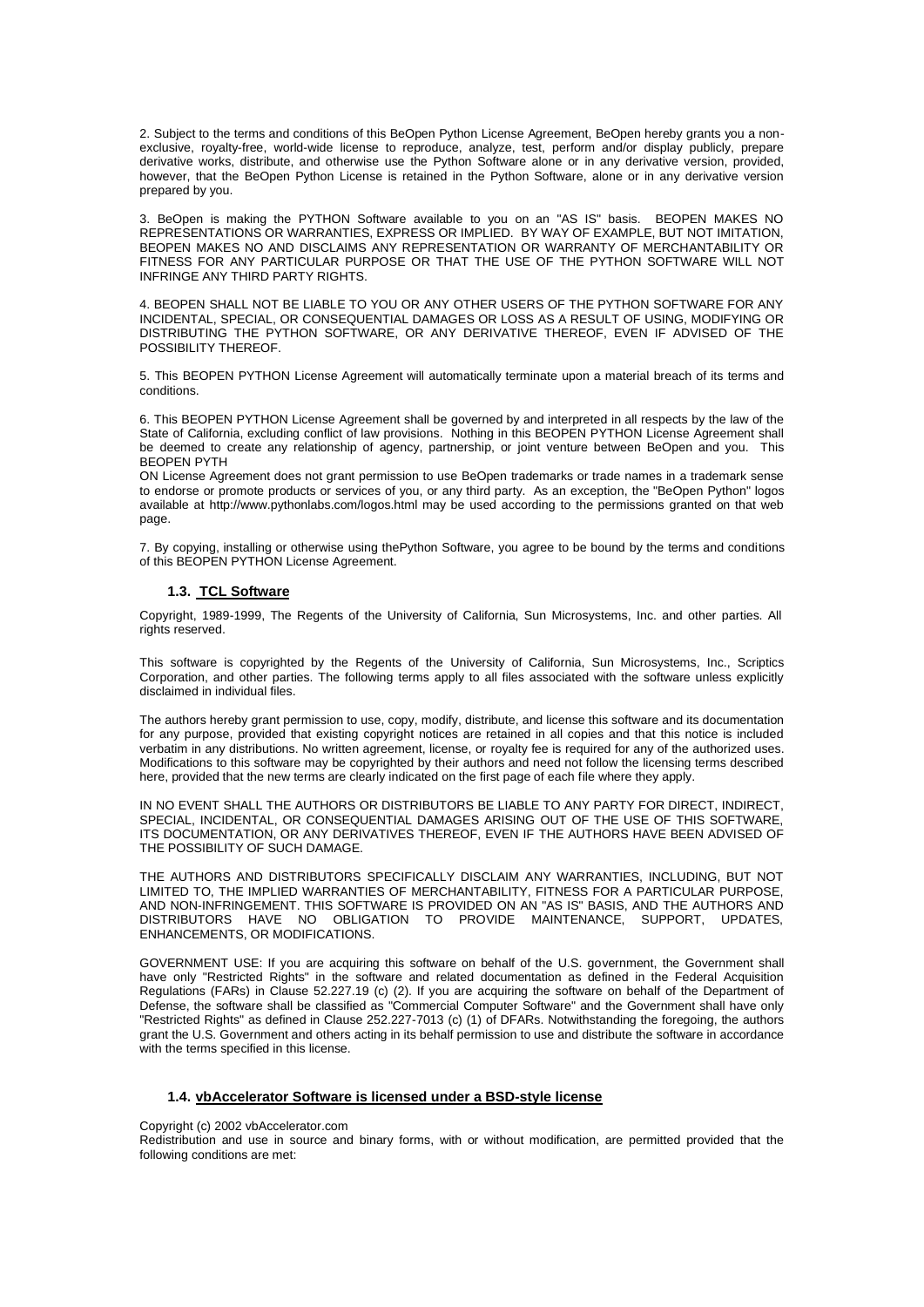- Redistributions of source code must retain the above copyright notice, this list of conditions and the following disclaimer
- Redistributions in binary form must reproduce the above copyright notice, this list of conditions and the following disclaimer in the documentation and/or other materials provided with the distribution.
- The end-user documentation included with the redistribution, if any, must include the following acknowledgment:

"This product includes software developed by vbAccelerator (http://vbaccelerator.com/)."

Alternately, this acknowledgment may appear in the software itself, if and wherever such third-party acknowledgments normally appear.

- The names "vbAccelerator" and "vbAccelerator.com" must not be used to endorse or promote products derived from this software without prior written permission. For written permission, please contact vbAccelerator throug[h steve@vbaccelerator.com.](mailto:steve@vbaccelerator.com)
- Products derived from this software may not be called "vbAccelerator", nor may "vbAccelerator" appear in their name, without prior written permission of vbAccelerator.

THIS SOFTWARE IS PROVIDED "AS IS" AND ANY EXPRESSED OR IMPLIED WARRANTIES, INCLUDING, BUT NOT LIMITED TO, THE IMPLIED WARRANTIES OF MERCHANTABILITY AND FITNESS FOR A PARTICULAR PURPOSE ARE DISCLAIMED. IN NO EVENT SHALL VBACCELERATOR OR ITS CONTRIBUTORS BE LIABLE FOR ANY DIRECT, INDIRECT, INCIDENTAL, SPECIAL, EXEMPLARY, OR CONSEQUENTIAL DAMAGES (INCLUDING, BUT NOT LIMITED TO, PROCUREMENT OF SUBSTITUTE GOODS OR SERVICES; LOSS OF USE, DATA, OR PROFITS; OR BUSINESS INTERRUPTION) HOWEVER CAUSED AND ON ANY THEORY OF LIABILITY, WHETHER IN CONTRACT, STRICT LIABILITY, OR TORT (INCLUDING NEGLIGENCE OR OTHERWISE) ARISING IN ANY WAY OUT OF THE USE OF THIS SOFTWARE, EVEN IF ADVISED OF THE POSSIBILITY OF SUCH DAMAGE.

### **1.5. PuTTY Software is licensed under the MIT license**

PuTTY is copyright 1997-2020 Simon Tatham.

Portions copyright Robert de Bath, Joris van Rantwijk, DelianDelchev, Andreas Schultz, JeroenMassar, Wez Furlong, Nicolas Barry, Justin Bradford, Ben Harris, Malcolm Smith, Ahmad Khalifa, Markus Kuhn, Colin Watson, Christopher Staite, Lorenz Diener, Christian Brabandt, Jeff Smith, Pavel Kryukov, Maxim Kuznetsov, Svyatoslav Kuzmich, Nico Williams, Viktor Dukhovni, Josh Dersch, Lars Brinkhoffand CORE SDI S.A.

Permission is hereby granted, free of charge, to any person obtaining a copy of this software and associated documentation files (the "Software"), to deal in the Software without restriction, including without limitation the rights to use, copy, modify, merge, publish, distribute, sublicense, and/or sell copies of the Software, and to permit persons to whom the Software is furnished to do so, subject to the following conditions:

The above copyright notice and this permission notice shall be included in all copies or substantial portions of the Software.

THE SOFTWARE IS PROVIDED "AS IS", WITHOUT WARRANTY OF ANY KIND, EXPRESS OR IMPLIED, INCLUDING BUT NOT LIMITED TO THE WARRANTIES OF MERCHANTABILITY, FITNESS FOR A PARTICULAR PURPOSE AND NONINFRINGEMENT. IN NO EVENT SHALL SIMON TATHAM BE LIABLE FOR ANY CLAIM, DAMAGES OR OTHER LIABILITY, WHETHER IN AN ACTION OF CONTRACT, TORT OR OTHERWISE, ARISING FROM, OUT OF OR IN CONNECTION WITH THE SOFTWARE OR THE USE OR OTHER DEALINGS IN THE SOFTWARE.

In particular, anybody (even companies) can use PuTTY without restriction (even for commercial purposes) and owe nothing to us, or to anybody else. Also, apart from having to maintain the copyright notice and the licence text in derivative products, anybody (even companies) can adapt the PuTTY source code into their own programs and products (even commercial products) and owe nothing to us or anybody else. And, of course, there is no warranty and if PuTTY causes you damage you're on your own, so don't use it if you're unhappy with that.

In particular, note that the MIT licence is compatible with the GNU GPL. So if you want to incorporate PuTTY or pieces of PuTTY into a GPL program, there's no problem with that.

## **1.6. ANTLR 3 Software is licensed under the BSD license**

Copyright (c) 2010, Terence Parr All rights reserved.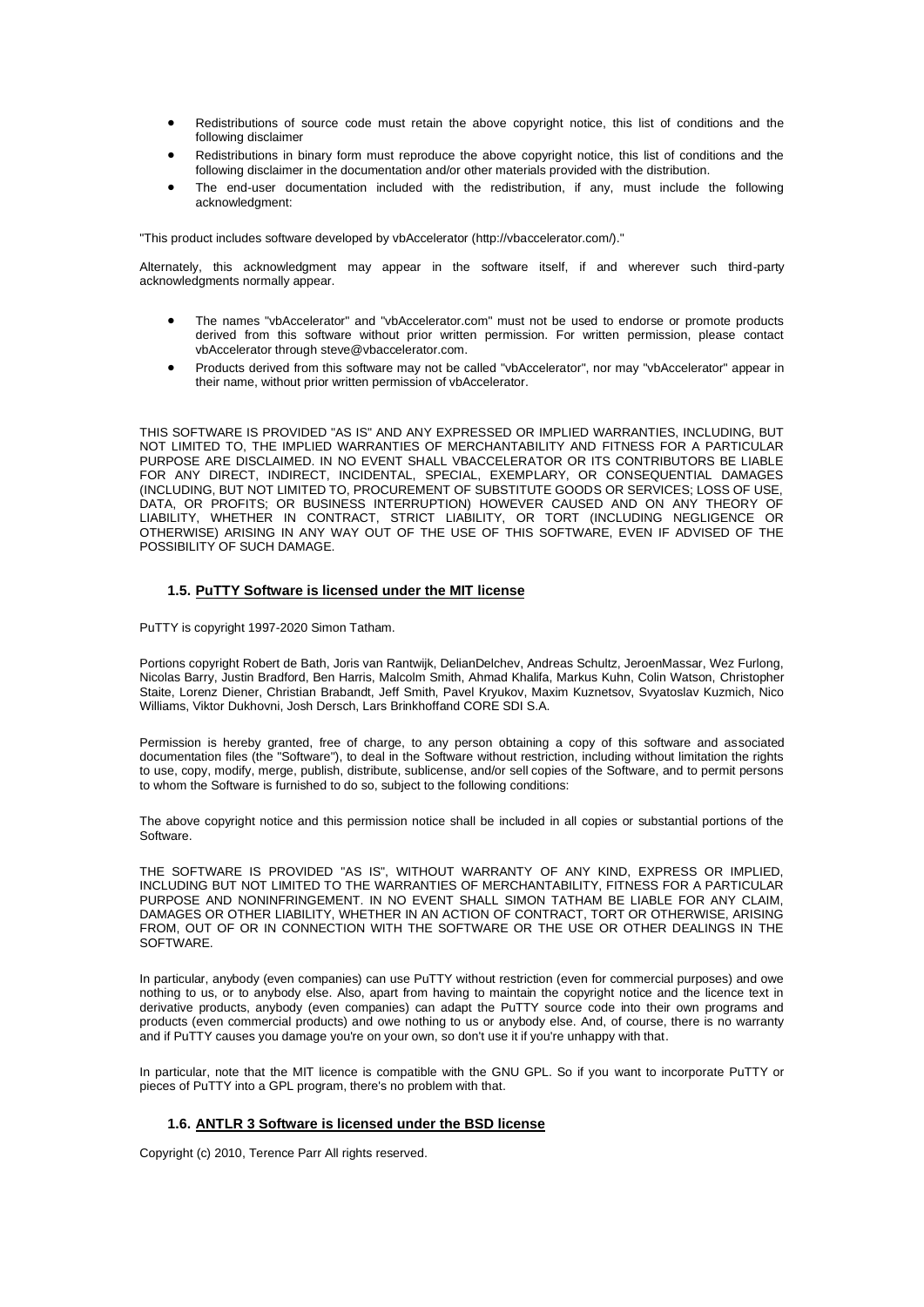Redistribution and use in source and binary forms, with or without modification, are permitted provided that the following conditions are met:

- Redistributions of source code must retain the above copyright notice, this list of conditions and the following disclaimer.
- Redistributions in binary form must reproduce the above copyright notice, this list of conditions and the following disclaimer in the documentation and/or other materials provided with the distribution.
- Neither the name of the author nor the names of its contributors may be used to endorse or promote products derived from this software without specific prior written permission.

THIS SOFTWARE IS PROVIDED BY THE COPYRIGHT HOLDERS AND CONTRIBUTORS "AS IS" AND ANY EXPRESS OR IMPLIED WARRANTIES, INCLUDING, BUT NOT LIMITED TO, THE IMPLIED WARRANTIES OF MERCHANTABILITY AND FITNESS FOR A PARTICULAR PURPOSE ARE DISCLAIMED. IN NO EVENT SHALL THE COPYRIGHT OWNER OR CONTRIBUTORS BE LIABLE FOR ANY DIRECT, INDIRECT, INCIDENTAL, SPECIAL, EXEMPLARY, OR CONSEQUENTIAL DAMAGES (INCLUDING, BUT NOT LIMITED TO, PROCUREMENT OF SUBSTITUTE GOODS OR SERVICES; LOSS OF USE, DATA, OR PROFITS; OR BUSINESS INTERRUPTION) HOWEVER CAUSED AND ON ANY THEORY OF LIABILITY, WHETHER IN CONTRACT, STRICT LIABILITY, OR TORT (INCLUDING NEGLIGENCE OR OTHERWISE) ARISING IN ANY WAY OUT OF THE USE OF THIS SOFTWARE, EVEN IF ADVISED OF THE POSSIBILITY OF SUCH DAMAGE.

### **1.7. Synesis Software is licensed under the 3-Clause BSD License**

Copyright (c) 2009 Synesis. All rights reserved.

Redistribution and use in source and binary forms, with or without modification, are permitted provided that the following conditions are met:

- Redistributions of source code must retain the above copyright notice, this list of conditions and the following disclaimer.
- Redistributions in binary form must reproduce the above copyright notice, this list of conditions and the following disclaimer in the documentation and/or other materials provided with the distribution.
- Neither the name of the <ORGANIZATION> nor the names of its contributors may be used to endorse or promote products derived from this software without specific prior written permission.

THIS SOFTWARE IS PROVIDED BY THE COPYRIGHT HOLDERS AND CONTRIBUTORS "AS IS" AND ANY EXPRESS OR IMPLIED WARRANTIES, INCLUDING, BUT NOT LIMITED TO, THE IMPLIED WARRANTIES OF MERCHANTABILITY AND FITNESS FOR A PARTICULAR PURPOSE ARE DISCLAIMED. IN NO EVENT SHALL THE COPYRIGHT OWNER OR CONTRIBUTORS BE LIABLE FOR ANY DIRECT, INDIRECT, INCIDENTAL, SPECIAL, EXEMPLARY, OR CONSEQUENTIAL DAMAGES (INCLUDING, BUT NOT LIMITED TO, PROCUREMENT OF SUBSTITUTE GOODS OR SERVICES; LOSS OF USE, DATA, OR PROFITS; OR BUSINESS INTERRUPTION) HOWEVER CAUSED AND ON ANY THEORY OF LIABILITY, WHETHER IN CONTRACT, STRICT LIABILITY, OR TORT (INCLUDING NEGLIGENCE OR OTHERWISE) ARISING IN ANY WAY OUT OF THE USE OF THIS SOFTWARE, EVEN IF ADVISED OF THE POSSIBILITY OF SUCH DAMAGE.

### **1.8. SharpSvn Software is licensed under the Apache Version 2.0 license**

Copyright (c) 2009 CollabNet Corporation. All rights reserved.

Licensed under the Apache License, Version 2.0 (the "**License**"); you may not use this file except in compliance with the License. You may obtain a copy of the License at [http://www.apache.org/licenses/LICENSE-2.0.](http://www.apache.org/licenses/LICENSE-2.0)

Unless required by applicable law or agreed to in writing, software distributed under the License is distributed on an "AS IS" basis, WITHOUT WARRANTIES OR CONDITIONS OF ANY KIND, either express or implied. See the License for the specific language governing permissions and limitations under the License.

## **1.9. Telerik Software**

Licensee is not allowed to use the Telerik software independently from the Software.

### **1.10. SharpDevelop (version 4) Software is licensed under MIT license**

Copyright ©2000-200[9IC#Code.](mailto:webmaster%20AT%20icsharpcode%20DOT%20net) All rights reserved

Permission is hereby granted, free of charge, to any person obtaining a copy of this software and associated documentation files (the "Software"), to deal in the Software without restriction, including without limitation the rights to use, copy, modify, merge, publish, distribute, sublicense, and/or sell copies of the Software, and to permit persons to whom the Software is furnished to do so, subject to the following conditions:

The above copyright notice and this permission notice shall be included in all copies or substantial portions of the Software.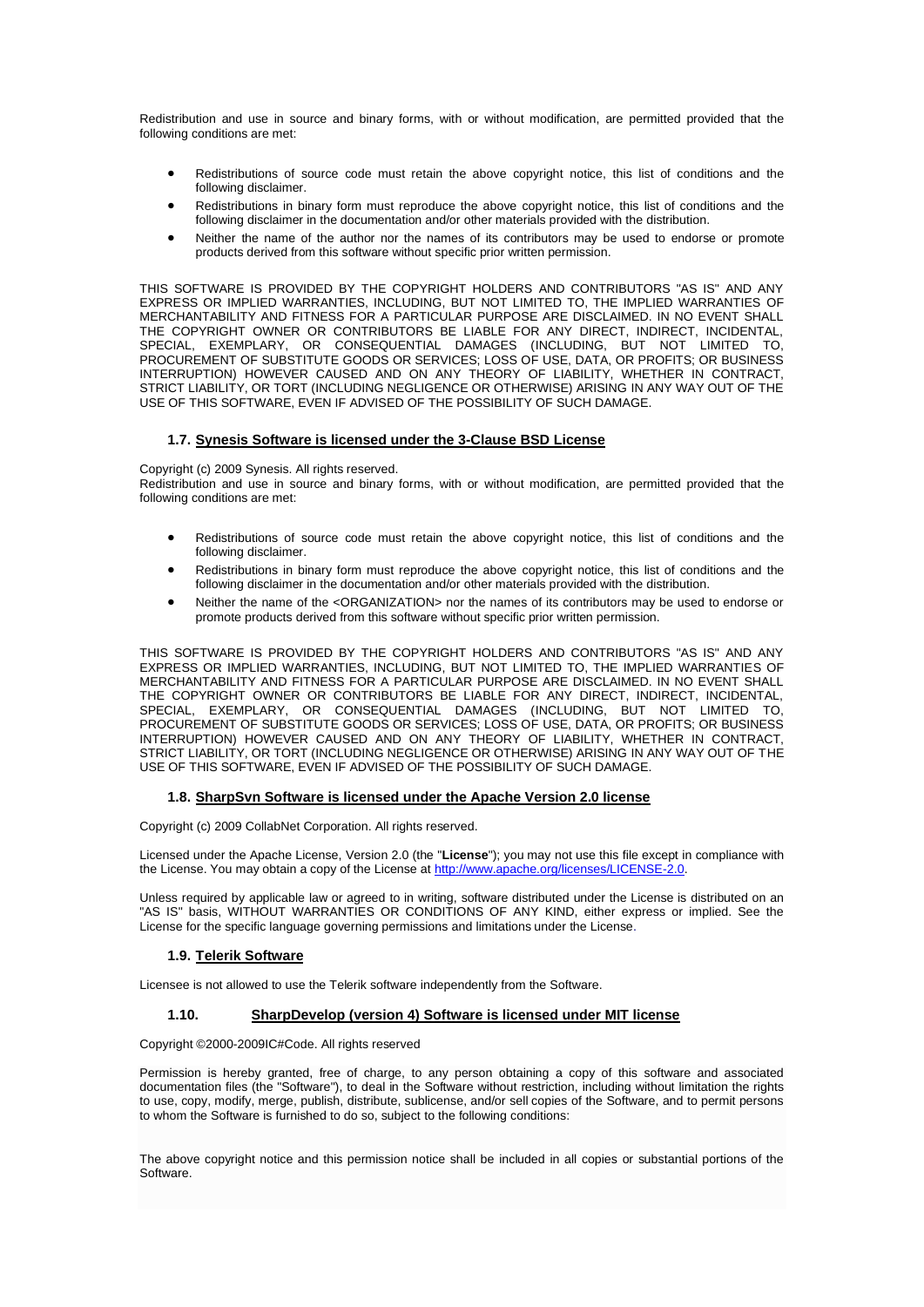THE SOFTWARE IS PROVIDED "AS IS", WITHOUT WARRANTY OF ANY KIND, EXPRESS OR IMPLIED, INCLUDING BUT NOT LIMITED TO THE WARRANTIES OF MERCHANTABILITY, FITNESS FOR A PARTICULAR PURPOSE AND NONINFRINGEMENT. IN NO EVENT SHALL THE AUTHORS OR COPYRIGHT HOLDERS BE LIABLE FOR ANY CLAIM, DAMAGES OR OTHER LIABILITY, WHETHER IN AN ACTION OF CONTRACT, TORT OR OTHERWISE, ARISING FROM, OUT OF OR IN CONNECTION WITH THE SOFTWARE OR THE USE OR OTHER DEALINGS IN THE SOFTWARE.

### <http://www.gnu.org/licenses/gpl.txt>

This program is distributed in the hope that it will be useful, but WITHOUT ANY WARRANTY; without even the implied warranty of MERCHANTABILITY or FITNESS FOR A PARTICULAR PURPOSE. See the GNU General Public License for more details.

Attached hereafter is a copy of the GNU General Public License along with this program; if not, write to the Free Software Foundation, Inc., 51 Franklin Street, Fifth Floor, Boston, MA 02110-1301, USA.

You may also contact QualiSystems for more information at this address: QualiSystems Ltd at Carmel st. #20, GaneyTikva 55900, Israel and via email support@QualiSystems.com.

### **1.11. Math.NETIridium is licensed under the GNU LGPL Version 2.1 license or later**

Copyright (c) 2002-2009, Christoph Rüegg

The license for the Math.NET software QualiSystems uses is the GNU LGPL, Version 3, which is attached hereto.

https://www.gnu.org/licenses/lgpl-3.0.en.html

The source code for the Math.NET is available from [http://www.mathdotnet.com](http://www.mathdotnet.com/)

Full terms can be viewed a[t http://www.mathdotnet.com/Iridium.aspx](http://www.mathdotnet.com/Iridium.aspx)

GNU LGPL information[. http://www.gnu.org/licenses/lgpl-3.0.txt](http://www.gnu.org/licenses/lgpl-3.0.txt)

This library is free software; you can redistribute it and/or modify it under the terms of the GNU Lesser General Public License as published by the Free Software Foundation; either version 2.1 of the License, or (at your option) any later version.

#### <http://www.gnu.org/licenses/lgpl.txt>

This library is distributed in the hope that it will be useful, but WITHOUT ANY WARRANTY; without even the implied warranty of MERCHANTABILITY or FITNESS FOR A PARTICULAR PURPOSE. See the GNU Lesser General Public License for more details.

You should have received a copy of the GNU Lesser General Public License along with this library; if not, write to the Free Software Foundation, Inc., 51 Franklin Street, Fifth Floor, Boston, MA 02110-1301, USA.

You may also contact QualiSystems for more information at this address: QualiSystems Ltd at Carmel st. #20, GaneyTikva 55900, Israel and via emai[l support@QualiSystems.com.](mailto:support@QualiSystems.com)

Full terms and conditions are available below.

### **1.12. NHibernate is licensed under the GNU LGPL Version 2.1 license**

Copyright © 2008 Hibernate

Full terms can be viewed a[t http://www.hibernate.org/license](http://www.hibernate.org/license)

This Library is free software; you can redistribute it and/or modify it under the terms of the GNU Lesser General Public version 2.1 which is attached hereto.

The source code for the Hibernate is available from http://www.hibernate.org/sourcecode.html

This Library is distributed in the hope that it will be useful, but WITHOUT ANY WARRANTY; without even the implied warranty of MERCHANTABILITY or FITNESS FOR A PARTICULAR PURPOSE. See the GNU Lesser General Public License for more details. <http://www.gnu.org/licenses/old-licenses/lgpl-2.1.html>

You should have received a copy of the GNU Lesser General Public License along with this Library; if not, write to the Free Software Foundation, Inc., 51 Franklin Street, Fifth Floor, Boston, MA 02110-1301, USA.

Full terms and conditions are available below.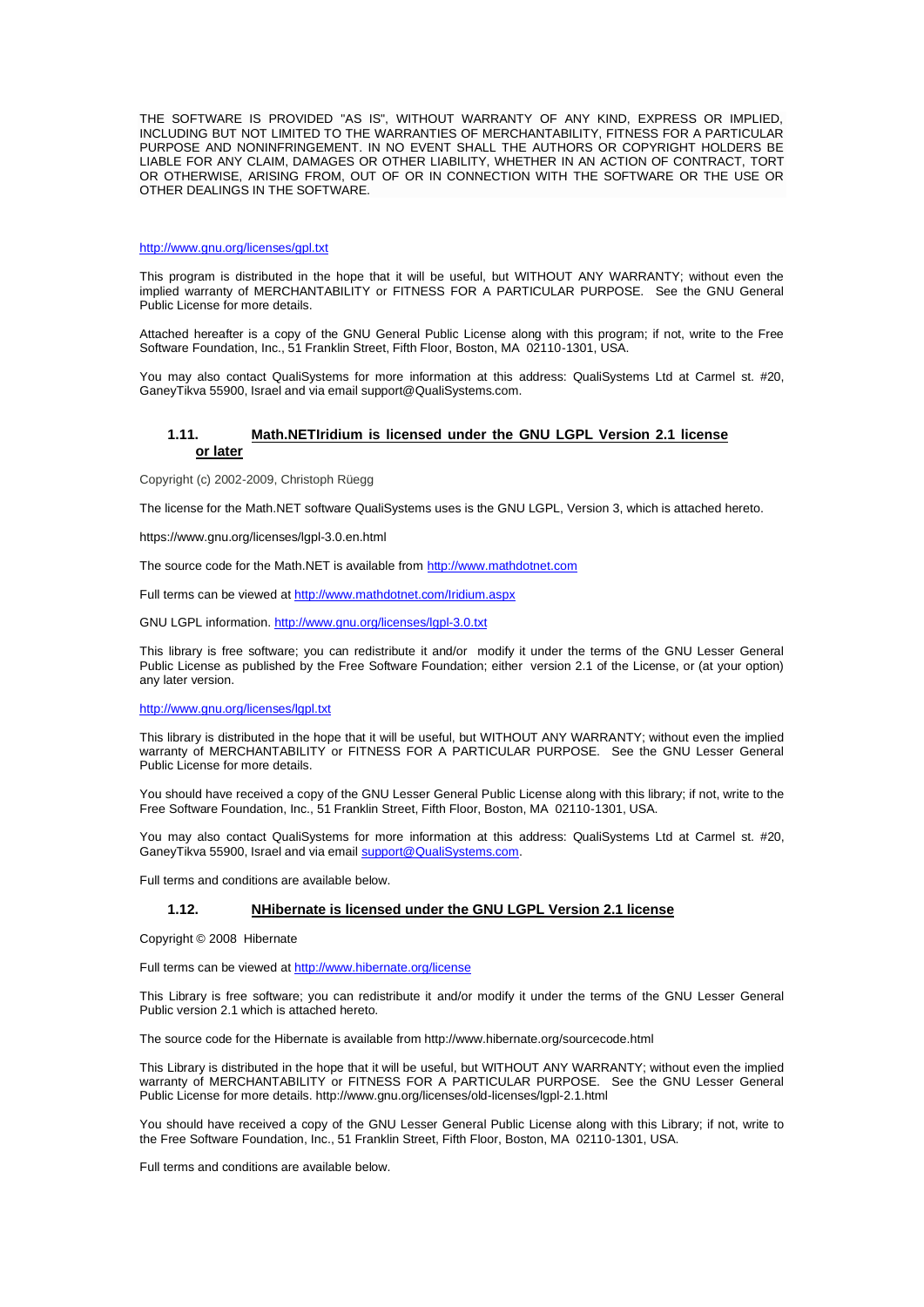## **1.13. StructureMap is licensed under the Apache 2.0 license**

Copyright 2004-2009 Jeremy D. Miller

Full terms can be viewed a[t http://structuremap.net/structuremap/index.html](http://structuremap.net/structuremap/index.html)

Licensed under the Apache License, Version 2.0 (the "License"); you may not use this file except in compliance with the License. You may obtain a copy of the License at<http://www.apache.org/licenses/LICENSE-2.0>

. Unless required by applicable law or agreed to in writing, software distributed under the License is distributed on an "AS IS" BASIS, WITHOUT WARRANTIES OR CONDITIONS OF ANY KIND, either express or implied. See the License for the specific language governing permissions and limitations under the License.

### **1.14.SQLite**

SQLite is in the Public Domain

Full terms can be viewed it <http://www.sqlite.org/copyright.html>

### **1.15.AutoMapper is licensed under the MIT license**

Copyright (c) 2010 Jimmy Bogard

Full terms can be viewed at <http://automapper.codeplex.com/license>

Permission is hereby granted, free of charge, to any person obtaining a copy of this software and associated documentation files (the "Software"), to deal in the Software without restriction, including without limitation the rights to use, copy, modify, merge, publish, distribute, sublicense, and/or sell copies of the Software, and to permit persons to whom the Software is furnished to do so, subject to the following conditions:

The above copyright notice and this permission notice shall be included in all copies or substantial portions of the Software.

THE SOFTWARE IS PROVIDED "AS IS", WITHOUT WARRANTY OF ANY KIND, EXPRESS OR IMPLIED, INCLUDING BUT NOT LIMITED TO THE WARRANTIES OF MERCHANTABILITY, FITNESS FOR A PARTICULAR PURPOSE AND NONINFRINGEMENT. IN NO EVENT SHALL THE AUTHORS OR COPYRIGHT HOLDERS BE LIABLE FOR ANY CLAIM, DAMAGES OR OTHER LIABILITY, WHETHER IN AN ACTION OF CONTRACT, TORT OR OTHERWISE, ARISING FROM, OUT OF OR IN CONNECTION WITH THE SOFTWARE OR THE USE OR OTHER DEALINGS IN THE SOFTWARE.

### **1.16. DotNetZip is licensed under the Microsoft Public License (Ms-PL)**

© 2006-2010 Microsoft

Full terms can be viewed a[t http://dotnetzip.codeplex.com/license](http://dotnetzip.codeplex.com/license)

## **1.17. log4net is licensed under the Apache Version 2.0 license**

Copyright © 2004-2020 Apache Software Foundation

Full term can be viewed at <http://logging.apache.org/log4net/license.html>

Licensed under the Apache License, Version 2.0 (the "License");you may not use this file except in compliance with the License. You may obtain a copy of the License at http://www.apache.org/licenses/LICENSE-2.0

Unless required by applicable law or agreed to in writing, software distributed under the License is distributed on an "AS IS" BASIS, WITHOUT WARRANTIES OR CONDITIONS OF ANY KIND, either express or implied. See the License for the specific language governing permissions and limitations under the License.

### **1.18. URL Reservation Modifer is licensed under the MIT license**

Copyright (c) 2007 Austin Wise

Full terms can be viewed at https://opensource.org/licenses/MIT

Permission is hereby granted, free of charge, to any person obtaining a copy of this software and associated documentation files (the "Software"), to deal in the Software without restriction, including without limitation the rights to use, copy, modify, merge, publish, distribute, sublicense, and/or sell copies of the Software, and to permit persons to whom the Software is furnished to do so, subject to the following conditions:

The above copyright notice and this permission notice shall be included in all copies or substantial portions of the Software.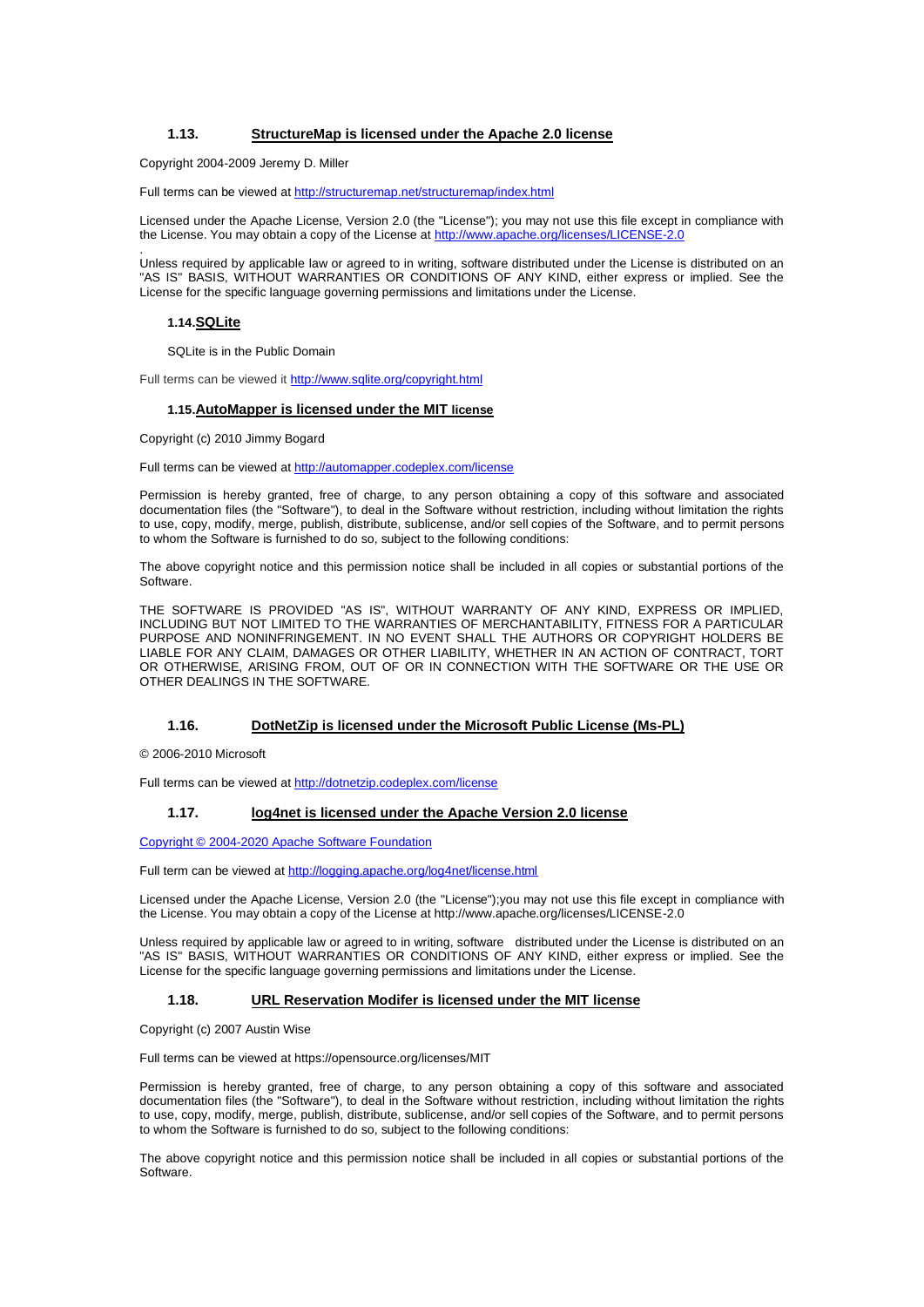THE SOFTWARE IS PROVIDED "AS IS", WITHOUT WARRANTY OF ANY KIND, EXPRESS OR IMPLIED, INCLUDING BUT NOT LIMITED TO THE WARRANTIES OF MERCHANTABILITY, FITNESS FOR A PARTICULAR PURPOSE AND NONINFRINGEMENT. IN NO EVENT SHALL THE AUTHORS OR COPYRIGHT HOLDERS BE LIABLE FOR ANY CLAIM, DAMAGES OR OTHER LIABILITY, WHETHER IN AN ACTION OF CONTRACT, TORT OR OTHERWISE, ARISING FROM, OUT OF OR IN CONNECTION WITH THE SOFTWARE OR THE USE OR OTHER DEALINGS IN THE SOFTWARE

### **1.19. SmartThreadPool is licensed under the Microsoft Public License (Ms-PL)**

copyright © CodeProject 1999-2010

Full terms can be viewed it https://opensource.org/licenses/ms-pl.html

### **1.20. FluentNHibernte is licensed under the BSD license**

Copyright (c) 2008-2018, James Gregory and contributors All rights reserved.

Redistribution and use in source and binary forms, with or without modification, are permitted provided that the following conditions are met:

- Redistributions of source code must retain the above copyright notice, this list of conditions and the following disclaimer.
- Redistributions in binary form must reproduce the above copyright notice, this list of conditions and the following disclaimer in the documentation and/or other materials provided with the distribution.
- Neither the name of James Gregory nor the names of its contributors may be used to endorse or promote products derived from this software without specific prior written permission.

THIS SOFTWARE IS PROVIDED BY THE COPYRIGHT HOLDERS AND CONTRIBUTORS "AS IS" AND ANY EXPRESS OR IMPLIED WARRANTIES, INCLUDING, BUT NOT LIMITED TO, THE IMPLIED WARRANTIES OF MERCHANTABILITY AND FITNESS FOR A PARTICULAR PURPOSE ARE DISCLAIMED. IN NO EVENT SHALL THE COPYRIGHT

### **1.21. CastleProject is licensed under the Apache 2.0 license**

Copyright 2004-2017 Castle Project.All rights reserved.

Full terms can be viewed at:<http://www.castleproject.org/>

Licensed under the Apache License, Version 2.0 (the "License"); you may not use this file except in compliance with the License. You may obtain a copy of the License at: compliance with the License. You may obtain a copy of the License at: http://www.apache.org/licenses/LICENSE-2.0

Unless required by applicable law or agreed to in writing, software distributed under the License is distributed on an "AS IS" BASIS, WITHOUT WARRANTIES OR CONDITIONS OF ANY KIND, either express or implied.

See the License for the specific language governing permissions and limitations under the License.

### **1.22. AForge.NET is licensed under the GNU LGPL Version 3.0 license**

The license for the AForge.NETsoftware QualiSystems uses is the GNU LGPL, Version 3, which is attached hereto.

The source code for the AForge.NETsoftware.NET is available from: <http://www.aforgenet.com/framework/downloads.html>

GNU LGPL information[: http://www.gnu.org/licenses/lgpl-3.0.txt](http://www.gnu.org/licenses/lgpl-3.0.txt) full terms and conditions are available below.

This program is free software: you can redistribute it and/or modify it under the terms of the GNU Lesser General Public License as published by the Free Software Foundation, either version 3 of the License, or (at your option) any later version.

This library is distributed in the hope that it will be useful, but WITHOUT ANY WARRANTY; without even the implied warranty of MERCHANTABILITY or FITNESS FOR A PARTICULAR PURPOSE. See the GNU Lesser General Public License for more details.

Attached hereafter is a copy of the GNU Lesser General Public License along with this library; if not, write to the Free Software Foundation, Inc., 51 Franklin Street, Fifth Floor, Boston, MA 02110-1301, USA.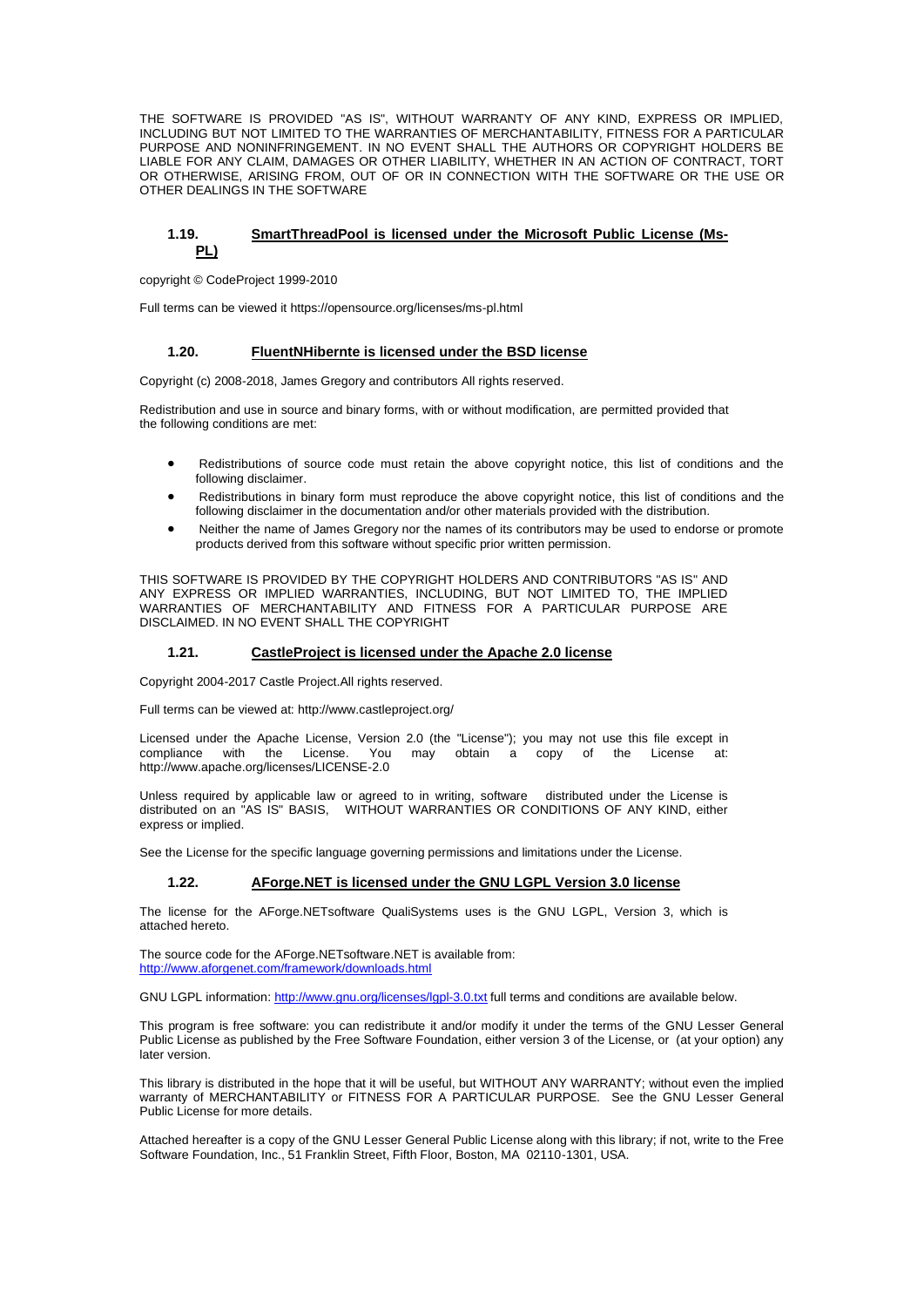You may also contact QualiSystems for more information at this address: QualiSystems Ltd at Carmel st. #20, GaneyTikva 55900, Israel and via email support@QualiSystems.com.

## **For users of Oracle Programs only:**

### **1.23. Oracle is licensed under the Oracle License**

copyright © Oracle Corporation

Full terms can be viewed at:<http://www.oracle.com/us/legal/index.html?ssSourceSiteId=opn>

You agree not to use Oracle trademarks (including ORACLE") or potentially confusing variations (including "ORA") as part of your product names(s), service name(s), company name or domain name(s). In marketing, promoting, or licensing the programs, you agree to make it clear that Oracle is the source of the programs. You shall include in all copies of the programs used or distributed by you:

- A. A reproduction of Oracle's copyright notice; or<br>B. A copyright notice indications that the copyright
	- B. A copyright notice indications that the copyright is vested in you containing the following:
		- a. A "c" in a circle and the word "copyright"
		- b. Your name;
		- c. The date of copyright; and
		- d. The words "All rights reserved."

Such notices shall be placed on the documentation, the sign-on screen for any software incorporating the programs, and any media containing the programs.

### Oracle End User License Terms

1. The terms of this third party license shall apply only to Licenses that include Oracle Programs.

- 2. Definitions.
	- 2.1 "Agreement" shall mean the Master License Agreement to which this Exhibit 3 is attached.
	- 2.2 "Application Package" shall mean the Software, as defined in the Agreement, into which the Programs (as hereinafter defined) are embedded.
	- 2.3 "Documentation" shall mean the Program user manual and Program installation manuals.
	- 2.4 "Licensee" shall have the same meaning set in the Agreement.
	- 2.5 "Oracle" shall mean Oracle Corporation.
	- 2.6 "Oracle Programs" or "Programs" shall mean the following versions of the software products owned or distributed by Oracle, including program documentation and any program updates acquired through technical support: Oracle Database application.
- 3. Licensee's use of the Programs shall be restricted to the scope of the Application Package and to its internal business operations.
- 4. Licensee shall not (a) transfer the Programs except for temporary transfer in the event of computer malfunction if the Application Package embeds the Programs in a physical device; (b) assign, give, or transfer the Programs and/or any services ordered or an interest in them to another individual or entity and if Licensee grants a security interest in the Programs and/or any services, the secured party shall have no right to use or transfer the Programs and/or any services; (c) timeshare, or use the Programs in a service bureau, subscription service, or rental use; and/or (d) acquire any title or other ownership rights in the Programs.
- 5. Licensee shall not reverse engineer (unless required by law for interoperability), disassemble or decompile the Programs. Licensee shall not duplicate the Programs except for a sufficient number of copies of each Program for Licensee's licensed use and one copy of each Program media.
- 6. QualiSystems and Oracle disclaim, to the extent permitted by applicable law, liability for any damages, whether direct, indirect, incidental, or consequential, arising from the Licensee's use of the Programs.
- 7. Upon termination of the Agreement, Licensee shall discontinue use of the Programs and destroy or return to QualiSystems all copies of the Programs and Documentation.
- 8. Licensee shall not publish any results of benchmark tests run on the Programs.
- 9. Licensee shall comply fully with all relevant export laws and regulations of the United States and other applicable export and import laws to assure that neither the Programs, nor any direct product thereof, are exported, directly or indirectly, in violation of applicable laws.
- 10. The Programs are subject to a restricted license and can only be used in conjunction with the Application Package.
- 11. Licensee shall not modify the Programs.
- 12. Oracle is not required to perform any obligations or incur any liability not previously agreed to.
- 13. QualiSystems may audit Licensee's use of the Programs and report such use to Oracle or assign its right to audit Licensee's use of the Programs to Oracle.
- 14. With respect to the Programs, Oracle shall be a third party beneficiary of the Agreement.
- 15. The Uniform Computer Information Transactions Act shall not apply to the Programs.
- 16. Some Programs may include source code that Oracle may provide as part of its standard shipment of such Programs, which source code shall be governed by the terms of the Agreement.
- 17. Any order for the Programs submitted by Licensee shall be subject to the Agreement.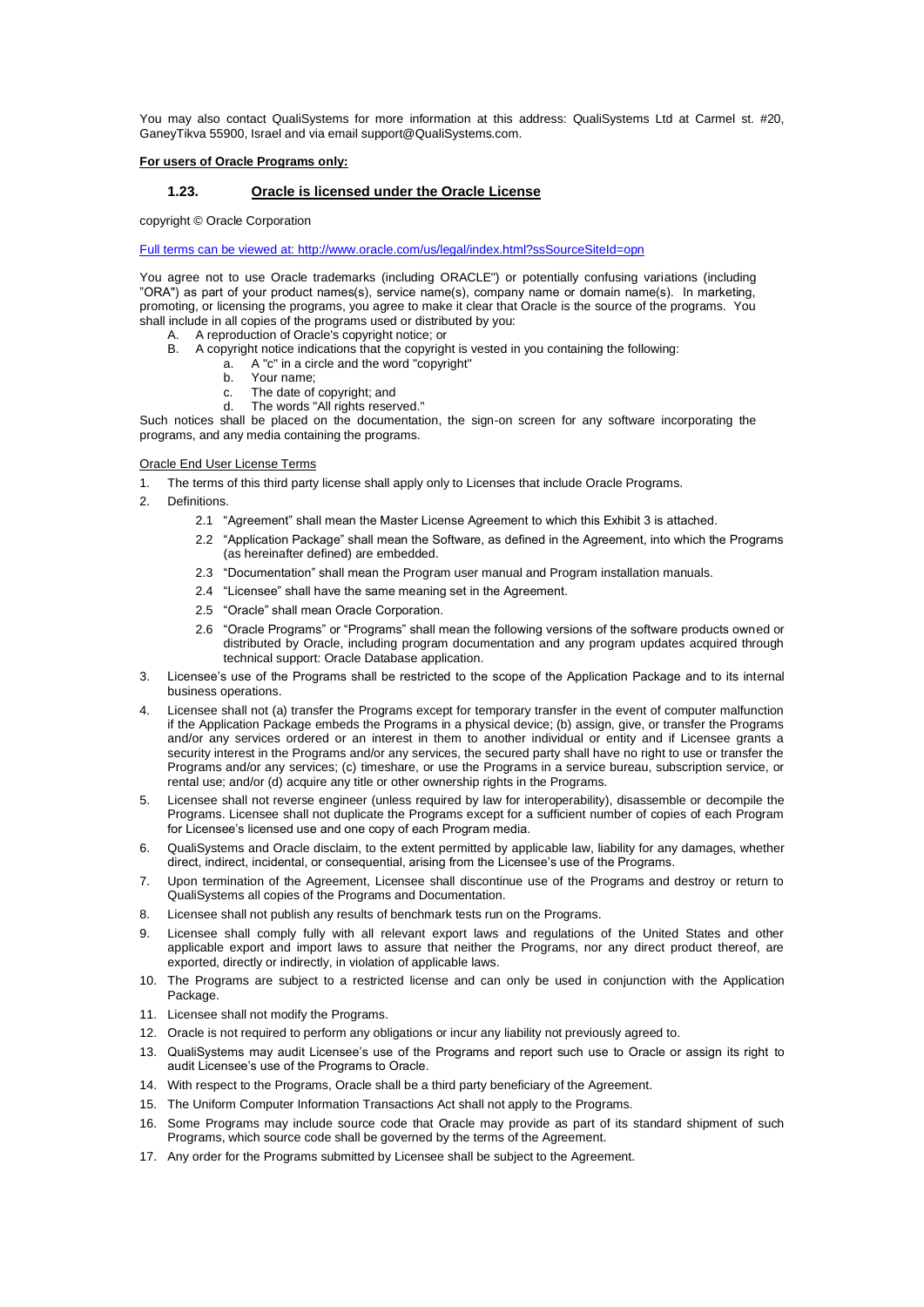- 18. Third party technology may be necessary for use with some Oracle Programs and is specified in the Documentation; specific files (which are identified in the Documentation) of such third party technology may be included on the same medium or as part of the download of Oracle Programs Licensee receives, but is licensed under the Mozilla Public License, Common Public License, GNU Lesser General Public License, Netscape Public License or similar royalty-free/open source license.
- 19. QualiSystems shall have the right to submit monthly reports to Oracle detailing the name and address of Licensee, the Programs distributed, the number of users, the license levels, the license grant to Licensee, any definitions related to licensing metrics, the date of the order, and any other information.
- 20. Licensee consents that QualiSystems may allow access to Oracle to certain of its information to the extent that it relates to the purchase or use of the Application Package. Any such information provided may be maintained by Oracle in data centers in the U.S. and may be accessible by Oracle's global personnel as required for business purposes.

### **For users of Microsoft Programs only:**

### **1.24. Microsoft is licensed under the MICROSOFT SQL SERVER 2012 STANDARD license**

Copyright, 2012 Microsoft Corporation. All rights reserved

These license terms are an agreement between Microsoft Corporation (or based on where you live, one of its affiliates) and you. Please read them. They apply to the software named above, which includes the media on which you received it, if any. The terms also apply to any Microsoft

- updates.
- supplements,
- Internet-based services, and
- support services

for this software, unless other terms accompany those items. If so, those terms apply.

**BY USING THE SOFTWARE, YOU ACCEPT THESE TERMS. IF YOU DO NOT ACCEPT THEM, DO NOT USE THE SOFTWARE. INSTEAD, RETURN IT TO THE RETAILER FOR A REFUND OR CREDIT.** If you cannot obtain a refund there, contact Microsoft or the Microsoft affiliate serving your country for information about Microsoft's refund policies. See [www.microsoft.com/worldwide](http://www.microsoft.com/worldwide) In the United States and Canada, call (800) MICROSOFT or see [www.microsoft.com/info/nareturns.htm](http://www.microsoft.com/info/nareturns.htm)

**IMPORTANT NOTICE: AUTOMATIC UPDATES TO PREVIOUS VERSIONS OF SQL SERVER. .** If this software is installed on servers or devices running any supported editions of SQL Server prior to SQL Server 2012 (or components of any of them) this software will automatically update and replace certain files or features within those editions with files from this software. This feature cannot be switched off. Removal of these files may cause errors in the software and the original files may not be recoverable. By installing this software on a server or device that is running such editions you consent to these updates in all such editions and copies of SQL Server (including components of any of them) running on that server or device.

## **IF YOU COMPLY WITH THESE LICENSE TERMS, YOU HAVE THE RIGHTS BELOW FOR EACH SERVER YOU PROPERLY LICENSE.**

**1. OVERVIEW.** 

- **1.1 Software.** The software includes
	- server software, and
- additional software that may only be used with the server software directly, or indirectly through other additional software.

**1.2 License Model.** The software is licensed based on either the:

- **Core License Model** the number of physical and/or virtual cores in the server; or
- **Server + Client**  the number of instances of server software that you run, and the number of devices and users that access instances of server software.

### **1.3 Licensing Terminology.**

**Instance.** You create an "instance" of the software by executing the software's setup or install procedure. You also create an instance of the software by duplicating an existing instance. References to the "software" in this agreement include "instances" of the software.

**Run an Instance.** You "run an instance" of the software by loading it into memory and executing one or more of its instructions. Once running, an instance is considered to be running (whether or not its instructions continue to execute) until it is removed from memory.

- **Operating System Environment ("OSE").** An "operating system environment" or "OSE" is
	- all or part of an operating system instance, or all or part of a virtual (or otherwise emulated) operating system instance which enables separate machine identity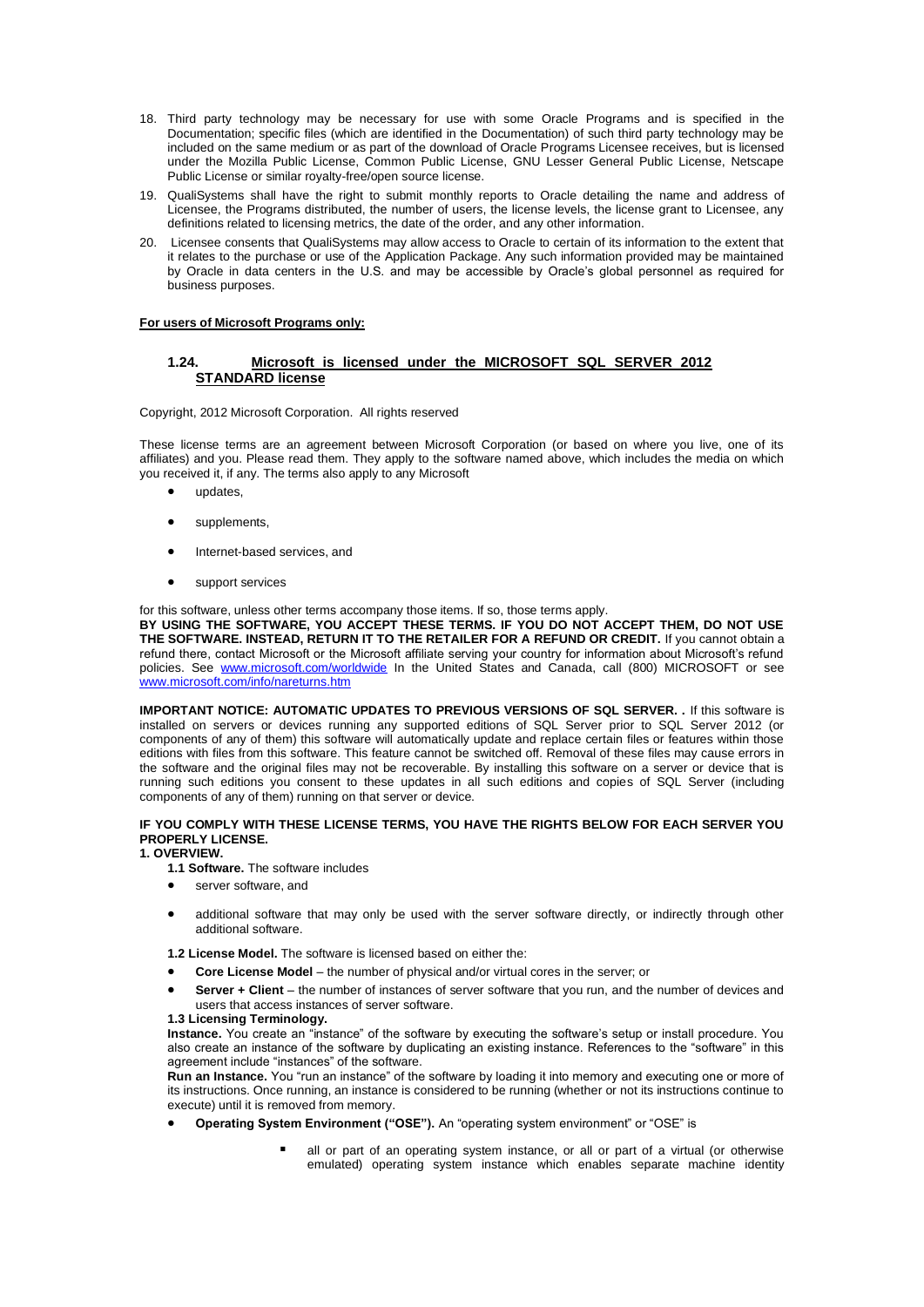(primary computer name or similar unique identifier) or separate administrative rights; and

instances of applications, if any, configured to run on the operating system instance or parts identified above.

- A physical hardware system can have either or both of the following:
	- $\circ$  one physical operating system environment;
		- o one or more virtual operating system environments.

A physical operating system environment is configured to run directly on a physical hardware system. The operating system instance used to run hardware virtualization software or to provide hardware virtualization services (e.g. Microsoft virtualization technology or similar technologies) is considered part of the physical operating system environment.

A virtual operating system environment is configured to run on a virtual (or otherwise emulated) hardware system.

- **Server.** A server is a physical hardware system capable of running server software. A hardware partition or blade is considered to be a separate physical hardware system.
- **Physical Core.** A physical core is a core in a physical processor. A physical processor consists of one or more physical cores.
- **Hardware Thread.** A hardware thread is either a physical core or a hyper-thread in a physical processor.
- **Virtual Core.** A virtual core is the unit of processing power in a virtual (or otherwise emulated) hardware system. A virtual core is the virtual representation of one or more hardware threads. Virtual OSEs use one or more virtual cores.
- **Assigning a License.** To assign a license is to designate that license to a server, device or user as indicated below.
- **Core Factor.** The core factor is a numerical value associated with a specific physical processor for purposes of determining the number of licenses required to license all of the physical cores on a server.

### **2. USE RIGHTS FOR CORE LICENSE MODEL.**

**2.1 Licensing a Server.** Before you run instances of the server software on a server, you must determine the number of software licenses required and assign those licenses to that server as described below.

**2.2 Determining the Number of Licenses Required.** You have two license options:

**(a) Physical Cores on a Server.** You may license based on all of the physical cores on the server. If you choose this option, the number of licenses required equals the number of physical cores on the server multiplied by the applicable core factor located at

http://go.microsoft.com/fwlink/?LinkID=229882.

**(b) Individual Virtual OSE.** You may license based on the virtual OSEs within the server in which you run the server software. If you choose this option, for each virtual OSE in which you run the server software, you need a number licenses equal to the number of virtual cores in the virtual OSE, subject to a minimum requirement of four licenses per virtual OSE. In addition, if any of these virtual cores is at any time mapped to more than one hardware thread, you need a license for each additional hardware thread mapped to that virtual core. Those licenses count toward the minimum requirement of four licenses per virtual OSE.

### **2.3 Assigning the Required Number of Licenses to the Server.**

**(a) Initial Assignment**. After you determine the number of software licenses required for a server, you must assign that number of licenses to that server. The server to which a license is assigned is considered the "licensed server" for such license. You may not assign a license to more than one server. A hardware partition or blade is considered a separate server.

**(b) Reassignment**. You may reassign a license, but not within 90 days of its last assignment. You may reassign a license sooner if you retire the licensed server to which the license is assigned due to permanent hardware failure. If you reassign a license, the server to which you reassign the license becomes the new licensed server for that license.

**2.4 Running Instances of the Server Software.** Your right to run instances of the server software depends on the option chosen to determine the number of software licenses required:

**(a) Physical Cores on a Server.** For each server to which you have assigned the required number of licenses as provided in Section 2.2(a), you may run on the licensed server any number of instances of the server software in the physical OSE.

**(b) Individual Virtual OSEs.** For each virtual OSE for which you have assigned the required number of licenses as provided in section 2.2(b) , you have the right to run any number of instances of the software in that virtual OSE.

**2.5 Running Instances of the Additional Software.** You may run or otherwise use any number of instances of the additional software listed below in physical or virtual OSEs on any number of devices. You may use the additional software only with the server software directly, or indirectly through other additional software.

- o Business Intelligence Development Studio
- o Client Tools Backward Compatibility
- o Client Tools Connectivity
- o Client Tools SDK
- o Data Quality Client
- o Data Quality Services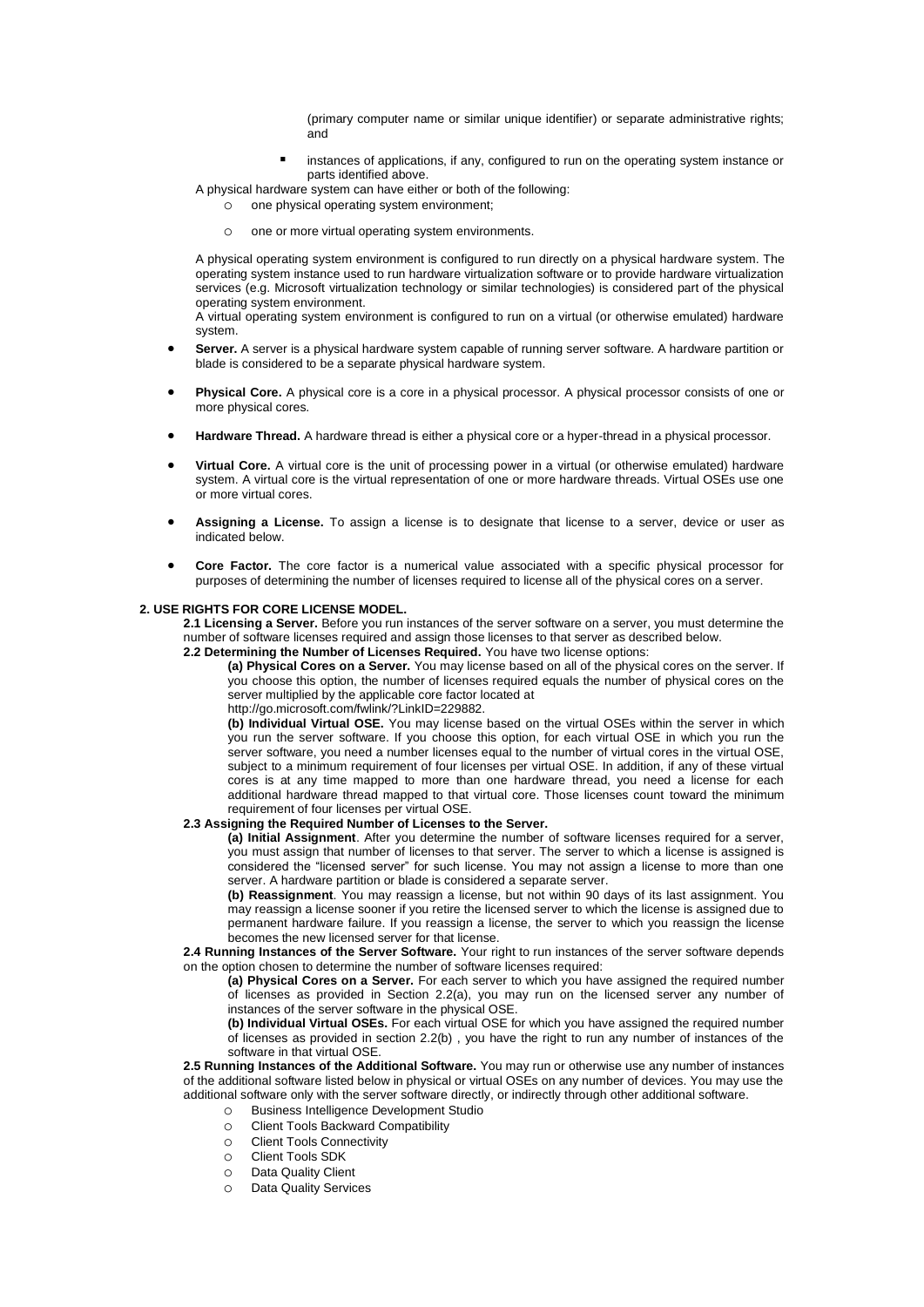- o Distributed Replay Client
- o Distributed Replay Controller
- o Management Tools Basic
- o Management Tools Complete
- o Reporting Services SharePoint
- o Reporting Services Add-in for SharePoint Products
- o Master Data Services
- o Sync Framework
- o SQL Client Connectivity SDK
- o SQL Server 2012 Books Online

#### **2.6 Creating and Storing Instances on Your Servers or Storage Media.** You have the additional rights listed below for each software license you acquire.

**(a)** You may create any number of instances of the server software and additional software.

**(b)** You may store instances of the server software and additional software on any of your servers or storage media.

**(c)** You may create and store instances of the server software and additional software solely to exercise your right to run instances of the server software under any of your software licenses as described (e.g., you may not distribute instances to third parties).

**2.7 No Client Access Licenses (CALs) Required for Access.** Under this core license model, you do not need CALs for users or devices to access your instances of the server software.

### **3. USE RIGHTS FOR SERVER + CLIENT ACCESS LICENSE MODEL**

## **3.1 Assigning the License to the Server.**

**(a) Initial Assignment**. Before you run any instance of the server software under a software license, you must assign that license to one of your servers. That server is considered the "licensed server" for such license. You may not assign the same license to more than one server, but you may assign other software licenses to the same server. A hardware partition or blade is considered to be a separate server.

**(b) Reassignment**. You may reassign a software license, but not within 90 days of the last assignment. You may reassign a software license sooner if you retire the licensed server due to permanent hardware failure. If you reassign a license, the server to which you reassign the license becomes the new licensed server for that license.

#### **3.2 Running Instances of the Server Software.** For each software license you assign to the server, you may run any number of instances of the server software in one physical or virtual OSE on the licensed server at a time.

**3.3 Running Instances of the Additional Software.** You may run or otherwise use any number of instances of the additional software listed below in physical or virtual OSEs on any number of devices. You may use the additional software only with the server software directly, or indirectly through other additional software.

- o Business Intelligence Development Studio
- o Client Tools Backward Compatibility
- o Client Tools Connectivity
- o Client Tools SDK
- o Data Quality Client
- o Data Quality Services
- o Distributed Replay Client
- o Distributed Replay Controller
- o Management Tools Basic
- o Management Tools Complete
- o Reporting Services SharePoint
- o Reporting Services Add-in for SharePoint Products
- o Master Data Services
- o Sync Framework
- o SQL Client Connectivity SDK
- o SQL Server 2012 Books Online

**3.4 Creating and Storing Instances on Your Servers or Storage Media**. You have the additional rights listed below for each software license you acquire.

**(a)** You may create any number of instances of the server software and additional software.

**(b)** You may store instances of the server software and additional software on any of your servers or storage media.

**(c)** You may create and store instances of the server software and additional software solely to exercise your right to run instances of the server software under any of your software licenses as described (e.g., you may not distribute instances to third parties).

#### **3.5 Client Access Licenses (CALs)**.

**(a) Initial Assignment of CALs**. You must acquire and assign a SQL Server 2012 CAL to each device or user that accesses your instances of the server software directly or indirectly. A hardware partition or blade is considered to be a separate device.

- o You do not need CALs for any of your servers licensed to run instances of the server software.
	- o You do not need CALs for up to two devices or users to access your instances of the server software only to administer those instances.
- o Your CALs permit access to your instances of earlier versions, but not later versions, of the server software. If you are accessing instances of an earlier version, you may also use CALs corresponding to that version.

**(b) Types of CALs**. There are two types of CALs: one for devices and one for users. Each device CAL permits one device, used by any user, to access instances of the server software on your licensed servers.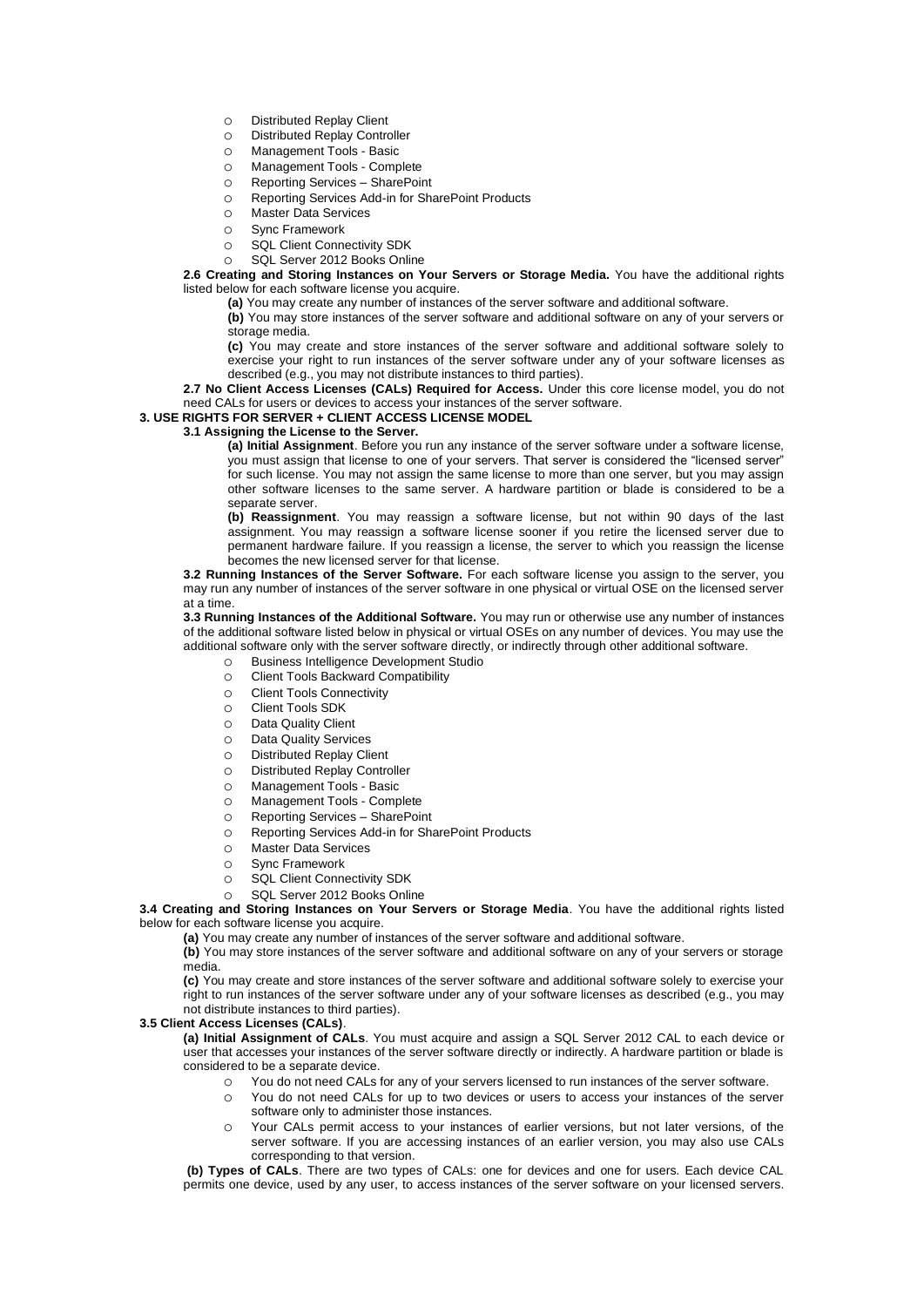Each user CAL permits one user, using any device, to access instances of the server software on your licensed servers. You may use a combination of device and user CALs.

- **(c) Reassignment of CALs**. You may
	- o permanently reassign your device CAL from one device to another, or your user CAL from one user to another; or
	- o temporarily reassign your device CAL to a loaner device while the first device is out of service, or your user CAL to a temporary worker while the user is absent.

# **4. ADDITIONAL LICENSING REQUIREMENTS AND/OR USE RIGHTS.**

**4.1 Alternative Versions and Editions.** In place of any permitted instance, you may create, store and use an instance of any earlier version of the following editions of the software: Standard, Workgroup, or Standard Edition for Small Business.

This agreement applies to your use of these other versions or editions in this manner. If the earlier version or edition includes components not covered in this agreement, the terms that are associated with those components in the earlier version or edition apply to your use of them. Microsoft is not obligated to supply any prior or different versions or editions of the software to you.

The software may include more than one version, such as 32-bit and 64-bit. For each instance of the software that you are permitted to create, store and run, you may use either version.

**4.2 Maximum Instances.** The software or your hardware may limit the number of instances of the server software that can run in physical or virtual OSEs on the server.

## **4.3 Multiplexing.** Hardware or software you use to

- o pool connections,
- o reroute information, or
- o reduce the number of devices or users that directly access or use the software

(sometimes referred to as "multiplexing" or "pooling"), does not reduce the number of licenses of any type that you need.

**4.4 No Separation of Server Software.** You may not separate the server software for use in more than one OSE under a single license, unless expressly permitted. This applies even if the OSEs are on the same physical hardware system.

**4.5 Fail-over Server.** For any OSE in which you run instances of the server software, you may run up to the same number of passive fail-over instances in a separate OSE for temporary support. You may run the passive fail-over instances on a server other than the licensed server. However, if you have licensed the server software under section 2.2(a) and the OSE in which you run the passive fail-over instances is on a separate server, the number of physical cores on the separate server must not exceed the number of physical cores on the licensed server and the core factor for the physical processors in that server must be the same or lower than the core factor for the physical processors in the licensed server. If you have licensed the server software under section 2.2(b), the number of hardware threads used in that separate OSE must not exceed the number of hardware threads used in the corresponding OSE in which the active instances run.

**4.6 SQL Server Reporting Services Map Report Item.** The software may include features that retrieve content such as maps, images and other data through the Bing Maps (or successor branded) application programming interface (the "Bing Maps APIs"). The purpose of these features is to create reports displaying data on top of maps, aerial and hybrid imagery. If these features are included, you may use them to create and view dynamic or static documents. This may be done only in conjunction with and through methods and means of access integrated in the software. You may not otherwise copy, store, archive, or create a database of the content available through the Bing Maps APIs. You may not use the following for any purpose even if they are available through the Bing Maps APIs:

- o Bing Maps APIs to provide sensor based guidance/routing, or
- o any Road Traffic Data or Bird's Eye Imagery (or associated metadata.

Your use of the Bing Maps APIs and associated content is also subject to the additional terms and conditions at go.microsoft.com/fwlink/?LinkId=21969.

**4.7 Included Microsoft Programs.** The software includes other Microsoft programs listed at http://go.microsoft.com/fwlink/?LinkID=231864, which are licensed under the terms and conditions associated with them. You may only use these programs in conjunction with the software licensed here. If you do not accept the license terms associated with a program, you may not use that program.

**5. PRODUCT KEYS.** The software requires a key to install or access it. You are responsible for use of the keys assigned to you. You may not share the keys with third parties. You may not use keys assigned to third parties.

**6. INTERNET-BASED SERVICES.** Microsoft provides Internet-based services with the software. It may change or cancel them at any time.

**7. BENCHMARK TESTING.** You must obtain Microsoft's prior written approval to disclose to a third party the results of any benchmark test of the software. However, this does not apply to the Microsoft .NET Framework (see below).

**8. .NET FRAMEWORK SOFTWARE.** The software contains Microsoft .NET Framework software. This software is part of Windows. The license terms for Windows apply to your use of the .NET Framework software.

**9. MICROSOFT .NET FRAMEWORK BENCHMARK TESTING.** The software includes one or more components of the .NET Framework (".NET Components"). You may conduct internal benchmark testing of those components. You may disclose the results of any benchmark test of those components, provided that you comply with the conditions set forth at go.microsoft.com/fwlink/?LinkID=66406. Notwithstanding any other agreement you may have with Microsoft, if you disclose such benchmark test results, Microsoft shall have the right to disclose the results of benchmark tests it conducts of your products that compete with the applicable .NET Component, provided it complies with the same conditions set forth at go.microsoft.com/fwlink/?LinkID=66406.

**10. SCOPE OF LICENSE.** The software is licensed, not sold. This agreement only gives you some rights to use the software. Microsoft reserves all other rights. Unless applicable law gives you more rights despite this limitation, you may use the software only as expressly permitted in this agreement. In doing so, you must comply with any technical limitations in the software that only allow you to use it in certain ways. For more information, see www.microsoft.com/licensing/userights. You may not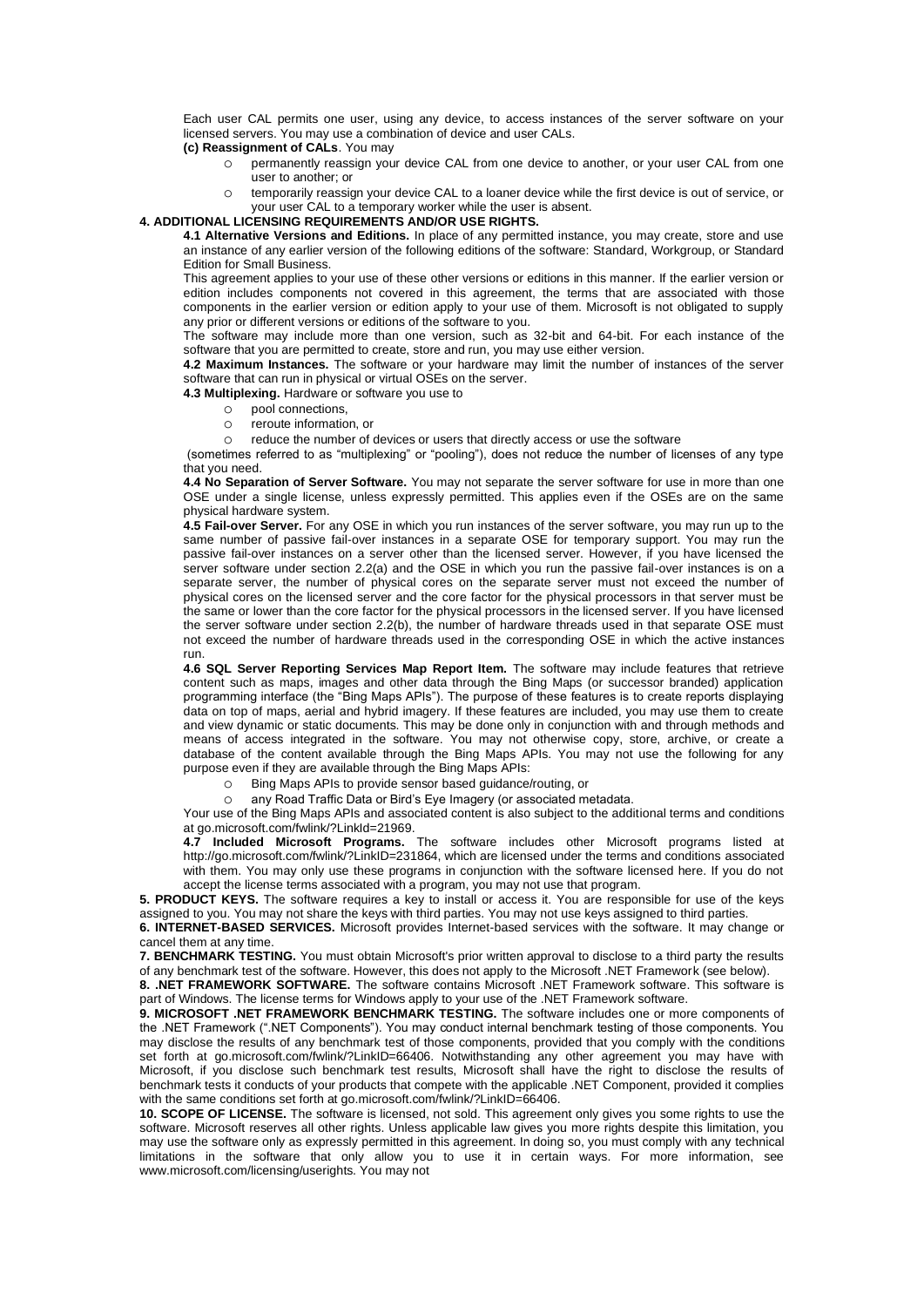- work around any technical limitations in the software;
- reverse engineer, decompile or disassemble the software, except and only to the extent that applicable law expressly permits, despite this limitation;
- make more copies of the software than specified in this agreement or allowed by applicable law, despite this limitation;
- publish the software, including any application programming interfaces included in the software, for others to copy;
- share or otherwise distribute documents, text or images created using the software Data Mapping Services features;
- rent, lease or lend the software; or
- use the software for commercial software hosting services.

You also may not remove, minimize, block or modify any logos, trademarks, copyright, digital watermarks, or other notices of Microsoft or its suppliers that are included in the software, including any content made available to you through the software;

Rights to access the software on any device do not give you any right to implement Microsoft patents or other Microsoft intellectual property in software or devices that access that device.

**11. BACKUP COPY.** You may make one backup copy of the software media. You may use it only to create instances of the software.

**12. DOCUMENTATION.** Any person that has valid access to your computer or internal network may copy and use the documentation for your internal, reference purposes.

**13. NOT FOR RESALE SOFTWARE.** You may not sell software marked as "NFR" or "Not for Resale."

**14. ACADEMIC EDITION SOFTWARE.** You must be a "Qualified Educational User" to use software marked as "Academic Edition" or "AE." If you do not know whether you are a Qualified Educational User, visit www.microsoft.com/education or contact the Microsoft affiliate serving your country.

**15. PROOF OF LICENSE.** If you acquired the software on a disc or other media, a genuine Microsoft Proof of License label with a genuine copy of the software identifies licensed software. To be valid, this label must appear on Microsoft packaging and may not be transferred separately. If you receive the label separately, it is invalid. You should keep the packaging that has the label on it to prove that you are licensed to use the software. To identify genuine Microsoft software, se[e www.howtotell.com](http://www.howtotell.com/)

**16. TRANSFER TO A THIRD PARTY.** The first user of the software may transfer it and this agreement directly to a third party. Before the transfer, that party must agree that this agreement applies to the transfer and use of the software. The transfer must include the software and the Proof of License label. The first user may not retain any instances of the software unless that user also retains another license for the software.

**17. EXPORT RESTRICTIONS.** The software is subject to United States export laws and regulations. You must comply with all domestic and international export laws and regulations that apply to the software. These laws include restrictions on destinations, end users and end use. For additional information, see www.microsoft.com/exporting

**18. SUPPORT SERVICES.** Microsoft provides support services for the software as described at [www.support.microsoft.com/common/international.aspx.](http://www.support.microsoft.com/common/international.aspx)

**19. ENTIRE AGREEMENT.** This agreement (including the warranty below), and the terms for supplements, updates, Internet-based services and support services that you use, are the entire agreement for the software and support services.

### **20. APPLICABLE LAW.**

**20.1 United States.** If you acquired the software in the United States, Washington state law governs the interpretation of this agreement and applies to claims for breach of it, regardless of conflict of laws principles. The laws of the state where you live govern all other claims, including claims under state consumer protection laws, unfair competition laws, and in tort.

**20.2 Outside the United States.** If you acquired the software in any other country, the laws of that country apply.

**21. LEGAL EFFECT.** This agreement describes certain legal rights. You may have other rights under the laws of your state or country. You may also have rights with respect to the party from whom you acquired the software. This agreement does not change your rights under the laws of your state or country if the laws of your state or country do not permit it to do so.

**22. LIMITATION ON AND EXCLUSION OF DAMAGES.** YOU CAN RECOVER FROM MICROSOFT AND ITS SUPPLIERS ONLY DIRECT DAMAGES UP TO THE AMOUNT YOU PAID FOR THE SOFTWARE. YOU CANNOT RECOVER ANY OTHER DAMAGES, INCLUDING CONSEQUENTIAL, LOST PROFITS, SPECIAL, INDIRECT OR INCIDENTAL DAMAGES.

This limitation applies to

- anything related to the software, services, content (including code) on third party Internet sites, or third party programs, and
- claims for breach of contract, breach of warranty, guarantee or condition, strict liability, negligence, or other tort to the extent permitted by applicable law.
- It also applies even if
- repair, replacement or a refund for the software does not fully compensate you for any losses, or
- Microsoft knew or should have known about the possibility of the damages.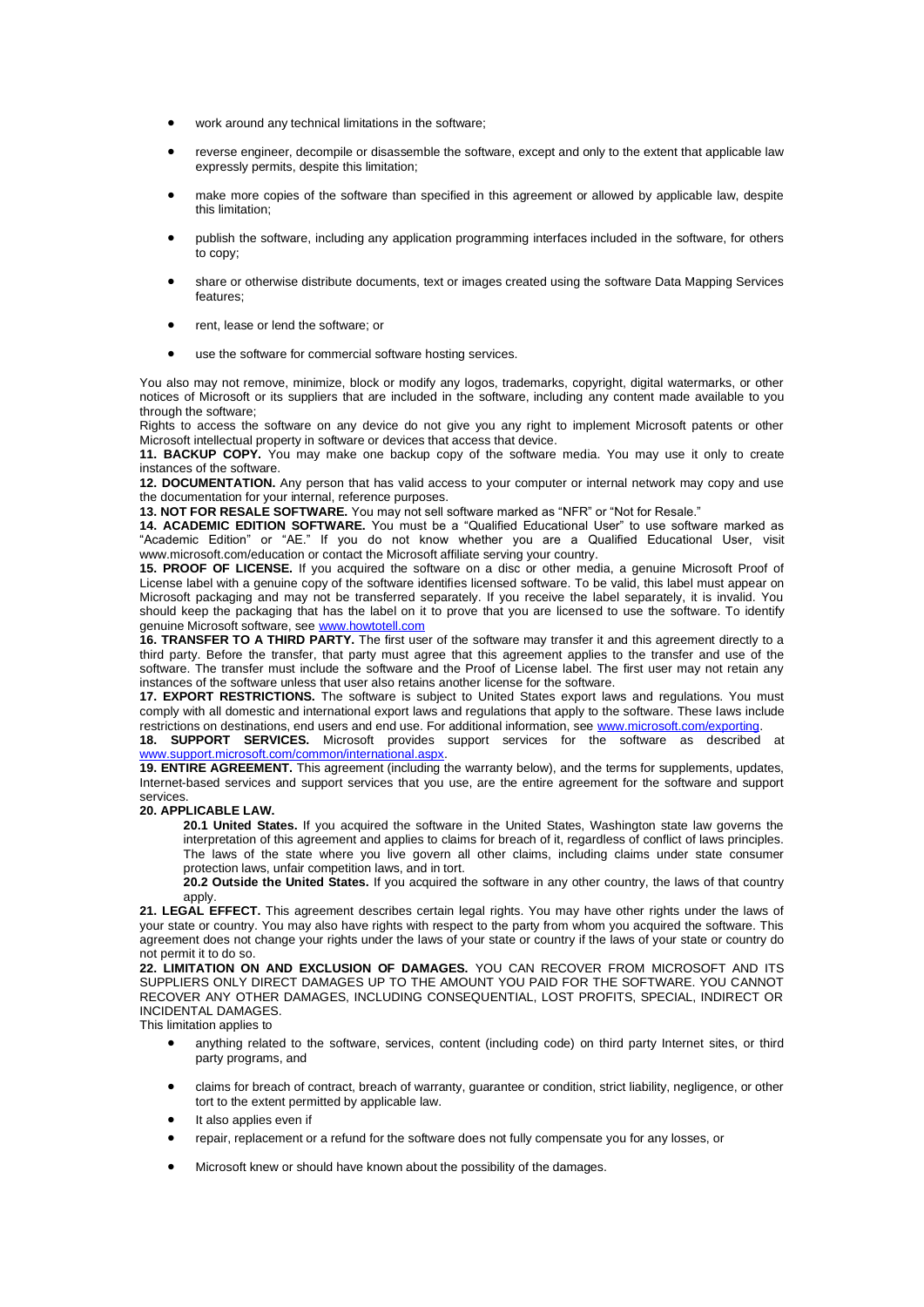Some states do not allow the exclusion or limitation of incidental or consequential damages, so the above limitation or exclusion may not apply to you. They also may not apply to you because your country may not allow the exclusion or limitation of incidental, consequential or other damages. **\*\*\*\*\*\*\*\*\*\*\*\*\*\*\*\*\*\*\*\*\*\*\*\*\*\*\*\*\*\*\*\*\*\*\*\*\*\*\*\*\*\*\*\*\*\*\*\*\*\*\*\*\*\*\*\*\*\*\*\*\*\*\*\*\*\*\*\*\*\*\*\*\*\*\*\*\*\*\*\*\*\*\*\*\*\*\*\*\*\*\*\*\*\*\*\*\*\*\*\*\*\*\*\*\*\*\*\*\*\*\*\*\*\*\*\*\*\*\*\*\*** 

#### **LIMITED WARRANTY**

**A. LIMITED WARRANTY.** If you follow the instructions, the software will perform substantially as described in the Microsoft materials that you receive in or with the software.

**B. TERM OF WARRANTY; WARRANTY RECIPIENT; LENGTH OF ANY IMPLIED WARRANTIES.** THE LIMITED WARRANTY COVERS THE SOFTWARE FOR ONE YEAR AFTER ACQUIRED BY THE FIRST USER. IF YOU RECEIVE SUPPLEMENTS, UPDATES, OR REPLACEMENT SOFTWARE DURING THAT YEAR, THEY WILL BE COVERED FOR THE REMAINDER OF THE WARRANTY OR 30 DAYS, WHICHEVER IS LONGER. If the first user transfers the software, the remainder of the warranty will apply to the recipient.

**TO THE EXTENT PERMITTED BY LAW, ANY IMPLIED WARRANTIES, GUARANTEES OR CONDITIONS LAST ONLY DURING THE TERM OF THE LIMITED WARRANTY.** Some states do not allow limitations on how long an implied warranty lasts, so these limitations may not apply to you. They also might not apply to you because some countries may not allow limitations on how long an implied warranty, guarantee or condition lasts.

**C. EXCLUSIONS FROM WARRANTY.** This warranty does not cover problems caused by your acts (or failures to act), the acts of others, or events beyond Microsoft's reasonable control.

**D. REMEDY FOR BREACH OF WARRANTY.** MICROSOFT WILL REPAIR OR REPLACE THE SOFTWARE AT NO CHARGE. IF MICROSOFT CANNOT REPAIR OR REPLACE IT, MICROSOFT WILL REFUND THE AMOUNT SHOWN ON YOUR RECEIPT FOR THE SOFTWARE. IT WILL ALSO REPAIR OR REPLACE SUPPLEMENTS, UPDATES AND REPLACEMENT SOFTWARE AT NO CHARGE. IF MICROSOFT CANNOT REPAIR OR REPLACE THEM, IT WILL REFUND THE AMOUNT YOU PAID FOR THEM, IF ANY. YOU MUST UNINSTALL THE SOFTWARE AND RETURN ANY MEDIA AND OTHER ASSOCIATED MATERIALS TO MICROSOFT WITH PROOF OF PURCHASE TO OBTAIN A REFUND. THESE ARE YOUR ONLY REMEDIES FOR BREACH OF THE LIMITED **WARRANTY** 

**E. CONSUMER RIGHTS NOT AFFECTED.** YOU MAY HAVE ADDITIONAL CONSUMER RIGHTS UNDER YOUR LOCAL LAWS, WHICH THIS AGREEMENT CANNOT CHANGE.

**F. WARRANTY PROCEDURES.** You need proof of purchase for warranty service.

**1. United States and Canada.** For warranty service or information about how to obtain a refund for software acquired in the United States and Canada, contact Microsoft at

- (800) MICROSOFT;
- Microsoft Customer Service and Support, One Microsoft Way, Redmond, WA 98052-6399; or
- visit [www.microsoft.com/info/nareturns.htm](http://www.microsoft.com/info/nareturns.htm)

**2. Europe, Middle East and Africa.** If you acquired the software in Europe, the Middle East or Africa, Microsoft Ireland Operations Limited makes this limited warranty. To make a claim under this warranty, you should contact either

- Microsoft Ireland Operations Limited, Customer Care Centre, Atrium Building Block B, Carmanhall Road, Sandyford Industrial Estate, Dublin 18, Ireland; or
- the Microsoft affiliate serving your country (se[e www.microsoft.com/worldwide\)](http://www.microsoft.com/worldwide).

**3. Outside United States, Canada, Europe, Middle East and Africa.** If you acquired the software outside the United States, Canada, Europe, the Middle East and Africa, contact the Microsoft affiliate serving your country (see www.microsoft.com/worldwide).

**G. NO OTHER WARRANTIES.** THE LIMITED WARRANTY IS THE ONLY DIRECT WARRANTY FROM MICROSOFT. MICROSOFT GIVES NO OTHER EXPRESS WARRANTIES, GUARANTEES OR CONDITIONS. WHERE ALLOWED BY YOUR LOCAL LAWS, MICROSOFT EXCLUDES IMPLIED WARRANTIES OF MERCHANTABILITY, FITNESS FOR A PARTICULAR PURPOSE AND NON-INFRINGEMENT**.** If your local laws give you any implied warranties, guarantees or conditions, despite this exclusion, your remedies are described in the Remedy for Breach of Warranty clause above, to the extent permitted by your local laws.

**H. LIMITATION ON AND EXCLUSION OF DAMAGES FOR BREACH OF WARRANTY.** THE LIMITATION ON AND EXCLUSION OF DAMAGES CLAUSE ABOVE APPLIES TO BREACHES OF THIS LIMITED WARRANTY.

THIS WARRANTY GIVES YOU SPECIFIC LEGAL RIGHTS, AND YOU MAY ALSO HAVE OTHER RIGHTS WHICH VARY FROM STATE TO STATE. YOU MAY ALSO HAVE OTHER RIGHTS WHICH VARY FROM COUNTRY TO COUNTRY.

#### **Only for those users who have requested use of this software:**

Copyright, 2012 Microsoft Corporation. All rights reserved

#### **MICROSOFT SQL SERVER 2012 EXPRESS**

These license terms are an agreement between Microsoft Corporation (or based on where you live, one of its affiliates) and you. Please read them. They apply to the software named above, which includes the media on which you received it, if any. The terms also apply to any Microsoft

- updates,
- supplements.
- Internet-based services, and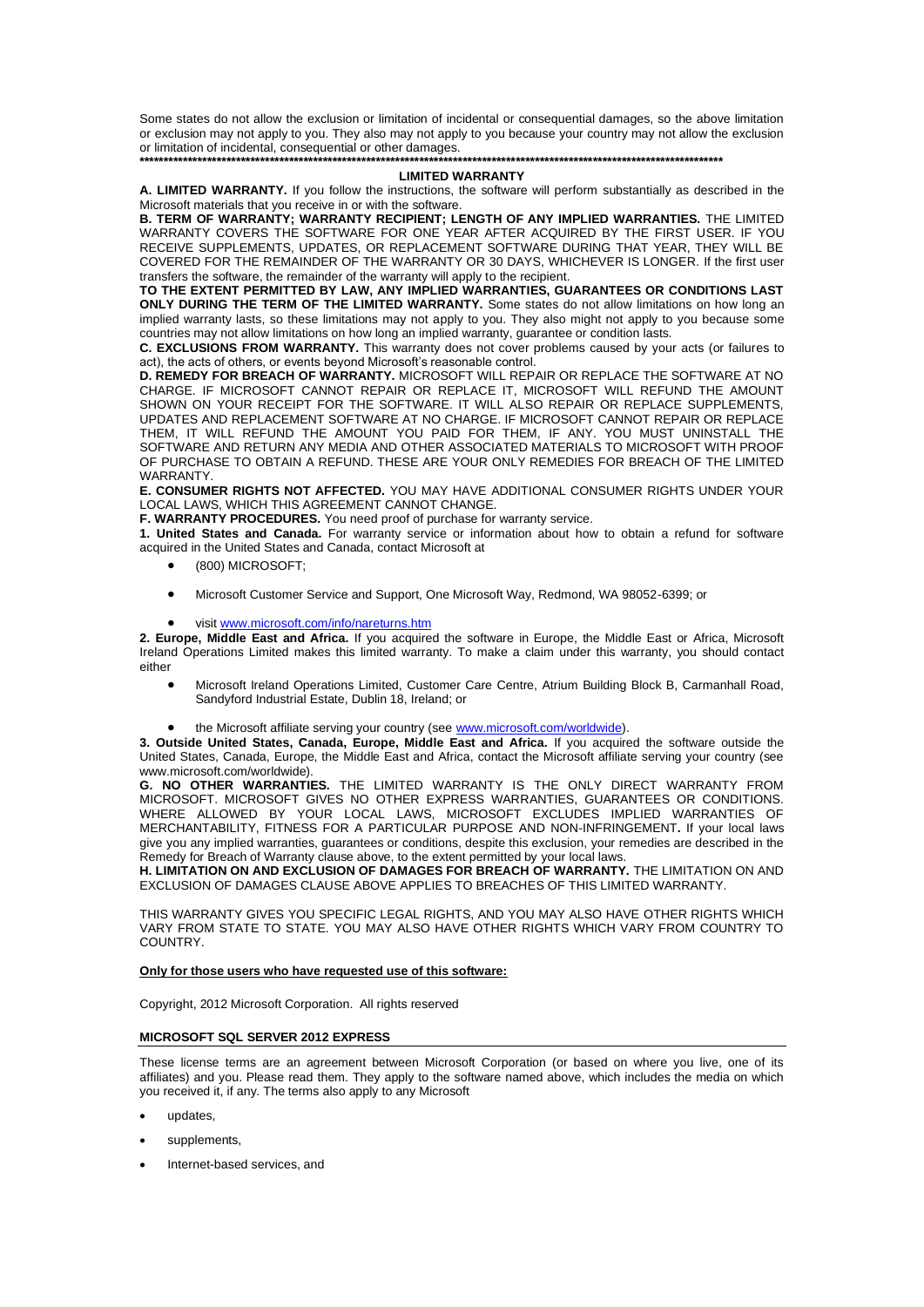#### • support services

for this software, unless other terms accompany those items. If so, those terms apply.

BY USING THE SOFTWARE, YOU ACCEPT THESE TERMS. IF YOU DO NOT ACCEPT THEM, DO NOT USE THE SOFTWARE.

If you comply with these license terms, you have the rights below.

INSTALLATION AND USE RIGHTS. You may install and use any number of copies of the software on your devices.

### ADDITIONAL LICENSING REQUIREMENTS AND/OR USE RIGHTS.

Distributable Code.

- **i.** Right to Use and Distribute. If you comply with the terms below:
	- You may copy and distribute the object code form of the software ("Distributable Code") in programs you develop;
	- You may combine the object code form of the Distributable Code with your programs to develop a unified web solution and permit others via online methods to access and use that unified web solution, provided that the Distributable Code is only used as part of and in conjunction with your programs; and
	- You may permit distributors of your programs to copy and distribute the Distributable Code as part of those programs.
- **ii.** Distribution Requirements. For any Distributable Code you distribute, you must
	- add significant primary functionality to it in your programs;
	- for any Distributable Code having a filename extension of .lib, distribute only the results of running such Distributable Code through a linker with your program;
	- distribute Distributable Code included in a setup program only as part of that setup program without modification;
	- require distributors and external end users to agree to terms that protect it at least as much as this agreement;
	- display your valid copyright notice on your programs; and
	- indemnify, defend, and hold harmless Microsoft from any claims, including attorneys' fees, related to the distribution or use of your programs.

**iii.** Distribution Restrictions. You may not

- alter any copyright, trademark or patent notice in the Distributable Code;
- use Microsoft's trademarks in your programs' names or in a way that suggests your programs come from or are endorsed by Microsoft;
- distribute Distributable Code to run on a platform other than the Windows platform;
- include Distributable Code in malicious, deceptive or unlawful programs; or
- modify or distribute the source code of any Distributable Code so that any part of it becomes subject to an Excluded License. An Excluded License is one that requires, as a condition of use, modification or distribution, that
	- the code be disclosed or distributed in source code form; or
	- others have the right to modify it.

SCOPE OF LICENSE. The software is licensed, not sold. This agreement only gives you some rights to use the software. Microsoft reserves all other rights. Unless applicable law gives you more rights despite this limitation, you may use the software only as expressly permitted in this agreement. In doing so, you must comply with any technical limitations in the software that only allow you to use it in certain ways. You may not

- disclose the results of any benchmark tests of the software to any third party without Microsoft's prior written approval;
- work around any technical limitations in the software;
- reverse engineer, decompile or disassemble the software, except and only to the extent that applicable law expressly permits, despite this limitation;
- make more copies of the software than specified in this agreement or allowed by applicable law, despite this limitation;
- publish the software for others to copy;
- rent, lease or lend the software; or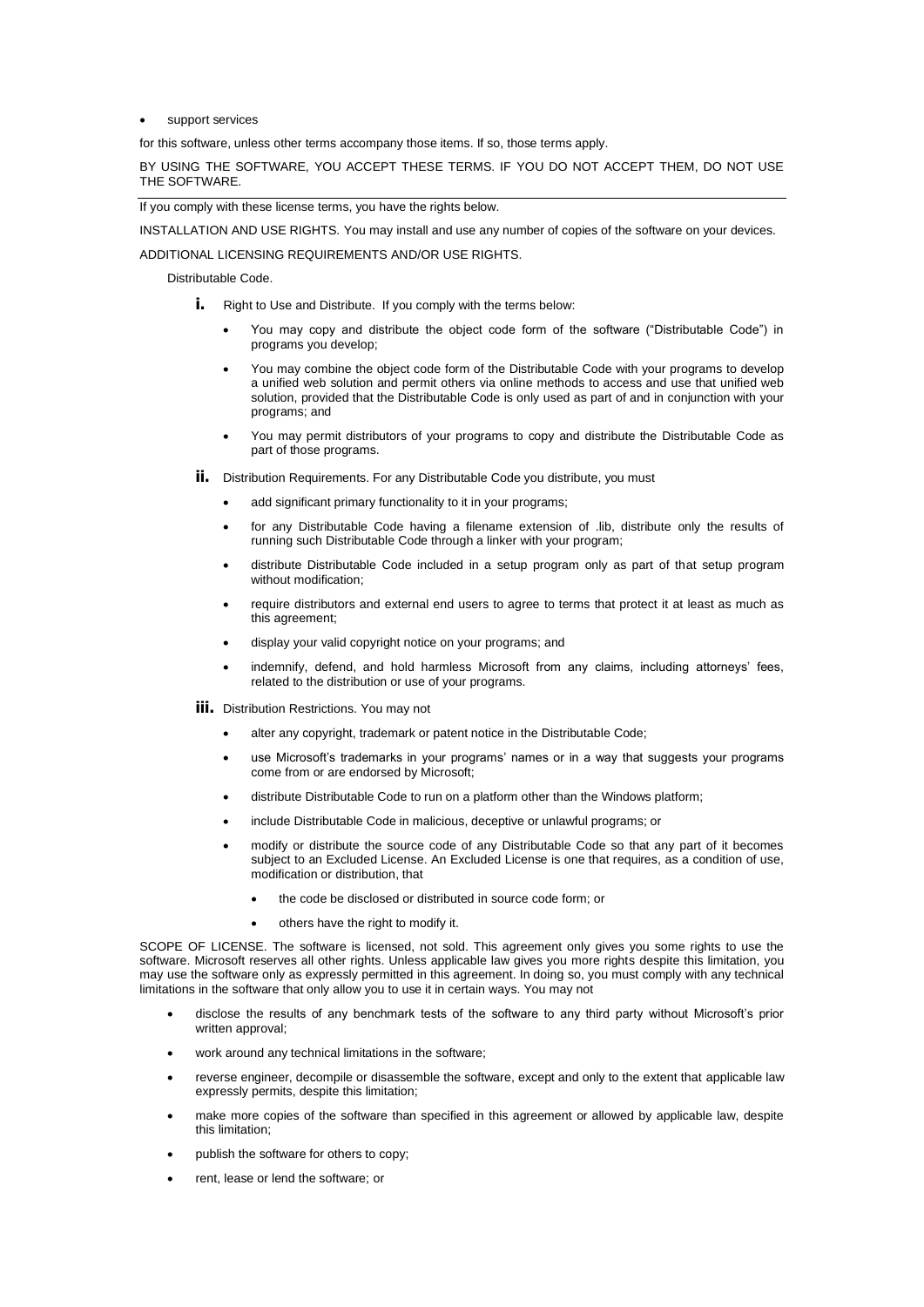use the software for commercial software hosting services.

BACKUP COPY. You may make one backup copy of the software. You may use it only to reinstall the software.

DOCUMENTATION. Any person that has valid access to your computer or internal network may copy and use the documentation for your internal, reference purposes.

TRANSFER TO A THIRD PARTY. The first user of the software may transfer it and this agreement directly to a third party. Before the transfer, that party must agree that this agreement applies to the transfer and use of the software. The first user must uninstall the software before transferring it separately from the device. The first user may not retain any copies.

EXPORT RESTRICTIONS. The software is subject to United States export laws and regulations. You must comply with all domestic and international export laws and regulations that apply to the software. These laws include restrictions on destinations, end users and end use. For additional information, see www.microsoft.com/exporting.

SUPPORT SERVICES. Because this software is "as is," we may not provide support services for it.

ENTIRE AGREEMENT. This agreement, and the terms for supplements, updates, Internet-based services and support services that you use, are the entire agreement for the software and support services.

#### APPLICABLE LAW.

United States. If you acquired the software in the United States, Washington state law governs the interpretation of this agreement and applies to claims for breach of it, regardless of conflict of laws principles. The laws of the state where you live govern all other claims, including claims under state consumer protection laws, unfair competition laws, and in tort.

Outside the United States. If you acquired the software in any other country, the laws of that country apply.

LEGAL EFFECT. This agreement describes certain legal rights. You may have other rights under the laws of your country. You may also have rights with respect to the party from whom you acquired the software. This agreement does not change your rights under the laws of your country if the laws of your country do not permit it to do so.

DISCLAIMER OF WARRANTY. THE SOFTWARE IS LICENSED "AS-IS." YOU BEAR THE RISK OF USING IT. MICROSOFT GIVES NO EXPRESS WARRANTIES, GUARANTEES OR CONDITIONS. YOU MAY HAVE ADDITIONAL CONSUMER RIGHTS UNDER YOUR LOCAL LAWS WHICH THIS AGREEMENT CANNOT CHANGE. TO THE EXTENT PERMITTED UNDER YOUR LOCAL LAWS, MICROSOFT EXCLUDES THE IMPLIED WARRANTIES OF MERCHANTABILITY, FITNESS FOR A PARTICULAR PURPOSE AND NON-INFRINGEMENT.

LIMITATION ON AND EXCLUSION OF REMEDIES AND DAMAGES. YOU CAN RECOVER FROM MICROSOFT AND ITS SUPPLIERS ONLY DIRECT DAMAGES UP TO U.S. \$5.00. YOU CANNOT RECOVER ANY OTHER DAMAGES, INCLUDING CONSEQUENTIAL, LOST PROFITS, SPECIAL, INDIRECT OR INCIDENTAL DAMAGES.

This limitation applies to

- anything related to the software, services, content (including code) on third party Internet sites, or third party programs, and
- claims for breach of contract, breach of warranty, guarantee or condition, strict liability, negligence, or other tort to the extent permitted by applicable law.

It also applies even if Microsoft knew or should have known about the possibility of the damages. The above limitation or exclusion may not apply to you because your country may not allow the exclusion or limitation of incidental, consequential or other damages.

## **1.25. Dojo is licensed under the "new" BSD License**

Copyright (c) 2005-2017, JS Foundation All rights reserved .

Redistribution and use in source and binary forms, with or without modification, are permitted provided that the following conditions are met.

- Redistributions of source code must retain the above copyright notice, this list of conditions and the following disclaimer.
- Redistributions in binary form must reproduce the above copyright notice, this list of conditions and the following disclaimer in the documentation and/or other materials provided with the distribution .
- Neither the name of the Dojo Foundation nor the names of its contributors may be used to endorse or promote products derived from this software without specific prior written permission .

THIS SOFTWARE IS PROVIDED BY THE COPYRIGHT HOLDERS AND CONTRIBUTORS "AS IS" AND ANY EXPRESS OR IMPLIED WARRANTIES, INCLUDING, BUT NOT LIMITED TO, THE IMPLIED WARRANTIES OF MERCHANTABILITY AND FITNESS FOR A PARTICULAR PURPOSE ARE DISCLAIMED. IN NO EVENT SHALL THE COPYRIGHT OWNER OR CONTRIBUTORS BE LIABLE FOR ANY DIRECT, INDIRECT, INCIDENTAL, SPECIAL, EXEMPLARY, OR CONSEQUENTIAL DAMAGES (INCLUDING, BUT NOT LIMITED TO, PROCUREMENT OF SUBSTITUTE GOODS OR SERVICES; LOSS OF USE, DATA, OR PROFITS; OR BUSINESS INTERRUPTION) HOWEVER CAUSED AND ON ANY THEORY OF LIABILITY, WHETHER IN CONTRACT, STRICT LIABILITY, OR TORT (INCLUDING NEGLIGENCE OR OTHERWISE) ARISING IN ANY WAY OUT OF THE USE OF THIS SOFTWARE, EVEN IF ADVISED OF THE POSSIBILITY OF SUCH DAMAGE.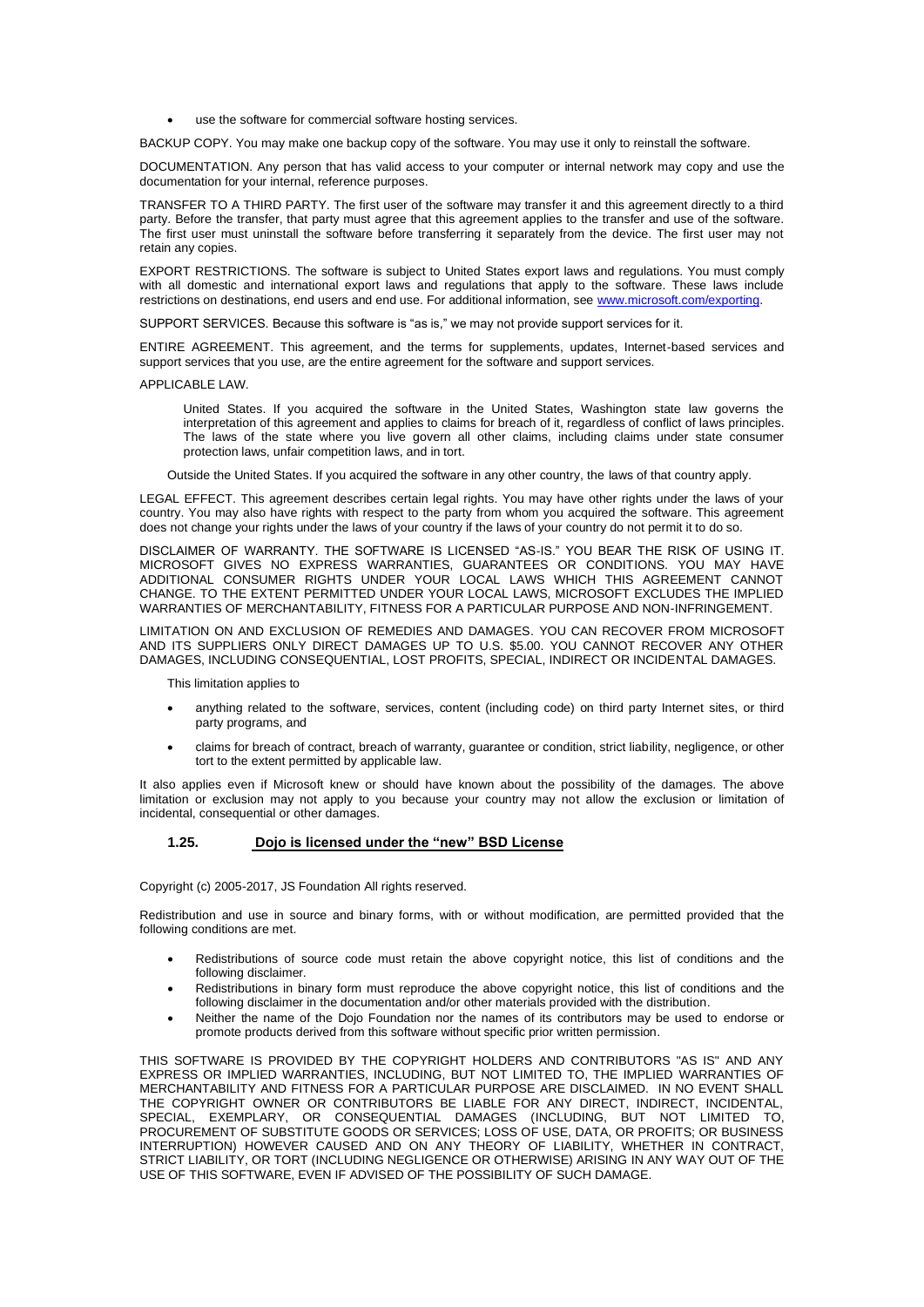### **1.26. Modernizr is licensed under the MIT License**

#### Copyright (c) 2009–2013

Permission is hereby granted, free of charge, to any person obtaining a copy of this software and associated documentation files (the "Software"), to deal in the Software without restriction, including without limitation the rights to use, copy, modify, merge, publish, distribute, sublicense, and/or sell copies of the Software, and to permit persons to whom the Software is furnished to do so, subject to the following conditions:

The above copyright notice and this permission notice shall be included in all copies or substantial portions of the Software.

THE SOFTWARE IS PROVIDED "AS IS", WITHOUT WARRANTY OF ANY KIND, EXPRESS OR IMPLIED, INCLUDING BUT NOT LIMITED TO THE WARRANTIES OF MERCHANTABILITY, FITNESS FOR A PARTICULAR PURPOSE AND NONINFRINGEMENT. IN NO EVENT SHALL THE AUTHORS OR COPYRIGHT HOLDERS BE LIABLE FOR ANY CLAIM, DAMAGES OR OTHER LIABILITY, WHETHER IN AN ACTION OF CONTRACT, TORT OR OTHERWISE, ARISING FROM, OUT OF OR IN CONNECTION WITH THE SOFTWARE OR THE USE OR OTHER DEALINGS IN THE SOFTWARE.

### **1.27. Overthrow is dually licensed under the BSD and/or MIT license**

#### The BSD License

Copyright (c) 2012, Scott Jehl and Filament Group, Inc. All rights reserved.

Permission is hereby granted, free of charge, to any person obtaining a copy of this software and associated documentation files (the "Software"), to deal in the Software without restriction, including without limitation the rights to use, copy, modify, merge, publish, distribute, sublicense, and/or sell copies of the Software, and to permit persons to whom the Software is furnished to do so, subject to the following conditions:

The above copyright notice and this permission notice shall be included in all copies or substantial portions of the Software.

THE SOFTWARE IS PROVIDED "AS IS", WITHOUT WARRANTY OF ANY KIND, EXPRESS OR IMPLIED, INCLUDING BUT NOT LIMITED TO THE WARRANTIES OF MERCHANTABILITY, FITNESS FOR A PARTICULAR PURPOSE AND NONINFRINGEMENT. IN NO EVENT SHALL THE AUTHORS OR COPYRIGHT HOLDERS BE LIABLE FOR ANY CLAIM, DAMAGES OR OTHER LIABILITY, WHETHER IN AN ACTION OF CONTRACT, TORT OR OTHERWISE, ARISING FROM, OUT OF OR IN CONNECTION WITH THE SOFTWARE OR THE USE OR OTHER DEALINGS IN THE SOFTWARE.

#### The MIT License (MIT)

Copyright (c) 2012 Scott Jehl and Filament Group, Inc.

Permission is hereby granted, free of charge, to any person obtaining a copy of this software and associated documentation files (the "Software"), to deal in the Software without restriction, including without limitation the rights to use, copy, modify, merge, publish, distribute, sublicense, and/or sell copies of the Software, and to permit persons to whom the Software is furnished to do so, subject to the following conditions:

The above copyright notice and this permission notice shall be included in all copies or substantial portions of the Software.

THE SOFTWARE IS PROVIDED "AS IS", WITHOUT WARRANTY OF ANY KIND, EXPRESS OR IMPLIED, INCLUDING BUT NOT LIMITED TO THE WARRANTIES OF MERCHANTABILITY, FITNESS FOR A PARTICULAR PURPOSE AND NONINFRINGEMENT. IN NO EVENT SHALL THE AUTHORS OR COPYRIGHT HOLDERS BE LIABLE FOR ANY CLAIM, DAMAGES OR OTHER LIABILITY, WHETHER IN AN ACTION OF CONTRACT, TORT OR OTHERWISE, ARISING FROM, OUT OF OR IN CONNECTION WITH THE SOFTWARE OR THE USE OR OTHER DEALINGS IN THE SOFTWARE

### **1.28. Wkhtmltopdf is licensed under the GNU GPL License Version 3.0**

Copyright © 2007 Free Software Foundation, Inc. [<http://fsf.org/>](http://fsf.org/)

This program is free software: you can redistribute it and/or modify it under the terms of the GNU General Public License as published by the Free Software Foundation, either version 3 of the License, or (at your option) any later version.

This program is distributed in the hope that it will be useful, but WITHOUT ANY WARRANTY; without even the implied warranty of MERCHANTABILITY or FITNESS FOR A PARTICULAR PURPOSE. See the GNU General Public License for more details.

You should have received a copy of the GNU General Public License along with this program. If not, see <http://www.gnu.org/licenses/>.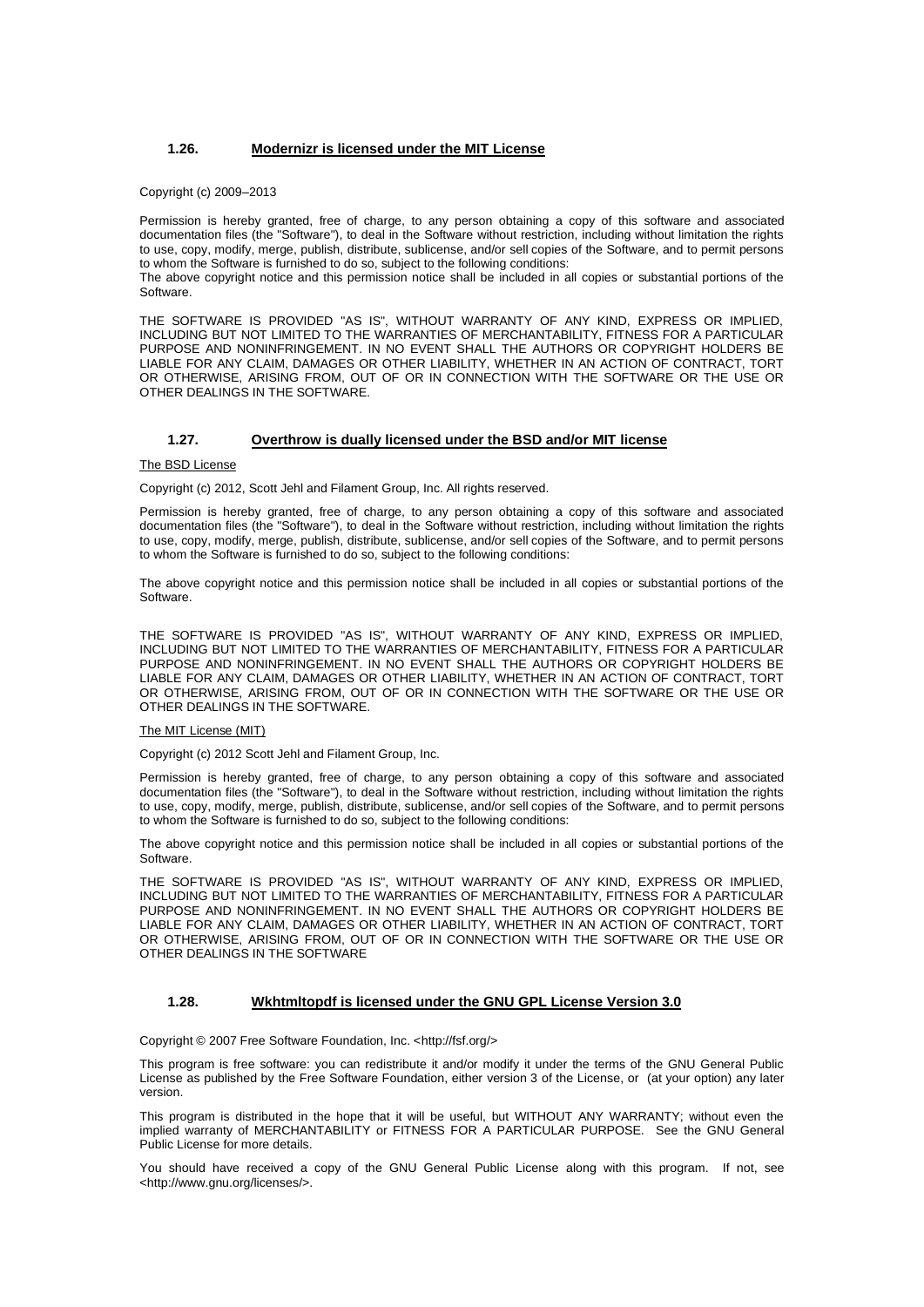Full terms and condition are available below.

### **1.29. jQuery is licensed under the MIT License**

Copyright 2013 jQuery Foundation and other contributors

Full terms are available at<http://jquery.com/>

Permission is hereby granted, free of charge, to any person obtaining a copy of this software and associated documentation files (the "Software"), to deal in the Software without restriction, including without limitation the rights to use, copy, modify, merge, publish, distribute, sublicense, and/or sell copies of the Software, and to permit persons to whom the Software is furnished to do so, subject to the following conditions:

The above copyright notice and this permission notice shall be included in all copies or substantial portions of the Software.

THE SOFTWARE IS PROVIDED "AS IS", WITHOUT WARRANTY OF ANY KIND, EXPRESS OR IMPLIED, INCLUDING BUT NOT LIMITED TO THE WARRANTIES OF MERCHANTABILITY, FITNESS FOR A PARTICULAR PURPOSE AND NONINFRINGEMENT. IN NO EVENT SHALL THE AUTHORS OR COPYRIGHT HOLDERS BE LIABLE FOR ANY CLAIM, DAMAGES OR OTHER LIABILITY, WHETHER IN AN ACTION OF CONTRACT, TORT OR OTHERWISE, ARISING FROM, OUT OF OR IN CONNECTION WITH THE SOFTWARE OR THE USE OR OTHER DEALINGS IN THE SOFTWARE.

### **1.30. Twitter Bootstrap is licensed under the MIT license**

Copyright (c) 2011-2020 Twitter, Inc.

Copyright (c) 2011-2020 The Bootstrap Authors

Permission is hereby granted, free of charge, to any person obtaining a copy of this software and associated documentation files (the "Software"), to deal in the Software without restriction, including without limitation the rights to use, copy, modify, merge, publish, distribute, sublicense, and/or sell copies of the Software, and to permit persons to whom the Software is furnished to do so, subject to the following conditions.

THE SOFTWARE IS PROVIDED "AS IS", WITHOUT WARRANTY OF ANY KIND, EXPRESS OR IMPLIED, INCLUDING BUT NOT LIMITED TO THE WARRANTIES OF MERCHANTABILITY, FITNESS FOR A PARTICULAR PURPOSE AND NONINFRINGEMENT. IN NO EVENT SHALL THE AUTHORS OR COPYRIGHT HOLDERS BE LIABLE FOR ANY CLAIM, DAMAGES OR OTHER LIABILITY, WHETHER IN AN ACTION OF CONTRACT, TORT OR OTHERWISE, ARISING FROM, OUT OF OR IN CONNECTION WITH THE SOFTWARE OR THE USE OR OTHER DEALINGS IN THE SOFTWARE

### **1.31. Glyphicons Free**

Copyright © 2010 - 2020 GLYPHICONS® All rights reserved

#### **Regular license**

This is a legal agreement between you, the customer, and GLYPHICONS.com, the seller. By downloading icons from GLYPHICONS.com you agree to be bound by the terms of this license terms.

The license is non-exclusive, non-sublicensable and non-transferable and it is always tied with one email address, unique order ID (you may find this number in your first email with download link) and the name of the customer.

Customer can be either a natural person (individual human being) or a legal person (company/business).

This license is intended only for end customers; therefore you cannot purchase icons on behalf of someone else. GLYPHICONS.com does not cooperate with any resellers, each customer have to buy license directly.

#### **What is allowed**

You may use icons in personal or commercial projects, repeatedly and you do not need to buy an extra license for every new project.

Every customer can lend icons to officially contracted employees during the time they work in your company, but you are fully responsible for how they are being used.

The price includes future updates of the product, which means that no additional purchase is required and you will receive new updates automatically in your mailbox as soon, as the new version is available.

You do not have to indicate the name of the author or giving any credits to GLYPHICONS.com, although it is always appreciated.

#### **What is not allowed**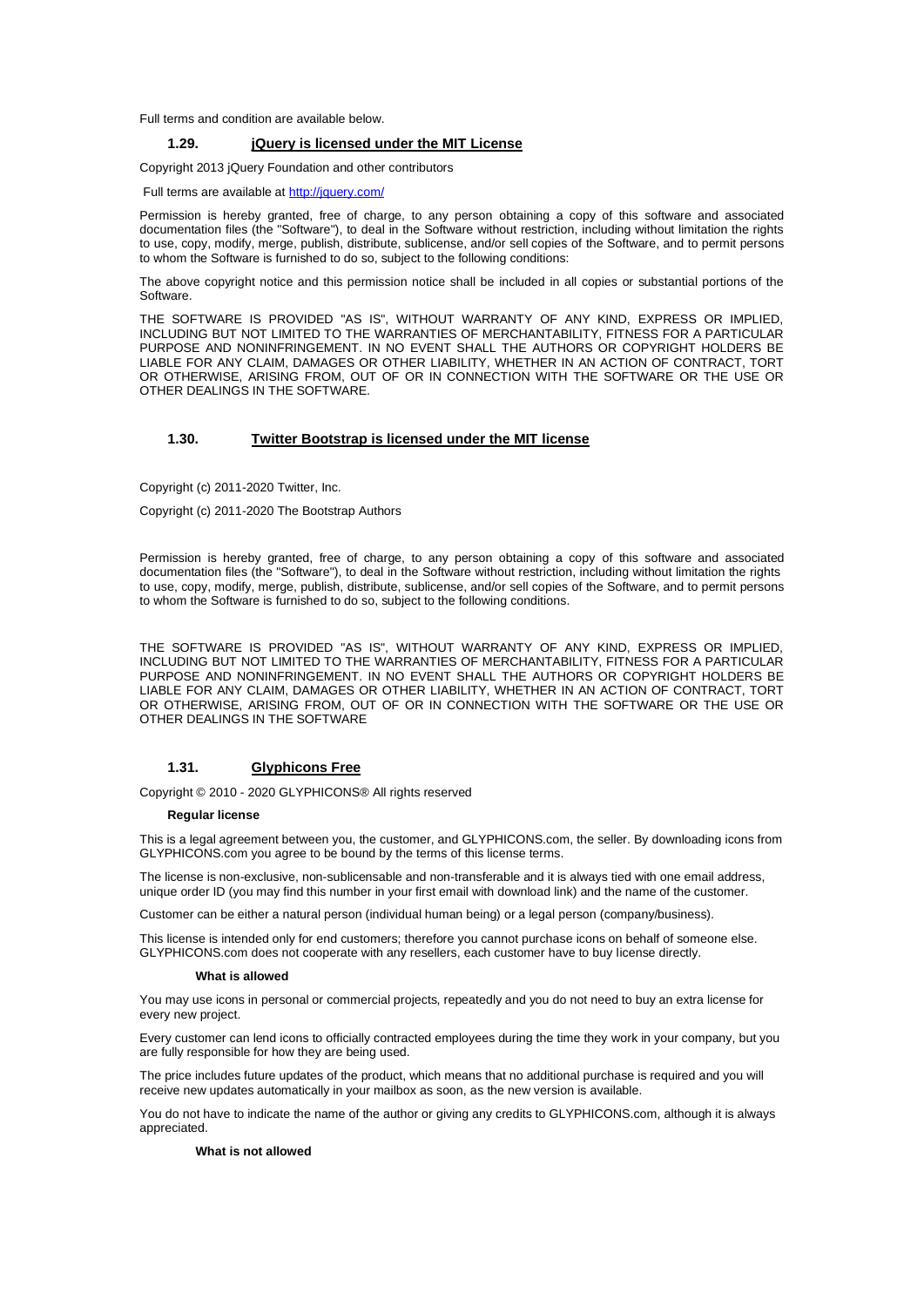You cannot use icons in any product intended for further processing or where your customer is not a final owner. It is strictly prohibited to bundle icons in any HTML themes, frameworks, as a library of shapes/images or wherever icons would generate a significant value of the final product.

Also, it isn't possible to use them on a product where the icons would be used repeatedly in larger series. For example as prints of t-shirts, mugs, posters or any other product which have a character of repeated production.

It is not allowed to resell the icons (license) as such, because the icons remain the intellectual property of the author.

Any other use must be approved in writing. It is not possible to request any changes in this license before or after the purchase.

If customer violates any terms and conditions in this license, it will terminate this license automatically.

All icons are provided "as they are" without a warranty of any kind, either expressed or implied. GLYPHICONS.com is not liable for any damages or loss of profits (earnings) caused of any defects in these icon sets.

# **1.32. AmplifyJS is dually licensed under the MIT license or the GNU GPL Version 2.0**

### MIT

### <https://github.com/appendto/amplify/blob/master/MIT-LICENSE.txt>

Copyright 2013 append To LLC. [\(http://appendto.com/team\)](http://appendto.com/team)

Permission is hereby granted, free of charge, to any person obtaining a copy of this software and associated documentation files (the "Software"), to deal in the Software without restriction, including without limitation the rights to use, copy, modify, merge, publish, distribute, sublicense, and/or sell copies of the Software, and to permit persons to whom the Software is furnished to do so, subject to the following conditions:

The above copyright notice and this permission notice shall be included in all copies or substantial portions of the Software.

THE SOFTWARE IS PROVIDED "AS IS", WITHOUT WARRANTY OF ANY KIND, EXPRESS OR IMPLIED, INCLUDING BUT NOT LIMITED TO THE WARRANTIES OF MERCHANTABILITY, FITNESS FOR A PARTICULAR PURPOSE AND NONINFRINGEMENT. IN NO EVENT SHALL THE AUTHORS OR COPYRIGHT HOLDERS BE LIABLE FOR ANY CLAIM, DAMAGES OR OTHER LIABILITY, WHETHER IN AN ACTION OF CONTRACT, TORT OR OTHERWISE, ARISING FROM, OUT OF OR IN CONNECTION WITH THE SOFTWARE OR THE USE OR OTHER DEALINGS IN THE SOFTWARE.

## **GNU GPL Version 2.0**

Copyright 2013 appendTo LLC. [\(http://appendto.com/team\)](http://appendto.com/team)

This program is free software; you can redistribute it and/or modify it under the terms of the GNU General Public License as published by the Free Software Foundation; either version 2 of the License, or (at your option) any later version.

This program is distributed in the hope that it will be useful, but WITHOUT ANY WARRANTY; without even the implied warranty of MERCHANTABILITY or FITNESS FOR A PARTICULAR PURPOSE. See the GNU General Public License for more details.

You should have received a copy of the GNU General Public License along with this program; if not, write to the Free Software Foundation, Inc., 51 Franklin Street, Fifth Floor, Boston, MA 02110-1301, USA.

Full terms and condition are available below.

### **1.33. Datepicker for Bootstrap, is licensed under the Apache License Version 2.0**

Copyright © 2019 The Apache Software Foundation.

Licensed under the Apache License, Version 2.0 (the "License"); you may not use this file except in compliance with the License. You may obtain a copy of the License at:

http://www.apache.org/licenses/LICENSE-2.0

.

Unless required by applicable law or agreed to in writing, software distributed under the License is distributed on an "AS IS" BASIS, WITHOUT WARRANTIES OR CONDITIONS OF ANY KIND, either express or implied. See the License for the specific language governing permissions and limitations under the License.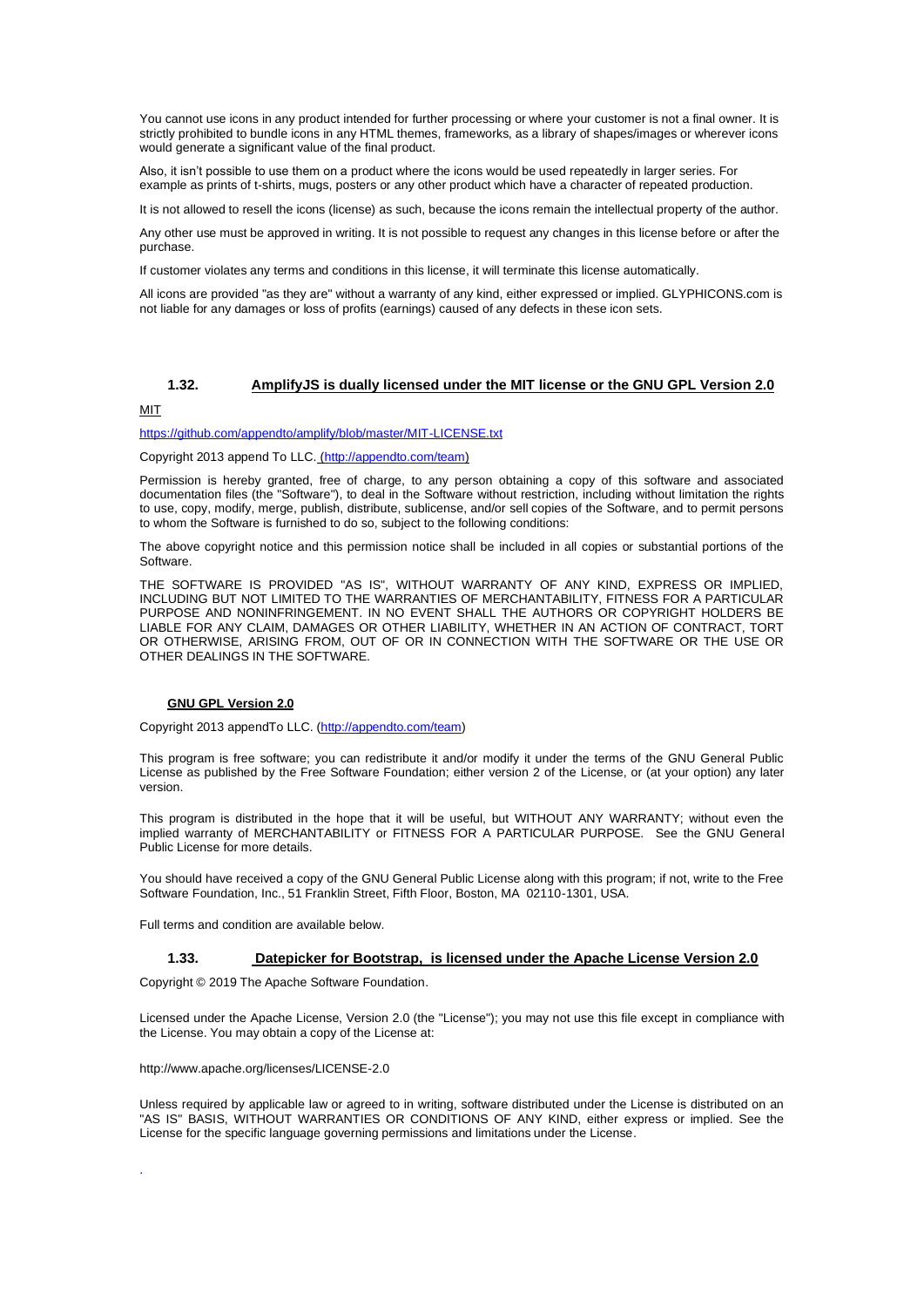## **1.34. BizArk, is licensed under the Microsoft Public License (Ms-PL)**

Copyright (c) 2010

Microsoft Public License (Ms-PL)

This license governs use of the accompanying software. If you use the software, you accept this license. If you do not accept the license, do not use the software.

1. Definitions

The terms "reproduce," "reproduction," "derivative works," and "distribution" have the same meaning here as under U.S. copyright law.

A "contribution" is the original software, or any additions or changes to the software.

A "contributor" is any person that distributes its contribution under this license.

"Licensed patents" are a contributor's patent claims that read directly on its contribution.

2. Grant of Rights

(A) Copyright Grant- Subject to the terms of this license, including the license conditions and limitations in section 3, each contributor grants you a non-exclusive, worldwide, royalty-free copyright license to reproduce its contribution, prepare derivative works of its contribution, and distribute its contribution or any derivative works that you create.

(B) Patent Grant- Subject to the terms of this license, including the license conditions and limitations in section 3, each contributor grants you a non-exclusive, worldwide, royalty-free license under its licensed patents to make, have made, use, sell, offer for sale, import, and/or otherwise dispose of its contribution in the software or derivative works of the contribution in the software.

3. Conditions and Limitations

(A) No Trademark License- This license does not grant you rights to use any contributors' name, logo, or trademarks.

(B) If you bring a patent claim against any contributor over patents that you claim are infringed by the software, your patent license from such contributor to the software ends automatically.

(C) If you distribute any portion of the software, you must retain all copyright, patent, trademark, and attribution notices that are present in the software.

(D) If you distribute any portion of the software in source code form, you may do so only under this license by including a complete copy of this license with your distribution. If you distribute any portion of the software in compiled or object code form, you may only do so under a license that complies with this license.

(E) The software is licensed "as-is." You bear the risk of using it. The contributors give no express warranties, guarantees or conditions. You may have additional consumer rights under your local laws which this license cannot change. To the extent permitted under your local laws, the contributors exclude the implied warranties of merchantability, fitness for a particular purpose and non-infringement

### **1.35. Autofac is licensed under the MIT License**

Copyright (c) 2007-2012 Autofac Contributors

<http://code.google.com/p/autofac/wiki/Contributing>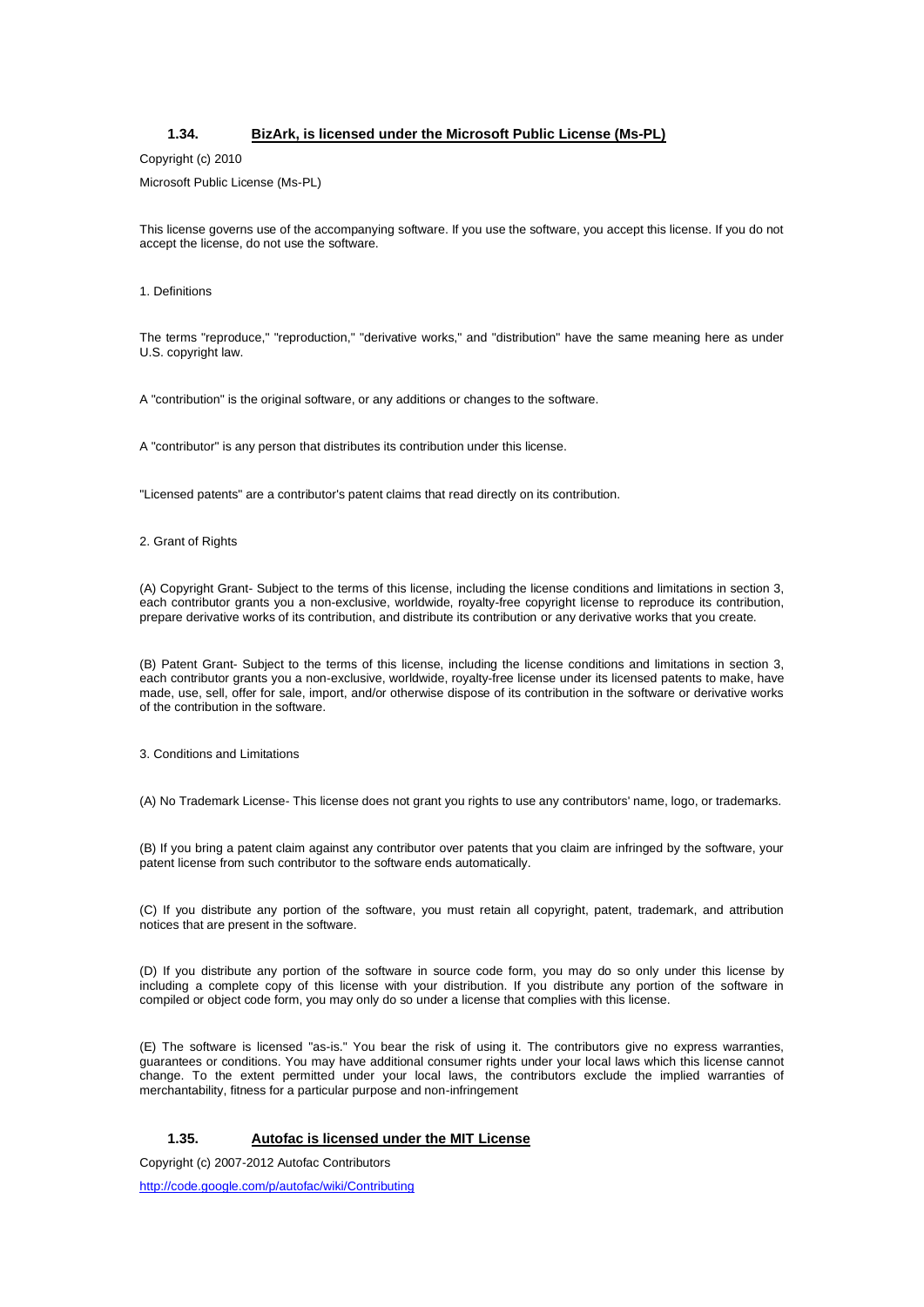Other software included in this distribution is owned and licensed separately, see the included license files for details .

Permission is hereby granted, free of charge, to any person obtaining a copy of this software and associated documentation files (the "Software"), to deal in the Software without restriction, including without limitation the rights to use, copy, modify, merge, publish, distribute, sublicense, and/or sell copies of the Software, and to permit persons to whom the Software is furnished to do so, subject to the following conditions :

The above copyright notice and this permission notice shall be included in all copies or substantial portions of the Software .

THE SOFTWARE IS PROVIDED "AS IS", WITHOUT WARRANTY OF ANY KIND, EXPRESS OR IMPLIED, INCLUDING BUT NOT LIMITED TO THE WARRANTIES OF MERCHANTABILITY, FITNESS FOR A PARTICULAR PURPOSE AND NONINFRINGEMENT. IN NO EVENT SHALL THE AUTHORS OR COPYRIGHT HOLDERS BE LIABLE FOR ANY CLAIM, DAMAGES OR OTHER LIABILITY, WHETHER IN AN ACTION OF CONTRACT, TORT OR OTHERWISE, ARISING FROM, OUT OF OR IN CONNECTION WITH THE SOFTWARE OR THE USE OR OTHER DEALINGS IN THE SOFTWARE .

### **1.36. SystemWrapper is licensed under the Microsoft Public License (Ms-PL)**

Copyright © 2006-2018 Microsoft

Full terms can be viewed at:<https://systemwrapper.codeplex.com/license>

### **1.37. jQuery Plugin: Data Selector is licensed under the MIT License**

Copyright (c) 2010 Corey Hart

Permission is hereby granted, free of charge, to any person obtaining a copy of this software and associated documentation files (the "Software"), to deal in the Software without restriction, including without limitation the rights to use, copy, modify, merge, publish, distribute, sublicense, and/or sell copies of the Software, and to permit persons to whom the Software is furnished to do so, subject to the following conditions:

The above copyright notice and this permission notice shall be included in all copies or substantial portions of the Software.

THE SOFTWARE IS PROVIDED "AS IS", WITHOUT WARRANTY OF ANY KIND, EXPRESS OR IMPLIED, INCLUDING BUT NOT LIMITED TO THE WARRANTIES OF MERCHANTABILITY, FITNESS FOR A PARTICULAR PURPOSE AND NONINFRINGEMENT. IN NO EVENT SHALL THE AUTHORS OR COPYRIGHT HOLDERS BE LIABLE FOR ANY CLAIM, DAMAGES OR OTHER LIABILITY, WHETHER IN AN ACTION OF CONTRACT, TORT OR OTHERWISE, ARISING FROM, OUT OF OR IN CONNECTION WITH THE SOFTWARE OR THE USE OR OTHER DEALINGS IN THE SOFTWARE.

### **1.38. RESTSharp is licensed under the Apache License Version 2.0**

Copyright 2010 John Sheehan

Full terms can be viewed at:<https://github.com/restsharp/RestSharp/blob/master/LICENSE.txt>

Licensed under the Apache License, Version 2.0 (the "**License**"); you may not use this file except in compliance with the License. You may obtain a copy of the License at[: http://www.apache.org/licenses/LICENSE-2.0.](http://www.apache.org/licenses/LICENSE-2.0)

Unless required by applicable law or agreed to in writing, software distributed under the License is distributed on an "AS IS" basis, WITHOUT WARRANTIES OR CONDITIONS OF ANY KIND, either express or implied. See the License for the specific language governing permissions and limitations under the License.

### **1.39. JSON.NET, is licensed under the MIT License**

Copyright (c) 2007 James Newton-King

Full terms are available at<http://json.codeplex.com/license>

Permission is hereby granted, free of charge, to any person obtaining a copy of this software and associated documentation files (the "Software"), to deal in the Software without restriction, including without limitation the rights to use, copy, modify, merge, publish, distribute, sublicense, and/or sell copies of the Software, and to permit persons to whom the Software is furnished to do so, subject to the following conditions:

The above copyright notice and this permission notice shall be included in all copies or substantial portions of the Software.

THE SOFTWARE IS PROVIDED "AS IS", WITHOUT WARRANTY OF ANY KIND, EXPRESS OR IMPLIED, INCLUDING BUT NOT LIMITED TO THE WARRANTIES OF MERCHANTABILITY, FITNESS FOR A PARTICULAR PURPOSE AND NONINFRINGEMENT. IN NO EVENT SHALL THE AUTHORS OR COPYRIGHT HOLDERS BE LIABLE FOR ANY CLAIM, DAMAGES OR OTHER LIABILITY, WHETHER IN AN ACTION OF CONTRACT, TORT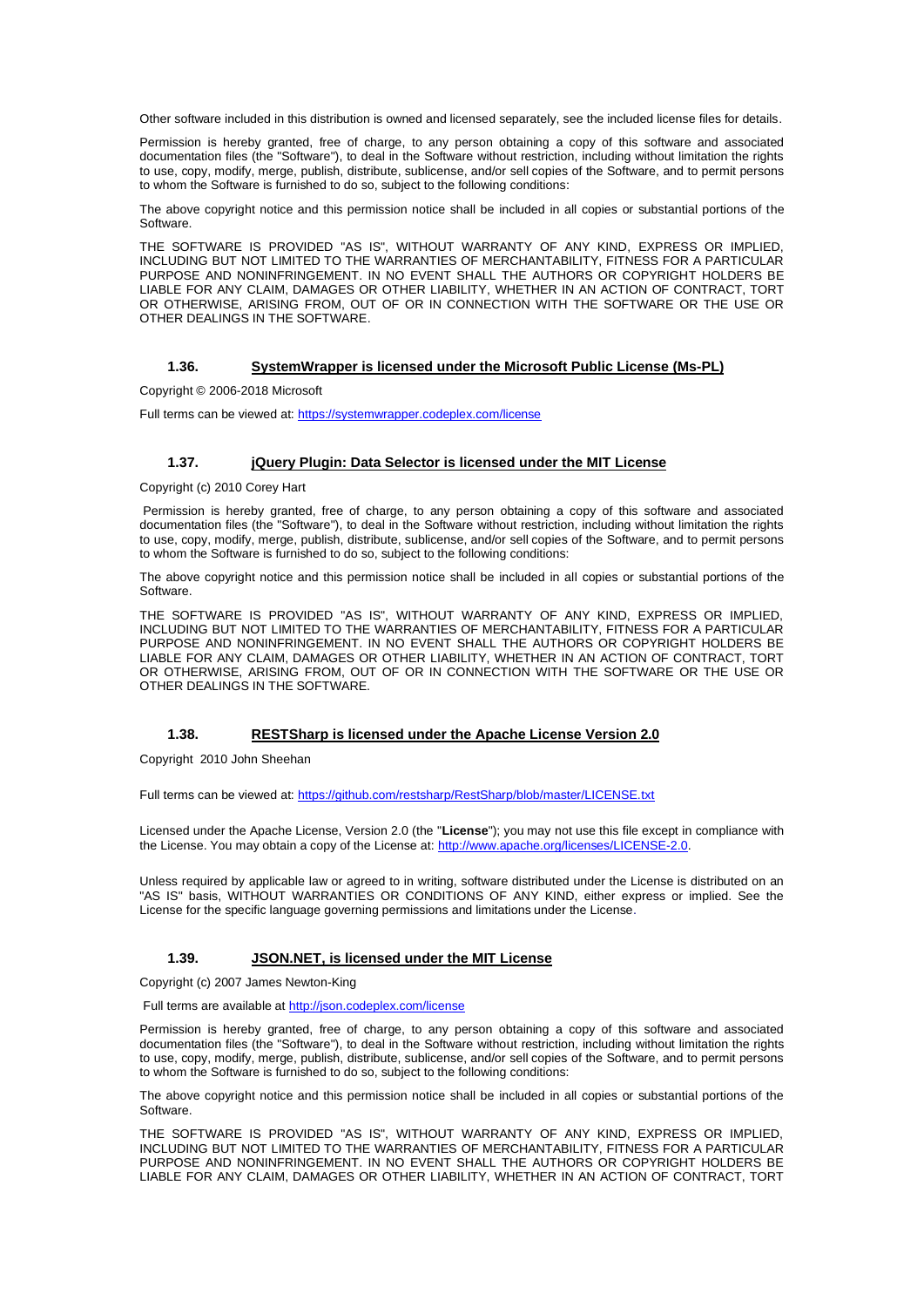OR OTHERWISE, ARISING FROM, OUT OF OR IN CONNECTION WITH THE SOFTWARE OR THE USE OR OTHER DEALINGS IN THE SOFTWARE.

### **1.40. BizArk.Core is licensed under the Microsoft Public License (Ms-PL)**

Copyright © 2006-2018 Microsoft

Full terms can be viewed at:<https://bizark.codeplex.com/license>

### **1.41. Nest, is licensed under the Apache License Version 2.0**

Copyright (c) 2010 Martijn Laarman

Full terms can be viewed at:<https://github.com/elastic/elasticsearch-net/blob/1.4.0/license.txt>

Licensed under the Apache License, Version 2.0 (the "**License**"); you may not use this file except in compliance with the License. You may obtain a copy of the License at[: http://www.apache.org/licenses/LICENSE-2.0.](http://www.apache.org/licenses/LICENSE-2.0)

Unless required by applicable law or agreed to in writing, software distributed under the License is distributed on an "AS IS" basis, WITHOUT WARRANTIES OR CONDITIONS OF ANY KIND, either express or implied. See the License for the specific language governing permissions and limitations under the License.

Updated as of January, 2014 Product Version 5.0.157

### **1.42. jquery.ba-outside-events, dual licensed under the MIT License**

Copyright © 2010 "Cowboy" Ben Alman

<http://benalman.com/about/license/>

Permission is hereby granted, free of charge, to any person obtaining a copy of this software and associated documentation files (the "Software"), to deal in the Software without restriction, including without limitation the rights to use, copy, modify, merge, publish, distribute, sublicense, and/or sell copies of the Software, and to permit persons to whom the Software is furnished to do so, subject to the following conditions :

The above copyright notice and this permission notice shall be included in all copies or substantial portions of the Software .

THE SOFTWARE IS PROVIDED "AS IS", WITHOUT WARRANTY OF ANY KIND, EXPRESS OR IMPLIED, INCLUDING BUT NOT LIMITED TO THE WARRANTIES OF MERCHANTABILITY, FITNESS FOR A PARTICULAR PURPOSE AND NONINFRINGEMENT. IN NO EVENT SHALL THE AUTHORS OR COPYRIGHT HOLDERS BE LIABLE FOR ANY CLAIM, DAMAGES OR OTHER LIABILITY, WHETHER IN AN ACTION OF CONTRACT, TORT OR OTHERWISE, ARISING FROM, OUT OF OR IN CONNECTION WITH THE SOFTWARE OR THE USE OR OTHER DEALINGS IN THE SOFTWARE.

### **1.43. ElasticSearch, 1.0 under the Apache License Version 2.0**

Copyright 2009-2011 ElasticSearch and Shay Banon

Full terms can be viewed at:<https://github.com/elasticsearch/elasticsearch/blob/master/LICENSE.txt>

Source code in this repository is covered by one of three licenses: (i) the Apache License 2.0 (ii) an Apache License 2.0 compatible license (iii) theElastic License. The default license throughout the repository is Apache License 2.0 unless the header specifies another license. Elastic Licensed code is foundonly in the x-pack directory.

The build produces two sets of binaries - one set that falls under the Elastic License and another set that falls under Apache License 2.0. The binaries that contain `-oss` in the artifact name are licensed under Apache License 2.0 and these binaries do not package any code from the x-pack directory.

### **1.44. Guacamole - licensed under the Apache 2.0 License**

Copyright © 2019 The Apache Software Foundation.

Licensed under the Apache License, Version 2.0 (the "License"); you may not use this file except in compliance with the License. You may obtain a copy of the License at: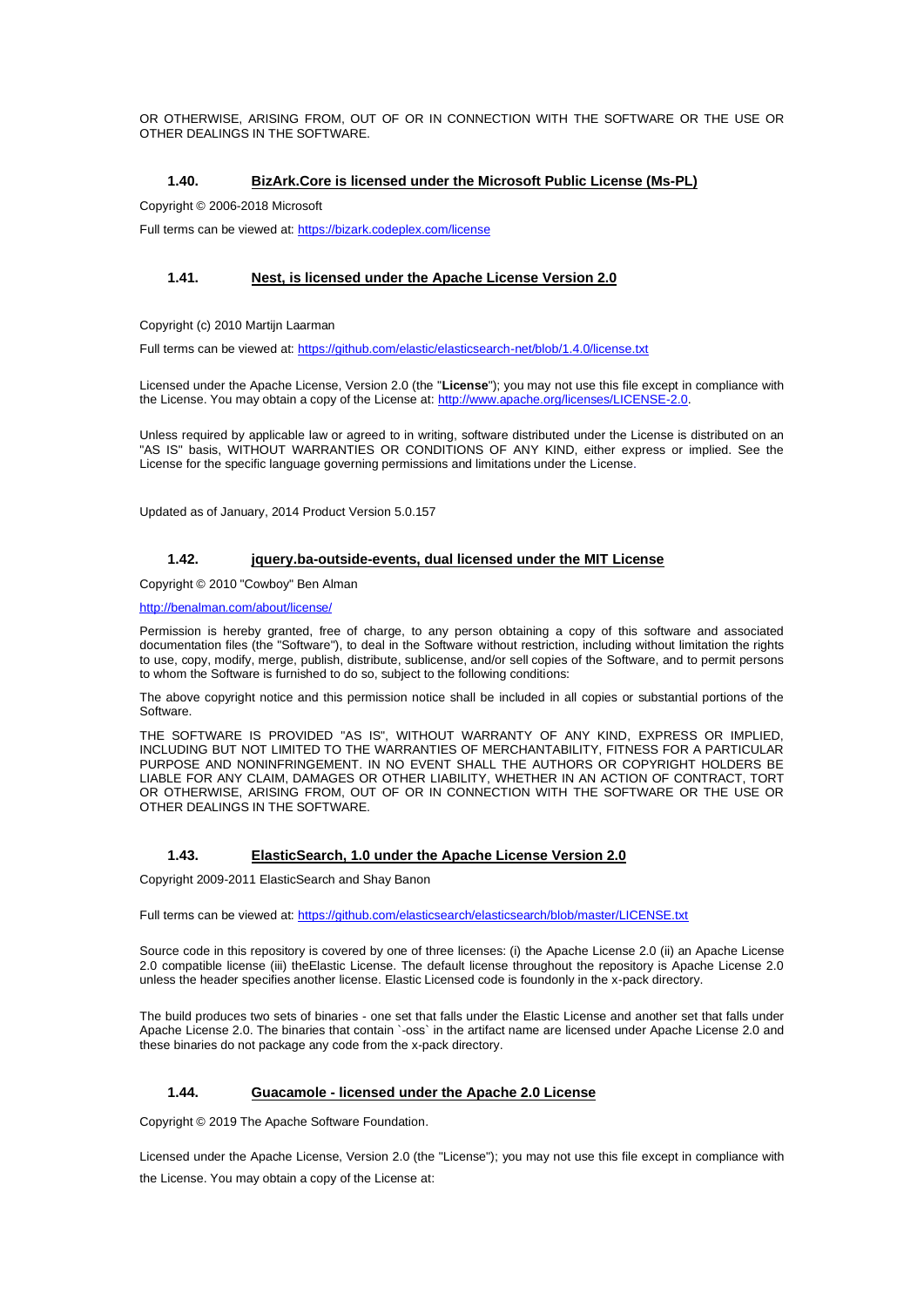#### <http://www.apache.org/licenses/LICENSE-2.0>

Unless required by applicable law or agreed to in writing, software distributed under the License is distributed on an "AS IS" BASIS, WITHOUT WARRANTIES OR CONDITIONS OF ANY KIND, either express or implied. See the License for the specific language governing permissions and limitations under the License.

### **1.45. Dagre, licensed under the MIT License**,

#### **Full terms available at - <https://github.com/cpettitt/dagre>**

Copyright (c) 2012-2014 Chris Pettitt

Permission is hereby granted, free of charge, to any person obtaining a copy of this software and associated documentation files (the "Software"), to deal in the Software without restriction, including without limitation the rights to use, copy, modify, merge, publish, distribute, sublicense, and/or sell copies of the Software, and to permit persons to whom the Software is furnished to do so, subject to the following conditions:

The above copyright notice and this permission notice shall be included in all copies or substantial portions of the Software.

THE SOFTWARE IS PROVIDED "AS IS", WITHOUT WARRANTY OF ANY KIND, EXPRESS OR IMPLIED, INCLUDING BUT NOT LIMITED TO THE WARRANTIES OF MERCHANTABILITY, FITNESS FOR A PARTICULAR PURPOSE AND NONINFRINGEMENT. IN NO EVENT SHALL THE AUTHORS OR COPYRIGHT HOLDERS BE LIABLE FOR ANY CLAIM, DAMAGES OR OTHER LIABILITY, WHETHER IN AN ACTION OF CONTRACT, TORT OR OTHERWISE, ARISING FROM, OUT OF OR IN CONNECTION WITH THE SOFTWARE OR THE USE OR OTHER DEALINGS IN THE SOFTWARE.

### **1.46. JReject, dually licensed under the MIT license and GNU LGPL Version 2.0**

**MIT License** 

Full terms available at<https://mvnrepository.com/artifact/org.webjars/jReject/1.1.0>

Copyright (c) Steven Bower TurnWheel Designs (2009-2014)

Permission is hereby granted, free of charge, to any person obtaining a copy of this software and associated documentation files (the "Software"), to deal in the Software without restriction, including without limitation the rights to use, copy, modify, merge, publish, distribute, sublicense, and/or sell copies of the Software, and to permit persons to whom the Software is furnished to do so, subject to the following conditions:

The above copyright notice and this permission notice shall be included in all copies or substantial portions of the Software.

THE SOFTWARE IS PROVIDED "AS IS", WITHOUT WARRANTY OF ANY KIND, EXPRESS OR IMPLIED, INCLUDING BUT NOT LIMITED TO THE WARRANTIES OF MERCHANTABILITY, FITNESS FOR A PARTICULAR PURPOSE AND NONINFRINGEMENT. IN NO EVENT SHALL THE AUTHORS OR COPYRIGHT HOLDERS BE LIABLE FOR ANY CLAIM, DAMAGES OR OTHER LIABILITY, WHETHER IN AN ACTION OF CONTRACT, TORT OR OTHERWISE, ARISING FROM, OUT OF OR IN CONNECTION WITH THE SOFTWARE OR THE USE OR OTHER DEALINGS IN THE SOFTWARE.

GNU LGPL Version 2.0

Full terms and conditions of the GNU LGPL Version 2.0are available below

### **1.47. LESS.js licensed under the MIT License**

Copyright 2009-2017, Alexis Sellier and the Less Core Team

Permission is hereby granted, free of charge, to any person obtaining a copy of this software and associated documentation files (the "Software"), to deal in the Software without restriction, including without limitation the rights to use, copy, modify, merge, publish, distribute, sublicense, and/or sell copies of the Software, and to permit persons to whom the Software is furnished to do so, subject to the following conditions: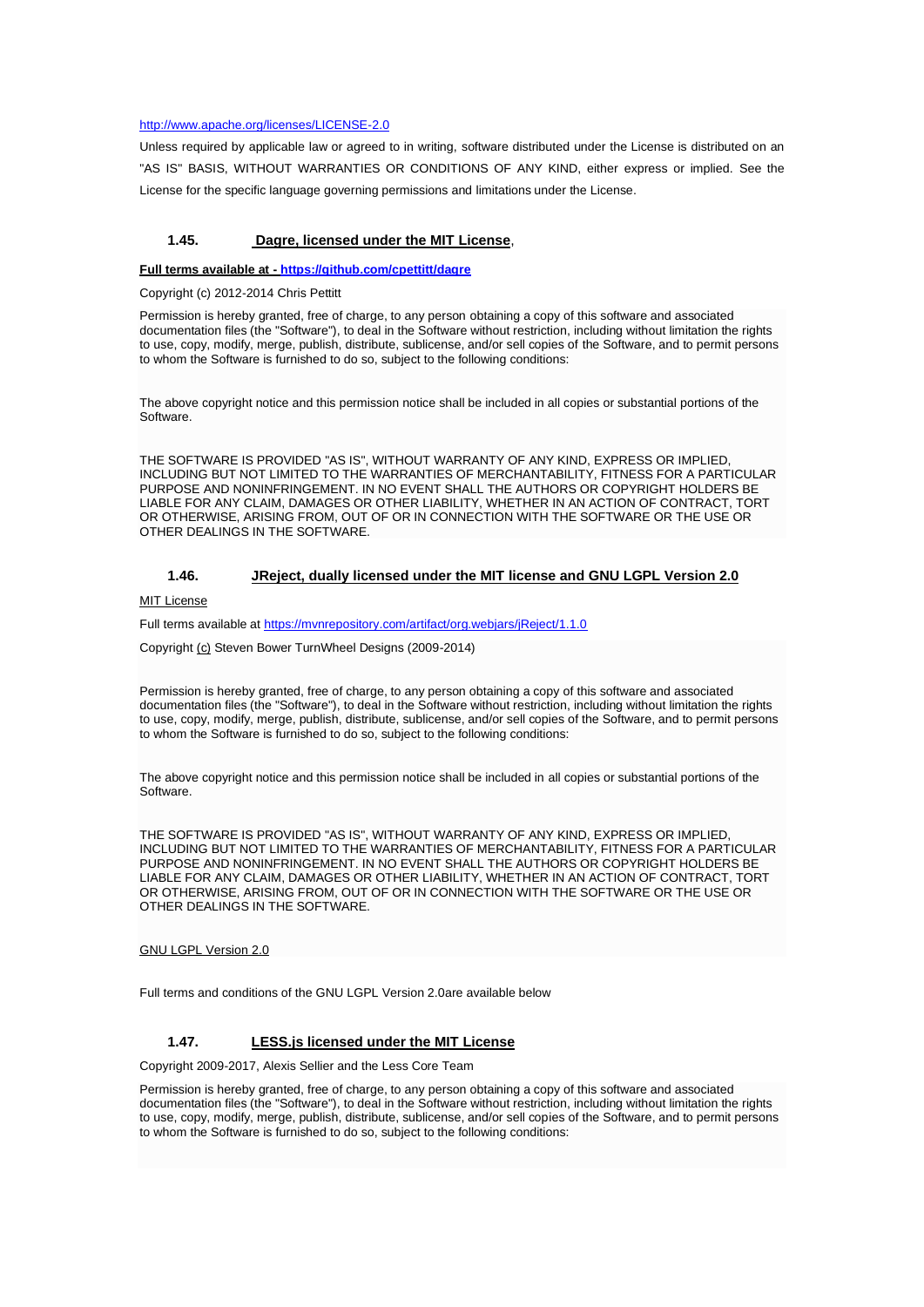The above copyright notice and this permission notice shall be included in all copies or substantial portions of the Software.

THE SOFTWARE IS PROVIDED "AS IS", WITHOUT WARRANTY OF ANY KIND, EXPRESS OR IMPLIED, INCLUDING BUT NOT LIMITED TO THE WARRANTIES OF MERCHANTABILITY, FITNESS FOR A PARTICULAR PURPOSE AND NONINFRINGEMENT. IN NO EVENT SHALL THE AUTHORS OR COPYRIGHT HOLDERS BE LIABLE FOR ANY CLAIM, DAMAGES OR OTHER LIABILITY, WHETHER IN AN ACTION OF CONTRACT, TORT OR OTHERWISE, ARISING FROM, OUT OF OR IN CONNECTION WITH THE SOFTWARE OR THE USE OR OTHER DEALINGS IN THE SOFTWARE.

### **1.48. Summernote is licensed under the MIT license**

Full terms available at <https://github.com/summernote/summernote/blob/master/LICENSE> Copyright (c) 2015~ Summernote Team (https://github.com/orgs/summernote/people)

Permission is hereby granted, free of charge, to any person obtaining a copy of this software and associated documentation files (the "Software"), to deal in the Software without restriction, including without limitation the rights to use, copy, modify, merge, publish, distribute, sublicense, and/or sell copies of the Software, and to permit persons to whom the Software is furnished to do so, subject to the following conditions:

The above copyright notice and this permission notice shall be included in all copies or substantial portions of the Software.

THE SOFTWARE IS PROVIDED "AS IS", WITHOUT WARRANTY OF ANY KIND, EXPRESS OR IMPLIED, INCLUDING BUT NOT LIMITED TO THE WARRANTIES OF MERCHANTABILITY, FITNESS FOR A PARTICULAR PURPOSE AND NONINFRINGEMENT. IN NO EVENT SHALL THE AUTHORS OR COPYRIGHT HOLDERS BE LIABLE FOR ANY CLAIM, DAMAGES OR OTHER LIABILITY, WHETHER IN AN ACTION OF CONTRACT, TORT OR OTHERWISE, ARISING FROM, OUT OF OR IN CONNECTION WITH THE SOFTWARE OR THE USE OR OTHER DEALINGS IN THE SOFTWARE.

## **1.49. Font Awesome is Free License**

Font Awesome Free is free, open source, and GPL friendly. You can use it for commercial projects, open source projects, or really almost whatever you want. Full Font Awesome Free license: https://fontawesome.com/license/free.

# Icons: CC BY 4.0 License [\(https://creativecommons.org/licenses/by/4.0/\)](https://creativecommons.org/licenses/by/4.0/) In the Font Awesome Free download, the CC BY 4.0 license applies to all icons packaged as SVG and JS file types.

# Fonts: SIL OFL 1.1 License [\(https://scripts.sil.org/OFL\)](https://scripts.sil.org/OFL) In the Font Awesome Free download, the SIL OFL license applies to all icons packaged as web and desktop font files.

# Code: MIT License [\(https://opensource.org/licenses/MIT\)](https://opensource.org/licenses/MIT) In the Font Awesome Free download, the MIT license applies to all non-font and non-icon files.

#### # Attribution

Attribution is required by MIT, SIL OFL, and CC BY licenses. Downloaded Font Awesome Free files already contain embedded comments with sufficient attribution, so you shouldn't need to do anything additional when using these files normally.

We've kept attribution comments terse, so we ask that you do not actively work to remove them from files, especially code. They're a great way for folks to learn about Font Awesome.

# Brand Icons

• .

All brand icons are trademarks of their respective owners. The use of these trademarks does not indicate endorsement of the trademark holder by Font Awesome, nor vice versa. \*\*Please do not use brand logos for any purpose except to represent the company, product, or service to which they refer.\*\*

## **1.50. [handsontable](https://github.com/handsontable/handsontable) is licensed under Generic license**

Full terms are available at<https://github.com/handsontable/handsontable/blob/master/LICENSE>

Copyright (c) HANDSONCODE sp. z o. o.

HANDSONTABLE is a software distributed by HANDSONCODE sp. z o. o., a Polish corporation, based in Gdynia, Poland, at 96/98 Aleja Zwycięstwa, registered with the National Court Register under number 538651, EU tax ID number: PL5862294002, share capital: PLN 62,800.00.

This software is protected by applicable copyright laws, including international treaties, and dual-licensed – depending on whether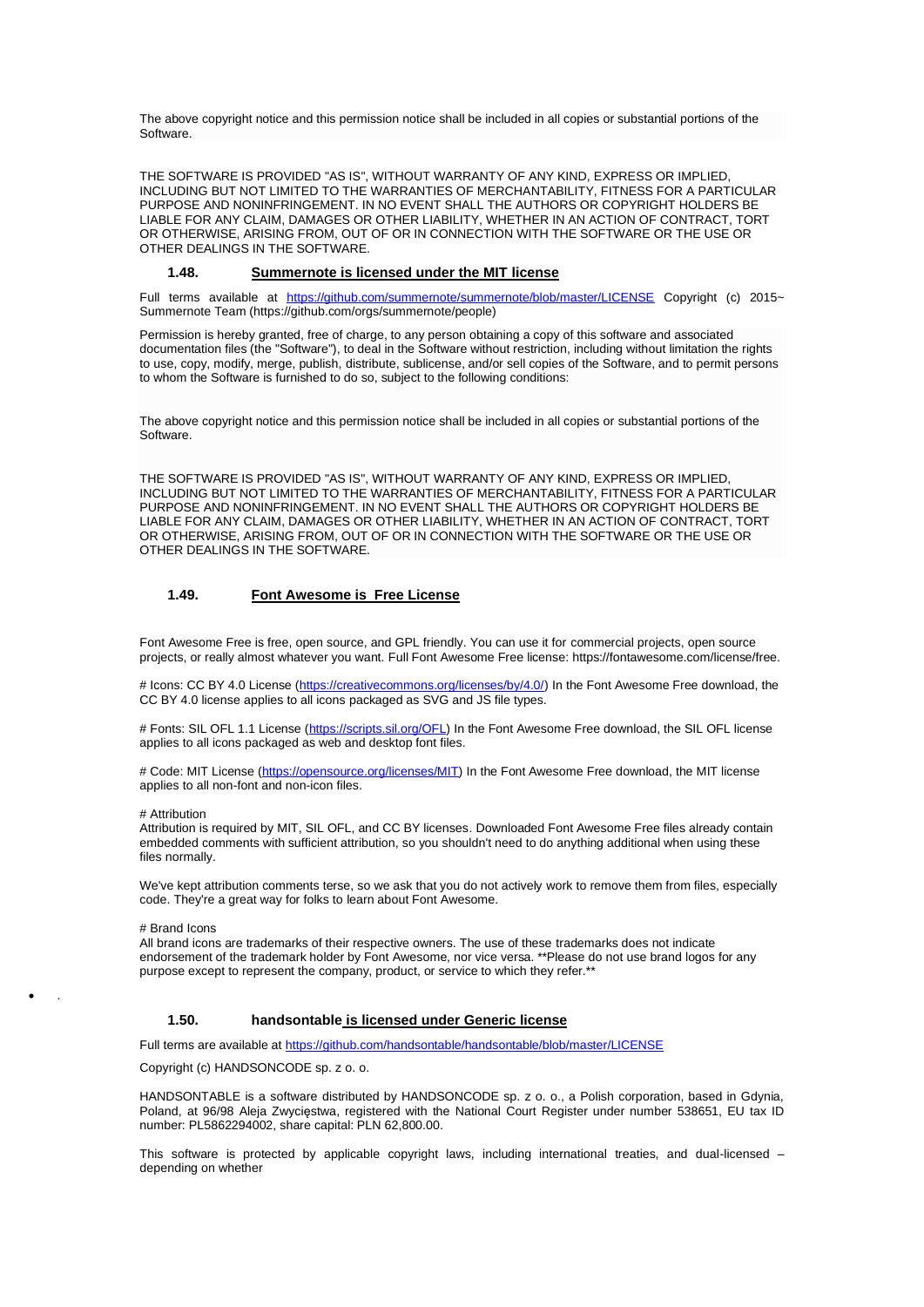your use is intended for or may result in commercial advantage or monetary compensation (commercial purposes), or not.

If your use involves only such purposes as research, private study, evaluation and the like, you agree to be bound by the terms included in the "handsontable-non-commercial-license.pdf" file, available in the main directory of this software repository.

By installing, copying, or otherwise using this software for commercial purposes, you agree to be bound by the terms included

in the "handsontable-general-terms.pdf" file, available in the main directory of this software repository.

HANDSONCODE PROVIDES THIS SOFTWARE ON AN "AS IS" BASIS, WITHOUT WARRANTIES OR CONDITIONS OF ANY KIND. IN NO EVENT AND UNDER NO LEGAL THEORY, SHALL HANDSONCODE BE LIABLE TO YOU FOR DAMAGES, INCLUDING ANY DIRECT, INDIRECT, SPECIAL, INCIDENTAL, OR CONSEQUENTIAL DAMAGES OF ANY CHARACTER ARISING FROM USE OR INABILITY TO USE THIS SOFTWARE.

# .

### **1.51. QuickGraph, Graph Data Structures And Algorithms for .NET is licensed under the Ms-PL license**

Full terms are available at<http://quickgraph.codeplex.com/license>

#### Microsoft Public License (Ms-PL)

This license governs use of the accompanying software. If you use the software, you accept this license. If you do not accept the license, do not use the software.

1. Definitions

The terms "reproduce," "reproduction," "derivative works," and "distribution" have the same meaning here as under U.S. copyright law.

A "contribution" is the original software, or any additions or changes to the software.

A "contributor" is any person that distributes its contribution under this license.

"Licensed patents" are a contributor's patent claims that read directly on its contribution.

2. Grant of Rights

(A) Copyright Grant- Subject to the terms of this license, including the license conditions and limitations in section 3, each contributor grants you a non-exclusive, worldwide, royalty-free copyright license to reproduce its contribution, prepare derivative works of its contribution, and distribute its contribution or any derivative works that you create.

(B) Patent Grant- Subject to the terms of this license, including the license conditions and limitations in section 3, each contributor grants you a non-exclusive, worldwide, royalty-free license under its licensed patents to make, have made, use, sell, offer for sale, import, and/or otherwise dispose of its contribution in the software or derivative works of the contribution in the software.

3. Conditions and Limitations

(A) No Trademark License- This license does not grant you rights to use any contributors' name, logo, or trademarks.

(B) If you bring a patent claim against any contributor over patents that you claim are infringed by the software, your patent license from such contributor to the software ends automatically.

(C) If you distribute any portion of the software, you must retain all copyright, patent, trademark, and attribution notices that are present in the software.

(D) If you distribute any portion of the software in source code form, you may do so only under this license by including a complete copy of this license with your distribution. If you distribute any portion of the software in compiled or object code form, you may only do so under a license that complies with this license.

(E) The software is licensed "as-is." You bear the risk of using it. The contributors give no express warranties, guarantees or conditions. You may have additional consumer rights under your local laws which this license cannot change. To the extent permitted under your local laws, the contributors exclude the implied warranties of merchantability, fitness for a particular purpose and non-infringement.

### **1.52. TimePeriod is licensed under the CPOL License**

Full terms are available at <https://www.codeproject.com/info/cpol10.aspx>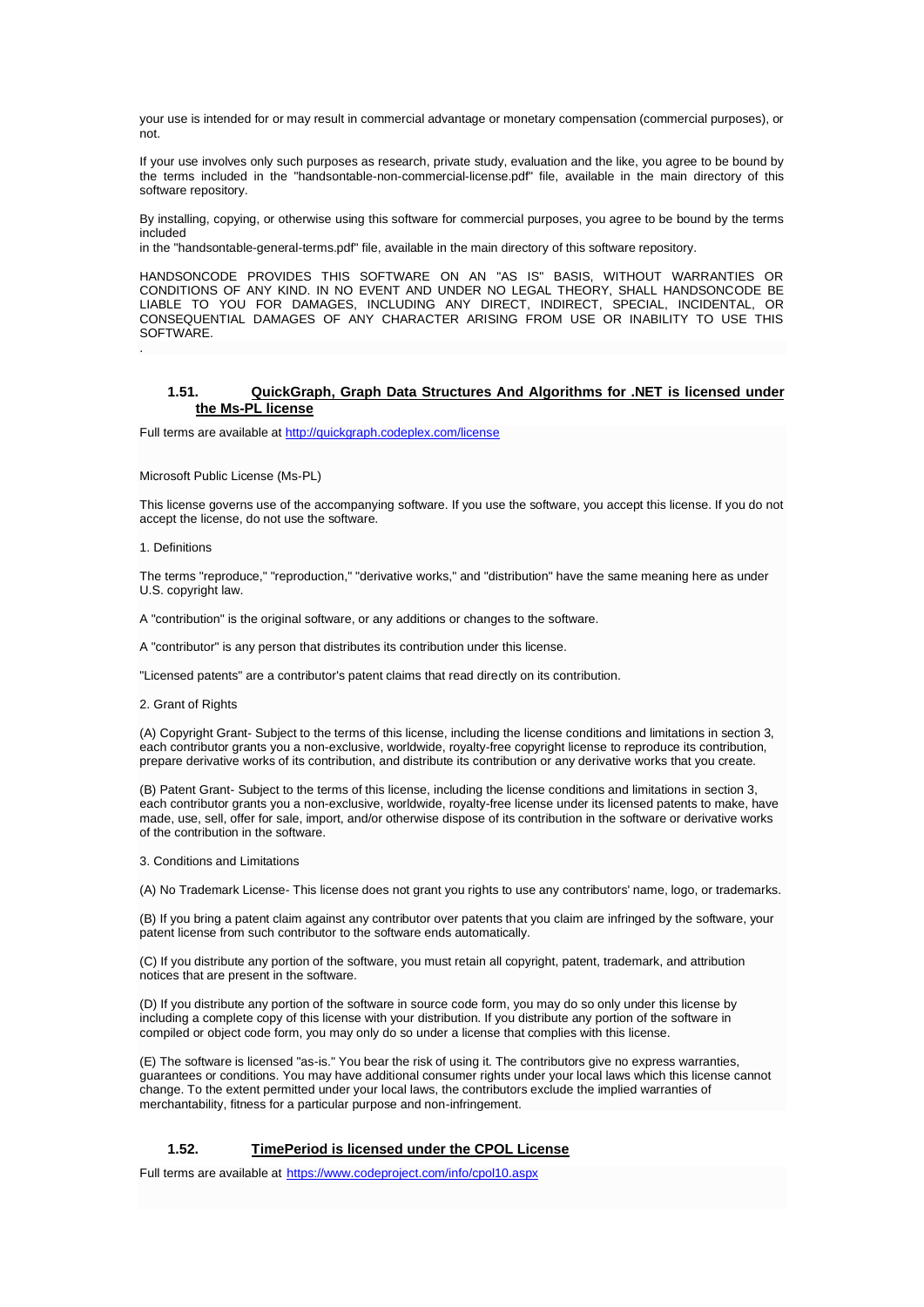This License governs Your use of the Work. This License is intended to allow developers to use the Source Code and Executable Files provided as part of the Work in any application in any form.

The main points subject to the terms of the License are:

- Source Code and Executable Files can be used in commercial applications;
- Source Code and Executable Files can be redistributed; and
- Source Code can be modified to create derivative works.
- No claim of suitability, guarantee, or any warranty whatsoever is provided. The software is provided "as-is".

The Article(s) accompanying the Work may not be distributed or republished without the Author's consent

This License is entered between You, the individual or other entity reading or otherwise making use of the Work licensed pursuant to this License and the individual or other entity which offers the Work under the terms of this License ("Author").

#### License

THE WORK (AS DEFINED BELOW) IS PROVIDED UNDER THE TERMS OF THIS CODE PROJECT OPEN LICENSE ("LICENSE"). THE WORK IS PROTECTED BY COPYRIGHT AND/OR OTHER APPLICABLE LAW. ANY USE OF THE WORK OTHER THAN AS AUTHORIZED UNDER THIS LICENSE OR COPYRIGHT LAW IS PROHIBITED.

BY EXERCISING ANY RIGHTS TO THE WORK PROVIDED HEREIN, YOU ACCEPT AND AGREE TO BE BOUND BY THE TERMS OF THIS LICENSE. THE AUTHOR GRANTS YOU THE RIGHTS CONTAINED HEREIN IN CONSIDERATION OF YOUR ACCEPTANCE OF SUCH TERMS AND CONDITIONS. IF YOU DO NOT AGREE TO ACCEPT AND BE BOUND BY THE TERMS OF THIS LICENSE, YOU CANNOT MAKE ANY USE OF THE WORK.

## Definitions.

"Articles" means, collectively, all articles written by Author which describes how the Source Code and Executable Files for the Work may be used by a user.

"Author" means the individual or entity that offers the Work under the terms of this License.

"Derivative Work" means a work based upon the Work or upon the Work and other pre-existing works.

"Executable Files" refer to the executables, binary files, configuration and any required data files included in the **Work** 

"Publisher" means the provider of the website, magazine, CD-ROM, DVD or other medium from or by which the Work is obtained by You.

"Source Code" refers to the collection of source code and configuration files used to create the Executable Files.

"Standard Version" refers to such a Work if it has not been modified, or has been modified in accordance with the consent of the Author, such consent being in the full discretion of the Author.

"Work" refers to the collection of files distributed by the Publisher, including the Source Code, Executable Files, binaries, data files, documentation, whitepapers and the Articles.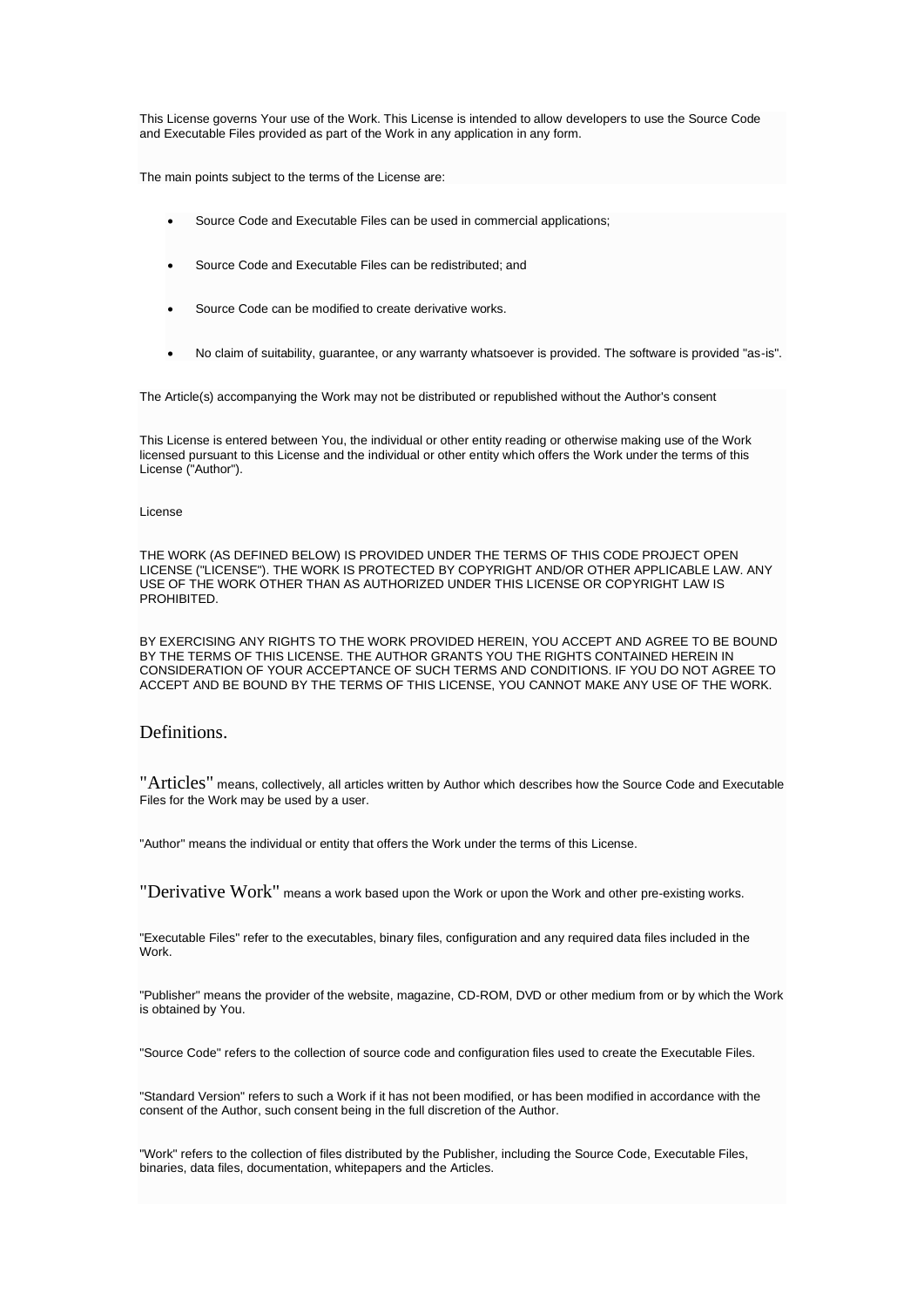"You" is you, an individual or entity wishing to use the Work and exercise your rights under this License.

Fair Use/Fair Use Rights. Nothing in this License is intended to reduce, limit, or restrict any rights arising from fair use, fair dealing, first sale or other limitations on the exclusive rights of the copyright owner under copyright law or other applicable laws.

License Grant. Subject to the terms and conditions of this License, the Author hereby grants You a worldwide, royalty-free, non-exclusive, perpetual (for the duration of the applicable copyright) license to exercise the rights in the Work as stated below:

You may use the standard version of the Source Code or Executable Files in Your own applications.

You may apply bug fixes, portability fixes and other modifications obtained from the Public Domain or from the Author. A Work modified in such a way shall still be considered the standard version and will be subject to this License.

You may otherwise modify Your copy of this Work (excluding the Articles) in any way to create a Derivative Work, provided that You insert a prominent notice in each changed file stating how, when and where You changed that file.

You may distribute the standard version of the Executable Files and Source Code or Derivative Work in aggregate with other (possibly commercial) programs as part of a larger (possibly commercial) software distribution.

The Articles discussing the Work published in any form by the author may not be distributed or republished without the Author's consent. The author retains copyright to any such Articles. You may use the Executable Files and Source Code pursuant to this License but you may not repost or republish or otherwise distribute or make available the Articles, without the prior written consent of the Author.

Any subroutines or modules supplied by You and linked into the Source Code or Executable Files of this Work shall not be considered part of this Work and will not be subject to the terms of this License.

Patent License. Subject to the terms and conditions of this License, each Author hereby grants to You a perpetual, worldwide, non-exclusive, no-charge, royalty-free, irrevocable (except as stated in this section) patent license to make, have made, use, import, and otherwise transfer the Work.

Restrictions. The license granted in Section 3 above is expressly made subject to and limited by the following restrictions:

You agree not to remove any of the original copyright, patent, trademark, and attribution notices and associated disclaimers that may appear in the Source Code or Executable Files.

You agree not to advertise or in any way imply that this Work is a product of Your own.

The name of the Author may not be used to endorse or promote products derived from the Work without the prior written consent of the Author.

You agree not to sell, lease, or rent any part of the Work. This does not restrict you from including the Work or any part of the Work inside a larger software distribution that itself is being sold. The Work by itself, though, cannot be sold, leased or rented.

You may distribute the Executable Files and Source Code only under the terms of this License, and You must include a copy of, or the Uniform Resource Identifier for, this License with every copy of the Executable Files or Source Code You distribute and ensure that anyone receiving such Executable Files and Source Code agrees that the terms of this License apply to such Executable Files and/or Source Code. You may not offer or impose any terms on the Work that alter or restrict the terms of this License or the recipients' exercise of the rights granted hereunder. You may not sublicense the Work. You must keep intact all notices that refer to this License and to the disclaimer of warranties. You may not distribute the Executable Files or Source Code with any technological measures that control access or use of the Work in a manner inconsistent with the terms of this License.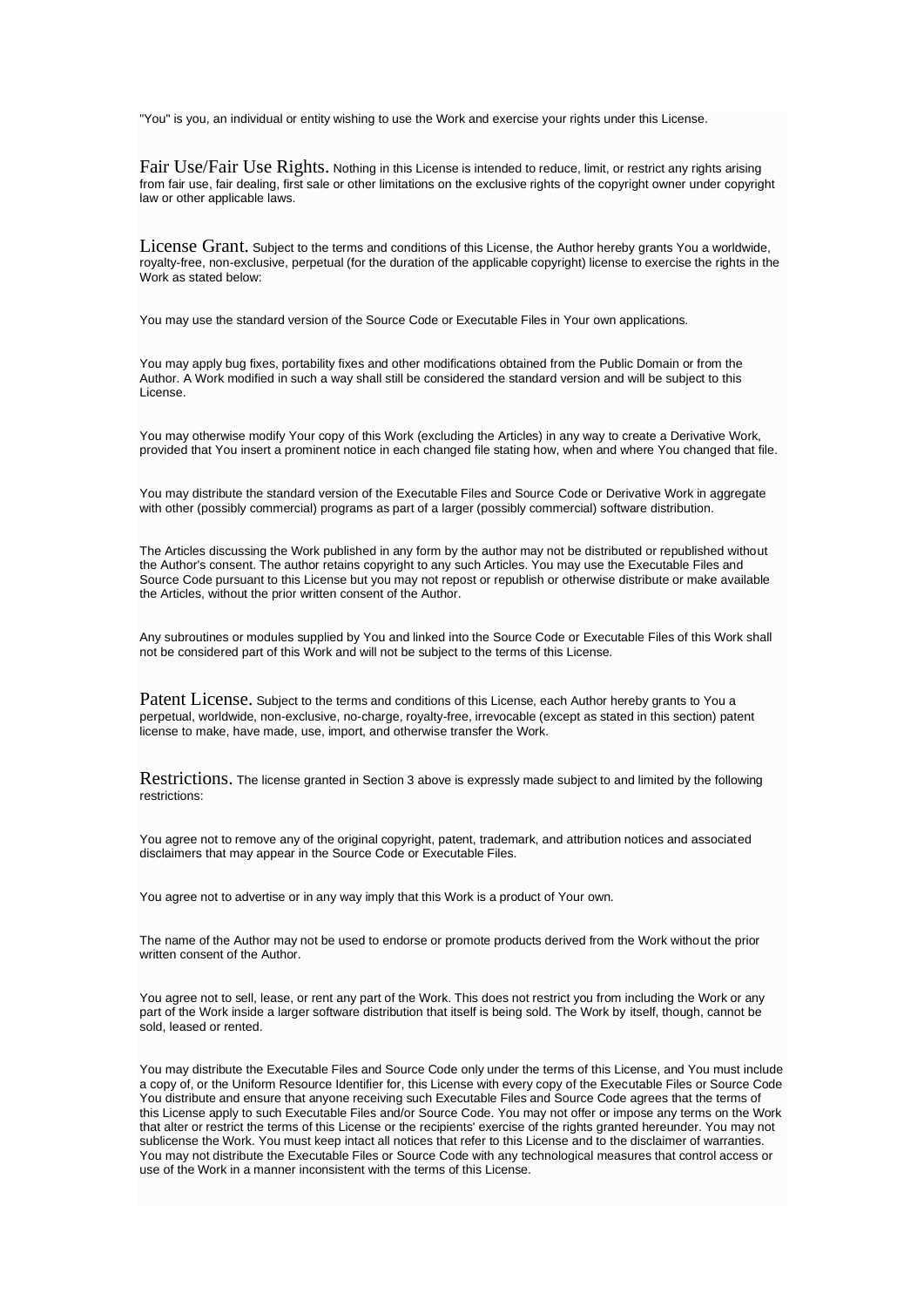You agree not to use the Work for illegal, immoral or improper purposes, or on pages containing illegal, immoral or improper material. The Work is subject to applicable export laws. You agree to comply with all such laws and regulations that may apply to the Work after Your receipt of the Work.

Representations, Warranties and Disclaimer. THIS WORK IS PROVIDED "AS IS", "WHERE IS" AND "AS AVAILABLE", WITHOUT ANY EXPRESS OR IMPLIED WARRANTIES OR CONDITIONS OR GUARANTEES. YOU, THE USER, ASSUME ALL RISK IN ITS USE, INCLUDING COPYRIGHT INFRINGEMENT, PATENT INFRINGEMENT, SUITABILITY, ETC. AUTHOR EXPRESSLY DISCLAIMS ALL EXPRESS, IMPLIED OR STATUTORY WARRANTIES OR CONDITIONS, INCLUDING WITHOUT LIMITATION, WARRANTIES OR CONDITIONS OF MERCHANTABILITY, MERCHANTABLE QUALITY OR FITNESS FOR A PARTICULAR PURPOSE, OR ANY WARRANTY OF TITLE OR NON-INFRINGEMENT, OR THAT THE WORK (OR ANY PORTION THEREOF) IS CORRECT, USEFUL, BUG-FREE OR FREE OF VIRUSES. YOU MUST PASS THIS DISCLAIMER ON WHENEVER YOU DISTRIBUTE THE WORK OR DERIVATIVE WORKS.

Indemnity. You agree to defend, indemnify and hold harmless the Author and the Publisher from and against any claims, suits, losses, damages, liabilities, costs, and expenses (including reasonable legal or attorneys' fees) resulting from or relating to any use of the Work by You.

Limitation on Liability. EXCEPT TO THE EXTENT REQUIRED BY APPLICABLE LAW, IN NO EVENT WILL THE AUTHOR OR THE PUBLISHER BE LIABLE TO YOU ON ANY LEGAL THEORY FOR ANY SPECIAL, INCIDENTAL, CONSEQUENTIAL, PUNITIVE OR EXEMPLARY DAMAGES ARISING OUT OF THIS LICENSE OR THE USE OF THE WORK OR OTHERWISE, EVEN IF THE AUTHOR OR THE PUBLISHER HAS BEEN ADVISED OF THE POSSIBILITY OF SUCH DAMAGES.

# Termination.

This License and the rights granted hereunder will terminate automatically upon any breach by You of any term of this License. Individuals or entities who have received Derivative Works from You under this License, however, will not have their licenses terminated provided such individuals or entities remain in full compliance with those licenses. Sections 1, 2, 6, 7, 8, 9, 10 and 11 will survive any termination of this License.

If You bring a copyright, trademark, patent or any other infringement claim against any contributor over infringements You claim are made by the Work, your License from such contributor to the Work ends automatically.

Subject to the above terms and conditions, this License is perpetual (for the duration of the applicable copyright in the Work). Notwithstanding the above, the Author reserves the right to release the Work under different license terms or to stop distributing the Work at any time; provided, however that any such election will not serve to withdraw this License (or any other license that has been, or is required to be, granted under the terms of this License), and this License will continue in full force and effect unless terminated as stated above.

Publisher. The parties hereby confirm that the Publisher shall not, under any circumstances, be responsible for and shall not have any liability in respect of the subject matter of this License. The Publisher makes no warranty whatsoever in connection with the Work and shall not be liable to You or any party on any legal theory for any damages whatsoever, including without limitation any general, special, incidental or consequential damages arising in connection to this license. The Publisher reserves the right to cease making the Work available to You at any time without notice

# Miscellaneous

This License shall be governed by the laws of the location of the head office of the Author or if the Author is an individual, the laws of location of the principal place of residence of the Author.

If any provision of this License is invalid or unenforceable under applicable law, it shall not affect the validity or enforceability of the remainder of the terms of this License, and without further action by the parties to this License, such provision shall be reformed to the minimum extent necessary to make such provision valid and enforceable.

No term or provision of this License shall be deemed waived and no breach consented to unless such waiver or consent shall be in writing and signed by the party to be charged with such waiver or consent.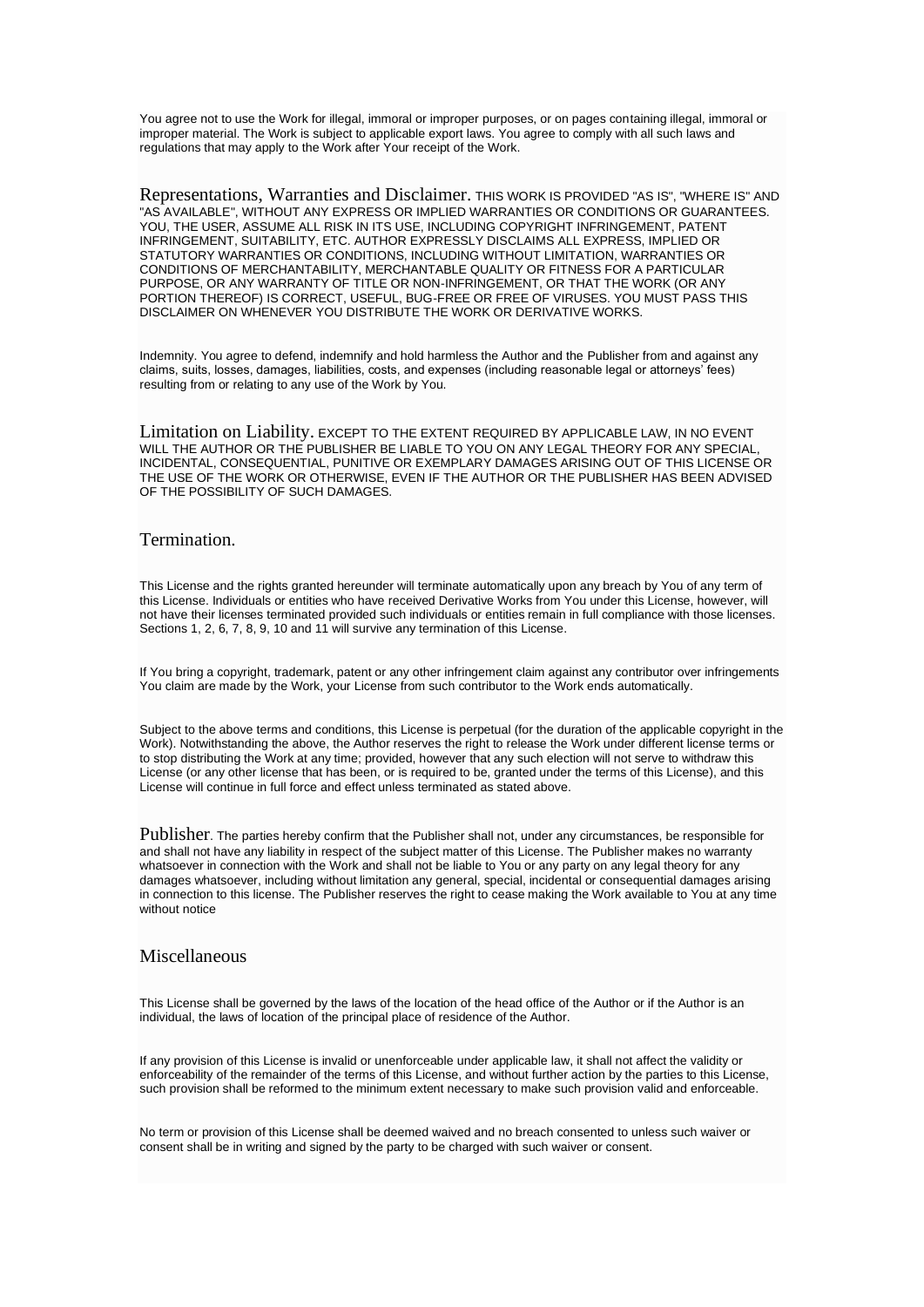This License constitutes the entire agreement between the parties with respect to the Work licensed herein. There are no understandings, agreements or representations with respect to the Work not specified herein. The Author shall not be bound by any additional provisions that may appear in any communication from You. This License may not be modified without the mutual written agreement of the Author and You.

### **1.53. jQuery-File-Upload is licensed under the MIT license**

full terms are available at https://raw.githubusercontent.com/blueimp/jQuery-File-Upload/master/LICENSE.txt

#### Copyright (c) 2010 Sebastian Tschan, https://blueimp.net

Permission is hereby granted, free of charge, to any person obtaining a copy of this software and associated documentation files (the "Software"), to deal in the Software without restriction, including without limitation the rights to use, copy, modify, merge, publish, distribute, sublicense, and/or sell copies of the Software, and to permit persons to whom the Software is furnished to do so, subject to the following conditions:

The above copyright notice and this permission notice shall be included in all copies or substantial portions of the Software.

THE SOFTWARE IS PROVIDED "AS IS", WITHOUT WARRANTY OF ANY KIND, EXPRESS OR IMPLIED, INCLUDING BUT NOT LIMITED TO THE WARRANTIES OF MERCHANTABILITY, FITNESS FOR A PARTICULAR PURPOSE AND NONINFRINGEMENT. IN NO EVENT SHALL THE AUTHORS OR COPYRIGHT HOLDERS BE LIABLE FOR ANY CLAIM, DAMAGES OR OTHER LIABILITY, WHETHER IN AN ACTION OF CONTRACT, TORT OR OTHERWISE, ARISING FROM, OUT OF OR IN CONNECTION WITH THE SOFTWARE OR THE USE OR OTHER DEALINGS IN THE SOFTWARE.

### **1.54. Bouncy Castle is licensed under the MIT license**

Full terms are available at [http://www.bouncycastle.org/csharp/licence.ht](http://www.bouncycastle.org/csharp/licence.html)[ml](http://www.bouncycastle.org/csharp/licence.html)

Copyright (c) 2000 - 2017 The Legion of the Bouncy Castle Inc. (http://www.bouncycastle.org)

Permission is hereby granted, free of charge, to any person obtaining a copy of this software and associated documentation files (the "Software"), to deal in the Software without restriction, including without limitation the rights to use, copy, modify, merge, publish, distribute, sublicense, and/or sell copies of the Software, and to permit persons to whom the Software is furnished to do so, subject to the following conditions:

The above copyright notice and this permission notice shall be included in all copies or substantial portions of the Software.

THE SOFTWARE IS PROVIDED "AS IS", WITHOUT WARRANTY OF ANY KIND, EXPRESS OR IMPLIED, INCLUDING BUT NOT LIMITED TO THE WARRANTIES OF MERCHANTABILITY, FITNESS FOR A PARTICULAR PURPOSE AND NONINFRINGEMENT. IN NO EVENT SHALL THE AUTHORS OR COPYRIGHT HOLDERS BE LIABLE FOR ANY CLAIM, DAMAGES OR OTHER LIABILITY, WHETHER IN AN ACTION OF CONTRACT, TORT OR OTHERWISE, ARISING FROM, OUT OF OR IN CONNECTION WITH THE SOFTWARE OR THE USE OR OTHER DEALINGS IN THE SOFTWARE.

### **1.55. jQuery UI Touch Punch is licensed under the MIT license Version 2.0**

Full terms are available at<http://touchpunch.furf.com/>

Copyright 2011–2014, Dave Furfero

Permission is hereby granted, free of charge, to any person obtaining a copy of this software and associated documentation files (the "Software"), to deal in the Software without restriction, including without limitation the rights to use, copy, modify, merge, publish, distribute, sublicense, and/or sell copies of the Software, and to permit persons to whom the Software is furnished to do so, subject to the following conditions:

The above copyright notice and this permission notice shall be included in all copies or substantial portions of the Software.

THE SOFTWARE IS PROVIDED "AS IS", WITHOUT WARRANTY OF ANY KIND, EXPRESS OR IMPLIED, INCLUDING BUT NOT LIMITED TO THE WARRANTIES OF MERCHANTABILITY, FITNESS FOR A PARTICULAR PURPOSE AND NONINFRINGEMENT. IN NO EVENT SHALL THE AUTHORS OR COPYRIGHT HOLDERS BE LIABLE FOR ANY CLAIM, DAMAGES OR OTHER LIABILITY, WHETHER IN AN ACTION OF CONTRACT, TORT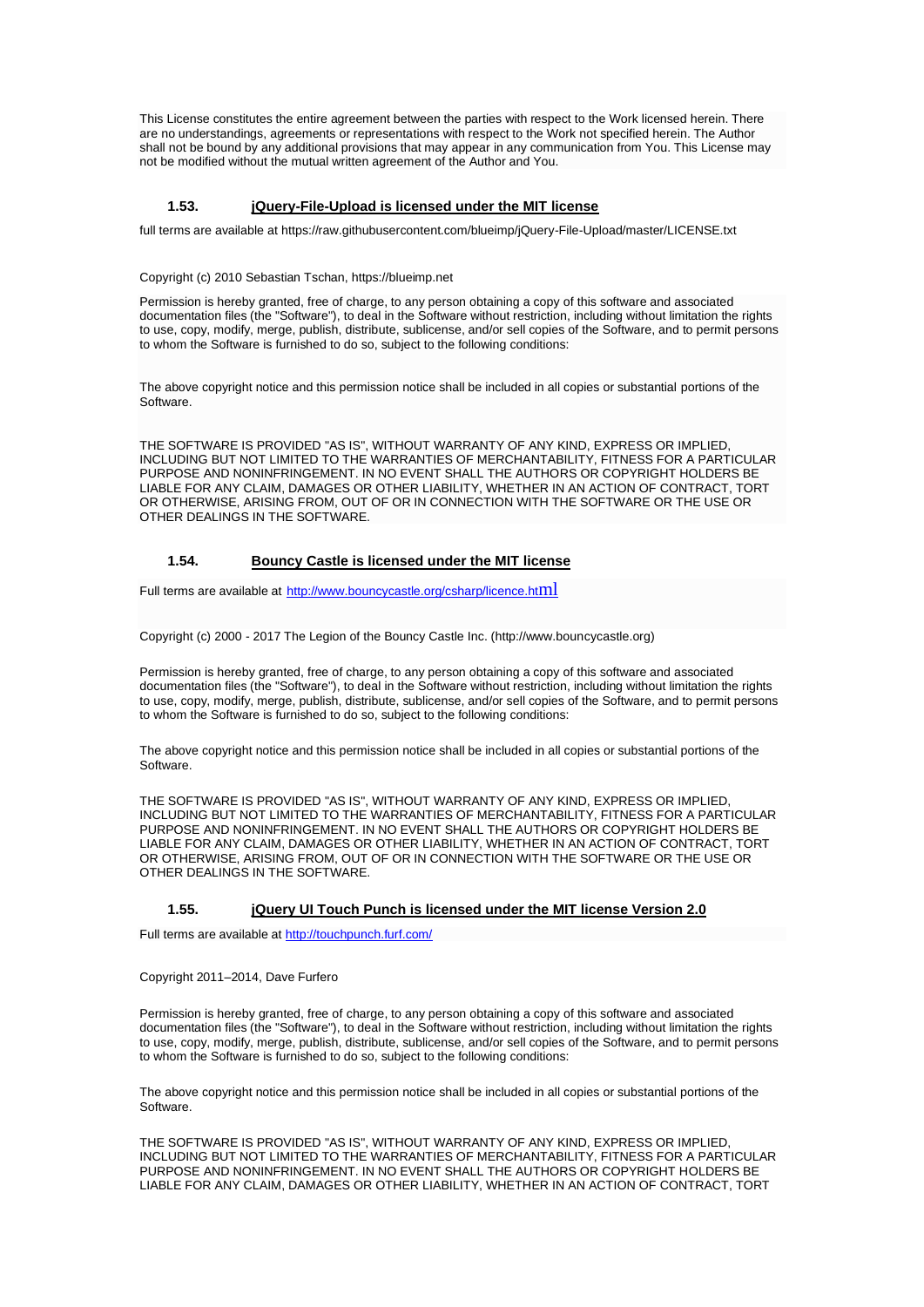OR OTHERWISE, ARISING FROM, OUT OF OR IN CONNECTION WITH THE SOFTWARE OR THE USE OR OTHER DEALINGS IN THE SOFTWARE.

GPL Version 2.0

Full terms and conditions of the GPL version 2 license below

### **1.56. CodeMirror is licensed under the MIT license**

Full terms are available at https://codemirror.net/

Copyright (C) 2017 by Marijn Haverbeke <marijnh@gmail.com> and others

Permission is hereby granted, free of charge, to any person obtaining a copy of this software and associated documentation files (the "Software"), to deal in the Software without restriction, including without limitation the rights to use, copy, modify, merge, publish, distribute, sublicense, and/or sell copies of the Software, and to permit persons to whom the Software is furnished to do so, subject to the following conditions:

The above copyright notice and this permission notice shall be included in all copies or substantial portions of the Software.

THE SOFTWARE IS PROVIDED "AS IS", WITHOUT WARRANTY OF ANY KIND, EXPRESS OR IMPLIED, INCLUDING BUT NOT LIMITED TO THE WARRANTIES OF MERCHANTABILITY, FITNESS FOR A PARTICULAR PURPOSE AND NONINFRINGEMENT. IN NO EVENT SHALL THE AUTHORS OR COPYRIGHT HOLDERS BE LIABLE FOR ANY CLAIM, DAMAGES OR OTHER LIABILITY, WHETHER IN AN ACTION OF CONTRACT, TORT OR OTHERWISE, ARISING FROM, OUT OF OR IN CONNECTION WITH THE SOFTWARE OR THE USE OR OTHER DEALINGS IN THE SOFTWARE.

#### **1.57. Chosen is licensed under the MIT license**

Full terms are available at <https://github.com/harvesthq/chosen/blob/master/LICENSE.md>

by Patrick Filler for Harvest Copyright (c) 2011-2016 by Harvest

Permission is hereby granted, free of charge, to any person obtaining a copy of this software and associated documentation files (the "Software"), to deal in the Software without restriction, including without limitation the rights to use, copy, modify, merge, publish, distribute, sublicense, and/or sell copies of the Software, and to permit persons to whom the Software is furnished to do so, subject to the following conditions:

The above copyright notice and this permission notice shall be included in all copies or substantial portions of the Software.

THE SOFTWARE IS PROVIDED "AS IS", WITHOUT WARRANTY OF ANY KIND, EXPRESS OR IMPLIED, INCLUDING BUT NOT LIMITED TO THE WARRANTIES OF MERCHANTABILITY, FITNESS FOR A PARTICULAR PURPOSE AND NONINFRINGEMENT. IN NO EVENT SHALL THE AUTHORS OR COPYRIGHT HOLDERS BE LIABLE FOR ANY CLAIM, DAMAGES OR OTHER LIABILITY, WHETHER IN AN ACTION OF CONTRACT, TORT OR OTHERWISE, ARISING FROM, OUT OF OR IN CONNECTION WITH THE SOFTWARE OR THE USE OR OTHER DEALINGS IN THE SOFTWARE.

#### **1.58. moment.js is licensed under the MIT license**

Full terms are available at <https://github.com/moment/moment/blob/develop/LICENSE>

Copyright (c) JS Foundation and other contributors

Permission is hereby granted, free of charge, to any person obtaining a copy of this software and associated documentation files (the "Software"), to deal in the Software without restriction, including without limitation the rights to use, copy, modify, merge, publish, distribute, sublicense, and/or sell copies of the Software, and to permit persons to whom the Software is furnished to do so, subject to the following conditions:

The above copyright notice and this permission notice shall be included in all copies or substantial portions of the Software.

THE SOFTWARE IS PROVIDED "AS IS", WITHOUT WARRANTY OF ANY KIND, EXPRESS OR IMPLIED, INCLUDING BUT NOT LIMITED TO THE WARRANTIES OF MERCHANTABILITY, FITNESS FOR A PARTICULAR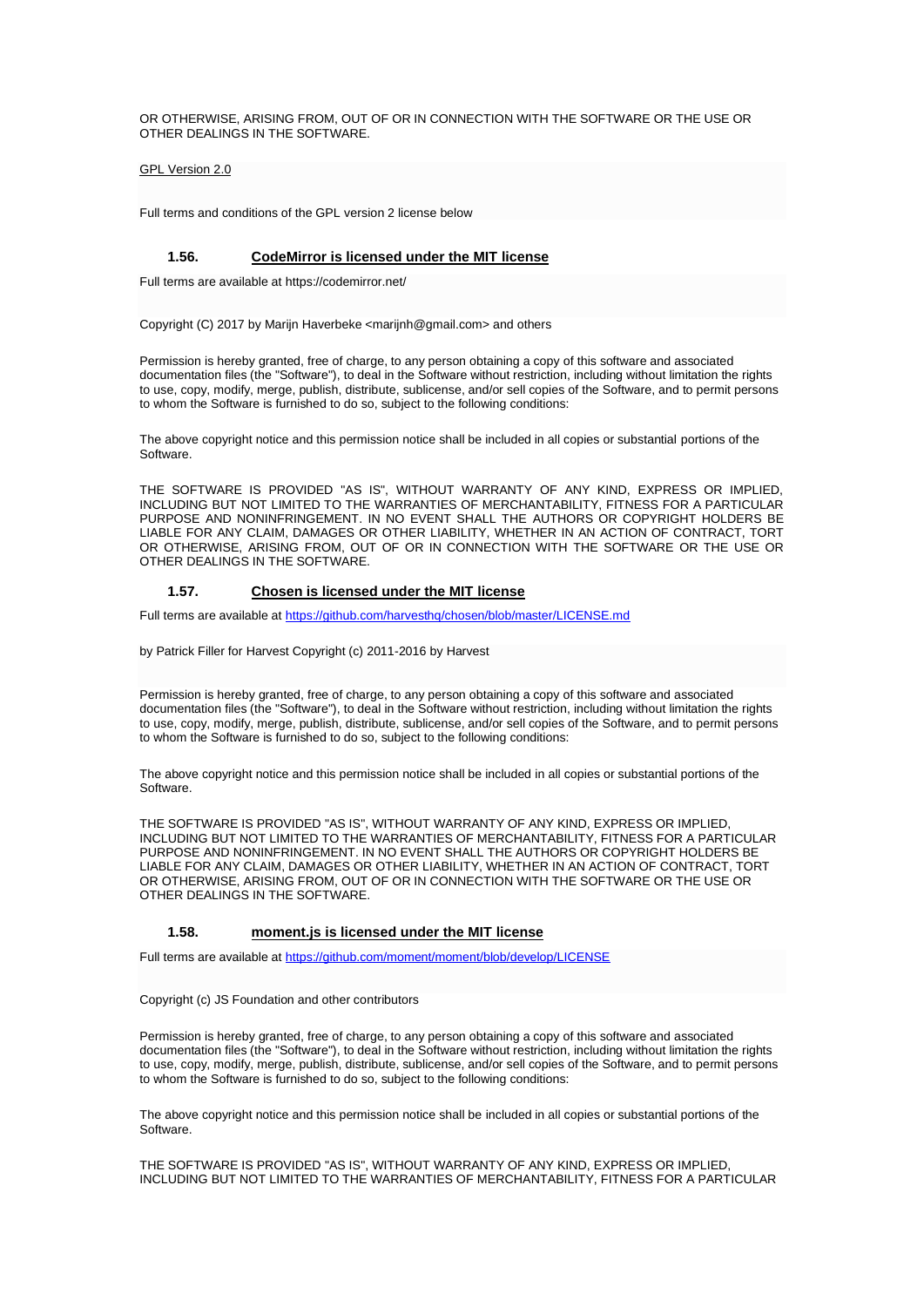PURPOSE AND NONINFRINGEMENT. IN NO EVENT SHALL THE AUTHORS OR COPYRIGHT HOLDERS BE LIABLE FOR ANY CLAIM, DAMAGES OR OTHER LIABILITY, WHETHER IN AN ACTION OF CONTRACT, TORT OR OTHERWISE, ARISING FROM, OUT OF OR IN CONNECTION WITH THE SOFTWARE OR THE USE OR OTHER DEALINGS IN THE SOFTWARE.

### **1.59. jszen jquery Date Range Picker is licensed under the MIT license**

Full terms are available at <https://github.com/longbill/jquery-date-range-picker/blob/master/LICENSE.txt>

#### Copyright (c) 2015 Chunlong

Permission is hereby granted, free of charge, to any person obtaining a copy of this software and associated documentation files (the "Software"), to deal in the Software without restriction, including without limitation the rights to use, copy, modify, merge, publish, distribute, sublicense, and/or sell copies of the Software, and to permit persons to whom the Software is furnished to do so, subject to the following conditions:

The above copyright notice and this permission notice shall be included in all copies or substantial portions of the Software.

THE SOFTWARE IS PROVIDED "AS IS", WITHOUT WARRANTY OF ANY KIND, EXPRESS OR IMPLIED, INCLUDING BUT NOT LIMITED TO THE WARRANTIES OF MERCHANTABILITY, FITNESS FOR A PARTICULAR PURPOSE AND NONINFRINGEMENT. IN NO EVENT SHALL THE AUTHORS OR COPYRIGHT HOLDERS BE LIABLE FOR ANY CLAIM, DAMAGES OR OTHER LIABILITY, WHETHER IN AN ACTION OF CONTRACT, TORT OR OTHERWISE, ARISING FROM, OUT OF OR IN CONNECTION WITH THE SOFTWARE OR THE USE OR OTHER DEALINGS IN THE SOFTWARE.

### **1.60. Bootstrap Tour is licensed under the MIT license**

Full terms are available at <https://github.com/sorich87/bootstrap-tour/blob/master/LICENSE>

Copyright (c) 2013-2015 The Bootstrap Tour community

Permission is hereby granted, free of charge, to any person obtaining a copy of this software and associated documentation files (the "Software"), to deal in the Software without restriction, including without limitation the rights to use, copy, modify, merge, publish, distribute, sublicense, and/or sell copies of the Software, and to permit persons to whom the Software is furnished to do so, subject to the following conditions:

The above copyright notice and this permission notice shall be included in all copies or substantial portions of the Software.

THE SOFTWARE IS PROVIDED "AS IS", WITHOUT WARRANTY OF ANY KIND, EXPRESS OR IMPLIED, INCLUDING BUT NOT LIMITED TO THE WARRANTIES OF MERCHANTABILITY, FITNESS FOR A PARTICULAR PURPOSE AND NONINFRINGEMENT. IN NO EVENT SHALL THE AUTHORS OR COPYRIGHT HOLDERS BE LIABLE FOR ANY CLAIM, DAMAGES OR OTHER LIABILITY, WHETHER IN AN ACTION OF CONTRACT, TORT OR OTHERWISE, ARISING FROM, OUT OF OR IN CONNECTION WITH THE SOFTWARE OR THE USE OR OTHER DEALINGS IN THE SOFTWARE.

## **1.61. Jsencrypt is licensed under the MIT license**

Full terms are available at<https://github.com/travist/jsencrypt/blob/master/LICENSE.txt>

Copyright (c) 2015 Form.io

Permission is hereby granted, free of charge, to any person obtaining a copy of this software and associated documentation files (the "Software"), to deal in the Software without restriction, including without limitation the rights to use, copy, modify, merge, publish, distribute, sublicense, and/or sell copies of the Software, and to permit persons to whom the Software is furnished to do so, subject to the following conditions:

The above copyright notice and this permission notice shall be included in all copies or substantial portions of the Software.

THE SOFTWARE IS PROVIDED "AS IS", WITHOUT WARRANTY OF ANY KIND, EXPRESS OR IMPLIED, INCLUDING BUT NOT LIMITED TO THE WARRANTIES OF MERCHANTABILITY, FITNESS FOR A PARTICULAR PURPOSE AND NONINFRINGEMENT. IN NO EVENT SHALL THE AUTHORS OR COPYRIGHT HOLDERS BE LIABLE FOR ANY CLAIM, DAMAGES OR OTHER LIABILITY, WHETHER IN AN ACTION OF CONTRACT, TORT OR OTHERWISE, ARISING FROM, OUT OF OR IN CONNECTION WITH THE SOFTWARE OR THE USE OR OTHER DEALINGS IN THE SOFTWARE.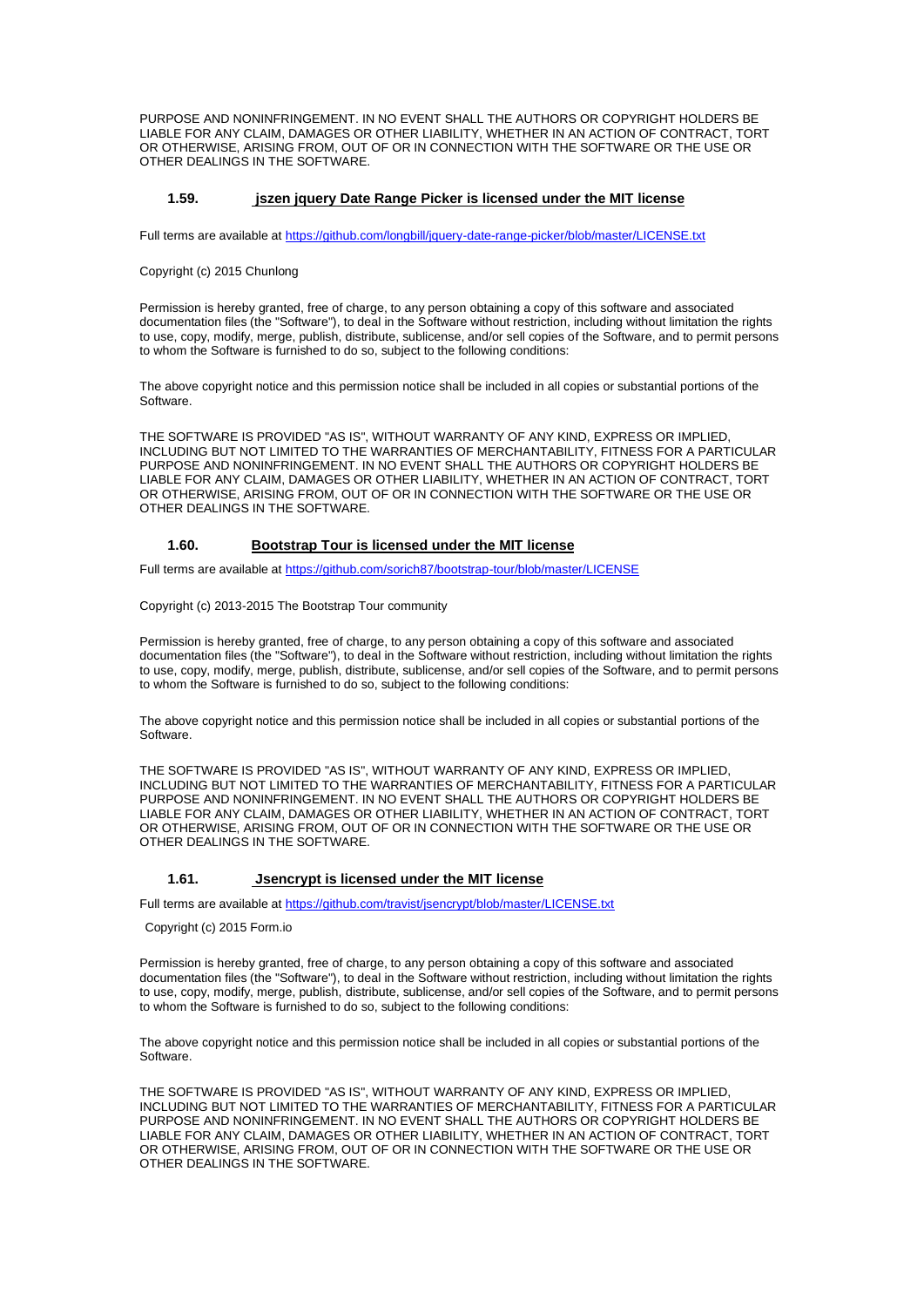File: /lib/jsrsasign/LICENSE.txt

#### CONTAINS CODE FROM YUI LIBRARY SEE LICENSE @ http://yuilibrary.com/license/

The 'isrsasign'(RSA-Sign JavaScript Library) License

Copyright (c) 2010-2013 Kenji Urushima

Permission is hereby granted, free of charge, to any person obtaining a copy of this software and associated documentation files (the "Software"), to deal in the Software without restriction, including without limitation the rights to use, copy, modify, merge, publish, distribute, sublicense, and/or sell copies of the Software, and to permit persons to whom the Software is furnished to do so, subject to the following conditions:

The above copyright notice and this permission notice shall be included in all copies or substantial portions of the Software.

THE SOFTWARE IS PROVIDED "AS IS", WITHOUT WARRANTY OF ANY KIND, EXPRESS OR IMPLIED, INCLUDING BUT NOT LIMITED TO THE WARRANTIES OF MERCHANTABILITY, FITNESS FOR A PARTICULAR PURPOSE AND NONINFRINGEMENT. IN NO EVENT SHALL THE AUTHORS OR COPYRIGHT HOLDERS BE LIABLE FOR ANY CLAIM, DAMAGES OR OTHER LIABILITY, WHETHER IN AN ACTION OF CONTRACT, TORT OR OTHERWISE, ARISING FROM, OUT OF OR IN CONNECTION WITH THE SOFTWARE OR THE USE OR OTHER DEALINGS IN THE SOFTWARE.

File: /lib/jsbn/LICENSE.txt

\* Copyright (c) 2003-2005 Tom Wu

Permission is hereby granted, free of charge, to any person obtaining a copy of this software and associated documentation files (the "Software"), to deal in the Software without restriction, including without limitation the rights to use, copy, modify, merge, publish, distribute, sublicense, and/or sell copies of the Software, and to permit persons to whom the Software is furnished to do so, subject to the following conditions:

The above copyright notice and this permission notice shall be included in all copies or substantial portions of the Software.

THE SOFTWARE IS PROVIDED "AS IS", WITHOUT WARRANTY OF ANY KIND, EXPRESS OR IMPLIED, INCLUDING BUT NOT LIMITED TO THE WARRANTIES OF MERCHANTABILITY, FITNESS FOR A PARTICULAR PURPOSE AND NONINFRINGEMENT. IN NO EVENT SHALL THE AUTHORS OR COPYRIGHT HOLDERS BE LIABLE FOR ANY CLAIM, DAMAGES OR OTHER LIABILITY, WHETHER IN AN ACTION OF CONTRACT, TORT OR OTHERWISE, ARISING FROM, OUT OF OR IN CONNECTION WITH THE SOFTWARE OR THE USE OR OTHER DEALINGS IN THE SOFTWARE.

\* In addition, the following condition applies:

\* All redistributions must retain an intact copy of this copyright notice

\* and disclaimer.

Address all questions regarding this license to:

Tom Wu [tjw@cs.Stanford.EDU](mailto:tjw@cs.Stanford.EDU) File: /lib/asn1js/LICENSE.txt

ASN.1 JavaScript decoder

Copyright (c) 2008-2013 Lapo Luchini <lapo@lapo.it>

Permission is hereby granted, free of charge, to any person obtaining a copy of this software and associated documentation files (the "Software"), to deal in the Software without restriction, including without limitation the rights to use, copy, modify, merge, publish, distribute, sublicense, and/or sell copies of the Software, and to permit persons to whom the Software is furnished to do so, subject to the following conditions:

The above copyright notice and this permission notice shall be included in all copies or substantial portions of the Software.

THE SOFTWARE IS PROVIDED "AS IS", WITHOUT WARRANTY OF ANY KIND, EXPRESS OR IMPLIED, INCLUDING BUT NOT LIMITED TO THE WARRANTIES OF MERCHANTABILITY, FITNESS FOR A PARTICULAR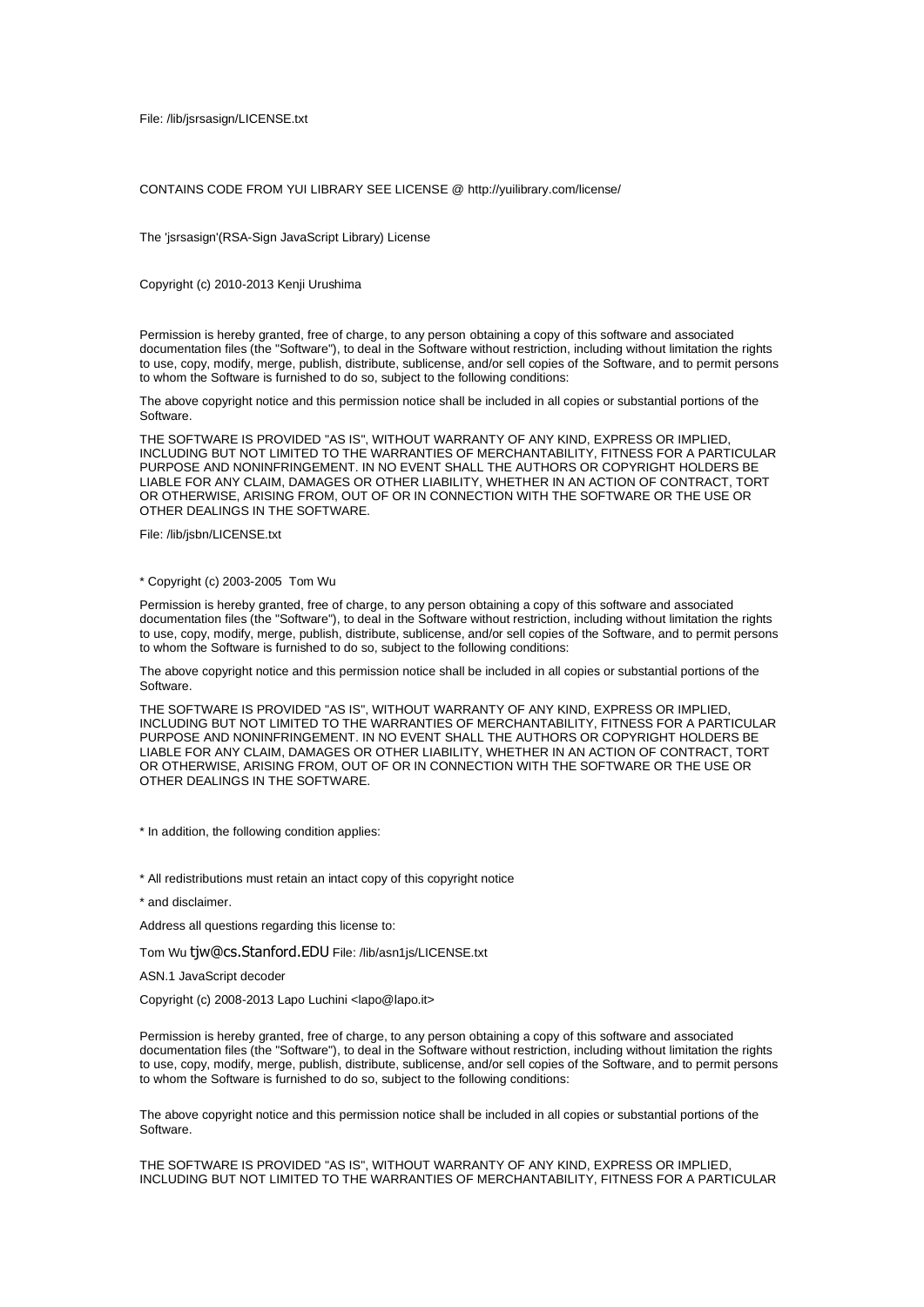PURPOSE AND NONINFRINGEMENT. IN NO EVENT SHALL THE AUTHORS OR COPYRIGHT HOLDERS BE LIABLE FOR ANY CLAIM, DAMAGES OR OTHER LIABILITY, WHETHER IN AN ACTION OF CONTRACT, TORT OR OTHERWISE, ARISING FROM, OUT OF OR IN CONNECTION WITH THE SOFTWARE OR THE USE OR OTHER DEALINGS IN THE SOFTWARE.

## **1.62. TypeLite is licensed under the MIT license**

Full terms are available at<http://type.litesolutions.net/license>

Copyright (C) 2013 Lukas Kabrt

Permission is hereby granted, free of charge, to any person obtaining a copy of this software and associated documentation files (the "Software"), to deal in the Software without restriction, including without limitation the rights to use, copy, modify, merge, publish, distribute, sublicense, and/or sell copies of the Software, and to permit persons to whom the Software is furnished to do so, subject to the following conditions:

The above copyright notice and this permission notice shall be included in all copies or substantial portions of the Software.

THE SOFTWARE IS PROVIDED "AS IS", WITHOUT WARRANTY OF ANY KIND, EXPRESS OR IMPLIED, INCLUDING BUT NOT LIMITED TO THE WARRANTIES OF MERCHANTABILITY, FITNESS FOR A PARTICULAR PURPOSE AND NONINFRINGEMENT. IN NO EVENT SHALL THE AUTHORS OR COPYRIGHT HOLDERS BE LIABLE FOR ANY CLAIM, DAMAGES OR OTHER LIABILITY, WHETHER IN AN ACTION OF CONTRACT, TORT OR OTHERWISE, ARISING FROM, OUT OF OR IN CONNECTION WITH THE SOFTWARE OR THE USE OR OTHER DEALINGS IN THE SOFTWARE.

## **1.63. JWT is licensed under the MIT license**

Full terms are available at<https://github.com/nov/json-jwt/blob/master/LICENSE>

Copyright (c) 2011 nov matake

Permission is hereby granted, free of charge, to any person obtaining a copy of this software and associated documentation files (the "Software"), to deal in the Software without restriction, including without limitation the rights to use, copy, modify, merge, publish, distribute, sublicense, and/or sell copies of the Software, and to permit persons to whom the Software is furnished to do so, subject to the following conditions:

The above copyright notice and this permission notice shall be included in all copies or substantial portions of the Software.

THE SOFTWARE IS PROVIDED "AS IS", WITHOUT WARRANTY OF ANY KIND, EXPRESS OR IMPLIED, INCLUDING BUT NOT LIMITED TO THE WARRANTIES OF MERCHANTABILITY, FITNESS FOR A PARTICULAR PURPOSE AND NONINFRINGEMENT. IN NO EVENT SHALL THE AUTHORS OR COPYRIGHT HOLDERS BE LIABLE FOR ANY CLAIM, DAMAGES OR OTHER LIABILITY, WHETHER IN AN ACTION OF CONTRACT, TORT OR OTHERWISE, ARISING FROM, OUT OF OR IN CONNECTION WITH THE SOFTWARE OR THE USE OR OTHER DEALINGS IN THE SOFTWARE.

### **1.64. Wkhtmltox is licensed under the MIT license**

Full terms are available at https://github.com/glebty/wkhtmltox/blob/master/LICENSE.txt

Copyright (c) 2014 glebtv

Permission is hereby granted, free of charge, to any person obtaining a copy of this software and associated documentation files (the "Software"), to deal in the Software without restriction, including without limitation the rights to use, copy, modify, merge, publish, distribute, sublicense, and/or sell copies of the Software, and to permit persons to whom the Software is furnished to do so, subject to the following conditions:

The above copyright notice and this permission notice shall be included in all copies or substantial portions of the Software.

THE SOFTWARE IS PROVIDED "AS IS", WITHOUT WARRANTY OF ANY KIND, EXPRESS OR IMPLIED, INCLUDING BUT NOT LIMITED TO THE WARRANTIES OF MERCHANTABILITY, FITNESS FOR A PARTICULAR PURPOSE AND NONINFRINGEMENT. IN NO EVENT SHALL THE AUTHORS OR COPYRIGHT HOLDERS BE LIABLE FOR ANY CLAIM, DAMAGES OR OTHER LIABILITY, WHETHER IN AN ACTION OF CONTRACT, TORT OR OTHERWISE, ARISING FROM, OUT OF OR IN CONNECTION WITH THE SOFTWARE OR THE USE OR OTHER DEALINGS IN THE SOFTWARE.

## **1.65. dustjs-linkedin is licensed under the MIT license**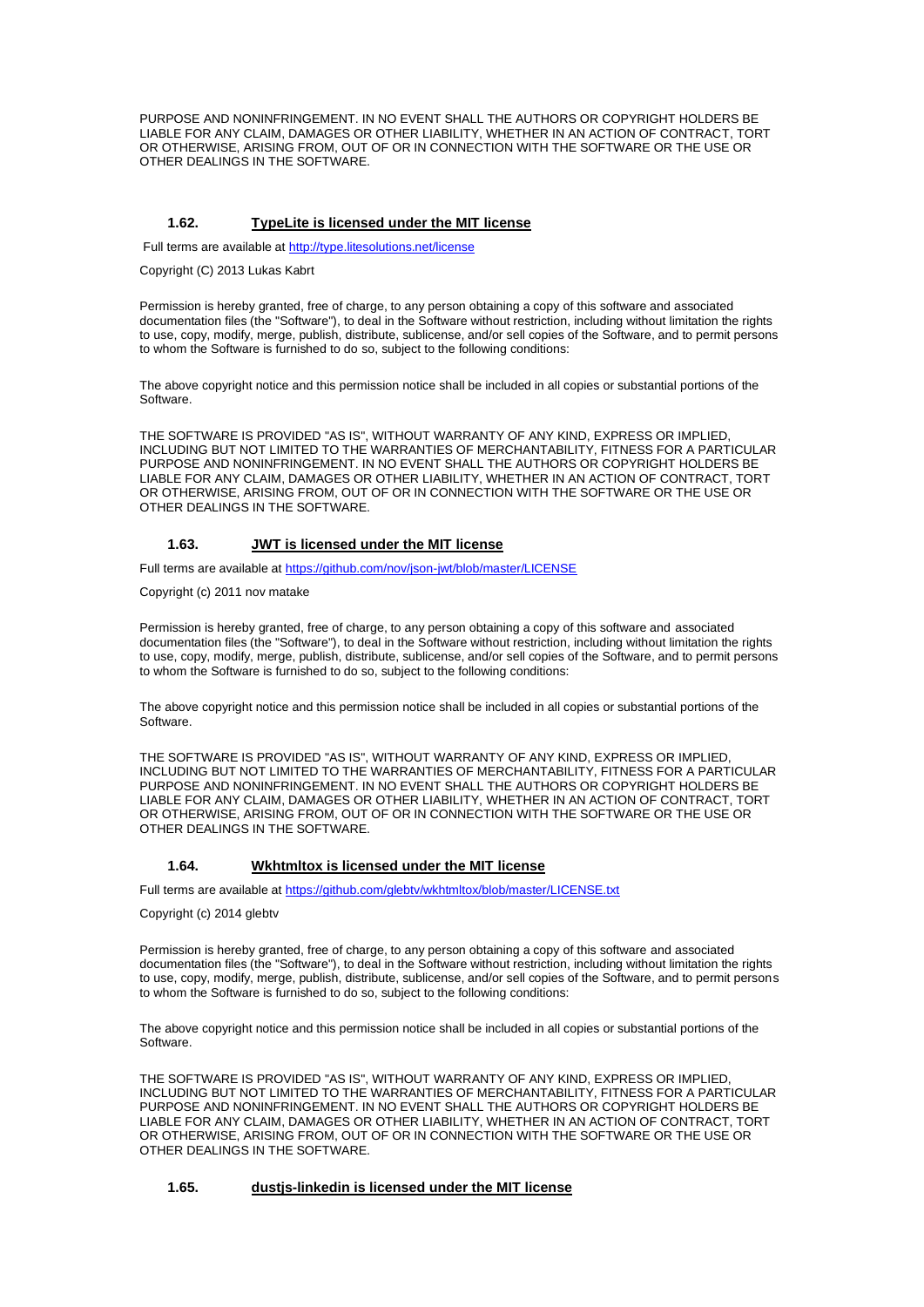Full terms are available at<https://github.com/linkedin/dustjs/blob/master/LICENSE>

#### Copyright (c) 2010 Aleksander Williams

Permission is hereby granted, free of charge, to any person obtaining a copy of this software and associated documentation files (the "Software"), to deal in the Software without restriction, including without limitation the rights to use, copy, modify, merge, publish, distribute, sublicense, and/or sell copies of the Software, and to permit persons to whom the Software is furnished to do so, subject to the following conditions:

The above copyright notice and this permission notice shall be included in all copies or substantial portions of the Software.

THE SOFTWARE IS PROVIDED "AS IS", WITHOUT WARRANTY OF ANY KIND, EXPRESS OR IMPLIED, INCLUDING BUT NOT LIMITED TO THE WARRANTIES OF MERCHANTABILITY, FITNESS FOR A PARTICULAR PURPOSE AND NONINFRINGEMENT. IN NO EVENT SHALL THE AUTHORS OR COPYRIGHT HOLDERS BE LIABLE FOR ANY CLAIM, DAMAGES OR OTHER LIABILITY, WHETHER IN AN ACTION OF CONTRACT, TORT OR OTHERWISE, ARISING FROM, OUT OF OR IN CONNECTION WITH THE SOFTWARE OR THE USE OR OTHER DEALINGS IN THE SOFTWARE.

### **1.66. dustjs-helpers is licensed under the MIT license**

Full terms are available at <https://github.com/linkedin/dustjs/blob/master/LICENSE>

Copyright (c) 2010 Aleksander Williams

Permission is hereby granted, free of charge, to any person obtaining a copy of this software and associated documentation files (the "Software"), to deal in the Software without restriction, including without limitation the rights to use, copy, modify, merge, publish, distribute, sublicense, and/or sell copies of the Software, and to permit persons to whom the Software is furnished to do so, subject to the following conditions:

The above copyright notice and this permission notice shall be included in all copies or substantial portions of the Software.

THE SOFTWARE IS PROVIDED "AS IS", WITHOUT WARRANTY OF ANY KIND, EXPRESS OR IMPLIED, INCLUDING BUT NOT LIMITED TO THE WARRANTIES OF MERCHANTABILITY, FITNESS FOR A PARTICULAR PURPOSE AND NONINFRINGEMENT. IN NO EVENT SHALL THE AUTHORS OR COPYRIGHT HOLDERS BE LIABLE FOR ANY CLAIM, DAMAGES OR OTHER LIABILITY, WHETHER IN AN ACTION OF CONTRACT, TORT OR OTHERWISE, ARISING FROM, OUT OF OR IN CONNECTION WITH THE SOFTWARE OR THE USE OR OTHER DEALINGS IN THE SOFTWARE.

### **1.67. Joint.Js is licensed under the MPL Version 2.0 license**

Full terms are available at<https://www.mozilla.org/en-US/MPL/2.0/>

This Source Code Form is subject to the terms of the Mozilla Public License, version 2.0. If a copy of the MPL was not distributed with this file, You can obtain one at https://mozilla.org/MPL/2.0/.

If it is not possible or desirable to put the notice in a particular file, then You may include the notice in a location (such as a LICENSE file in a relevant directory) where a recipient would be likely to look for such a notice.

### **1.68. jquery.hotkeys is licensed under the MIT license**

#### Copyright (c) John Resig 2013

Permission is hereby granted, free of charge, to any person obtaining a copy of this software and associated documentation files (the "Software"), to deal in the Software without restriction, including without limitation the rights to use, copy, modify, merge, publish, distribute, sublicense, and/or sell copies of the Software, and to permit persons to whom the Software is furnished to do so, subject to the following conditions:

The above copyright notice and this permission notice shall be included in all copies or substantial portions of the Software.

THE SOFTWARE IS PROVIDED "AS IS", WITHOUT WARRANTY OF ANY KIND, EXPRESS OR IMPLIED, INCLUDING BUT NOT LIMITED TO THE WARRANTIES OF MERCHANTABILITY, FITNESS FOR A PARTICULAR PURPOSE AND NONINFRINGEMENT. IN NO EVENT SHALL THEAUTHORS OR COPYRIGHT HOLDERS BE LIABLE FOR ANY CLAIM, DAMAGES OR OTHER LIABILITY, WHETHER IN AN ACTION OF CONTRACT, TORT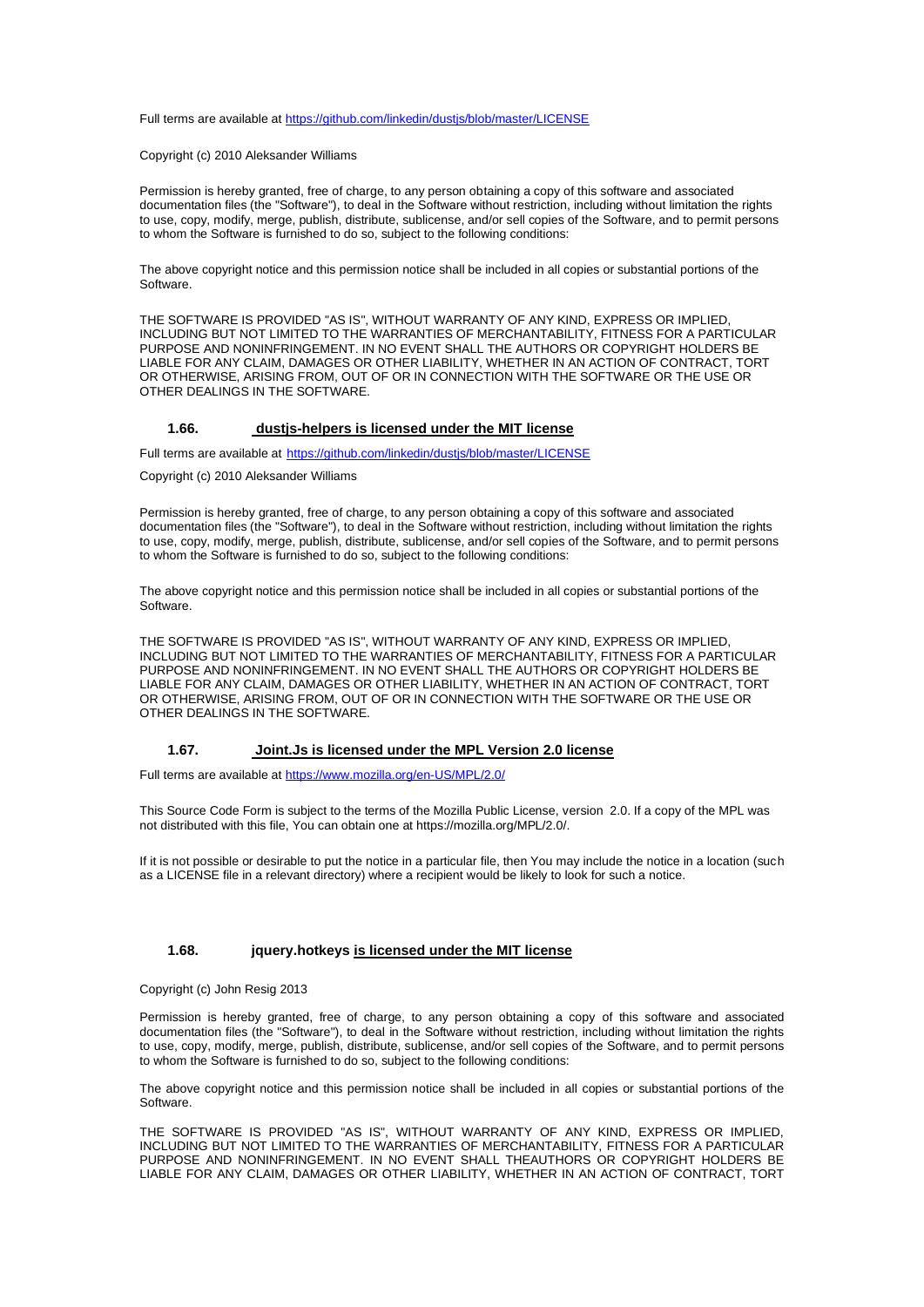OR OTHERWISE, ARISING FROM,OUT OF OR IN CONNECTION WITH THE SOFTWARE OR THE USE OR OTHER DEALINGS IN THE SOFTWARE.

### **1.69. jQuery Mousewheel is licensed under the MIT license**

Full terms are available at<https://github.com/jquery/jquery-mousewheel/blob/master/LICENSE.txt>

Copyright OpenJS Foundation and other contributors, https://openjsf.org/

This software consists of voluntary contributions made by many individuals. For exact contribution history, see the revision history available at https://github.com/jquery/jquery-mousewheel

Permission is hereby granted, free of charge, to any person obtaining a copy of this software and associated documentation files (the "Software"), to deal in the Software without restriction, including without limitation the rights to use, copy, modify, merge, publish, distribute, sublicense, and/or sell copies of the Software, and to permit persons to whom the Software is furnished to do so, subject to the following conditions:

The above copyright notice and this permission notice shall be included in all copies or substantial portions of the Software.

THE SOFTWARE IS PROVIDED "AS IS", WITHOUT WARRANTY OF ANY KIND, EXPRESS OR IMPLIED, INCLUDING BUT NOT LIMITED TO THE WARRANTIES OF MERCHANTABILITY, FITNESS FOR A PARTICULAR PURPOSE AND NONINFRINGEMENT. IN NO EVENT SHALL THE AUTHORS OR COPYRIGHT HOLDERS BE LIABLE FOR ANY CLAIM, DAMAGES OR OTHER LIABILITY, WHETHER IN AN ACTION OF CONTRACT, TORT OR OTHERWISE, ARISING FROM, OUT OF OR IN CONNECTION WITH THE SOFTWARE OR THE USE OR OTHER DEALINGS IN THE SOFTWARE.

All files located in the node\_modules and external directories are externally maintained libraries used by this software which have their own licenses; we recommend you read them, as their terms may differ from the terms above.

## **1.70. Angular is licensed under the MIT license**

Full terms are available at <https://github.com/angular/angular.js/blob/master/LICENSE>

Copyright (c) 2010-2020 Google LLC[. http://angularjs.org](http://angularjs.org/)

Permission is hereby granted, free of charge, to any person obtaining a copy of this software and associated documentation files (the "Software"), to deal in the Software without restriction, including without limitation the rights to use, copy, modify, merge, publish, distribute, sublicense, and/or sell copies of the Software, and to permit persons to whom the Software is furnished to do so, subject to the following conditions:

The above copyright notice and this permission notice shall be included in all copies or substantial portions of the Software.

THE SOFTWARE IS PROVIDED "AS IS", WITHOUT WARRANTY OF ANY KIND, EXPRESS OR IMPLIED, INCLUDING BUT NOT LIMITED TO THE WARRANTIES OF MERCHANTABILITY, FITNESS FOR A PARTICULAR PURPOSE AND NONINFRINGEMENT. IN NO EVENT SHALL THE AUTHORS OR COPYRIGHT HOLDERS BE LIABLE FOR ANY CLAIM, DAMAGES OR OTHER LIABILITY, WHETHER IN AN ACTION OF CONTRACT, TORT OR OTHERWISE, ARISING FROM, OUT OF OR IN CONNECTION WITH THE SOFTWARE OR THE USE OR OTHER DEALINGS IN THE SOFTWARE.

# **1.71. Clippy is licensed under the MIT license**

Full terms are available at <https://github.com/smore-inc/clippy.js/blob/master/MIT-LICENSE.txt>

Copyright (c) 2012 Fireplace, Inc.

Permission is hereby granted, free of charge, to any person obtaining a copy of this software and associated documentation files (the "Software"), to deal in the Software without restriction, including without limitation the rights to use, copy, modify, merge, publish, distribute, sublicense, and/or sell copies of the Software, and to permit persons to whom the Software is furnished to do so, subject to the following conditions:

The above copyright notice and this permission notice shall be included in all copies or substantial portions of the Software.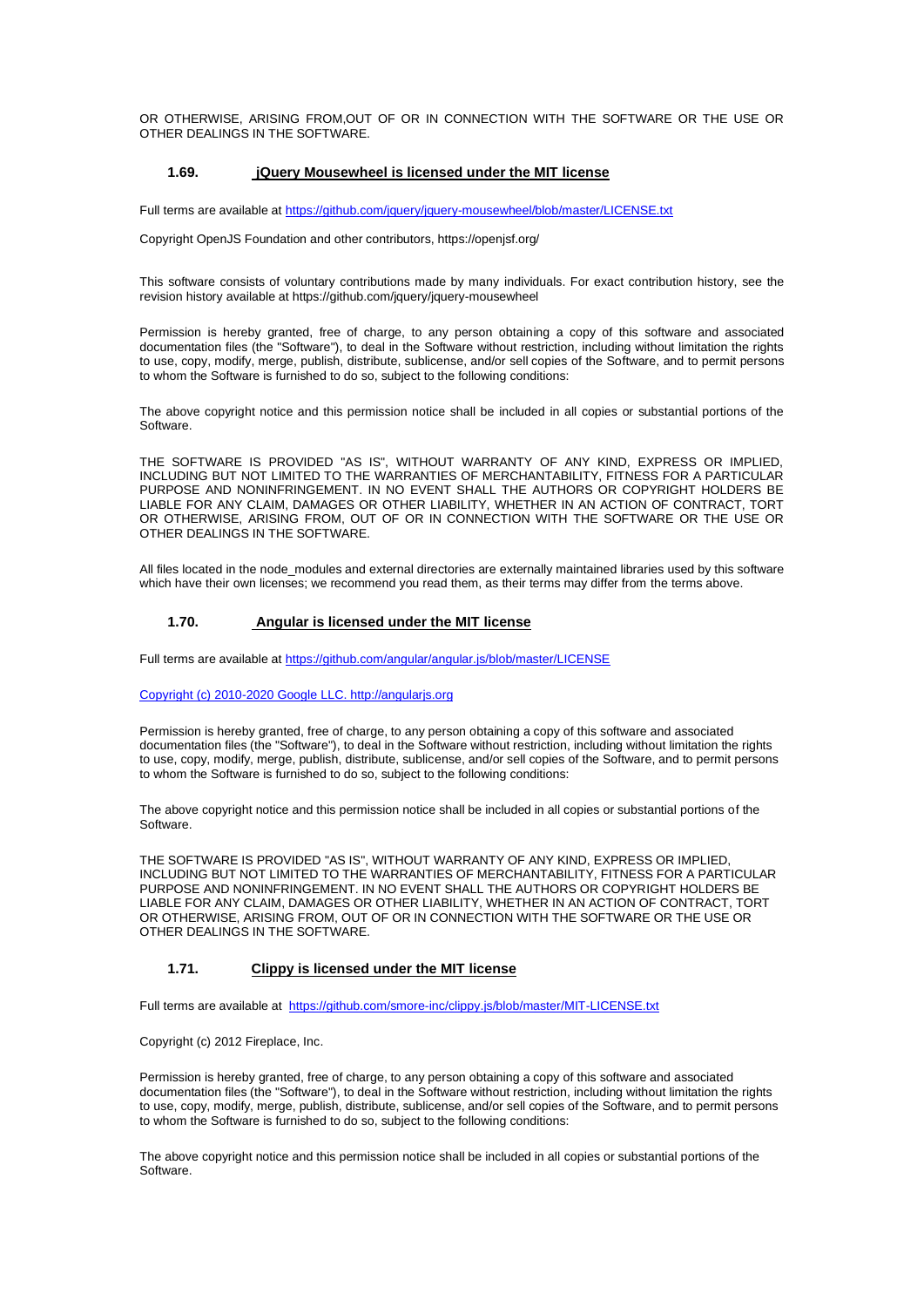THE SOFTWARE IS PROVIDED "AS IS", WITHOUT WARRANTY OF ANY KIND, EXPRESS OR IMPLIED, INCLUDING BUT NOT LIMITED TO THE WARRANTIES OF MERCHANTABILITY, FITNESS FOR A PARTICULAR PURPOSE AND NONINFRINGEMENT. IN NO EVENT SHALL THE AUTHORS OR COPYRIGHT HOLDERS BE LIABLE FOR ANY CLAIM, DAMAGES OR OTHER LIABILITY, WHETHER IN AN ACTION OF CONTRACT, TORT OR OTHERWISE, ARISING FROM, OUT OF OR IN CONNECTION WITH THE SOFTWARE OR THE USE OR OTHER DEALINGS IN THE SOFTWARE.

### **1.72.ZeroMQ is licensed under the GNU Lesser General Public License Version 3**, available at <http://www.gnu.org/licenses/lgpl.html>

Full terms and condition of the GNU Lesser General Public License V3 are available below.

### **1.73. System.IO.Abstractions is licensed under the MIT license**

Full terms are available at https://github.com/System-IO-Abstractions/System.IO.Abstractions/blob/main/LICENSE

Permission is hereby granted, free of charge, to any person obtaining a copy of this software and associated documentation files (the "Software"), to deal in the Software without restriction, including without limitation the rights to use, copy, modify, merge, publish, distribute, sublicense, and/or sell copies of the Software, and to permit persons to whom the Software is furnished to do so, subject to the following conditions:

The above copyright notice and this permission notice shall be included in all copies or substantial portions of the Software.

THE SOFTWARE IS PROVIDED "AS IS", WITHOUT WARRANTY OF ANY KIND, EXPRESS OR IMPLIED, INCLUDING BUT NOT LIMITED TO THE WARRANTIES OF MERCHANTABILITY, FITNESS FOR A PARTICULAR PURPOSE AND NONINFRINGEMENT. IN NO EVENT SHALL THE AUTHORS OR COPYRIGHT HOLDERS BE LIABLE FOR ANY CLAIM, DAMAGES OR OTHER LIABILITY, WHETHER IN AN ACTION OF CONTRACT, TORT OR OTHERWISE, ARISING FROM, OUT OF OR IN CONNECTION WITH THE SOFTWARE OR THE USE OR OTHER DEALINGS IN THE SOFTWARE.

### **1.74. Newtonsoft.Json is licensed under the MIT license**

Full terms are available at<https://raw.githubusercontent.com/JamesNK/Newtonsoft.Json/master/LICENSE.md>

#### Copyright (c) 2007 James Newton-King

Permission is hereby granted, free of charge, to any person obtaining a copy of this software and associated documentation files (the "Software"), to deal in the Software without restriction, including without limitation the rights to use, copy, modify, merge, publish, distribute, sublicense, and/or sell copies of the Software, and to permit persons to whom the Software is furnished to do so, subject to the following conditions:

The above copyright notice and this permission notice shall be included in all copies or substantial portions of the Software.

THE SOFTWARE IS PROVIDED "AS IS", WITHOUT WARRANTY OF ANY KIND, EXPRESS OR IMPLIED, INCLUDING BUT NOT LIMITED TO THE WARRANTIES OF MERCHANTABILITY, FITNESS FOR A PARTICULAR PURPOSE AND NONINFRINGEMENT. IN NO EVENT SHALL THE AUTHORS OR COPYRIGHT HOLDERS BE LIABLE FOR ANY CLAIM, DAMAGES OR OTHER LIABILITY, WHETHER IN AN ACTION OF CONTRACT, TORT OR OTHERWISE, ARISING FROM, OUT OF OR IN CONNECTION WITH THE SOFTWARE OR THE USE OR OTHER DEALINGS IN THE SOFTWARE.

## **1.75. Npgsql is licensed under the PostgreSQL Licenselicense**

Full terms are available at https://github.com/npgsql/npgsql/blob/main/LICENSE

Copyright (c) 2002-2019, Npgsql

Permission to use, copy, modify, and distribute this software and its documentation for any purpose, without fee, and without a written agreement is hereby granted, provided that the above copyright notice and this paragraph and the following two paragraphs appear in all copies.

IN NO EVENT SHALL NPGSQL BE LIABLE TO ANY PARTY FOR DIRECT, INDIRECT, SPECIAL, INCIDENTAL, OR CONSEQUENTIAL DAMAGES, INCLUDING LOST PROFITS , ARISING OUT OF THE USE OF THIS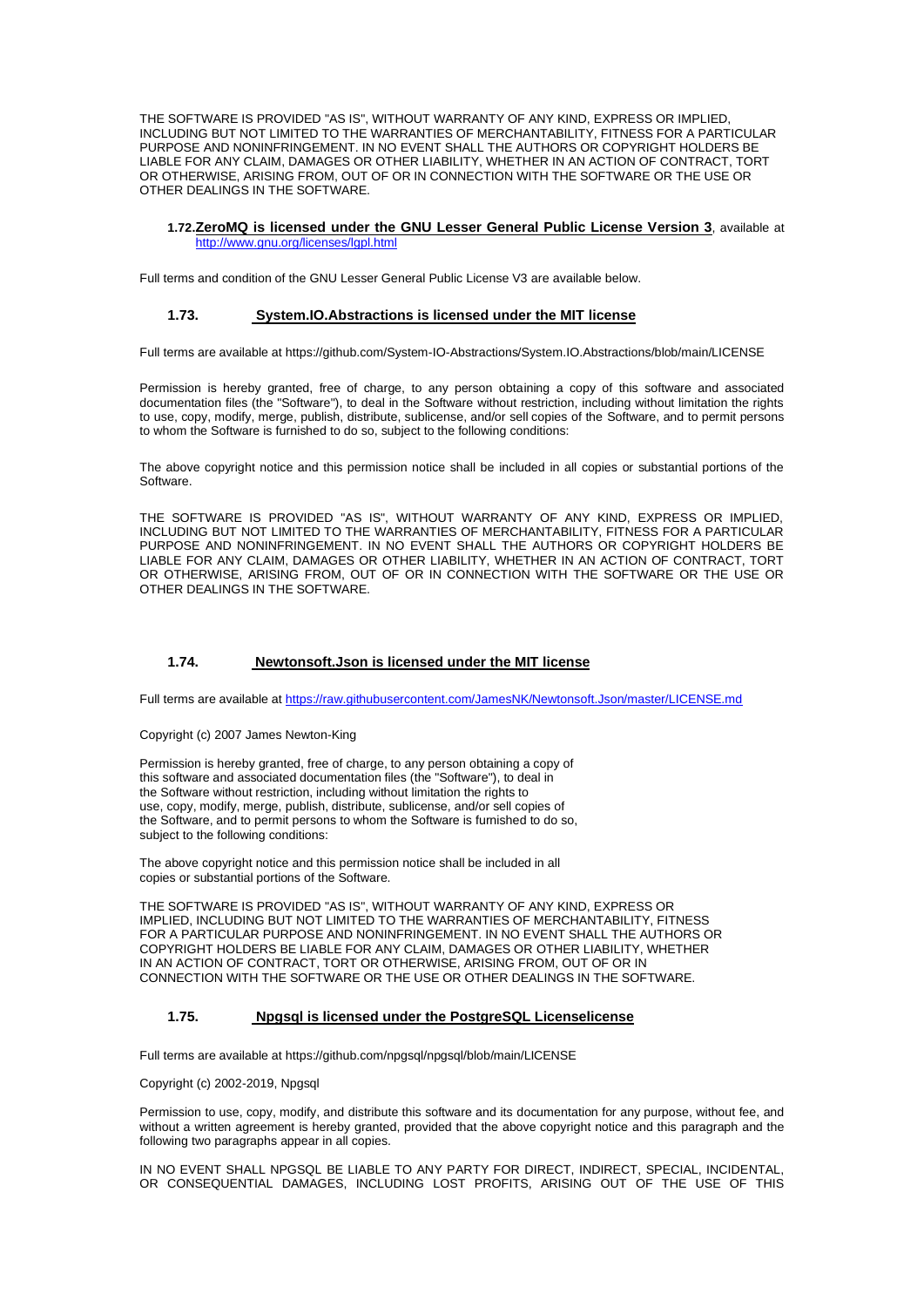SOFTWARE AND ITS DOCUMENTATION, EVEN IF NPGSQL HAS BEEN ADVISED OF THE POSSIBILITY OF SUCH DAMAGE

NPGSQL SPECIFICALLY DISCLAIMS ANY WARRANTIES, INCLUDING, BUT NOT LIMITED TO, THE IMPLIED WARRANTIES OF MERCHANTABILITY AND FITNESS FOR A PARTICULAR PURPOSE. THE SOFTWARE PROVIDED HEREUNDER IS ON AN "AS IS" BASIS, AND NPGSQL HAS NO OBLIGATIONS TO PROVIDE MAINTENANCE, SUPPORT, UPDATES, ENHANCEMENTS, OR MODIFICATIONS.

### **1.76.FluentValidation is licensed under the Apache License, Version 2.0**

(the "License"), available a[t https://github.com/JeremySkinner/FluentValidation/blob/master/License.txt](https://github.com/JeremySkinner/FluentValidation/blob/master/License.txt) ; you may not use this file except in compliance with the License. You may obtain a copy of the License at <http://www.apache.org/licenses/LICENSE-2.0>

. Licensed under the Apache License, Version 2.0 (the "License"); you may not use this file except in compliance with the License. You may obtain a copy of the License at:

http://www.apache.org/licenses/LICENSE-2.0

Unless required by applicable law or agreed to in writing, software distributed under the License is distributed on an "AS IS" BASIS, WITHOUT WARRANTIES OR CONDITIONS OF ANY KIND, either express or implied. See the License for the specific language governing permissions and limitations under the License.

### **1.77. Autofac is licensed under the MIT license**

Full terms are available at<https://github.com/autofac/Autofac/blob/develop/LICENSE>

Copyright (c) 2014 Autofac Project

Permission is hereby granted, free of charge, to any person obtaining a copy of this software and associated documentation files (the "Software"), to deal in the Software without restriction, including without limitation the rights to use, copy, modify, merge, publish, distribute, sublicense, and/or sell copies of the Software, and to permit persons to whom the Software is furnished to do so,

subject to the following conditions:

The above copyright notice and this permission notice shall be included in all copies or substantial portions of the Software.

THE SOFTWARE IS PROVIDED "AS IS", WITHOUT WARRANTY OF ANY KIND, EXPRESS OR IMPLIED, INCLUDING BUT NOT LIMITED TO THE WARRANTIES OF MERCHANTABILITY, FITNESS FOR A PARTICULAR PURPOSE AND NONINFRINGEMENT. IN NO EVENT SHALL THE AUTHORS OR COPYRIGHT HOLDERS BE LIABLE FOR ANY CLAIM, DAMAGES OR OTHER LIABILITY, WHETHER IN AN ACTION OF CONTRACT, TORT OR OTHERWISE, ARISING FROM, OUT OF OR IN CONNECTION WITH THE SOFTWARE OR THE USE OR OTHER DEALINGS IN THE SOFTWARE.

### **1.78. Sustainsys/Saml2**

Available a[t https://github.com/KentorIT/authservices/blob/master/LICENSE](https://github.com/KentorIT/authservices/blob/master/LICENSE)

Copyright (c) 2018 Sustainsys AB and contributors

Permission is hereby granted, free of charge, to any person obtaining a copy of this software and associated documentation files (the "Software"), to deal in the Software without restriction, including without limitation the rights to use, copy, modify, merge, publish, distribute, sublicense, and/or sell copies of the Software, and to permit persons to whom the Software is furnished to do so, subject to the following conditions:

The above copyright notice and this permission notice shall be included in all copies or substantial portions of the Software.

THE SOFTWARE IS PROVIDED "AS IS", WITHOUT WARRANTY OF ANY KIND, EXPRESS OR IMPLIED, INCLUDING BUT NOT LIMITED TO THE WARRANTIES OF MERCHANTABILITY,FITNESS FOR A PARTICULAR PURPOSE AND NONINFRINGEMENT. IN NO EVENT SHALL THE AUTHORS OR COPYRIGHT HOLDERS BE LIABLE FOR ANY CLAIM, DAMAGES OR OTHER LIABILITY, WHETHER IN AN ACTION OF CONTRACT, TORT OR OTHERWISE, ARISING FROM, OUT OF OR IN CONNECTION WITH THE SOFTWARE OR THE USE OR OTHER DEALINGS IN THE SOFTWARE.

## **1.79. Pines Notify (pnotify) is licensed under the Apache License, Version 2.0**

Copyright © 2011-2020 Hunter Perrin. All Rights Reserved.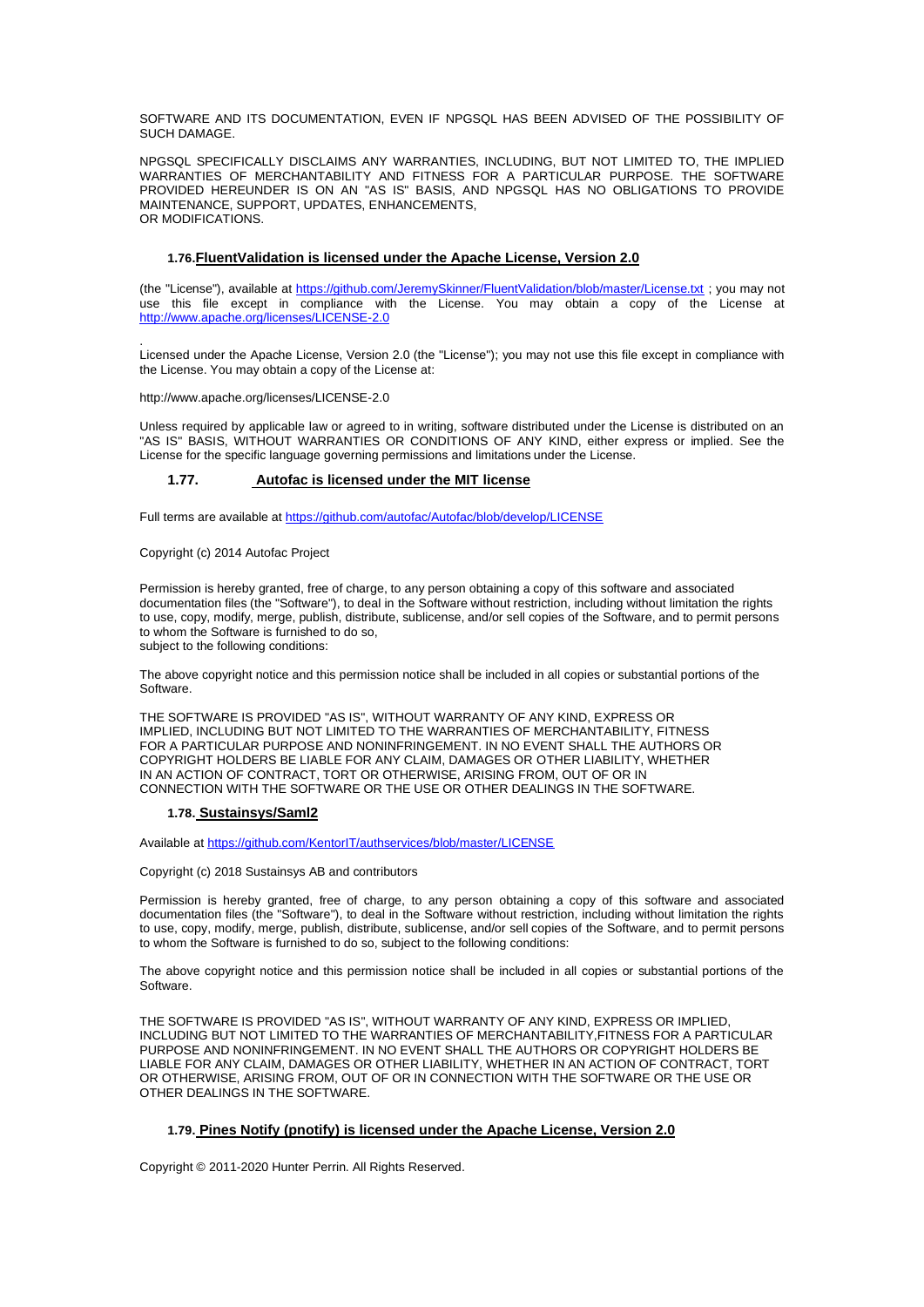(the "License"), available a[t https://sciactive.com/pnotify/;](https://sciactive.com/pnotify/) you may not use this file except in compliance with the License. You may obtain a copy of the License a[t http://www.apache.org/licenses/LICENSE-2.0](http://www.apache.org/licenses/LICENSE-2.0)

Unless required by applicable law or agreed to in writing, software distributed under the License is distributed on an "AS IS" BASIS, WITHOUT WARRANTIES OR CONDITIONS OF ANY KIND, either express or implied. See the License for the specific language governing permissions and limitations under the License.

#### **1.80. DataAnnotationsValidator is licensed under the MIT license,**

available at https://github.com/reustmd/DataAnnotationsValidatorRecursive/blob/master/License.md ;

Copyright (c) 2016 Mike Reust.

Permission is hereby granted, free of charge, to any person obtaining a copy of this software and associated documentation files (the "Software"), to deal in the Software without restriction, including without limitation the rights to use, copy, modify, merge, publish, distribute, sublicense, and/or sell copies of the Software, and to permit persons to whom the Software is furnished to do so, subject to the following conditions:

The above copyright notice and this permission notice shall be included in all copies or substantial portions of the Software.

THE SOFTWARE IS PROVIDED "AS IS", WITHOUT WARRANTY OF ANY KIND, EXPRESS OR IMPLIED, INCLUDING BUT NOT LIMITED TO THE WARRANTIES OF MERCHANTABILITY, FITNESS FOR A PARTICULAR PURPOSE AND NONINFRINGEMENT. IN NO EVENT SHALL THE AUTHORS OR COPYRIGHT HOLDERS BE LIABLE FOR ANY CLAIM, DAMAGES OR OTHER LIABILITY, WHETHER IN AN ACTION OF CONTRACT, TORT OR OTHERWISE, ARISING FROM, OUT OF OR IN CONNECTION WITH THE SOFTWARE OR THE USE OR OTHER DEALINGS IN THE SOFTWARE.

| 1.81.YamIdotNet is licensed under the MIT license. |  |  |  |  |  |  | which is available | at |
|----------------------------------------------------|--|--|--|--|--|--|--------------------|----|
| http://aaubry.net/pages/yamldotnet.html.           |  |  |  |  |  |  |                    |    |

Copyright (c) 2008, 2009, 2010, 2011, 2012, 2013, 2014 Antoine Aubry and contributors

Permission is hereby granted, free of charge, to any person obtaining a copy of this software and associated documentation files (the "Software"), to deal in the Software without restriction, including without limitation the rights to use, copy, modify, merge, publish, distribute, sublicense, and/or sell copies of the Software, and to permit persons to whom the Software is furnished to do so, subject to the following conditions:

The above copyright notice and this permission notice shall be included in all copies or substantial portions of the Software.

THE SOFTWARE IS PROVIDED "AS IS", WITHOUT WARRANTY OF ANY KIND, EXPRESS OR IMPLIED, INCLUDING BUT NOT LIMITED TO THE WARRANTIES OF MERCHANTABILITY, FITNESS FOR A PARTICULAR PURPOSE AND NONINFRINGEMENT. IN NO EVENT SHALL THE AUTHORS OR COPYRIGHT HOLDERS BE LIABLE FOR ANY CLAIM, DAMAGES OR OTHER LIABILITY, WHETHER IN AN ACTION OF CONTRACT, TORT OR OTHERWISE, ARISING FROM, OUT OF OR IN CONNECTION WITH THE SOFTWARE OR THE USE OR OTHER DEALINGS IN THE SOFTWARE.

### **1.82.VelocityJS is licensed under the MIT license**

Which is available at http://velocityjs.org

#### © 2014 Julian Shapiro

Permission is hereby granted, free of charge, to any person obtaining a copy of this software and associated documentation files (the "Software"), to deal in the Software without restriction, including without limitation the rights to use, copy, modify, merge, publish, distribute, sublicense, and/or sell copies of the Software, and to permit persons to whom the Software is furnished to do so, subject to the following conditions:

The above copyright notice and this permission notice shall be included in all copies or substantial portions of the Software.

THE SOFTWARE IS PROVIDED "AS IS", WITHOUT WARRANTY OF ANY KIND, EXPRESS OR IMPLIED, INCLUDING BUT NOT LIMITED TO THE WARRANTIES OF MERCHANTABILITY, FITNESS FOR A PARTICULAR PURPOSE AND NONINFRINGEMENT. IN NO EVENT SHALL THE AUTHORS OR COPYRIGHT HOLDERS BE LIABLE FOR ANY CLAIM, DAMAGES OR OTHER LIABILITY, WHETHER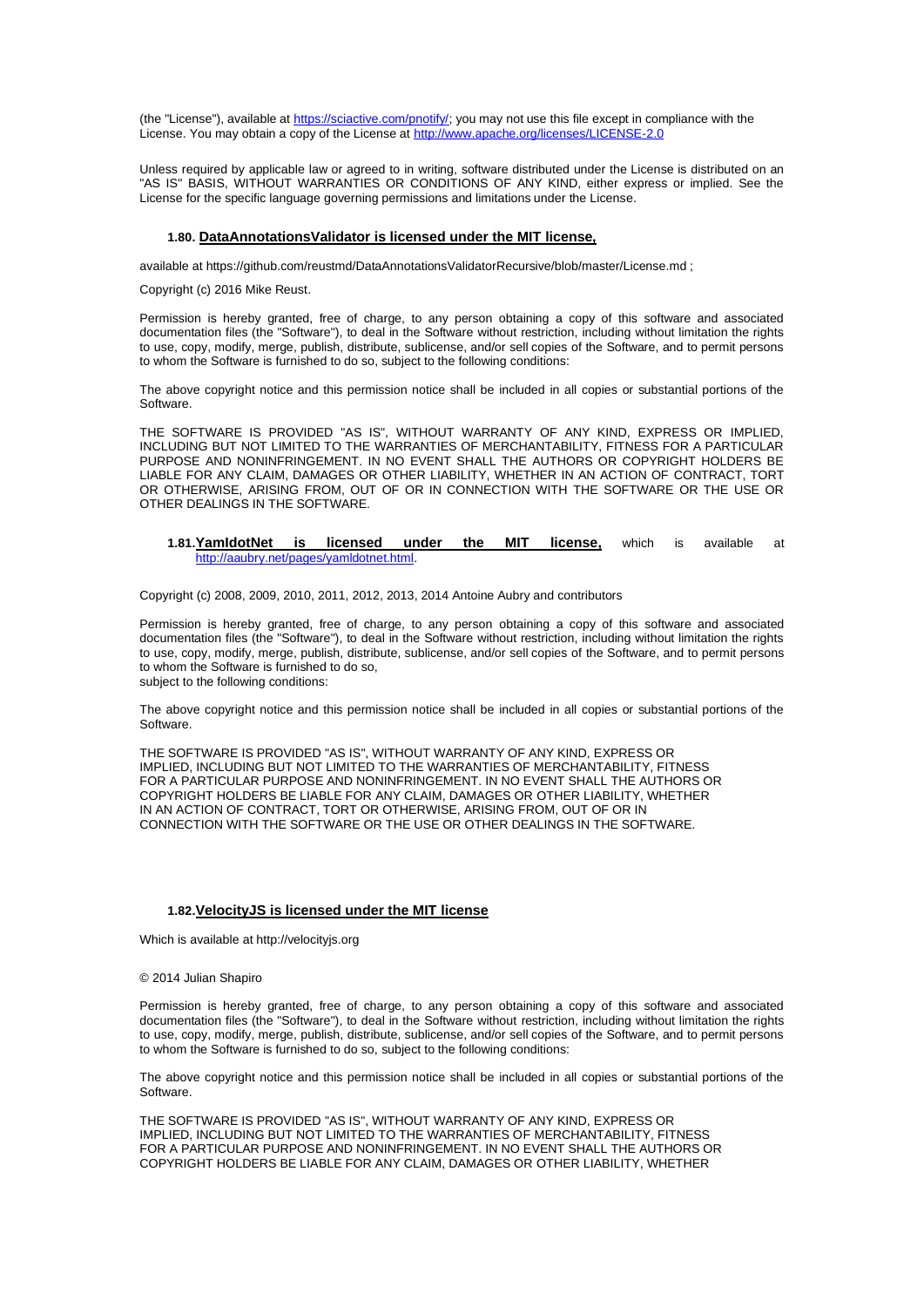IN AN ACTION OF CONTRACT, TORT OR OTHERWISE, ARISING FROM, OUT OF OR IN CONNECTION WITH THE SOFTWARE OR THE USE OR OTHER DEALINGS IN THE SOFTWARE.

#### **1.83. PypiServer is licensed under the MIT and zlib/libpng licenses**,

Available a[t https://raw.githubusercontent.com/pypiserver/pypiserver/master/LICENSE.txt](https://raw.githubusercontent.com/pypiserver/pypiserver/master/LICENSE.txt)

\*pypiserver\* contains a copy of bottle\_ which is available under the \*MIT\* license:

Copyright (c) 2012, Marcel Hellkamp.

Permission is hereby granted, free of charge, to any person obtaining a copy of this software and associated documentation files (the "Software"), to deal in the Software without restriction, including without limitation the rights to use, copy, modify, merge, publish, distribute, sublicense, and/or sell copies of the Software, and to permit persons to whom the Software is furnished to do so, subject to the following conditions:

The above copyright notice and this permission notice shall be included in all copies or substantial portions of the Software.

THE SOFTWARE IS PROVIDED "AS IS", WITHOUT WARRANTY OF ANY KIND, EXPRESS OR IMPLIED, INCLUDING BUT NOT LIMITED TO THE WARRANTIES OF MERCHANTABILITY, FITNESS FOR A PARTICULAR PURPOSE AND NONINFRINGEMENT. IN NO EVENT SHALL THE AUTHORS OR COPYRIGHT HOLDERS BE LIABLE FOR ANY CLAIM, DAMAGES OR OTHER LIABILITY, WHETHER IN AN ACTION OF CONTRACT, TORT OR OTHERWISE, ARISING FROM, OUT OF OR IN CONNECTION WITH THE SOFTWARE OR THE USE OR OTHER DEALINGS IN THE SOFTWARE.

The remaining part is distributed under the \*zlib/libpng\* license:

Copyright (c) 2011-2014 Ralf Schmitt

This software is provided 'as-is', without any express or implied warranty. In no event will the authors be held liable for any damages arising from the use of this software.

Permission is granted to anyone to use this software for any purpose, including commercial applications, and to alter it and redistribute it freely, subject to the following restrictions:

1. The origin of this software must not be misrepresented; you must not claim that you wrote the original software. If you use this software in a product, an acknowledgment in the product documentation would be appreciated but is not required.

2. Altered source versions must be plainly marked as such, and must not be misrepresented as being the original software.

3. This notice may not be removed or altered from any source distribution.

### **1.84.JAVA JRE is licensed under the Oracle Binary Code License**, which is available at <http://www.oracle.com/technetwork/java/javase/terms/license/index.html>

© Oracle Corporation.

**Oracle Binary Code License Agreement for the Java SE Platform Products and JavaFX**

ORACLE AMERICA, INC. ("ORACLE"), FOR AND ON BEHALF OF ITSELF AND ITS SUBSIDIARIES AND AFFILIATES UNDER COMMON CONTROL, IS WILLING TO LICENSE THE SOFTWARE TO YOU ONLY UPON THE CONDITION THAT YOU ACCEPT ALL OF THE TERMS CONTAINED IN THIS BINARY CODE LICENSE AGREEMENT AND SUPPLEMENTAL LICENSE TERMS (COLLECTIVELY "AGREEMENT"). PLEASE READ THE AGREEMENT CAREFULLY. BY SELECTING THE "ACCEPT LICENSE AGREEMENT" (OR THE EQUIVALENT) BUTTON AND/OR BY USING THE SOFTWARE YOU ACKNOWLEDGE THAT YOU HAVE READ THE TERMS AND AGREE TO THEM. IF YOU ARE AGREEING TO THESE TERMS ON BEHALF OF A COMPANY OR OTHER LEGAL ENTITY, YOU REPRESENT THAT YOU HAVE THE LEGAL AUTHORITY TO BIND THE LEGAL ENTITY TO THESE TERMS. IF YOU DO NOT HAVE SUCH AUTHORITY, OR IF YOU DO NOT WISH TO BE BOUND BY THE TERMS, THEN SELECT THE "DECLINE LICENSE AGREEMENT" (OR THE EQUIVALENT) BUTTON AND YOU MUST NOT USE THE SOFTWARE ON THIS SITE OR ANY OTHER MEDIA ON WHICH THE SOFTWARE IS CONTAINED.

1. DEFINITIONS. "Software" means the software identified above in binary form that you selected for download, install or use (in the version You selected for download, install or use) from Oracle or its authorized licensees and/or those portions of such software produced by jlink as output using a Program's code, when such output is in unmodified form in combination, and for sole use with, that Program, as well as any other machine readable materials (including, but not limited to, libraries, source files, header files, and data files), any updates or error corrections provided by Oracle, and any user manuals, programming guides and other documentation provided to you by Oracle under this Agreement. The Java Linker (jlink) is available with Java 9 and later versions. "General Purpose Desktop Computers and Servers" means computers, including desktop and laptop computers, or servers, used for general computing functions under end user control (such as but not specifically limited to email, general purpose Internet browsing, and office suite productivity tools). The use of Software in systems and solutions that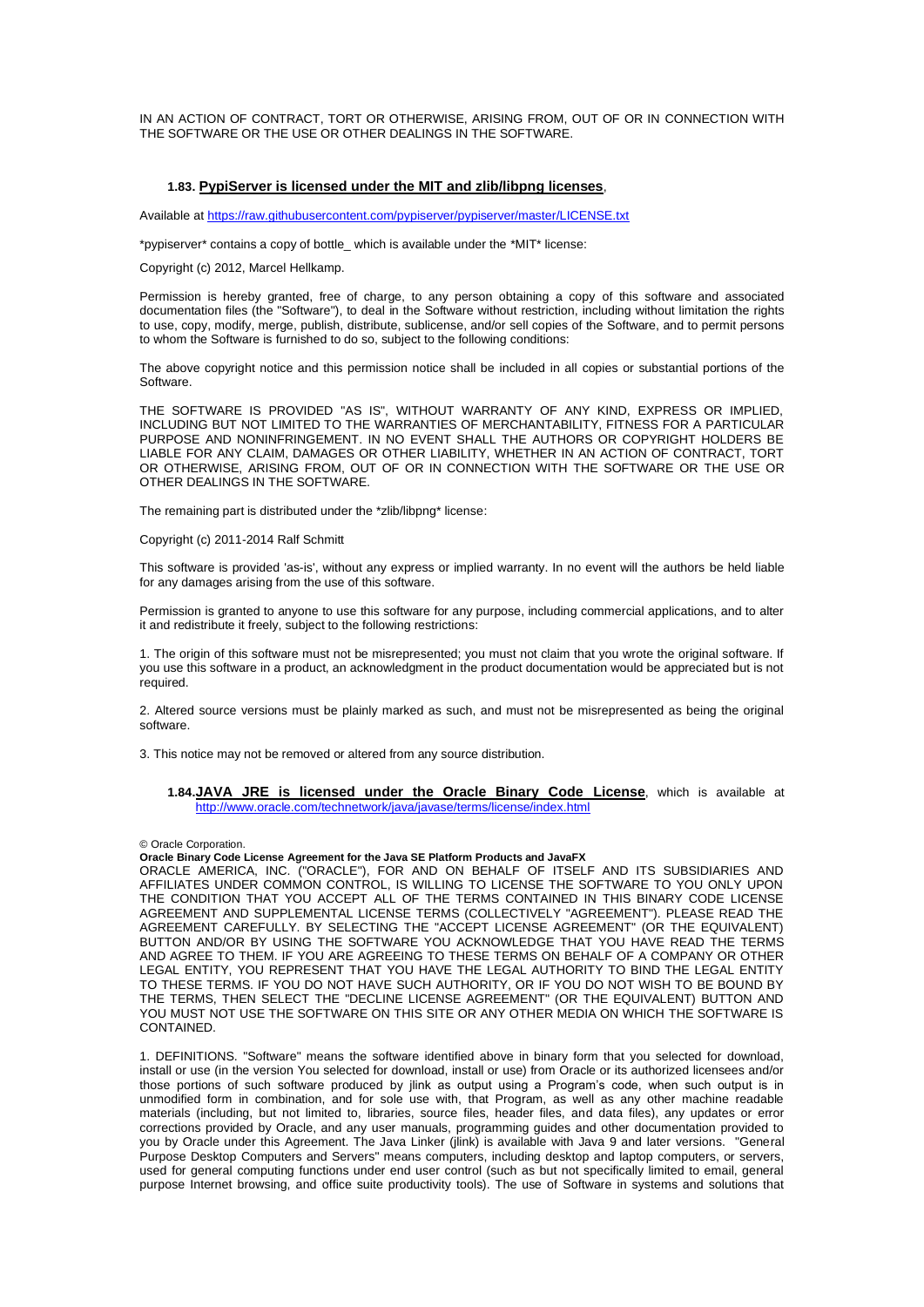provide dedicated functionality (other than as mentioned above) or designed for use in embedded or function-specific software applications, for example but not limited to: Software embedded in or bundled with industrial control systems, wireless mobile telephones, wireless handheld devices, kiosks, TV/STB, Blu-ray Disc devices, telematics and network control switching equipment, printers and storage management systems, and other related systems are excluded from this definition and not licensed under this Agreement. "Programs" means (a) Java technology applets and applications intended to run on the Java Platform, Standard Edition platform on Java-enabled General Purpose Desktop Computers and Servers; and (b) JavaFX technology applications intended to run on the JavaFX Runtime on JavaFX-enabled General Purpose Desktop Computers and Servers. "Java SE LIUM" means the Licensing Information User Manual – Oracle Java SE and Oracle Java Embedded Products Document accessible at http://www.oracle.com/technetwork/java/javase/documentation/index.html. "Commercial Features" means those features that are identified as such in the Java SE LIUM under the "Description of Product Editions and Permitted Features" section.

2. LICENSE TO USE. Subject to the terms and conditions of this Agreement including, but not limited to, the Java Technology Restrictions of the Supplemental License Terms, Oracle grants you a non-exclusive, non-transferable, limited license without license fees to reproduce and use internally the Software complete and unmodified for the sole purpose of running Programs. THE LICENSE SET FORTH IN THIS SECTION 2 DOES NOT EXTEND TO THE COMMERCIAL FEATURES. YOUR RIGHTS AND OBLIGATIONS RELATED TO THE COMMERCIAL FEATURES ARE AS SET FORTH IN THE SUPPLEMENTAL TERMS ALONG WITH ADDITIONAL LICENSES FOR DEVELOPERS AND PUBLISHERS.

3. RESTRICTIONS. Software is copyrighted. Title to Software and all associated intellectual property rights is retained by Oracle and/or its licensors. Unless enforcement is prohibited by applicable law, you may not modify, decompile, or reverse engineer Software. You acknowledge that the Software is developed for general use in a variety of information management applications; it is not developed or intended for use in any inherently dangerous applications, including applications that may create a risk of personal injury. If you use the Software in dangerous applications, then you shall be responsible to take all appropriate fail-safe, backup, redundancy, and other measures to ensure its safe use. Oracle disclaims any express or implied warranty of fitness for such uses. No right, title or interest in or to any trademark, service mark, logo or trade name of Oracle or its licensors is granted under this Agreement. Additional restrictions for developers and/or publishers licenses are set forth in the Supplemental License Terms.

4. DISCLAIMER OF WARRANTY. THE SOFTWARE IS PROVIDED "AS IS" WITHOUT WARRANTY OF ANY KIND. ORACLE FURTHER DISCLAIMS ALL WARRANTIES, EXPRESS AND IMPLIED, INCLUDING WITHOUT LIMITATION, ANY IMPLIED WARRANTIES OF MERCHANTABILITY, FITNESS FOR A PARTICULAR PURPOSE OR NONINFRINGEMENT.

5. LIMITATION OF LIABILITY. IN NO EVENT SHALL ORACLE BE LIABLE FOR ANY INDIRECT, INCIDENTAL, SPECIAL, PUNITIVE OR CONSEQUENTIAL DAMAGES, OR DAMAGES FOR LOSS OF PROFITS, REVENUE, DATA OR DATA USE, INCURRED BY YOU OR ANY THIRD PARTY, WHETHER IN AN ACTION IN CONTRACT OR TORT, EVEN IF ORACLE HAS BEEN ADVISED OF THE POSSIBILITY OF SUCH DAMAGES. ORACLE'S ENTIRE LIABILITY FOR DAMAGES HEREUNDER SHALL IN NO EVENT EXCEED ONE THOUSAND DOLLARS (U.S. \$1,000).

6. TERMINATION. This Agreement is effective until terminated. You may terminate this Agreement at any time by destroying all copies of Software. This Agreement will terminate immediately without notice from Oracle if you fail to comply with any provision of this Agreement. Either party may terminate this Agreement immediately should any Software become, or in either party's opinion be likely to become, the subject of a claim of infringement of any intellectual property right. Upon termination, you must destroy all copies of Software.

7. EXPORT REGULATIONS. You agree that U.S. export control laws and other applicable export and import laws govern your use of the Software, including technical data; additional information can be found on Oracle's Global Trade Compliance web site (http://www.oracle.com/us/products/export). You agree that neither the Software nor any direct product thereof will be exported, directly, or indirectly, in violation of these laws, or will be used for any purpose prohibited by these laws including, without limitation, nuclear, chemical, or biological weapons proliferation.

8. TRADEMARKS AND LOGOS. You acknowledge and agree as between you and Oracle that Oracle owns the ORACLE and JAVA trademarks and all ORACLE- and JAVA-related trademarks, service marks, logos and other brand designations ("Oracle Marks"), and you agree to comply with the Third Party Usage Guidelines for Oracle Trademarks currently located at http://www.oracle.com/us/legal/third-party-trademarks/index.html. Any use you make of the Oracle Marks inures to Oracle's benefit.

9. U.S. GOVERNMENT LICENSE RIGHTS. If Software is being acquired by or on behalf of the U.S. Government or by a U.S. Government prime contractor or subcontractor (at any tier), then the Government's rights in Software and accompanying documentation shall be only those set forth in this Agreement.

10. GOVERNING LAW. This agreement is governed by the substantive and procedural laws of California. You and Oracle agree to submit to the exclusive jurisdiction of, and venue in, the courts of San Francisco, or Santa Clara counties in California in any dispute arising out of or relating to this agreement.

11. SEVERABILITY. If any provision of this Agreement is held to be unenforceable, this Agreement will remain in effect with the provision omitted, unless omission would frustrate the intent of the parties, in which case this Agreement will immediately terminate.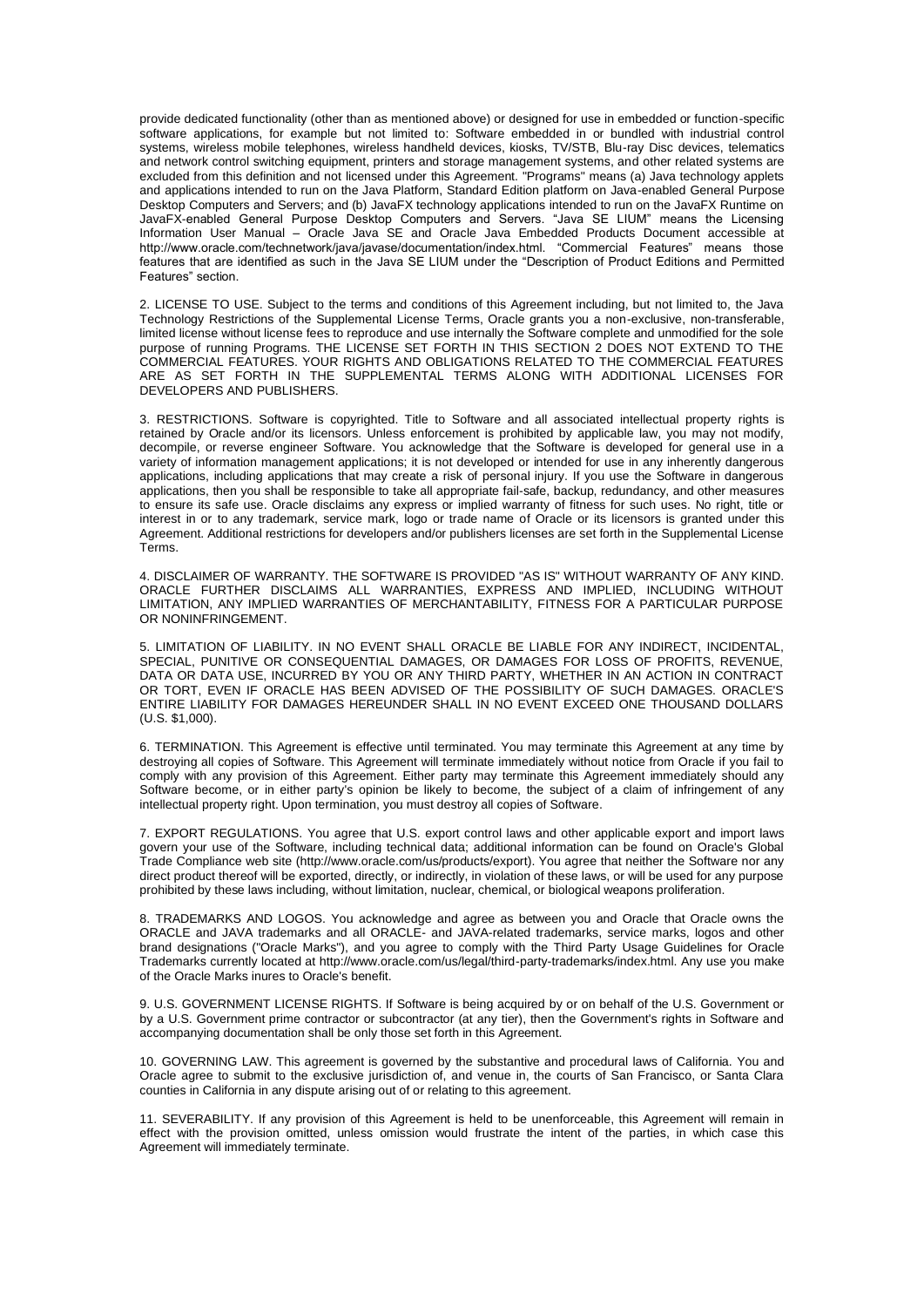12. INTEGRATION. This Agreement is the entire agreement between you and Oracle relating to its subject matter. It supersedes all prior or contemporaneous oral or written communications, proposals, representations and warranties and prevails over any conflicting or additional terms of any quote, order, acknowledgment, or other communication between the parties relating to its subject matter during the term of this Agreement. No modification of this Agreement will be binding, unless in writing and signed by an authorized representative of each party.

#### SUPPLEMENTAL LICENSE TERMS

These Supplemental License Terms add to or modify the terms of the Binary Code License Agreement. Capitalized terms not defined in these Supplemental Terms shall have the same meanings ascribed to them in the Binary Code License Agreement. These Supplemental Terms shall supersede any inconsistent or conflicting terms in the Binary Code License Agreement, or in any license contained within the Software.

A. COMMERCIAL FEATURES. You may not use the Commercial Features for running Programs, Java applets or applications in your internal business operations or for any commercial or production purpose, or for any purpose other than as set forth in Sections B, C, D and E of these Supplemental Terms. If You want to use the Commercial Features for any purpose other than as permitted in this Agreement, You must obtain a separate license from Oracle.

B. SOFTWARE INTERNAL USE FOR DEVELOPMENT LICENSE GRANT. Subject to the terms and conditions of this Agreement and restrictions and exceptions set forth in the Java SE LIUM incorporated herein by reference, including, but not limited to the Java Technology Restrictions of these Supplemental Terms, Oracle grants you a nonexclusive, non-transferable, limited license without fees to reproduce internally and use internally the Software complete and unmodified for the purpose of designing, developing, and testing your Programs.

C. LICENSE TO DISTRIBUTE SOFTWARE. Subject to the terms and conditions of this Agreement and restrictions and exceptions set forth in the Java SE LIUM, including, but not limited to the Java Technology Restrictions and Limitations on Redistribution of these Supplemental Terms, Oracle grants you a non-exclusive, non-transferable, limited license without fees to reproduce and distribute the Software, provided that (i) you distribute the Software complete and unmodified and only bundled as part of, and for the sole purpose of running, your Programs, (ii) the Programs add significant and primary functionality to the Software, (iii) you do not distribute additional software intended to replace any component(s) of the Software, (iv) you do not remove or alter any proprietary legends or notices contained in the Software, (v) you only distribute the Software subject to a license agreement that: (a) is a complete, unmodified reproduction of this Agreement; or (b) protects Oracle's interests consistent with the terms contained in this Agreement and that includes the notice set forth in Section H, and (vi) you agree to defend and indemnify Oracle and its licensors from and against any damages, costs, liabilities, settlement amounts and/or expenses (including attorneys' fees) incurred in connection with any claim, lawsuit or action by any third party that arises or results from the use or distribution of any and all Programs and/or Software. The license set forth in this Section C does not extend to the Software identified in Section G.

D. LICENSE TO DISTRIBUTE REDISTRIBUTABLES. Subject to the terms and conditions of this Agreement and restrictions and exceptions set forth in the Java SE LIUM, including but not limited to the Java Technology Restrictions and Limitations on Redistribution of these Supplemental Terms, Oracle grants you a non-exclusive, nontransferable, limited license without fees to reproduce and distribute those files specifically identified as redistributable in the Java SE LIUM ("Redistributables") provided that: (i) you distribute the Redistributables complete and unmodified, and only bundled as part of Programs, (ii) the Programs add significant and primary functionality to the Redistributables, (iii) you do not distribute additional software intended to supersede any component(s) of the Redistributables (unless otherwise specified in the applicable Java SE LIUM), (iv) you do not remove or alter any proprietary legends or notices contained in or on the Redistributables, (v) you only distribute the Redistributables pursuant to a license agreement that: (a) is a complete, unmodified reproduction of this Agreement; or (b) protects Oracle's interests consistent with the terms contained in the Agreement and includes the notice set forth in Section H, (vi) you agree to defend and indemnify Oracle and its licensors from and against any damages, costs, liabilities, settlement amounts and/or expenses (including attorneys' fees) incurred in connection with any claim, lawsuit or action by any third party that arises or results from the use or distribution of any and all Programs and/or Software. The license set forth in this Section D does not extend to the Software identified in Section G.

E. DISTRIBUTION BY PUBLISHERS. This section pertains to your distribution of the JavaTM SE Development Kit Software ("JDK") with your printed book or magazine (as those terms are commonly used in the industry) relating to Java technology ("Publication"). Subject to and conditioned upon your compliance with the restrictions and obligations contained in the Agreement, Oracle hereby grants to you a non-exclusive, nontransferable limited right to reproduce complete and unmodified copies of the JDK on electronic media (the "Media") for the sole purpose of inclusion and distribution with your Publication(s), subject to the following terms: (i) You may not distribute the JDK on a stand-alone basis; it must be distributed with your Publication(s); (ii) You are responsible for downloading the JDK from the applicable Oracle web site; (iii) You must refer to the JDK as JavaTM SE Development Kit; (iv) The JDK must be reproduced in its entirety and without any modification whatsoever (including with respect to all proprietary notices) and distributed with your Publication subject to a license agreement that is a complete, unmodified reproduction of this Agreement; (v) The Media label shall include the following information: "Copyright [YEAR], Oracle America, Inc. All rights reserved. Use is subject to license terms. ORACLE and JAVA trademarks and all ORACLE- and JAVA-related trademarks, service marks, logos and other brand designations are trademarks or registered trademarks of Oracle in the U.S. and other countries." [YEAR] is the year of Oracle's release of the Software; the year information can typically be found in the Software's "About" box or screen. This information must be placed on the Media label in such a manner as to only apply to the JDK; (vi) You must clearly identify the JDK as Oracle's product on the Media holder or Media label, and you may not state or imply that Oracle is responsible for any third-party software contained on the Media; (vii) You may not include any third party software on the Media which is intended to be a replacement or substitute for the JDK; (viii) You agree to defend and indemnify Oracle and its licensors from and against any damages, costs, liabilities, settlement amounts and/or expenses (including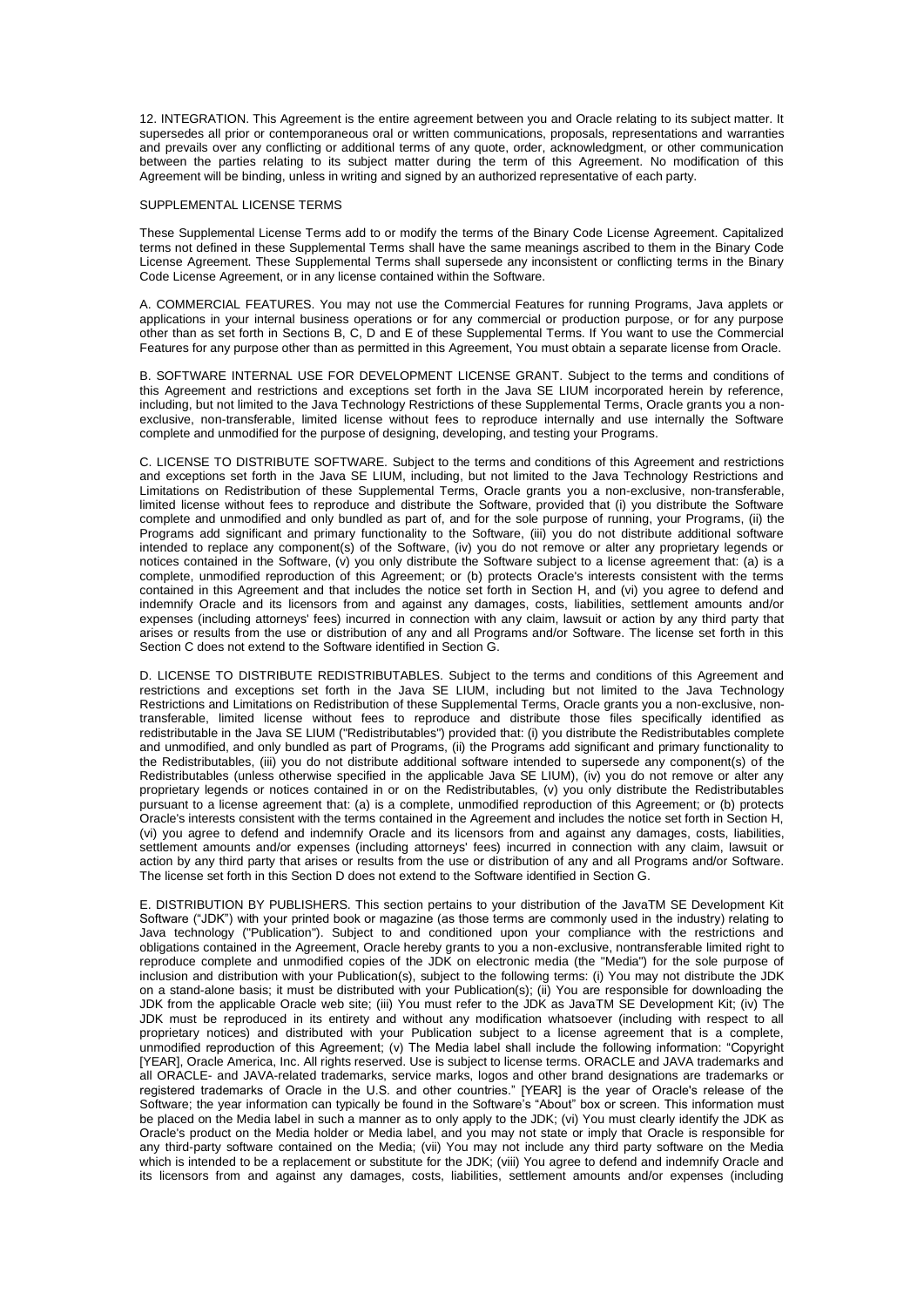attorneys' fees) incurred in connection with any claim, lawsuit or action by any third party that arises or results from the use or distribution of the JDK and/or the Publication; ; and (ix) You shall provide Oracle with a written notice for each Publication; such notice shall include the following information: (1) title of Publication, (2) author(s), (3) date of Publication, and (4) ISBN or ISSN numbers. Such notice shall be sent to Oracle America, Inc., 500 Oracle Parkway, Redwood Shores, California 94065 U.S.A , Attention: General Counsel.

F. JAVA TECHNOLOGY RESTRICTIONS. You may not create, modify, or change the behavior of, or authorize your licensees to create, modify, or change the behavior of, classes, interfaces, or subpackages that are in any way identified as "java", "javax", "sun", "oracle" or similar convention as specified by Oracle in any naming convention designation.

G. LIMITATIONS ON REDISTRIBUTION. You may not redistribute or otherwise transfer patches, bug fixes or updates made available by Oracle through Oracle Premier Support, including those made available under Oracle's Java SE Support program.

H. COMMERCIAL FEATURES NOTICE. For purpose of complying with Supplemental Term Section C.(v)(b) and D.(v)(b), your license agreement shall include the following notice, where the notice is displayed in a manner that anyone using the Software will see the notice:

Use of the Commercial Features for any commercial or production purpose requires a separate license from Oracle. "Commercial Features" means those features that are identified as such in the Licensing Information User Manual – Oracle Java SE and Oracle Java Embedded Products Document, accessible at http://www.oracle.com/technetwork/java/javase/documentation/index.html, under the "Description of Product Editions and Permitted Features" section.

I. SOURCE CODE. Software may contain source code that, unless expressly licensed for other purposes, is provided solely for reference purposes pursuant to the terms of this Agreement. Source code may not be redistributed unless expressly provided for in this Agreement.

J. THIRD PARTY CODE. Additional copyright notices and license terms applicable to portions of the Software are set forth in the Java SE LIUM accessible at http://www.oracle.com/technetwork/java/javase/documentation/index.html. In addition to any terms and conditions of any third party opensource/freeware license identified in the Java SE LIUM, the disclaimer of warranty and limitation of liability provisions in paragraphs 4 and 5 of the Binary Code License Agreement shall apply to all Software in this distribution.

K. TERMINATION FOR INFRINGEMENT. Either party may terminate this Agreement immediately should any Software become, or in either party's opinion be likely to become, the subject of a claim of infringement of any intellectual property right.

L. INSTALLATION AND AUTO-UPDATE. The Software's installation and auto-update processes transmit a limited amount of data to Oracle (or its service provider) about those specific processes to help Oracle understand and optimize them. Oracle does not associate the data with personally identifiable information. You can find more  $information$  about the data Oracle collects as a result of your Software download http://www.oracle.com/technetwork/java/javase/documentation/index.html.

For inquiries please contact: Oracle America, Inc., 500 Oracle Parkway,

Redwood Shores, California 94065, USA.

Last updated 21 September 2017

### **1.85.Ical.net is licensed under the MIT license**

Which is available a[t https://github.com/rianjs/ical.net/blob/master/license.md](https://github.com/rianjs/ical.net/blob/master/license.md)

Copyright © 2016 Douglas Day, Rian Stockbower

Permission is hereby granted, free of charge, to any person obtaining a copy of this software and associated documentation files (the "Software"), to deal in the Software without restriction, including without limitation the rights to use, copy, modify, merge, publish, distribute, sublicense, and/or sell copies of the Software, and to permit persons to whom the Software is furnished to do so, subject to the following conditions:

The above copyright notice and this permission notice shall be included in all copies or substantial portions of the Software.

THE SOFTWARE IS PROVIDED "AS IS", WITHOUT WARRANTY OF ANY KIND, EXPRESS OR IMPLIED, INCLUDING BUT NOT LIMITED TO THE WARRANTIES OF MERCHANTABILITY, FITNESS FOR A PARTICULAR PURPOSE AND NONINFRINGEMENT. IN NO EVENT SHALL THE AUTHORS OR COPYRIGHT HOLDERS BE LIABLE FOR ANY CLAIM, DAMAGES OR OTHER LIABILITY, WHETHER IN AN ACTION OF CONTRACT, TORT OR OTHERWISE, ARISING FROM, OUT OF OR IN CONNECTION WITH THE SOFTWARE OR THE USE OR OTHER DEALINGS IN THE SOFTWARE.

### **1.86.NodaTime is licensed under the Apache 2.0 license**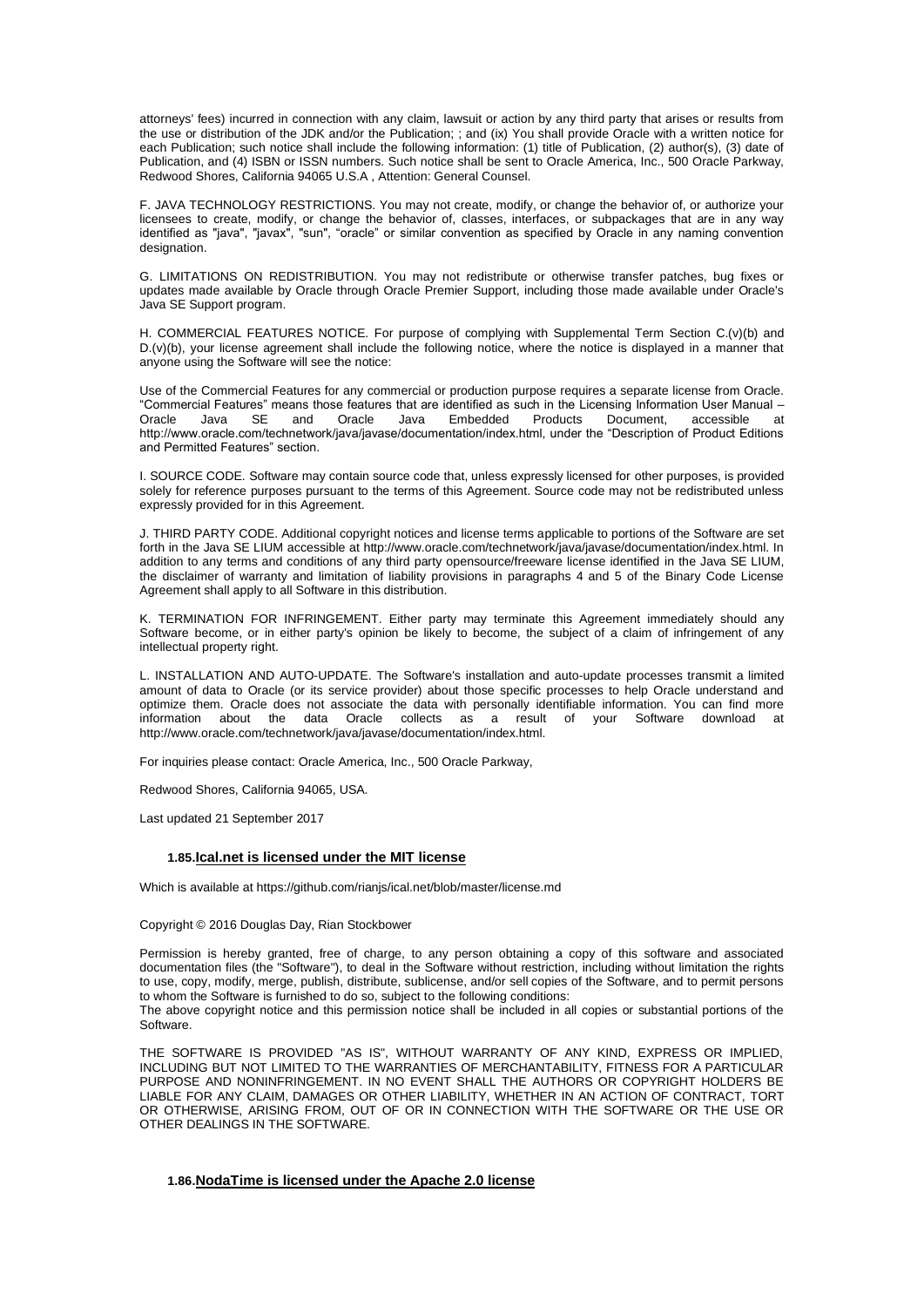Which is available a[t https://github.com/nodatime/nodatime/blob/master/LICENSE.txt](https://github.com/nodatime/nodatime/blob/master/LICENSE.txt)

Licensed under the Apache License, Version 2.0 (the "License"); you may not use this file except in compliance with the License. You may obtain a copy of the License at

<https://www.apache.org/licenses/LICENSE-2.0>

Unless required by applicable law or agreed to in writing, software distributed under the License is distributed on an "AS IS" BASIS, WITHOUT WARRANTIES OR CONDITIONS OF ANY KIND, either express or implied. See the License for the specific language governing permissions and limitations under the License.

#### **1.87.Python 3.7.1 is licensed under the applicable Python License Agreements**

which are available a[t https://docs.python.org/3/license.html](https://docs.python.org/3/license.html)

The terms and conditions for accessing or otherwise using Python can be found in the following link: <https://docs.python.org/3/license.html#terms-and-conditions-for-accessing-or-otherwise-using-python>

### **GNU LESSER GENERAL PUBLIC LICENSE**

Version 2.1, February 1999

Copyright (C) 1991, 1999 Free Software Foundation, Inc. 51 Franklin Street, Fifth Floor, Boston, MA 02110-1301 USA Everyone is permitted to copy and distribute verbatim copies of this license document, but changing it is not allowed.

[This is the first released version of the Lesser GPL. It also counts as the successor of the GNU Library Public License, version 2, hence the version number 2.1.]

#### Preamble

The licenses for most software are designed to take away your freedom to share and change it. By contrast, the GNU General Public Licenses are intended to guarantee your freedom to share and change free software--to make sure the software is free for all its users.

This license, the Lesser General Public License, applies to some specially designated software packages--typically libraries--of the Free Software Foundation and other authors who decide to use it. You can use it too, but we suggest you first think carefully about whether this license or the ordinary General Public License is the better strategy to use in any particular case, based on the explanations below.

When we speak of free software, we are referring to freedom of use, not price. Our General Public Licenses are designed to make sure that you have the freedom to distribute copies of free software (and charge for this service if you wish); that you receive source code or can get

it if you want it; that you can change the software and use pieces of it in new free programs; and that you are informed that you can do these things.

To protect your rights, we need to make restrictions that forbid distributors to deny you these rights or to ask you to surrender these rights. These restrictions translate to certain responsibilities for you if you distribute copies of the library or if you modify it.

For example, if you distribute copies of the library, whether gratis or for a fee, you must give the recipients all the rights that we gave you. You must make sure that they, too, receive or can get the source code. If you link other code with the library, you must provide complete object files to the recipients, so that they can relink them with the library after making changes to the library and recompiling it. And you must show them these terms so they know their rights.

We protect your rights with a two-step method: (1) we copyright the library, and (2) we offer you this license, which gives you legal permission to copy, distribute and/or modify the library.

To protect each distributor, we want to make it very clear that there is no warranty for the free library. Also, if the library is modified by someone else and passed on, the recipients should know that what they have is not the original version, so that the original author's reputation will not be affected by problems that might be introduced by others.

Finally, software patents pose a constant threat to the existence of any free program. We wish to make sure that a company cannot effectively restrict the users of a free program by obtaining a restrictive license from a patent holder. Therefore, we insist that any patent license obtained for a version of the library must be consistent with the full freedom of use specified in this license.

Most GNU software, including some libraries, is covered by the ordinary GNU General Public License. This license, the GNU Lesser General Public License, applies to certain designated libraries, and is quite different from the ordinary General Public License. We use this license for certain libraries in order to permit linking those libraries into non-free programs.

When a program is linked with a library, whether statically or using a shared library, the combination of the two is legally speaking a combined work, a derivative of the original library. The ordinary General Public License therefore permits such linking only if the entire combination fits its criteria of freedom. The Lesser General Public License permits more lax criteria for linking other code with the library.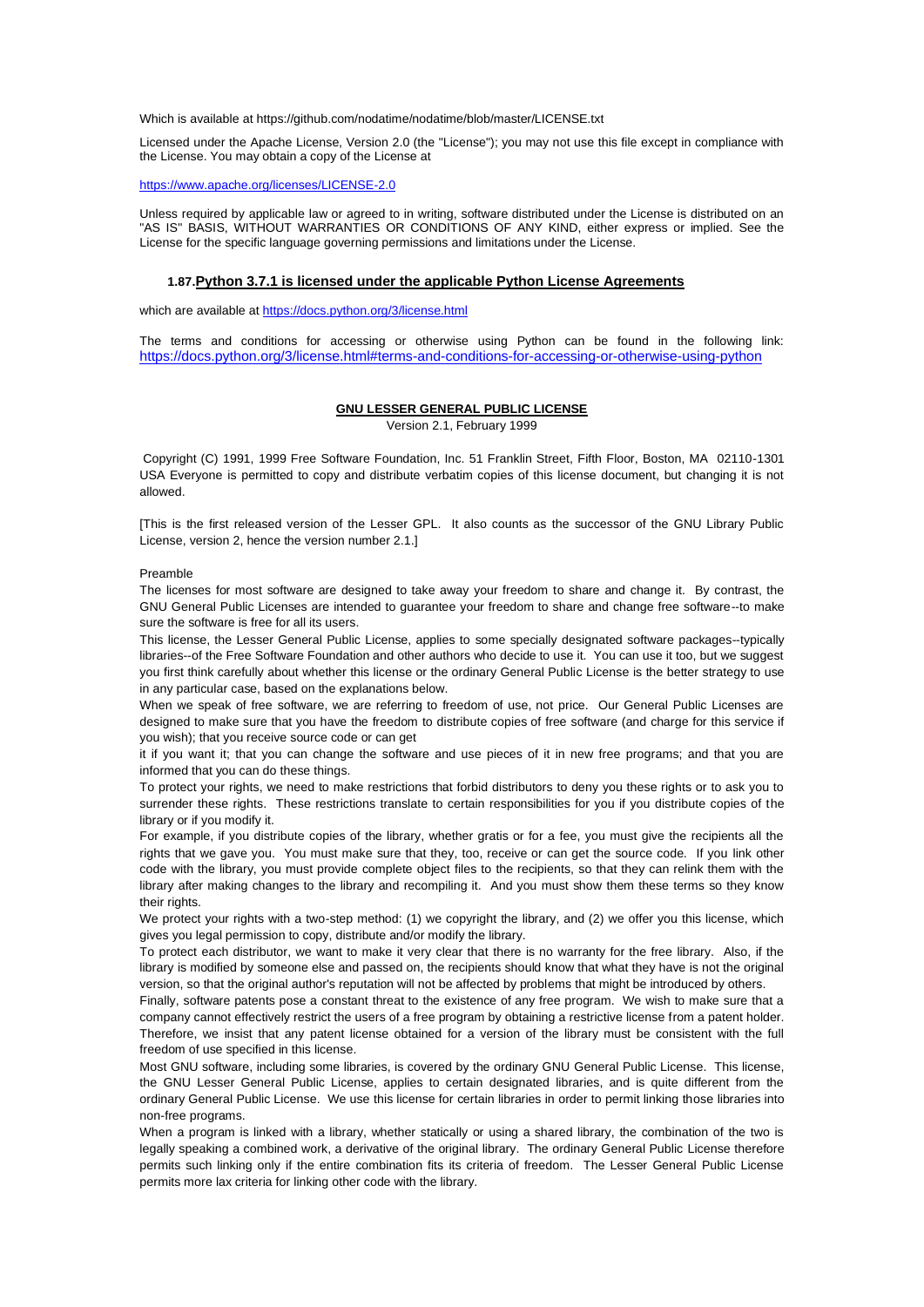We call this license the "Lesser" General Public License because it does Less to protect the user's freedom than the ordinary General Public License. It also provides other free software developers Less of an advantage over competing non-free programs. These disadvantages are the reason we use the ordinary General Public License for many libraries. However, the Lesser license provides advantages in certain special circumstances.

For example, on rare occasions, there may be a special need to encourage the widest possible use of a certain library, so that it becomes a de-facto standard. To achieve this, non-free programs must be allowed to use the library. A more frequent case is that a free library does the same job as widely used non-free libraries. In this case, there is little to gain by limiting the free library to free software only, so we use the Lesser General Public License.

In other cases, permission to use a particular library in non-free programs enables a greater number of people to use a large body of free software. For example, permission to use the GNU C Library in non-free programs enables many more people to use the whole GNU operating system, as well as its variant, the GNU/Linux operating system.

Although the Lesser General Public License is Less protective of the users' freedom, it does ensure that the user of a program that is linked with the Library has the freedom and the wherewithal to run that program using a modified version of the Library.

The precise terms and conditions for copying, distribution and modification follow. Pay close attention to the difference between a "work based on the library" and a "work that uses the library". The former contains code derived from the library, whereas the latter must be combined with the library in order to run.

### GNU LESSER GENERAL PUBLIC LICENSE

### TERMS AND CONDITIONS FOR COPYING, DISTRIBUTION AND MODIFICATION

0. This License Agreement applies to any software library or other program which contains a notice placed by the copyright holder or other authorized party saying it may be distributed under the terms of this Lesser General Public License (also called "this License"). Each licensee is addressed as "you".

A "library" means a collection of software functions and/or data prepared so as to be conveniently linked with application programs (which use some of those functions and data) to form executables.

The "Library", below, refers to any such software library or work which has been distributed under these terms. A "work based on the Library" means either the Library or any derivative work under copyright law: that is to say, a work containing the Library or a portion of it, either verbatim or with modifications and/or translated straightforwardly into another language. (Hereinafter, translation is included without limitation in the term "modification".)

"Source code" for a work means the preferred form of the work for making modifications to it. For a library, complete source code means all the source code for all modules it contains, plus any associated interface definition files, plus the scripts used to control compilation and installation of the library.

Activities other than copying, distribution and modification are not covered by this License; they are outside its scope. The act of running a program using the Library is not restricted, and output from such a program is covered only if its contents constitute a work based on the Library (independent of the use of the Library in a tool for writing it). Whether that is true depends on what the Library does and what the program that uses the Library does.

1. You may copy and distribute verbatim copies of the Library's complete source code as you receive it, in any medium, provided that you conspicuously and appropriately publish on each copy an appropriate copyright notice and disclaimer of warranty; keep intact all the notices that refer to this License and to the absence of any warranty; and distribute a copy of this License along with the Library.

You may charge a fee for the physical act of transferring a copy, and you may at your option offer warranty protection in exchange for a fee.

2. You may modify your copy or copies of the Library or any portion of it, thus forming a work based on the Library, and copy and distribute such modifications or work under the terms of Section 1 above, provided that you also meet all of these conditions:

a) The modified work must itself be a software library.

 b) You must cause the files modified to carry prominent notices stating that you changed the files and the date of any change.

 c) You must cause the whole of the work to be licensed at no charge to all third parties under the terms of this License.

 d) If a facility in the modified Library refers to a function or a table of data to be supplied by an application program that uses the facility, other than as an argument passed when the facility is invoked, then you must make a good faith effort to ensure that, in the event an application does not supply such function or table, the facility still operates, and performs whatever part of its purpose remains meaningful.

(For example, a function in a library to compute square roots has a purpose that is entirely well-defined independent of the application. Therefore, Subsection 2d requires that any application-supplied function or table used by this function must be optional: if the application does not supply it, the square root function must still compute square roots.)

These requirements apply to the modified work as a whole. If identifiable sections of that work are not derived from the Library, and can be reasonably considered independent and separate works in themselves, then this License, and its terms, do not apply to those sections when you distribute them as separate works. But when you distribute the same sections as part of a whole which is a work based on the Library, the distribution of the whole must be on the terms of this License, whose permissions for other licensees extend to the entire whole, and thus to each and every part regardless of who wrote it.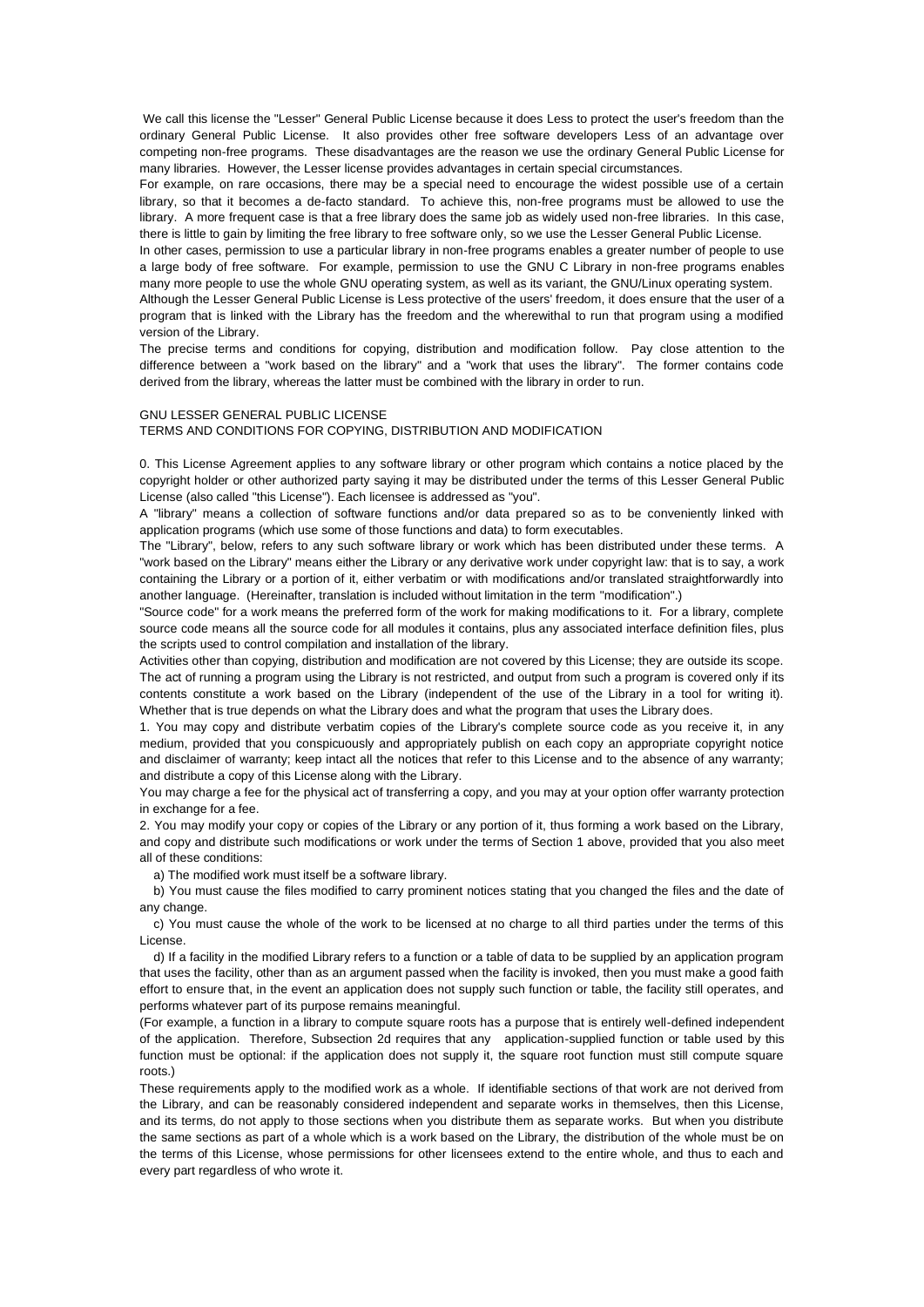Thus, it is not the intent of this section to claim rights or contest your rights to work written entirely by you; rather, the intent is to exercise the right to control the distribution of derivative or collective works based on the Library.

In addition, mere aggregation of another work not based on the Library with the Library (or with a work based on the Library) on a volume of a storage or distribution medium does not bring the other work under the scope of this License.

3. You may opt to apply the terms of the ordinary GNU General Public License instead of this License to a given copy of the Library. To do this, you must alter all the notices that refer to this License, so that they refer to the ordinary GNU General Public License, version 2,

instead of to this License. (If a newer version than version 2 of the ordinary GNU General Public License has appeared, then you can specify that version instead if you wish.) Do not make any other change in these notices.

Once this change is made in a given copy, it is irreversible for that copy, so the ordinary GNU General Public License applies to all subsequent copies and derivative works made from that copy.

This option is useful when you wish to copy part of the code of the Library into a program that is not a library.

4. You may copy and distribute the Library (or a portion or derivative of it, under Section 2) in object code or executable form under the terms of Sections 1 and 2 above provided that you accompany it with the complete corresponding machine-readable source code, which must be distributed under the terms of Sections 1 and 2 above on a medium customarily used for software interchange.

If distribution of object code is made by offering access to copy from a designated place, then offering equivalent access to copy the source code from the same place satisfies the requirement to distribute the source code, even though third parties are not compelled to copy the source along with the object code.

5. A program that contains no derivative of any portion of the Library, but is designed to work with the Library by being compiled or linked with it, is called a "work that uses the Library". Such a work, in isolation, is not a derivative work of the Library, and therefore falls outside the scope of this License.

However, linking a "work that uses the Library" with the Library creates an executable that is a derivative of the Library (because it contains portions of the Library), rather than a "work that uses the library". The executable is therefore covered by this License. Section 6 states terms for distribution of such executables.

When a "work that uses the Library" uses material from a header file that is part of the Library, the object code for the work may be a derivative work of the Library even though the source code is not. Whether this is true is especially significant if the work can be linked without the Library, or if the work is itself a library. The threshold for this to be true is not precisely defined by law.

If such an object file uses only numerical parameters, data structure layouts and accessors, and small macros and small inline functions (ten lines or less in length), then the use of the object file is unrestricted, regardless of whether it is legally a derivative work. (Executables containing this object code plus portions of the Library will still fall under Section 6.)

Otherwise, if the work is a derivative of the Library, you may distribute the object code for the work under the terms of Section 6. Any executables containing that work also fall under Section 6, whether or not they are linked directly with the Library itself

6. As an exception to the Sections above, you may also combine or link a "work that uses the Library" with the Library to produce a work containing portions of the Library, and distribute that work under terms of your choice, provided that the terms permit modification of the work for the customer's own use and reverse engineering for debugging such modifications.

You must give prominent notice with each copy of the work that the Library is used in it and that the Library and its use are covered by this License. You must supply a copy of this License. If the work during execution displays copyright notices, you must include the copyright notice for the Library among them, as well as a reference directing the user to the copy of this License. Also, you must do one of these things:

 a) Accompany the work with the complete corresponding machine-readable source code for the Library including whatever changes were used in the work (which must be distributed under Sections 1 and 2 above); and, if the work is an executable linked with the Library, with the complete machine-readable "work that uses the Library", as object code and/or source code, so that the user can modify the Library and then relink to produce a modified executable containing the modified Library. (It is understood that the user who changes the contents of definitions files in the Library will not necessarily be able to recompile the application to use the modified definitions.)

 b) Use a suitable shared library mechanism for linking with the Library. A suitable mechanism is one that (1) uses at run time a copy of the library already present on the user's computer system, rather than copying library functions into the executable, and (2) will operate properly with a modified version of the library, if the user installs one, as long as the modified version is interface-compatible with the version that the work was made with.

 c) Accompany the work with a written offer, valid for at least three years, to give the same user the materials specified in Subsection 6a, above, for a charge no more than the cost of performing this distribution.

 d) If distribution of the work is made by offering access to copy from a designated place, offer equivalent access to copy the above specified materials from the same place.

 e) Verify that the user has already received a copy of these materials or that you have already sent this user a copy.

For an executable, the required form of the "work that uses the Library" must include any data and utility programs needed for reproducing the executable from it. However, as a special exception, the materials to be distributed need not include anything that is normally distributed (in either source or binary form) with the major components (compiler,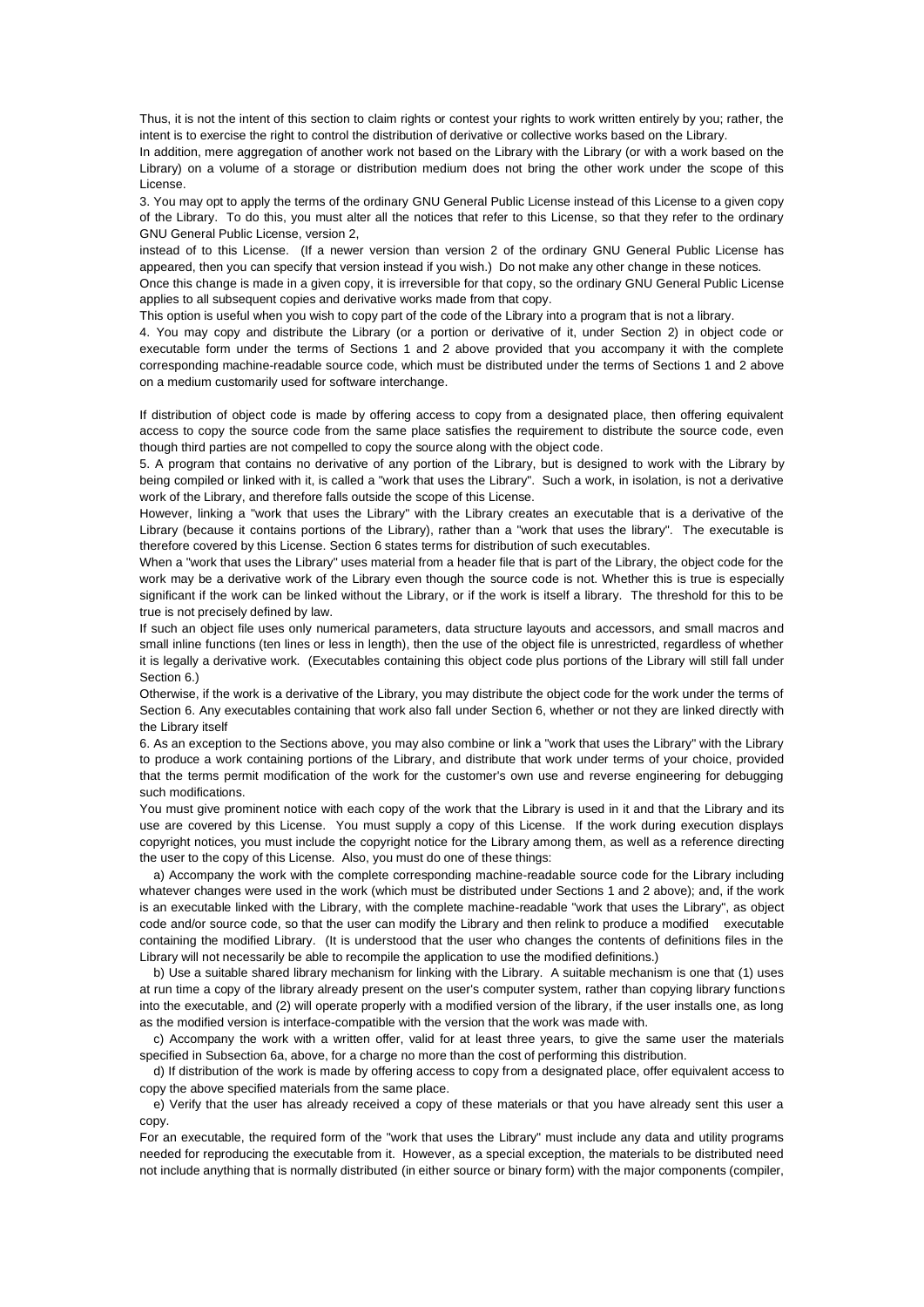kernel, and so on) of the operating system on which the executable runs, unless that component itself accompanies the executable.

It may happen that this requirement contradicts the license restrictions of other proprietary libraries that do not normally accompany the operating system. Such a contradiction means you cannot use both them and the Library together in an executable that you distribute.

7. You may place library facilities that are a work based on the Library side-by-side in a single library together with other library facilities not covered by this License, and distribute such a combined library, provided that the separate distribution of the work based on the Library and of the other library facilities is otherwise permitted, and provided that you do these two things:

 a) Accompany the combined library with a copy of the same work based on the Library, uncombined with any other library facilities. This must be distributed under the terms of the Sections above.

 b) Give prominent notice with the combined library of the fact that part of it is a work based on the Library, and explaining where to find the accompanying uncombined form of the same work.

8. You may not copy, modify, sublicense, link with, or distribute the Library except as expressly provided under this License. Any attempt otherwise to copy, modify, sublicense, link with, or distribute the Library is void, and will automatically terminate your rights under this License. However, parties who have received copies, or rights, from you under this License will not have their licenses terminated so long as such parties remain in full compliance.

9. You are not required to accept this License, since you have not signed it. However, nothing else grants you permission to modify or distribute the Library or its derivative works. These actions are prohibited by law if you do not accept this License. Therefore, by modifying or distributing the Library (or any work based on the Library), you indicate your acceptance of this License to do so, and all its terms and conditions for copying, distributing or modifying the Library or works based on it.

10. Each time you redistribute the Library (or any work based on the Library), the recipient automatically receives a license from the original licensor to copy, distribute, link with or modify the Library subject to these terms and conditions. You may not impose any further restrictions on the recipients' exercise of the rights granted herein. You are not responsible for enforcing compliance by third parties with this License.

11. If, as a consequence of a court judgment or allegation of patent infringement or for any other reason (not limited to patent issues), conditions are imposed on you (whether by court order, agreement or otherwise) that contradict the conditions of this License, they do not excuse you from the conditions of this License. If you cannot distribute so as to satisfy simultaneously your obligations under this License and any other pertinent obligations, then as a consequence you may not distribute the Library at all. For example, if a patent license would not permit royalty-free redistribution of the Library by all those who receive copies directly or indirectly through you, then the only way you could satisfy both it and this License would be to refrain entirely from distribution of the Library.

If any portion of this section is held invalid or unenforceable under any particular circumstance, the balance of the section is intended to apply, and the section as a whole is intended to apply in other circumstances.

It is not the purpose of this section to induce you to infringe any patents or other property right claims or to contest validity of any such claims; this section has the sole purpose of protecting the integrity of the free software distribution system which is implemented by public license practices. Many people have made generous contributions to the wide range of software distributed through that system in reliance on consistent application of that system; it is up to the author/donor to decide if he or she is willing to distribute software through any other system and a licensee cannot impose that choice.

This section is intended to make thoroughly clear what is believed to be a consequence of the rest of this License.

12. If the distribution and/or use of the Library is restricted in certain countries either by patents or by copyrighted interfaces, the original copyright holder who places the Library under this License may add an explicit geographical distribution limitation excluding those countries, so that distribution is permitted only in or among countries not thus excluded. In such case, this License incorporates the limitation as if written in the body of this License.

13. The Free Software Foundation may publish revised and/or new versions of the Lesser General Public License from time to time. Such new versions will be similar in spirit to the present version, but may differ in detail to address new problems or concerns.

Each version is given a distinguishing version number. If the Library specifies a version number of this License which applies to it and "any later version", you have the option of following the terms and conditions either of that version or of any later version published by the Free Software Foundation. If the Library does not specify a license version number, you may choose any version ever published by the Free Software Foundation.

14. If you wish to incorporate parts of the Library into other free programs whose distribution conditions are incompatible with these, write to the author to ask for permission. For software which is copyrighted by the Free Software Foundation, write to the Free Software Foundation; we sometimes make exceptions for this. Our decision will be guided by the two goals of preserving the free status of all derivatives of our free software and of promoting the sharing and reuse of software generally.

NO WARRANTY

15. BECAUSE THE LIBRARY IS LICENSED FREE OF CHARGE, THERE IS NO WARRANTY FOR THE LIBRARY, TO THE EXTENT PERMITTED BY APPLICABLE LAW. EXCEPT WHEN OTHERWISE STATED IN WRITING THE COPYRIGHT HOLDERS AND/OR OTHER PARTIES PROVIDE THE LIBRARY "AS IS" WITHOUT WARRANTY OF ANY KIND, EITHER EXPRESSED OR IMPLIED, INCLUDING, BUT NOT LIMITED TO, THE IMPLIED WARRANTIES OF MERCHANTABILITY AND FITNESS FOR A PARTICULAR PURPOSE. THE ENTIRE RISK AS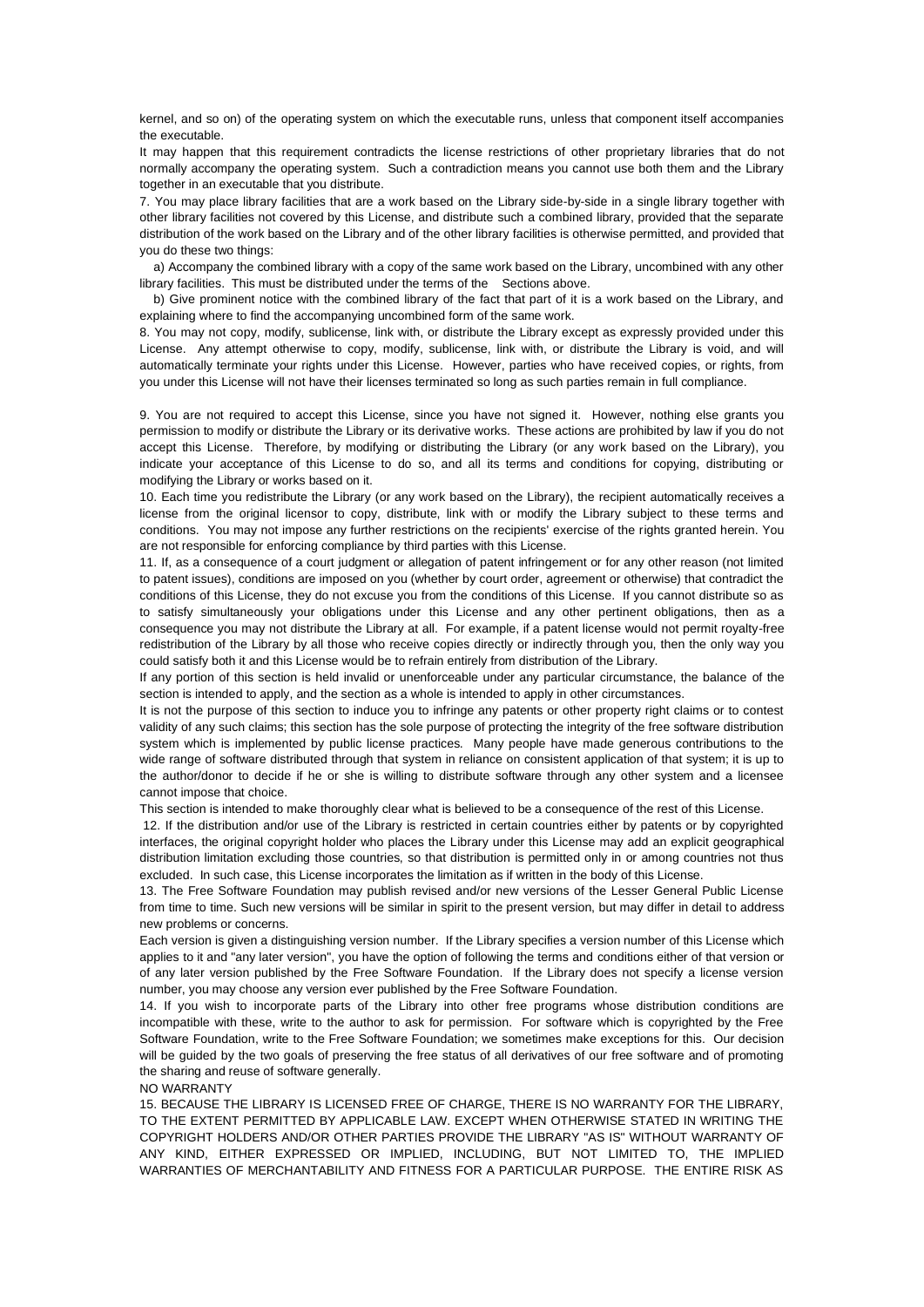TO THE QUALITY AND PERFORMANCE OF THE LIBRARY IS WITH YOU. SHOULD THE LIBRARY PROVE DEFECTIVE, YOU ASSUME THE COST OF ALL NECESSARY SERVICING, REPAIR OR CORRECTION. 16. IN NO EVENT UNLESS REQUIRED BY APPLICABLE LAW OR AGREED TO IN WRITING WILL ANY COPYRIGHT HOLDER, OR ANY OTHER PARTY WHO MAY MODIFY AND/OR REDISTRIBUTE THE LIBRARY AS PERMITTED ABOVE, BE LIABLE TO YOU FOR DAMAGES, INCLUDING ANY GENERAL, SPECIAL, INCIDENTAL OR CONSEQUENTIAL DAMAGES ARISING OUT OF THE USE OR INABILITY TO USE THE LIBRARY (INCLUDING BUT NOT LIMITED TO LOSS OF DATA OR DATA BEING RENDERED INACCURATE OR LOSSES SUSTAINED BY YOU OR THIRD PARTIES OR A FAILURE OF THE LIBRARY TO OPERATE WITH ANY OTHER SOFTWARE), EVEN IF SUCH HOLDER OR OTHER PARTY HAS BEEN ADVISED OF THE POSSIBILITY OF SUCH DAMAGES.

### **GNU LESSER GENERAL PUBLIC LICENSE** Version 3, 29 June 2007

Copyright © 2007 Free Software Foundation, Inc. <http://fsf.org/>

Everyone is permitted to copy and distribute verbatim copies of this license document, but changing it is not allowed. This version of the GNU Lesser General Public License incorporates the terms and conditions of version 3 of the

GNU General Public License, supplemented by the additional permissions listed below. 0. Additional Definitions.

As used herein, "this License" refers to version 3 of the GNU Lesser General Public License, and the "GNU GPL" refers to version 3 of the GNU General Public License.

"The Library" refers to a covered work governed by this License, other than an Application or a Combined Work as defined below.

An "Application" is any work that makes use of an interface provided by the Library, but which is not otherwise based on the Library. Defining a subclass of a class defined by the Library is deemed a mode of using an interface provided by the Library.

A "Combined Work" is a work produced by combining or linking an Application with the Library. The particular version of the Library with which the Combined Work was made is also called the "Linked Version".

The "Minimal Corresponding Source" for a Combined Work means the Corresponding Source for the Combined Work, excluding any source code for portions of the Combined Work that, considered in isolation, are based on the Application, and not on the Linked Version.

The "Corresponding Application Code" for a Combined Work means the object code and/or source code for the Application, including any data and utility programs needed for reproducing the Combined Work from the Application, but excluding the System Libraries of the Combined Work.

1. Exception to Section 3 of the GNU GPL.

You may convey a covered work under sections 3 and 4 of this License without being bound by section 3 of the GNU GPL.

2. Conveying Modified Versions.

If you modify a copy of the Library, and, in your modifications, a facility refers to a function or data to be supplied by an Application that uses the facility (other than as an argument passed when the facility is invoked), then you may convey a copy of the modified version:

a) under this License, provided that you make a good faith effort to ensure that, in the event an Application does not supply the function or data, the facility still operates, and performs whatever part of its purpose remains meaningful, or

b) under the GNU GPL, with none of the additional permissions of this License applicable to that copy. 3. Object Code Incorporating Material from Library Header Files.

The object code form of an Application may incorporate material from a header file that is part of the Library. You may convey such object code under terms of your choice, provided that, if the incorporated material is not limited to numerical parameters, data structure layouts and accessors, or small macros, inline functions and templates (ten or fewer lines in length), you do both of the following:

a) Give prominent notice with each copy of the object code that the Library is used in it and that the Library and its use are covered by this License.

b) Accompany the object code with a copy of the GNU GPL and this license document.

4. Combined Works.

You may convey a Combined Work under terms of your choice that, taken together, effectively do not restrict modification of the portions of the Library contained in the Combined Work and reverse engineering for debugging such modifications, if you also do each of the following:

a) Give prominent notice with each copy of the Combined Work that the Library is used in it and that the Library and its use are covered by this License.

b) Accompany the Combined Work with a copy of the GNU GPL and this license document.

c) For a Combined Work that displays copyright notices during execution, include the copyright notice for the Library among these notices, as well as a reference directing the user to the copies of the GNU GPL and this license document.

d) Do one of the following:

0) Convey the Minimal Corresponding Source under the terms of this License, and the Corresponding Application Code in a form suitable for, and under terms that permit, the user to recombine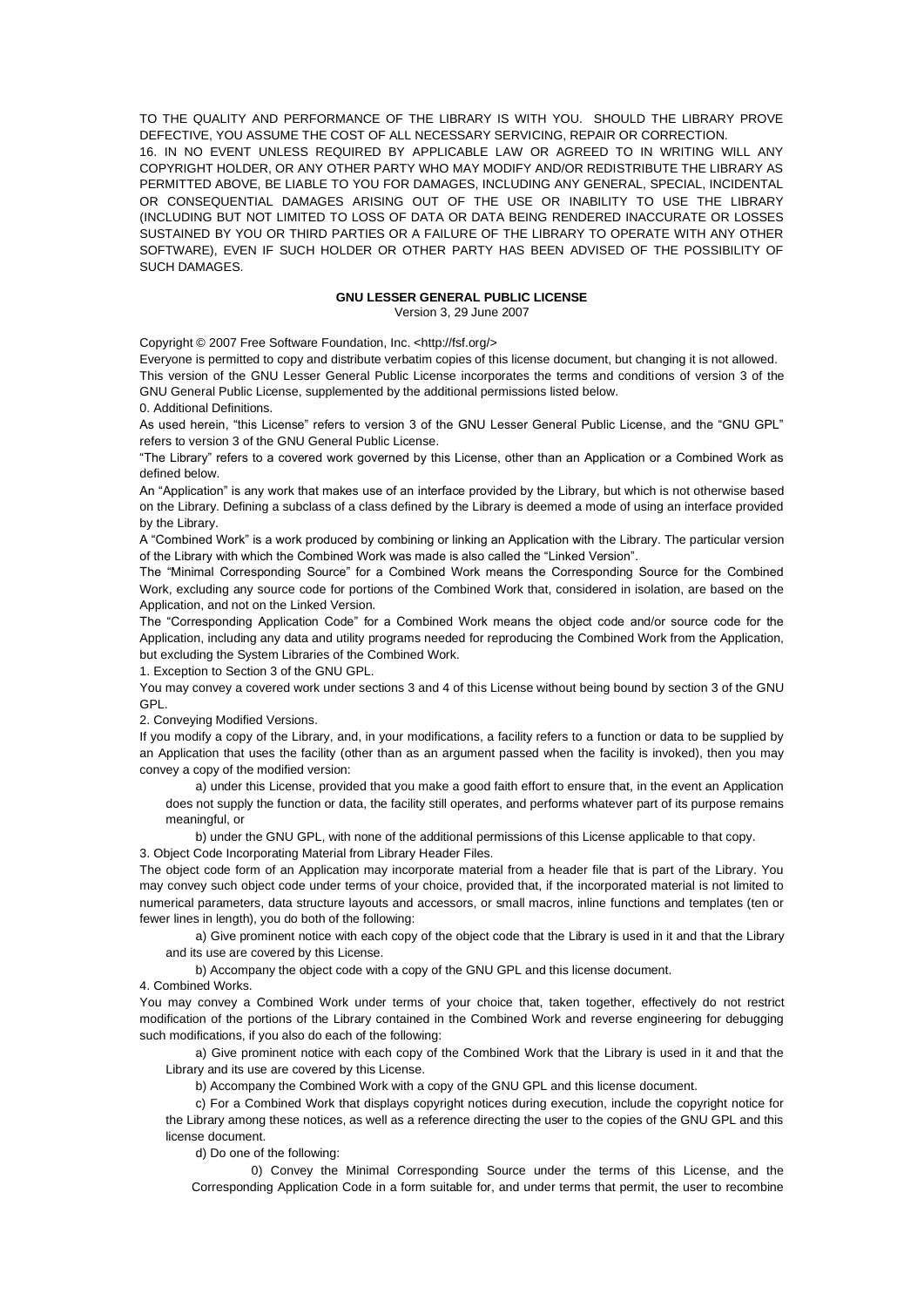or relink the Application with a modified version of the Linked Version to produce a modified Combined Work, in the manner specified by section 6 of the GNU GPL for conveying Corresponding Source.

1) Use a suitable shared library mechanism for linking with the Library. A suitable mechanism is one that (a) uses at run time a copy of the Library already present on the user's computer system, and (b) will operate properly with a modified version of the Library that is interface-compatible with the Linked Version.

e) Provide Installation Information, but only if you would otherwise be required to provide such information under section 6 of the GNU GPL, and only to the extent that such information is necessary to install and execute a modified version of the Combined Work produced by recombining or relinking the Application with a modified version of the Linked Version. (If you use option 4d0, the Installation Information must accompany the Minimal Corresponding Source and Corresponding Application Code. If you use option 4d1, you must provide the Installation Information in the manner specified by section 6 of the GNU GPL for conveying Corresponding Source.)

### 5. Combined Libraries.

You may place library facilities that are a work based on the Library side by side in a single library together with other library facilities that are not Applications and are not covered by this License, and convey such a combined library under terms of your choice, if you do both of the following:

a) Accompany the combined library with a copy of the same work based on the Library, uncombined with any other library facilities, conveyed under the terms of this License.

b) Give prominent notice with the combined library that part of it is a work based on the Library, and explaining where to find the accompanying uncombined form of the same work.

6. Revised Versions of the GNU Lesser General Public License.

The Free Software Foundation may publish revised and/or new versions of the GNU Lesser General Public License from time to time. Such new versions will be similar in spirit to the present version, but may differ in detail to address new problems or concerns.

Each version is given a distinguishing version number. If the Library as you received it specifies that a certain numbered version of the GNU Lesser General Public License "or any later version" applies to it, you have the option of following the terms and conditions either of that published version or of any later version published by the Free Software Foundation. If the Library as you received it does not specify a version number of the GNU Lesser General Public License, you may choose any version of the GNU Lesser General Public License ever published by the Free Software Foundation.

If the Library as you received it specifies that a proxy can decide whether future versions of the GNU Lesser General Public License shall apply, that proxy's public statement of acceptance of any version is permanent authorization for you to choose that version for the Library.

### **GNU GENERAL PUBLIC LICENSE**

Version 2, June 1991

Copyright (C) 1989, 1991 Free Software Foundation, Inc.

51 Franklin Street, Fifth Floor, Boston, MA 02110-1301, USA

Everyone is permitted to copy and distribute verbatim copies

of this license document, but changing it is not allowed.

Preamble

The licenses for most software are designed to take away your freedom to share and change it. By contrast, the GNU General Public License is intended to guarantee your freedom to share and change free software--to make sure the software is free for all its users. This General Public License applies to most of the Free Software Foundation's software and to any other program whose authors commit to using it. (Some other Free Software Foundation software is covered by the GNU Lesser General Public License instead.) You can apply it to your programs, too.

When we speak of free software, we are referring to freedom, not price. Our General Public Licenses are designed to make sure that you have the freedom to distribute copies of free software (and charge for this service if you wish), that you receive source code or can get it if you want it, that you can change the software or use pieces of it in new free programs; and that you know you can do these things.

To protect your rights, we need to make restrictions that forbid anyone to deny you these rights or to ask you to surrender the rights. These restrictions translate to certain responsibilities for you if you distribute copies of the software, or if you modify it.

For example, if you distribute copies of such a program, whether gratis or for a fee, you must give the recipients all the rights that you have. You must make sure that they, too, receive or can get the source code. And you must show them these terms so they know their rights.

We protect your rights with two steps: (1) copyright the software, and (2) offer you this license which gives you legal permission to copy, distribute and/or modify the software.

Also, for each author's protection and ours, we want to make certain that everyone understands that there is no warranty for this free software. If the software is modified by someone else and passed on, we want its recipients to know that what they have is not the original, so that any problems introduced by others will not reflect on the original authors' reputations.

Finally, any free program is threatened constantly by software patents. We wish to avoid the danger that redistributors of a free program will individually obtain patent licenses, in effect making the program proprietary. To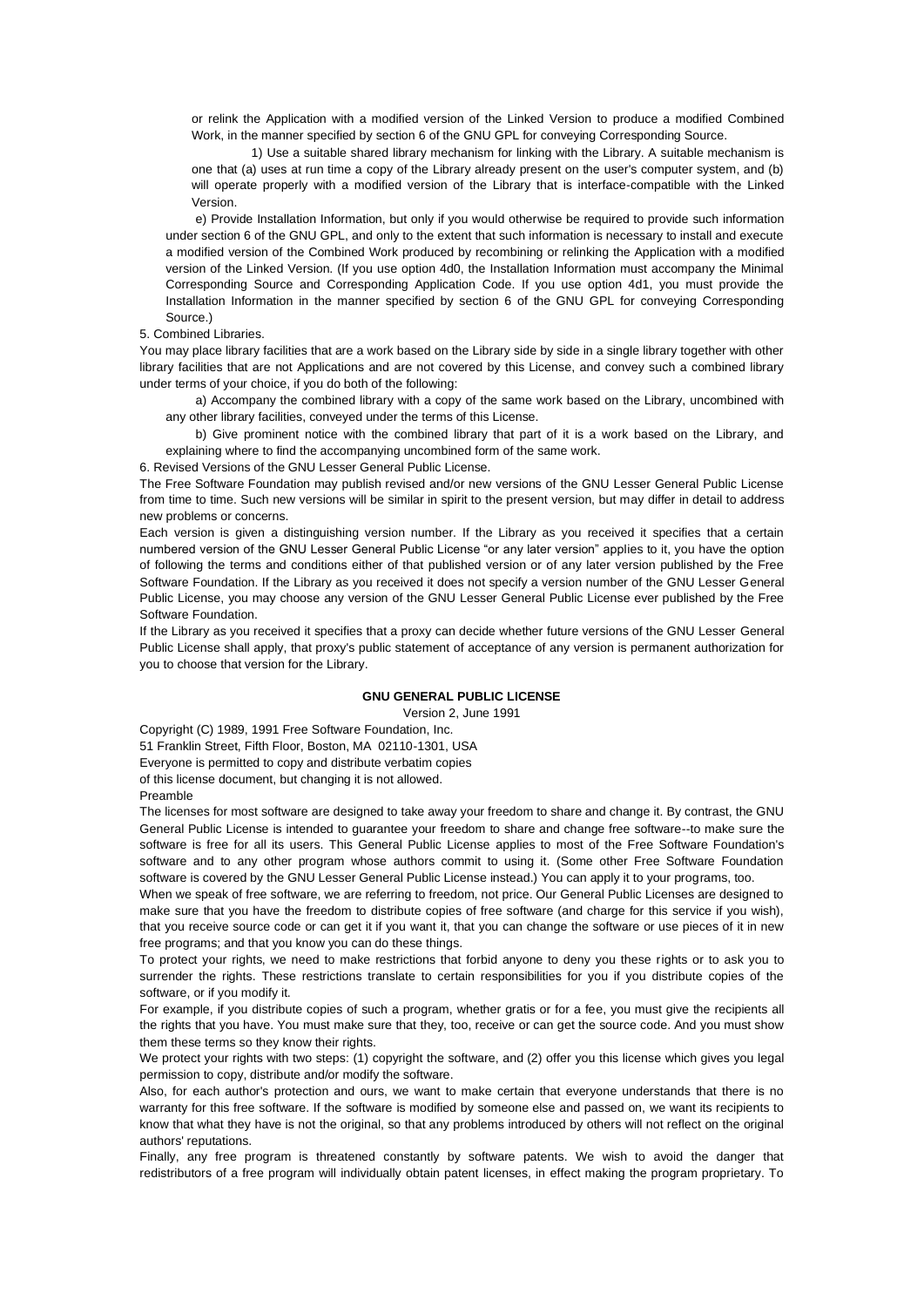prevent this, we have made it clear that any patent must be licensed for everyone's free use or not licensed at all. The precise terms and conditions for copying, distribution and modification follow.

TERMS AND CONDITIONS FOR COPYING, DISTRIBUTION AND MODIFICATION

0. This License applies to any program or other work which contains a notice placed by the copyright holder saying it may be distributed under the terms of this General Public License. The "Program", below, refers to any such program or work, and a "work based on the Program" means either the Program or any derivative work under copyright law: that is to say, a work containing the Program or a portion of it, either verbatim or with modifications and/or translated into another language. (Hereinafter, translation is included without limitation in the term "modification".) Each licensee is addressed as "you".

Activities other than copying, distribution and modification are not covered by this License; they are outside its scope. The act of running the Program is not restricted, and the output from the Program is covered only if its contents constitute a work based on the Program (independent of having been made by running the Program). Whether that is true depends on what the Program does.

1. You may copy and distribute verbatim copies of the Program's source code as you receive it, in any medium, provided that you conspicuously and appropriately publish on each copy an appropriate copyright notice and disclaimer of warranty; keep intact all the notices that refer to this License and to the absence of any warranty; and give any other recipients of the Program a copy of this License along with the Program.

You may charge a fee for the physical act of transferring a copy, and you may at your option offer warranty protection in exchange for a fee.

2. You may modify your copy or copies of the Program or any portion of it, thus forming a work based on the Program, and copy and distribute such modifications or work under the terms of Section 1 above, provided that you also meet all of these conditions:

a) You must cause the modified files to carry prominent notices stating that you changed the files and the date of any change.

b) You must cause any work that you distribute or publish, that in whole or in part contains or is derived from the Program or any part thereof, to be licensed as a whole at no charge to all third parties under the terms of this License.

c) If the modified program normally reads commands interactively when run, you must cause it, when started running for such interactive use in the most ordinary way, to print or display an announcement including an appropriate copyright notice and a notice that there is no warranty (or else, saying that you provide a warranty) and that users may redistribute the program under these conditions, and telling the user how to view a copy of this License. (Exception: if the Program itself is interactive but does not normally print such an announcement, your work based on the Program is not required to print an announcement.)

These requirements apply to the modified work as a whole. If identifiable sections of that work are not derived from the Program, and can be reasonably considered independent and separate works in themselves, then this License, and its terms, do not apply to those sections when you distribute them as separate works. But when you distribute the same sections as part of a whole which is a work based on the Program, the distribution of the whole must be on the terms of this License, whose permissions for other licensees extend to the entire whole, and thus to each and every part regardless of who wrote it.

Thus, it is not the intent of this section to claim rights or contest your rights to work written entirely by you; rather, the intent is to exercise the right to control the distribution of derivative or collective works based on the Program.

In addition, mere aggregation of another work not based on the Program with the Program (or with a work based on the Program) on a volume of a storage or distribution medium does not bring the other work under the scope of this License.

3. You may copy and distribute the Program (or a work based on it, under Section 2) in object code or executable form under the terms of Sections 1 and 2 above provided that you also do one of the following:

a) Accompany it with the complete corresponding machine-readable source code, which must be distributed under the terms of Sections 1 and 2 above on a medium customarily used for software interchange; or,

b) Accompany it with a written offer, valid for at least three years, to give any third party, for a charge no more than your cost of physically performing source distribution, a complete machine-readable copy of the corresponding source code, to be distributed under the terms of Sections 1 and 2 above on a medium customarily used for software interchange; or,

c) Accompany it with the information you received as to the offer to distribute corresponding source code. (This alternative is allowed only for noncommercial distribution and only if you received the program in object code or executable form with such an offer, in accord with Subsection b above.)

The source code for a work means the preferred form of the work for making modifications to it. For an executable work, complete source code means all the source code for all modules it contains, plus any associated interface definition files, plus the scripts used to control compilation and installation of the executable. However, as a special exception, the source code distributed need not include anything that is normally distributed (in either source or binary form) with the major components (compiler, kernel, and so on) of the operating system on which the executable runs, unless that component itself accompanies the executable.

If distribution of executable or object code is made by offering access to copy from a designated place, then offering equivalent access to copy the source code from the same place counts as distribution of the source code, even though third parties are not compelled to copy the source along with the object code.

4. You may not copy, modify, sublicense, or distribute the Program except as expressly provided under this License. Any attempt otherwise to copy, modify, sublicense or distribute the Program is void, and will automatically terminate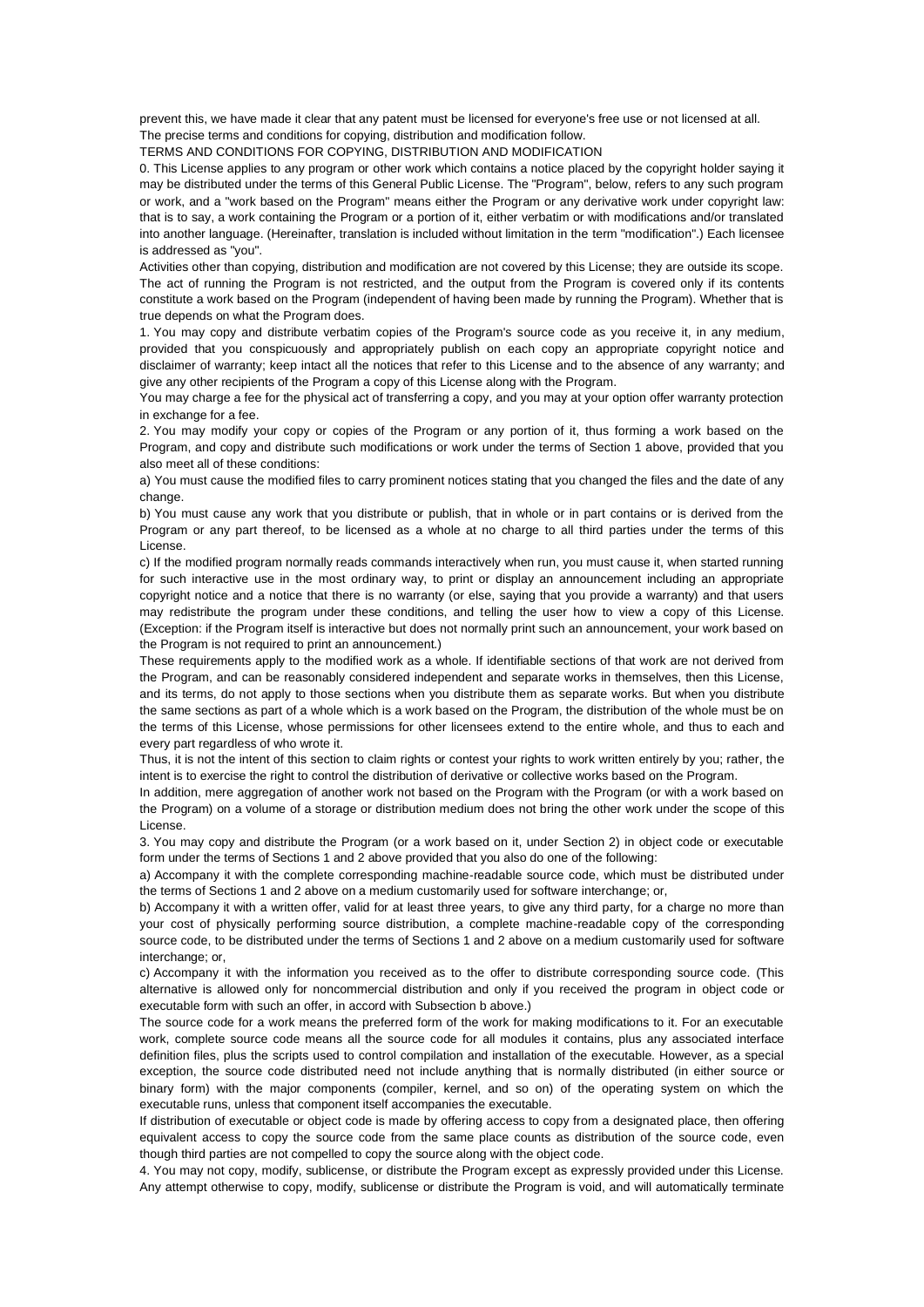your rights under this License. However, parties who have received copies, or rights, from you under this License will not have their licenses terminated so long as such parties remain in full compliance.

5. You are not required to accept this License, since you have not signed it. However, nothing else grants you permission to modify or distribute the Program or its derivative works. These actions are prohibited by law if you do not accept this License. Therefore, by modifying or distributing the Program (or any work based on the Program), you indicate your acceptance of this License to do so, and all its terms and conditions for copying, distributing or modifying the Program or works based on it.

6. Each time you redistribute the Program (or any work based on the Program), the recipient automatically receives a license from the original licensor to copy, distribute or modify the Program subject to these terms and conditions. You may not impose any further restrictions on the recipients' exercise of the rights granted herein. You are not responsible for enforcing compliance by third parties to this License.

7. If, as a consequence of a court judgment or allegation of patent infringement or for any other reason (not limited to patent issues), conditions are imposed on you (whether by court order, agreement or otherwise) that contradict the conditions of this License, they do not excuse you from the conditions of this License. If you cannot distribute so as to satisfy simultaneously your obligations under this License and any other pertinent obligations, then as a consequence you may not distribute the Program at all. For example, if a patent license would not permit royalty-free redistribution of the Program by all those who receive copies directly or indirectly through you, then the only way you could satisfy both it and this License would be to refrain entirely from distribution of the Program.

If any portion of this section is held invalid or unenforceable under any particular circumstance, the balance of the section is intended to apply and the section as a whole is intended to apply in other circumstances.

It is not the purpose of this section to induce you to infringe any patents or other property right claims or to contest validity of any such claims; this section has the sole purpose of protecting the integrity of the free software distribution system, which is implemented by public license practices. Many people have made generous contributions to the wide range of software distributed through that system in reliance on consistent application of that system; it is up to the author/donor to decide if he or she is willing to distribute software through any other system and a licensee cannot impose that choice.

This section is intended to make thoroughly clear what is believed to be a consequence of the rest of this License.

8. If the distribution and/or use of the Program is restricted in certain countries either by patents or by copyrighted interfaces, the original copyright holder who places the Program under this License may add an explicit geographical distribution limitation excluding those countries, so that distribution is permitted only in or among countries not thus excluded. In such case, this License incorporates the limitation as if written in the body of this License.

9. The Free Software Foundation may publish revised and/or new versions of the General Public License from time to time. Such new versions will be similar in spirit to the present version, but may differ in detail to address new problems or concerns.

Each version is given a distinguishing version number. If the Program specifies a version number of this License which applies to it and "any later version", you have the option of following the terms and conditions either of that version or of any later version published by the Free Software Foundation. If the Program does not specify a version number of this License, you may choose any version ever published by the Free Software Foundation.

10. If you wish to incorporate parts of the Program into other free programs whose distribution conditions are different, write to the author to ask for permission. For software which is copyrighted by the Free Software Foundation, write to the Free Software Foundation; we sometimes make exceptions for this. Our decision will be guided by the two goals of preserving the free status of all derivatives of our free software and of promoting the sharing and reuse of software generally.

NO WARRANTY

11. BECAUSE THE PROGRAM IS LICENSED FREE OF CHARGE, THERE IS NO WARRANTY FOR THE PROGRAM, TO THE EXTENT PERMITTED BY APPLICABLE LAW. EXCEPT WHEN OTHERWISE STATED IN WRITING THE COPYRIGHT HOLDERS AND/OR OTHER PARTIES PROVIDE THE PROGRAM "AS IS" WITHOUT WARRANTY OF ANY KIND, EITHER EXPRESSED OR IMPLIED, INCLUDING, BUT NOT LIMITED TO, THE IMPLIED WARRANTIES OF MERCHANTABILITY AND FITNESS FOR A PARTICULAR PURPOSE. THE ENTIRE RISK AS TO THE QUALITY AND PERFORMANCE OF THE PROGRAM IS WITH YOU. SHOULD THE PROGRAM PROVE DEFECTIVE, YOU ASSUME THE COST OF ALL NECESSARY SERVICING, REPAIR OR CORRECTION. 12. IN NO EVENT UNLESS REQUIRED BY APPLICABLE LAW OR AGREED TO IN WRITING WILL ANY COPYRIGHT HOLDER, OR ANY OTHER PARTY WHO MAY MODIFY AND/OR REDISTRIBUTE THE PROGRAM AS PERMITTED ABOVE, BE LIABLE TO YOU FOR DAMAGES, INCLUDING ANY GENERAL, SPECIAL, INCIDENTAL OR CONSEQUENTIAL DAMAGES ARISING OUT OF THE USE OR INABILITY TO USE THE PROGRAM (INCLUDING BUT NOT LIMITED TO LOSS OF DATA OR DATA BEING RENDERED INACCURATE OR LOSSES SUSTAINED BY YOU OR THIRD PARTIES OR A FAILURE OF THE PROGRAM TO OPERATE WITH ANY OTHER PROGRAMS), EVEN IF SUCH HOLDER OR OTHER PARTY HAS BEEN ADVISED OF THE

#### **GNU GENERAL PUBLIC LICENSE**

Version 3, 29 June 2007

Copyright © 2007 Free Software Foundation, Inc. [<http://fsf.org/>](http://fsf.org/)

POSSIBILITY OF SUCH DAMAGES.

Everyone is permitted to copy and distribute verbatim copies of this license document, but changing it is not allowed. **Preamble**

The GNU General Public License is a free, copyleft license for software and other kinds of works.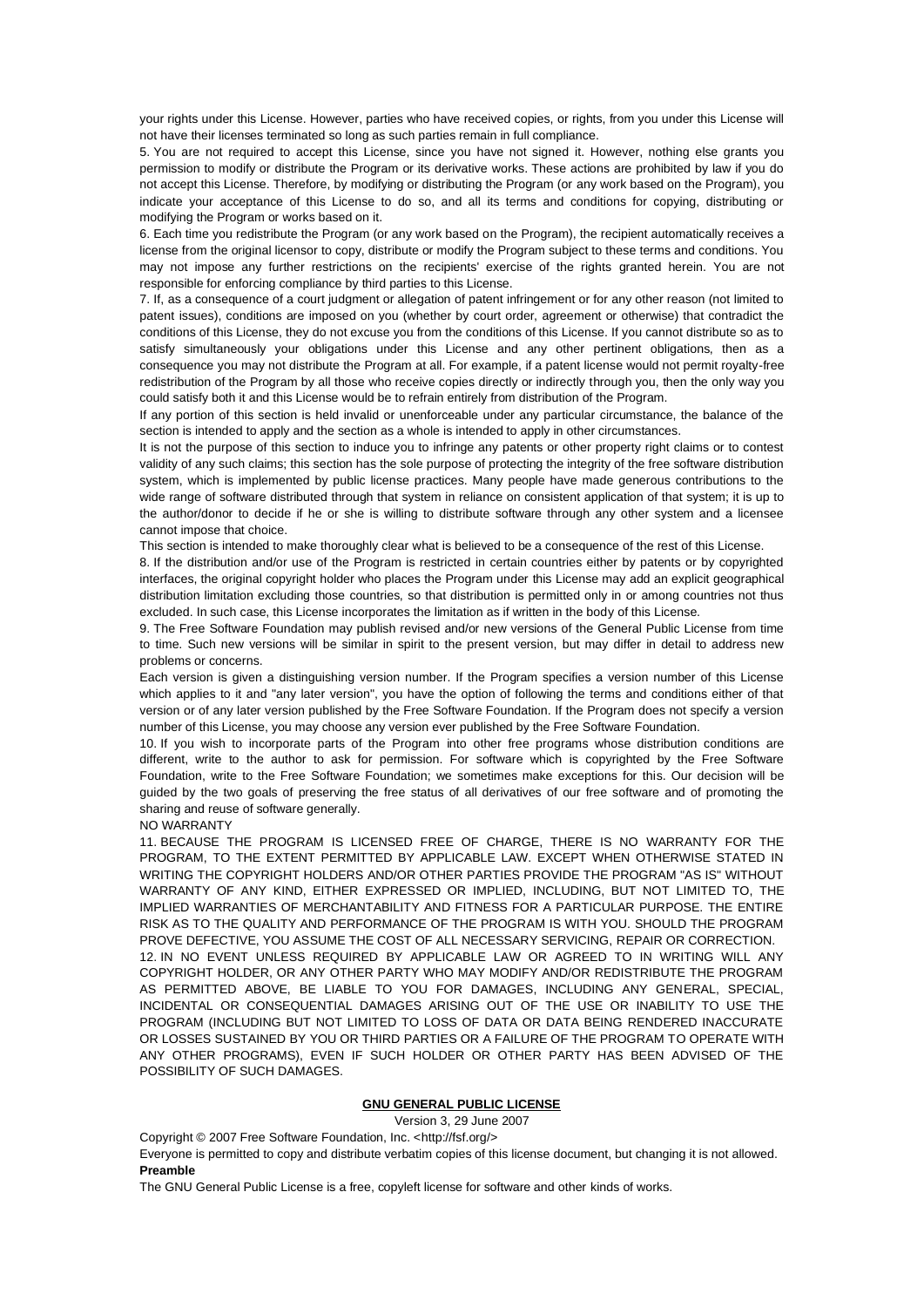The licenses for most software and other practical works are designed to take away your freedom to share and change the works. By contrast, the GNU General Public License is intended to guarantee your freedom to share and change all versions of a program--to make sure it remains free software for all its users. We, the Free Software Foundation, use the GNU General Public License for most of our software; it applies also to any other work released this way by its authors. You can apply it to your programs, too.

When we speak of free software, we are referring to freedom, not price. Our General Public Licenses are designed to make sure that you have the freedom to distribute copies of free software (and charge for them if you wish), that you receive source code or can get it if you want it, that you can change the software or use pieces of it in new free programs, and that you know you can do these things.

To protect your rights, we need to prevent others from denying you these rights or asking you to surrender the rights. Therefore, you have certain responsibilities if you distribute copies of the software, or if you modify it: responsibilities to respect the freedom of others.

For example, if you distribute copies of such a program, whether gratis or for a fee, you must pass on to the recipients the same freedoms that you received. You must make sure that they, too, receive or can get the source code. And you must show them these terms so they know their rights.

Developers that use the GNU GPL protect your rights with two steps: (1) assert copyright on the software, and (2) offer you this License giving you legal permission to copy, distribute and/or modify it.

For the developers' and authors' protection, the GPL clearly explains that there is no warranty for this free software. For both users' and authors' sake, the GPL requires that modified versions be marked as changed, so that their problems will not be attributed erroneously to authors of previous versions.

Some devices are designed to deny users access to install or run modified versions of the software inside them, although the manufacturer can do so. This is fundamentally incompatible with the aim of protecting users' freedom to change the software. The systematic pattern of such abuse occurs in the area of products for individuals to use, which is precisely where it is most unacceptable. Therefore, we have designed this version of the GPL to prohibit the practice for those products. If such problems arise substantially in other domains, we stand ready to extend this provision to those domains in future versions of the GPL, as needed to protect the freedom of users.

Finally, every program is threatened constantly by software patents. States should not allow patents to restrict development and use of software on general-purpose computers, but in those that do, we wish to avoid the special danger that patents applied to a free program could make it effectively proprietary. To prevent this, the GPL assures that patents cannot be used to render the program non-free.

The precise terms and conditions for copying, distribution and modification follow.

### **TERMS AND CONDITIONS**

### **0. Definitions.**

"This License" refers to version 3 of the GNU General Public License.

"Copyright" also means copyright-like laws that apply to other kinds of works, such as semiconductor masks.

"The Program" refers to any copyrightable work licensed under this License. Each licensee is addressed as "you". "Licensees" and "recipients" may be individuals or organizations.

To "modify" a work means to copy from or adapt all or part of the work in a fashion requiring copyright permission, other than the making of an exact copy. The resulting work is called a "modified version" of the earlier work or a work "based on" the earlier work.

A "covered work" means either the unmodified Program or a work based on the Program.

To "propagate" a work means to do anything with it that, without permission, would make you directly or secondarily liable for infringement under applicable copyright law, except executing it on a computer or modifying a private copy. Propagation includes copying, distribution (with or without modification), making available to the public, and in some countries other activities as well.

To "convey" a work means any kind of propagation that enables other parties to make or receive copies. Mere interaction with a user through a computer network, with no transfer of a copy, is not conveying.

An interactive user interface displays "Appropriate Legal Notices" to the extent that it includes a convenient and prominently visible feature that (1) displays an appropriate copyright notice, and (2) tells the user that there is no warranty for the work (except to the extent that warranties are provided), that licensees may convey the work under this License, and how to view a copy of this License. If the interface presents a list of user commands or options, such as a menu, a prominent item in the list meets this criterion.

#### **1. Source Code.**

The "source code" for a work means the preferred form of the work for making modifications to it. "Object code" means any non-source form of a work.

A "Standard Interface" means an interface that either is an official standard defined by a recognized standards body, or, in the case of interfaces specified for a particular programming language, one that is widely used among developers working in that language.

The "System Libraries" of an executable work include anything, other than the work as a whole, that (a) is included in the normal form of packaging a Major Component, but which is not part of that Major Component, and (b) serves only to enable use of the work with that Major Component, or to implement a Standard Interface for which an implementation is available to the public in source code form. A "Major Component", in this context, means a major essential component (kernel, window system, and so on) of the specific operating system (if any) on which the executable work runs, or a compiler used to produce the work, or an object code interpreter used to run it.

The "Corresponding Source" for a work in object code form means all the source code needed to generate, install, and (for an executable work) run the object code and to modify the work, including scripts to control those activities.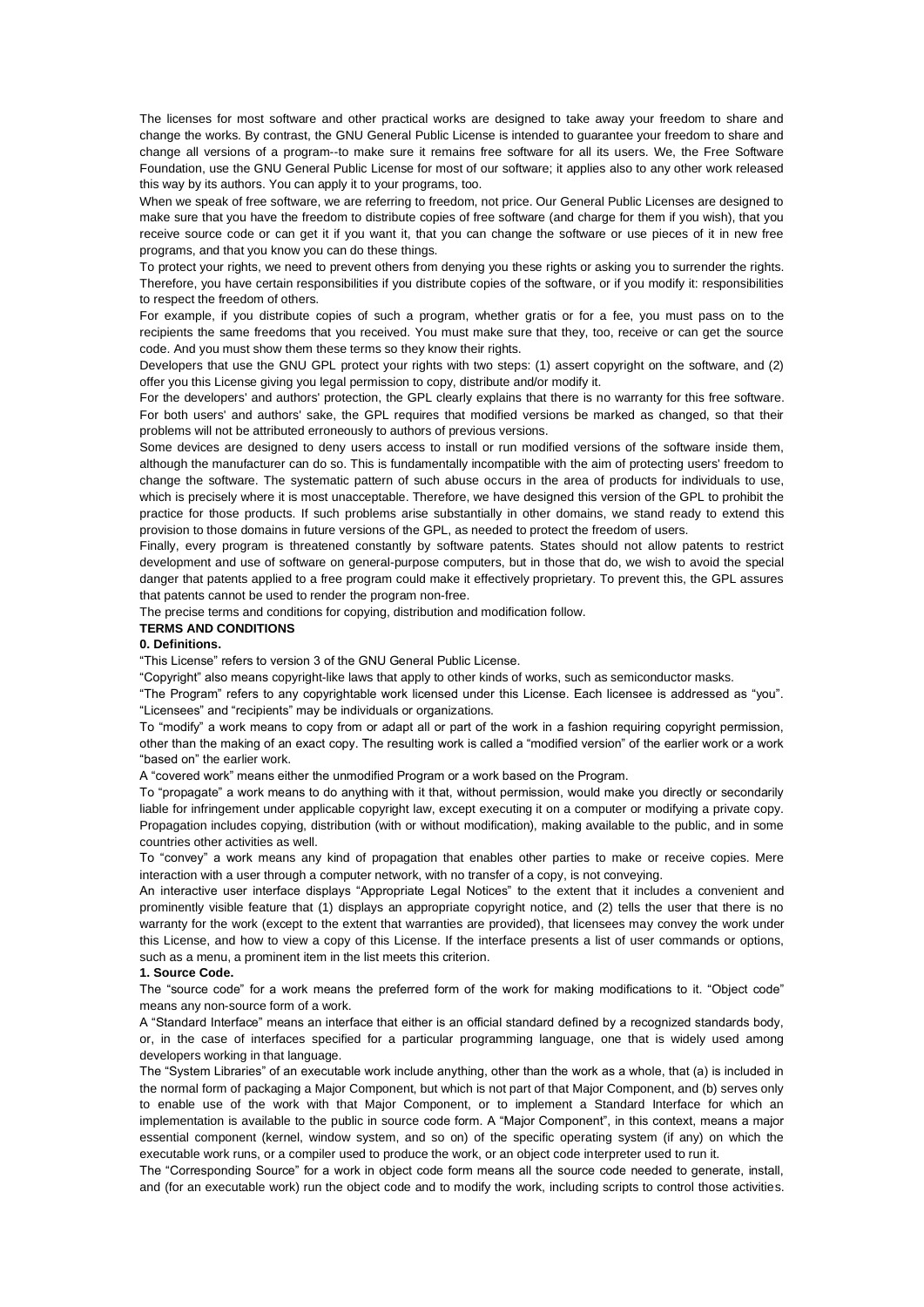However, it does not include the work's System Libraries, or general-purpose tools or generally available free programs which are used unmodified in performing those activities but which are not part of the work. For example, Corresponding Source includes interface definition files associated with source files for the work, and the source code for shared libraries and dynamically linked subprograms that the work is specifically designed to require, such as by intimate data communication or control flow between those subprograms and other parts of the work.

The Corresponding Source need not include anything that users can regenerate automatically from other parts of the Corresponding Source.

The Corresponding Source for a work in source code form is that same work.

#### **2. Basic Permissions.**

All rights granted under this License are granted for the term of copyright on the Program, and are irrevocable provided the stated conditions are met. This License explicitly affirms your unlimited permission to run the unmodified Program. The output from running a covered work is covered by this License only if the output, given its content, constitutes a covered work. This License acknowledges your rights of fair use or other equivalent, as provided by copyright law.

You may make, run and propagate covered works that you do not convey, without conditions so long as your license otherwise remains in force. You may convey covered works to others for the sole purpose of having them make modifications exclusively for you, or provide you with facilities for running those works, provided that you comply with the terms of this License in conveying all material for which you do not control copyright. Those thus making or running the covered works for you must do so exclusively on your behalf, under your direction and control, on terms that prohibit them from making any copies of your copyrighted material outside their relationship with you.

Conveying under any other circumstances is permitted solely under the conditions stated below. Sublicensing is not allowed; section 10 makes it unnecessary.

#### **3. Protecting Users' Legal Rights From Anti-Circumvention Law.**

No covered work shall be deemed part of an effective technological measure under any applicable law fulfilling obligations under article 11 of the WIPO copyright treaty adopted on 20 December 1996, or similar laws prohibiting or restricting circumvention of such measures.

When you convey a covered work, you waive any legal power to forbid circumvention of technological measures to the extent such circumvention is effected by exercising rights under this License with respect to the covered work, and you disclaim any intention to limit operation or modification of the work as a means of enforcing, against the work's users, your or third parties' legal rights to forbid circumvention of technological measures.

### **4. Conveying Verbatim Copies.**

You may convey verbatim copies of the Program's source code as you receive it, in any medium, provided that you conspicuously and appropriately publish on each copy an appropriate copyright notice; keep intact all notices stating that this License and any non-permissive terms added in accord with section 7 apply to the code; keep intact all notices of the absence of any warranty; and give all recipients a copy of this License along with the Program.

You may charge any price or no price for each copy that you convey, and you may offer support or warranty protection for a fee.

#### **5. Conveying Modified Source Versions.**

You may convey a work based on the Program, or the modifications to produce it from the Program, in the form of source code under the terms of section 4, provided that you also meet all of these conditions:

a) The work must carry prominent notices stating that you modified it, and giving a relevant date.

b) The work must carry prominent notices stating that it is released under this License and any conditions added under section 7. This requirement modifies the requirement in section 4 to "keep intact all notices".

c) You must license the entire work, as a whole, under this License to anyone who comes into possession of a copy. This License will therefore apply, along with any applicable section 7 additional terms, to the whole of the work, and all its parts, regardless of how they are packaged. This License gives no permission to license the work in any other way, but it does not invalidate such permission if you have separately received it.

d) If the work has interactive user interfaces, each must display Appropriate Legal Notices; however, if the Program has interactive interfaces that do not display Appropriate Legal Notices, your work need not make them do so.

A compilation of a covered work with other separate and independent works, which are not by their nature extensions of the covered work, and which are not combined with it such as to form a larger program, in or on a volume of a storage or distribution medium, is called an "aggregate" if the compilation and its resulting copyright are not used to limit the access or legal rights of the compilation's users beyond what the individual works permit. Inclusion of a covered work in an aggregate does not cause this License to apply to the other parts of the aggregate.

#### **6. Conveying Non-Source Forms.**

You may convey a covered work in object code form under the terms of sections 4 and 5, provided that you also convey the machine-readable Corresponding Source under the terms of this License, in one of these ways:

a) Convey the object code in, or embodied in, a physical product (including a physical distribution medium), accompanied by the Corresponding Source fixed on a durable physical medium customarily used for software interchange.

b) Convey the object code in, or embodied in, a physical product (including a physical distribution medium), accompanied by a written offer, valid for at least three years and valid for as long as you offer spare parts or customer support for that product model, to give anyone who possesses the object code either (1) a copy of the Corresponding Source for all the software in the product that is covered by this License, on a durable physical medium customarily used for software interchange, for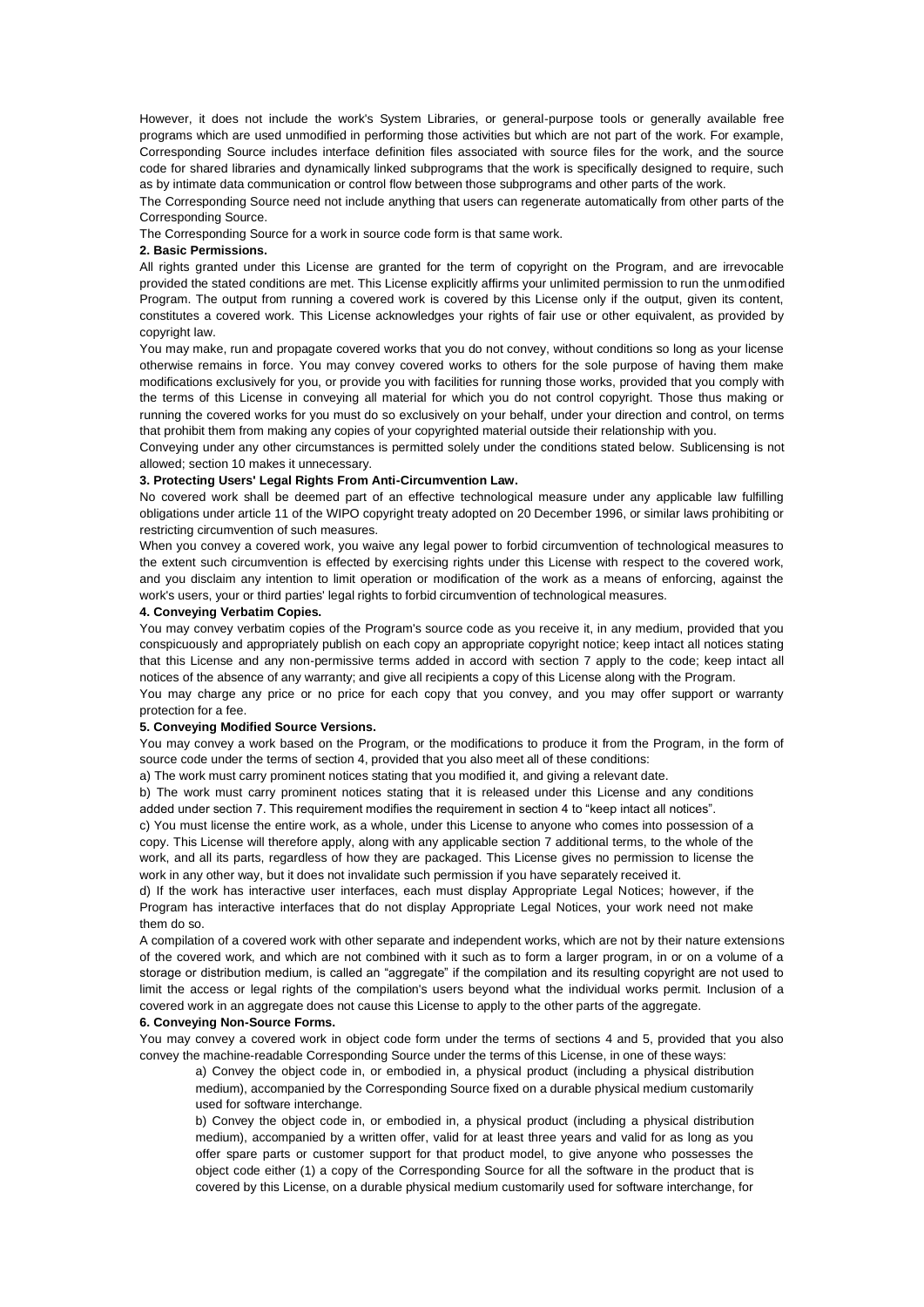a price no more than your reasonable cost of physically performing this conveying of source, or (2) access to copy the Corresponding Source from a network server at no charge.

c) Convey individual copies of the object code with a copy of the written offer to provide the Corresponding Source. This alternative is allowed only occasionally and noncommercially, and only if you received the object code with such an offer, in accord with subsection 6b.

d) Convey the object code by offering access from a designated place (gratis or for a charge), and offer equivalent access to the Corresponding Source in the same way through the same place at no further charge. You need not require recipients to copy the Corresponding Source along with the object code. If the place to copy the object code is a network server, the Corresponding Source may be on a different server (operated by you or a third party) that supports equivalent copying facilities, provided you maintain clear directions next to the object code saying where to find the Corresponding Source. Regardless of what server hosts the Corresponding Source, you remain obligated to ensure that it is available for as long as needed to satisfy these requirements.

e) Convey the object code using peer-to-peer transmission, provided you inform other peers where the object code and Corresponding Source of the work are being offered to the general public at no charge under subsection 6d.

A separable portion of the object code, whose source code is excluded from the Corresponding Source as a System Library, need not be included in conveying the object code work.

A "User Product" is either (1) a "consumer product", which means any tangible personal property which is normally used for personal, family, or household purposes, or (2) anything designed or sold for incorporation into a dwelling. In determining whether a product is a consumer product, doubtful cases shall be resolved in favor of coverage. For a particular product received by a particular user, "normally used" refers to a typical or common use of that class of product, regardless of the status of the particular user or of the way in which the particular user actually uses, or expects or is expected to use, the product. A product is a consumer product regardless of whether the product has substantial commercial, industrial or non-consumer uses, unless such uses represent the only significant mode of use of the product.

"Installation Information" for a User Product means any methods, procedures, authorization keys, or other information required to install and execute modified versions of a covered work in that User Product from a modified version of its Corresponding Source. The information must suffice to ensure that the continued functioning of the modified object code is in no case prevented or interfered with solely because modification has been made.

If you convey an object code work under this section in, or with, or specifically for use in, a User Product, and the conveying occurs as part of a transaction in which the right of possession and use of the User Product is transferred to the recipient in perpetuity or for a fixed term (regardless of how the transaction is characterized), the Corresponding Source conveyed under this section must be accompanied by the Installation Information. But this requirement does not apply if neither you nor any third party retains the ability to install modified object code on the User Product (for example, the work has been installed in ROM).

The requirement to provide Installation Information does not include a requirement to continue to provide support service, warranty, or updates for a work that has been modified or installed by the recipient, or for the User Product in which it has been modified or installed. Access to a network may be denied when the modification itself materially and adversely affects the operation of the network or violates the rules and protocols for communication across the network.

Corresponding Source conveyed, and Installation Information provided, in accord with this section must be in a format that is publicly documented (and with an implementation available to the public in source code form), and must require no special password or key for unpacking, reading or copying.

### **7. Additional Terms.**

"Additional permissions" are terms that supplement the terms of this License by making exceptions from one or more of its conditions. Additional permissions that are applicable to the entire Program shall be treated as though they were included in this License, to the extent that they are valid under applicable law. If additional permissions apply only to part of the Program, that part may be used separately under those permissions, but the entire Program remains governed by this License without regard to the additional permissions.

When you convey a copy of a covered work, you may at your option remove any additional permissions from that copy, or from any part of it. (Additional permissions may be written to require their own removal in certain cases when you modify the work.) You may place additional permissions on material, added by you to a covered work, for which you have or can give appropriate copyright permission.

Notwithstanding any other provision of this License, for material you add to a covered work, you may (if authorized by the copyright holders of that material) supplement the terms of this License with terms:

a) Disclaiming warranty or limiting liability differently from the terms of sections 15 and 16 of this License; or

b) Requiring preservation of specified reasonable legal notices or author attributions in that material or in the Appropriate Legal Notices displayed by works containing it; or

c) Prohibiting misrepresentation of the origin of that material, or requiring that modified versions of such material be marked in reasonable ways as different from the original version; or

d) Limiting the use for publicity purposes of names of licensors or authors of the material; or

e) Declining to grant rights under trademark law for use of some trade names, trademarks, or service marks; or f) Requiring indemnification of licensors and authors of that material by anyone who conveys the material (or modified versions of it) with contractual assumptions of liability to the recipient, for any liability that these contractual assumptions directly impose on those licensors and authors.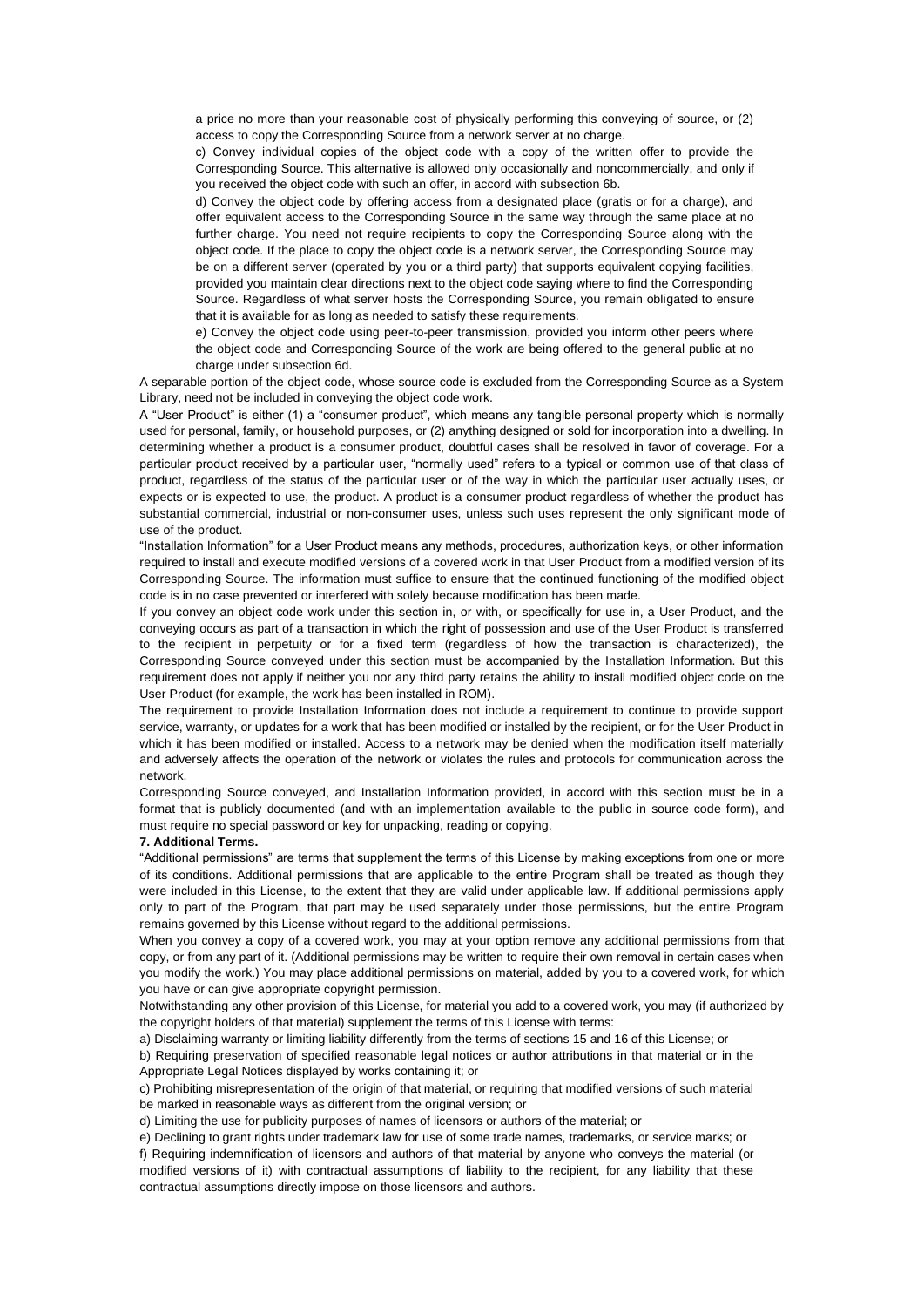All other non-permissive additional terms are considered "further restrictions" within the meaning of section 10. If the Program as you received it, or any part of it, contains a notice stating that it is governed by this License along with a term that is a further restriction, you may remove that term. If a license document contains a further restriction but permits relicensing or conveying under this License, you may add to a covered work material governed by the terms of that license document, provided that the further restriction does not survive such relicensing or conveying.

If you add terms to a covered work in accord with this section, you must place, in the relevant source files, a statement of the additional terms that apply to those files, or a notice indicating where to find the applicable terms.

Additional terms, permissive or non-permissive, may be stated in the form of a separately written license, or stated as exceptions; the above requirements apply either way.

### **8. Termination.**

You may not propagate or modify a covered work except as expressly provided under this License. Any attempt otherwise to propagate or modify it is void, and will automatically terminate your rights under this License (including any patent licenses granted under the third paragraph of section 11).

However, if you cease all violation of this License, then your license from a particular copyright holder is reinstated (a) provisionally, unless and until the copyright holder explicitly and finally terminates your license, and (b) permanently, if the copyright holder fails to notify you of the violation by some reasonable means prior to 60 days after the cessation.

Moreover, your license from a particular copyright holder is reinstated permanently if the copyright holder notifies you of the violation by some reasonable means, this is the first time you have received notice of violation of this License (for any work) from that copyright holder, and you cure the violation prior to 30 days after your receipt of the notice.

Termination of your rights under this section does not terminate the licenses of parties who have received copies or rights from you under this License. If your rights have been terminated and not permanently reinstated, you do not qualify to receive new licenses for the same material under section 10.

#### **9. Acceptance Not Required for Having Copies.**

You are not required to accept this License in order to receive or run a copy of the Program. Ancillary propagation of a covered work occurring solely as a consequence of using peer-to-peer transmission to receive a copy likewise does not require acceptance. However, nothing other than this License grants you permission to propagate or modify any covered work. These actions infringe copyright if you do not accept this License. Therefore, by modifying or propagating a covered work, you indicate your acceptance of this License to do so.

#### **10. Automatic Licensing of Downstream Recipients.**

Each time you convey a covered work, the recipient automatically receives a license from the original licensors, to run, modify and propagate that work, subject to this License. You are not responsible for enforcing compliance by third parties with this License.

An "entity transaction" is a transaction transferring control of an organization, or substantially all assets of one, or subdividing an organization, or merging organizations. If propagation of a covered work results from an entity transaction, each party to that transaction who receives a copy of the work also receives whatever licenses to the work the party's predecessor in interest had or could give under the previous paragraph, plus a right to possession of the Corresponding Source of the work from the predecessor in interest, if the predecessor has it or can get it with reasonable efforts.

You may not impose any further restrictions on the exercise of the rights granted or affirmed under this License. For example, you may not impose a license fee, royalty, or other charge for exercise of rights granted under this License, and you may not initiate litigation (including a cross-claim or counterclaim in a lawsuit) alleging that any patent claim is infringed by making, using, selling, offering for sale, or importing the Program or any portion of it.

#### **11. Patents.**

A "contributor" is a copyright holder who authorizes use under this License of the Program or a work on which the Program is based. The work thus licensed is called the contributor's "contributor version".

A contributor's "essential patent claims" are all patent claims owned or controlled by the contributor, whether already acquired or hereafter acquired, that would be infringed by some manner, permitted by this License, of making, using, or selling its contributor version, but do not include claims that would be infringed only as a consequence of further modification of the contributor version. For purposes of this definition, "control" includes the right to grant patent sublicenses in a manner consistent with the requirements of this License.

Each contributor grants you a non-exclusive, worldwide, royalty-free patent license under the contributor's essential patent claims, to make, use, sell, offer for sale, import and otherwise run, modify and propagate the contents of its contributor version.

In the following three paragraphs, a "patent license" is any express agreement or commitment, however denominated, not to enforce a patent (such as an express permission to practice a patent or covenant not to sue for patent infringement). To "grant" such a patent license to a party means to make such an agreement or commitment not to enforce a patent against the party.

If you convey a covered work, knowingly relying on a patent license, and the Corresponding Source of the work is not available for anyone to copy, free of charge and under the terms of this License, through a publicly available network server or other readily accessible means, then you must either (1) cause the Corresponding Source to be so available, or (2) arrange to deprive yourself of the benefit of the patent license for this particular work, or (3) arrange, in a manner consistent with the requirements of this License, to extend the patent license to downstream recipients. "Knowingly relying" means you have actual knowledge that, but for the patent license, your conveying the covered work in a country, or your recipient's use of the covered work in a country, would infringe one or more identifiable patents in that country that you have reason to believe are valid.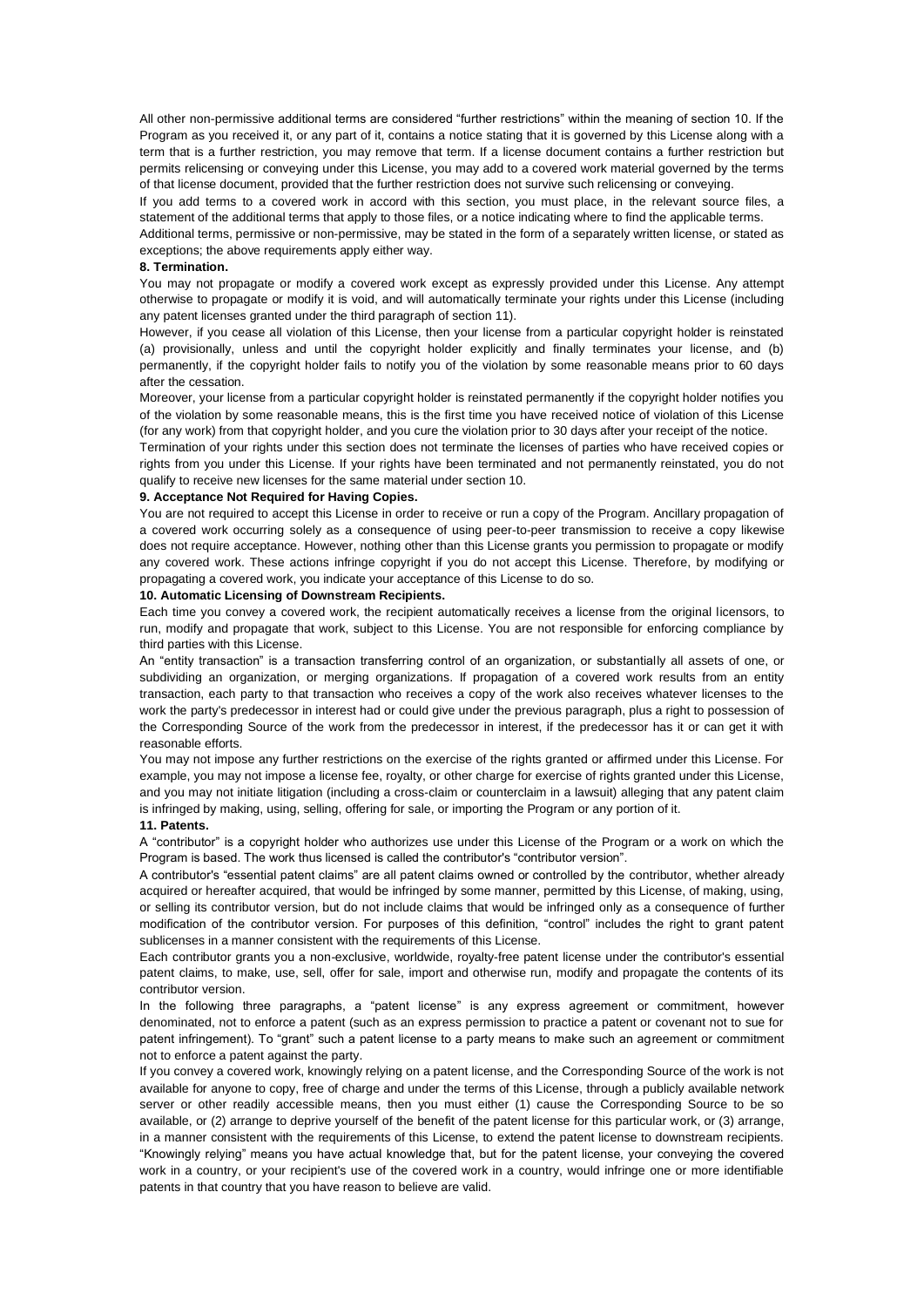If, pursuant to or in connection with a single transaction or arrangement, you convey, or propagate by procuring conveyance of, a covered work, and grant a patent license to some of the parties receiving the covered work authorizing them to use, propagate, modify or convey a specific copy of the covered work, then the patent license you grant is automatically extended to all recipients of the covered work and works based on it.

A patent license is "discriminatory" if it does not include within the scope of its coverage, prohibits the exercise of, or is conditioned on the non-exercise of one or more of the rights that are specifically granted under this License. You may not convey a covered work if you are a party to an arrangement with a third party that is in the business of distributing software, under which you make payment to the third party based on the extent of your activity of conveying the work, and under which the third party grants, to any of the parties who would receive the covered work from you, a discriminatory patent license (a) in connection with copies of the covered work conveyed by you (or copies made from those copies), or (b) primarily for and in connection with specific products or compilations that contain the covered work, unless you entered into that arrangement, or that patent license was granted, prior to 28 March 2007.

Nothing in this License shall be construed as excluding or limiting any implied license or other defenses to infringement that may otherwise be available to you under applicable patent law.

### **12. No Surrender of Others' Freedom.**

If conditions are imposed on you (whether by court order, agreement or otherwise) that contradict the conditions of this License, they do not excuse you from the conditions of this License. If you cannot convey a covered work so as to satisfy simultaneously your obligations under this License and any other pertinent obligations, then as a consequence you may not convey it at all. For example, if you agree to terms that obligate you to collect a royalty for further conveying from those to whom you convey the Program, the only way you could satisfy both those terms and this License would be to refrain entirely from conveying the Program.

### **13. Use with the GNU Affero General Public License.**

Notwithstanding any other provision of this License, you have permission to link or combine any covered work with a work licensed under version 3 of the GNU Affero General Public License into a single combined work, and to convey the resulting work. The terms of this License will continue to apply to the part which is the covered work, but the special requirements of the GNU Affero General Public License, section 13, concerning interaction through a network will apply to the combination as such.

#### **14. Revised Versions of this License.**

The Free Software Foundation may publish revised and/or new versions of the GNU General Public License from time to time. Such new versions will be similar in spirit to the present version, but may differ in detail to address new problems or concerns.

Each version is given a distinguishing version number. If the Program specifies that a certain numbered version of the GNU General Public License "or any later version" applies to it, you have the option of following the terms and conditions either of that numbered version or of any later version published by the Free Software Foundation. If the Program does not specify a version number of the GNU General Public License, you may choose any version ever published by the Free Software Foundation.

If the Program specifies that a proxy can decide which future versions of the GNU General Public License can be used, that proxy's public statement of acceptance of a version permanently authorizes you to choose that version for the Program.

Later license versions may give you additional or different permissions. However, no additional obligations are imposed on any author or copyright holder as a result of your choosing to follow a later version.

### **15. Disclaimer of Warranty.**

THERE IS NO WARRANTY FOR THE PROGRAM, TO THE EXTENT PERMITTED BY APPLICABLE LAW. EXCEPT WHEN OTHERWISE STATED IN WRITING THE COPYRIGHT HOLDERS AND/OR OTHER PARTIES PROVIDE THE PROGRAM "AS IS" WITHOUT WARRANTY OF ANY KIND, EITHER EXPRESSED OR IMPLIED, INCLUDING, BUT NOT LIMITED TO, THE IMPLIED WARRANTIES OF MERCHANTABILITY AND FITNESS FOR A PARTICULAR PURPOSE. THE ENTIRE RISK AS TO THE QUALITY AND PERFORMANCE OF THE PROGRAM IS WITH YOU. SHOULD THE PROGRAM PROVE DEFECTIVE, YOU ASSUME THE COST OF ALL NECESSARY SERVICING, REPAIR OR CORRECTION.

### **16. Limitation of Liability.**

IN NO EVENT UNLESS REQUIRED BY APPLICABLE LAW OR AGREED TO IN WRITING WILL ANY COPYRIGHT HOLDER, OR ANY OTHER PARTY WHO MODIFIES AND/OR CONVEYS THE PROGRAM AS PERMITTED ABOVE, BE LIABLE TO YOU FOR DAMAGES, INCLUDING ANY GENERAL, SPECIAL, INCIDENTAL OR CONSEQUENTIAL DAMAGES ARISING OUT OF THE USE OR INABILITY TO USE THE PROGRAM (INCLUDING BUT NOT LIMITED TO LOSS OF DATA OR DATA BEING RENDERED INACCURATE OR LOSSES SUSTAINED BY YOU OR THIRD PARTIES OR A FAILURE OF THE PROGRAM TO OPERATE WITH ANY OTHER PROGRAMS), EVEN IF SUCH HOLDER OR OTHER PARTY HAS BEEN ADVISED OF THE POSSIBILITY OF SUCH DAMAGES.

### **17. Interpretation of Sections 15 and 16.**

If the disclaimer of warranty and limitation of liability provided above cannot be given local legal effect according to their terms, reviewing courts shall apply local law that most closely approximates an absolute waiver of all civil liability in connection with the Program, unless a warranty or assumption of liability accompanies a copy of the Program in return for a fee.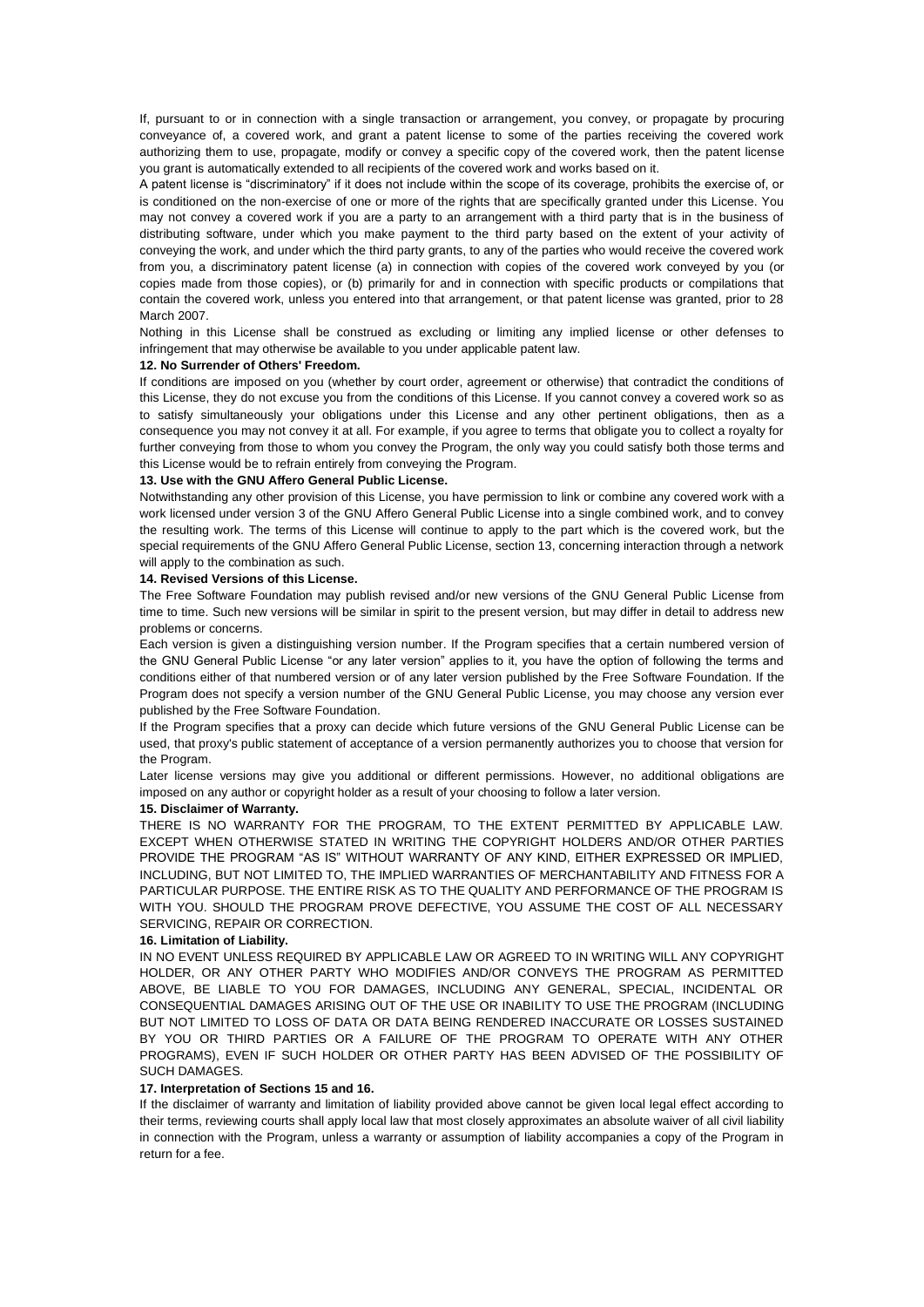## **1.88. MongoDB is licensed under the Server Side Public License**

The Server Side Public License is available at: <https://github.com/mongodb/mongo/blob/master/LICENSE-Community.txt>

## **1.89. mongo-express is licensed under the MIT License**

The MIT License is available at: <https://github.com/mongo-express/mongo-express>

## **1.90. RabbitMQ is licensed under the MPL 2.0. License**

Available at: https://github.com/rabbitmq/rabbitmq-server/blob/master/LICENSE

RabbitMQ packaging source code is licensed under the MPL 2.0. For the MPL2, please see LICENSE-MPL-RabbitMQ.

Some RabbitMQ server OCF files are licensed under the Apache Software License 2.0. For the ASL2, please see LICENSE-APACHE2.

## **1.91. Cronos is licensed under the MIT License**

The MIT License is available at:

<https://github.com/HangfireIO/Cronos/blob/master/LICENSE>

## **1.92. Hangfire is licensed under the LGPL v3 License**

Available at: https://raw.githubusercontent.com/HangfireIO/Hangfire/master/LICENSE.md

Hangfire software is an open-source software that is multi-licensed under the terms of the licenses listed in this file. Recipients may choose the terms under which they are want to use or distribute the software, when all the preconditions of a chosen license are satisfied.

LGPL v3 License

---------------

This program is free software: you can redistribute it and/or modify it under the terms of the GNU Lesser General Public License as published by the Free Software Foundation, either version 3 of the License, or (at your option) any later version.

This program is distributed in the hope that it will be useful, but WITHOUT ANY WARRANTY; without even the implied warranty of MERCHANTABILITY or FITNESS FOR A PARTICULAR PURPOSE. See the GNU Lesser General Public License for more details.

Please see COPYING.LESSER and COPYING files for details.

# Commercial License

------------------

Subject to the purchase of a corresponding subscription (please see https://www.hangfire.io/pricing/), you may distribute Hangfire under the terms of commercial license, that allows you to distribute private forks and modifications. Please see LICENSE\_STANDARD and LICENSE\_ROYALTYFREE files for details.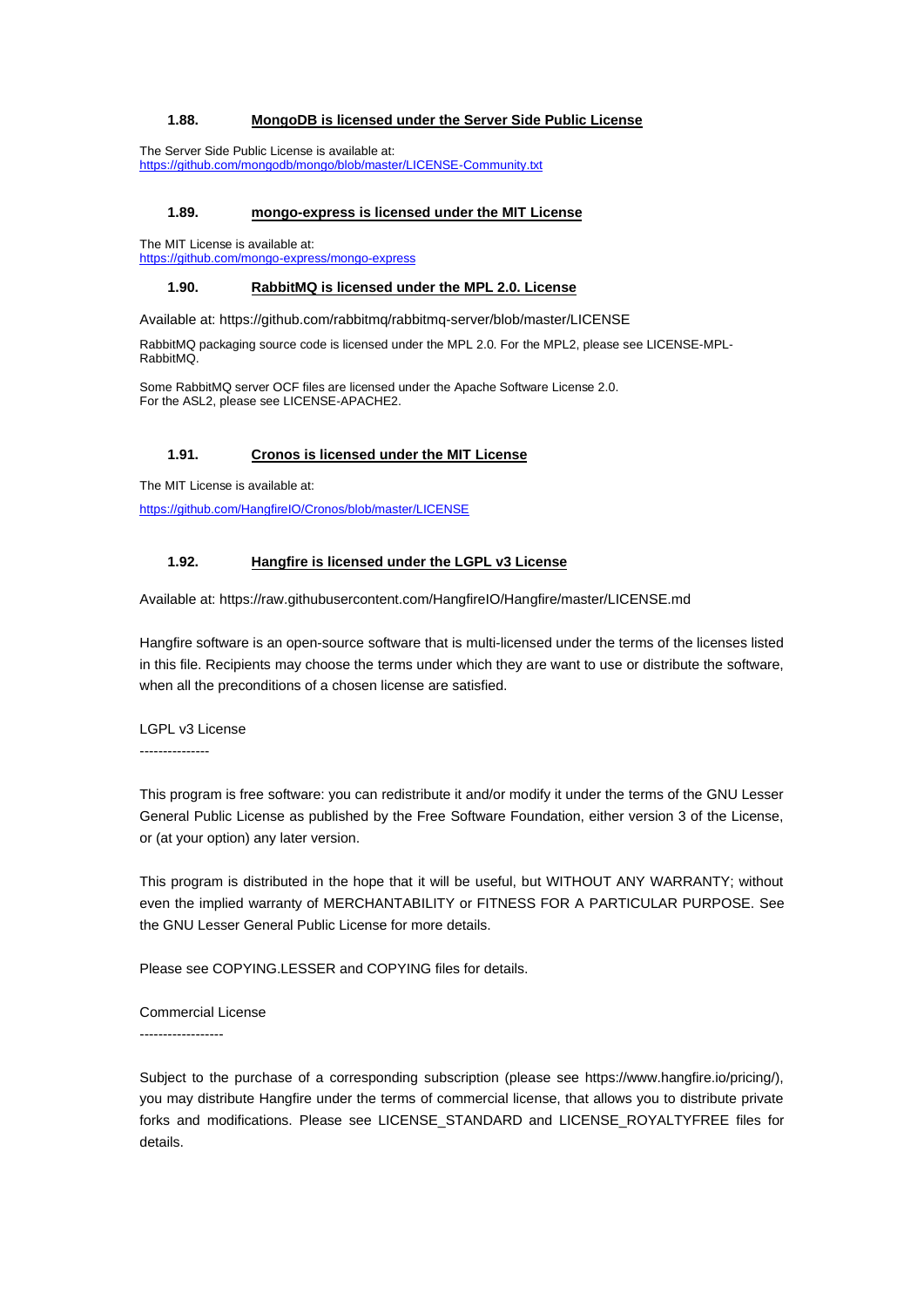## **1.93. IdentityServer4 is licensed under the Apache 2.0 License**

The Apache 2.0 License is available at:

<https://github.com/IdentityServer/IdentityServer4/blob/main/LICENSE>

## **1.94. NLog is licensed under the BSD License**

The BSD License is available at[: https://github.com/NLog/NLog](https://github.com/NLog/NLog)

## **1.95. Swashbuckle is licensed under the BSD-3-Clause License**

The BSD-3-Clause License is available at:

https://github.com/domaindrivendev/Swashbuckle.WebApi/blob/master/LICENSE

## **1.96. Erlang is licensed under the Apache 2.0 License**

The Apache 2.0 License is available at:

<https://github.com/erlang/otp/blob/master/LICENSE.txt>

## **1.97. hydra-core is licensed under the MIT License**

The MIT License is available at:

<https://github.com/bergos/hydra-core/blob/master/LICENSE.md>

## **1.98. tornado is licensed under the Apache 2.0 License**

The Apache 2.0 License is available at:

<https://github.com/tornadoweb/tornado/blob/master/LICENSE>

## **1.99. pika is licensed under the BSD-3-Clause License**

The BSD-3-Clause License is available at: https://github.com/pika/pika/blob/master/LICENSE

# **1.100. tinydb is licensed under the MIT License**

The MIT License is available at: <https://github.com/msiemens/tinydb/blob/master/LICENSE>

# **1.101. python-gitlab is licensed under the LGPLv3 License**

The LGPLv3 License is available at: <https://github.com/python-gitlab/python-gitlab/blob/master/COPYING>

## **1.102. httpx is licensed under the BSD-3-Clause License**

The BSD-3-Clause License is available at: <https://github.com/encode/httpx/blob/master/LICENSE.md>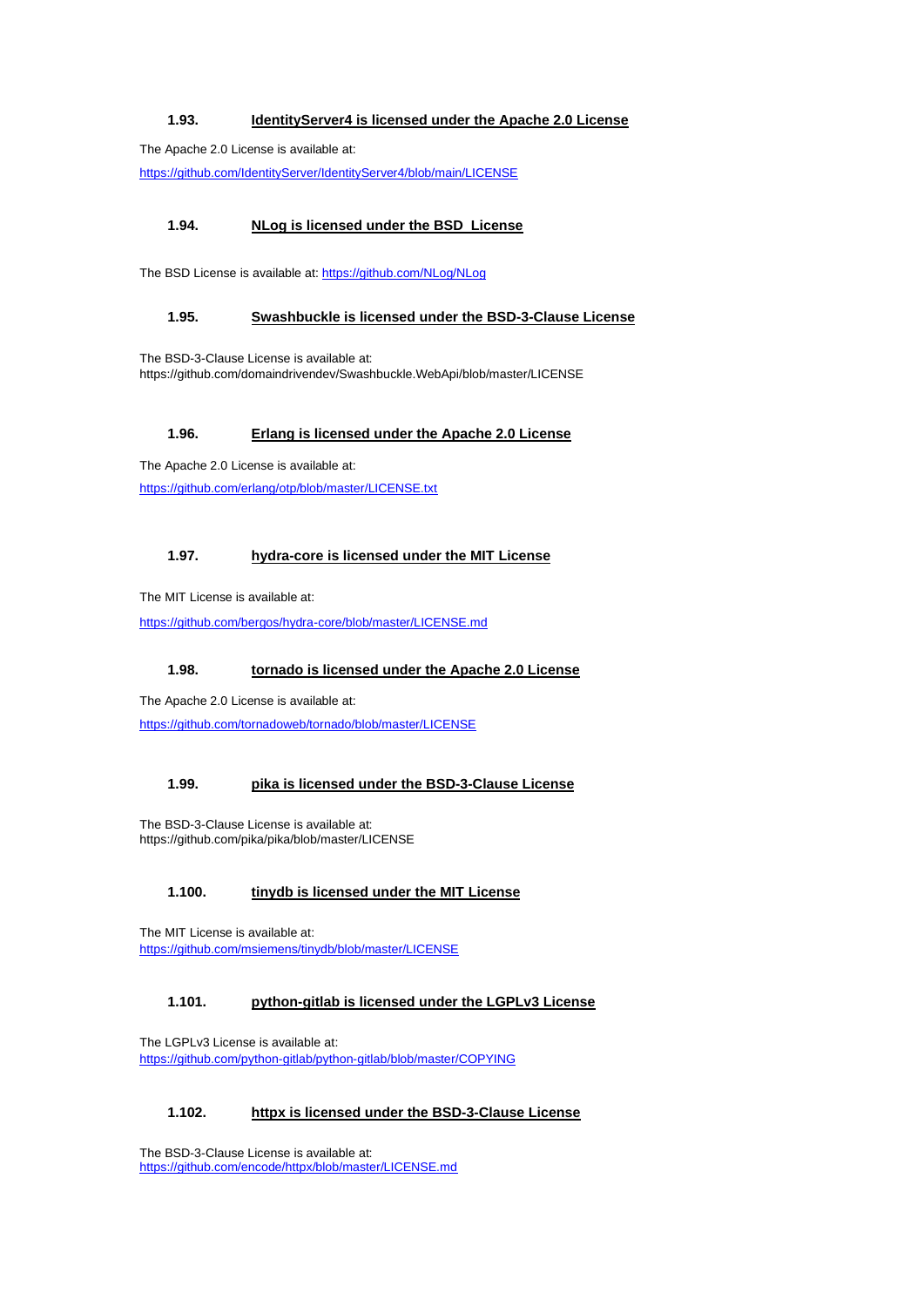## **1.103. apscheduler is licensed under the MIT License**

The MIT License is available at:

<https://github.com/agronholm/apscheduler/blob/master/LICENSE.txt>

## **1.104. uvicorn is licensed under the BSD-3-Clause License**

The BSD-3-Clause License is available at: <https://github.com/encode/uvicorn/blob/master/LICENSE.md>

### **1.105. fastapi is licensed under the MIT License**

The MIT License is available at: <https://github.com/tiangolo/fastapi/blob/master/LICENSE>

## **1.106. click is licensed under the BSD-3-Clause License**

The BSD-3-Clause License is available at: <https://github.com/pallets/click/blob/master/LICENSE.rst>

## **1.107. pydantic is licensed under the MIT License**

The MIT License is available at: <https://github.com/samuelcolvin/pydantic/blob/master/LICENSE>

### **1.108. colorlog is licensed under the MIT License**

The MIT License is available at:

<https://github.com/borntyping/python-colorlog/blob/master/LICENSE>

# **1.109. pytz is licensed under the MIT License**

The MIT License is available at: <https://github.com/stub42/pytz/blob/master/LICENSE.txt>

## **1.110. pytz is licensed under the Zope Public License (ZPL) Version 2.1 License**

The ZPL 2.1 License is available at: <https://github.com/Pylons/waitress/blob/master/LICENSE.txt>

## **1.111. netMQ is licensed under the LGPLv3 License**

The LGPLv3 License is available at: <https://github.com/zeromq/netmq/blob/master/COPYING.LESSER>

## **1.112. AutoMapper.Extensions.Microsoft.DependencyInjection is licensed under the MIT License**

The MIT License is available at: